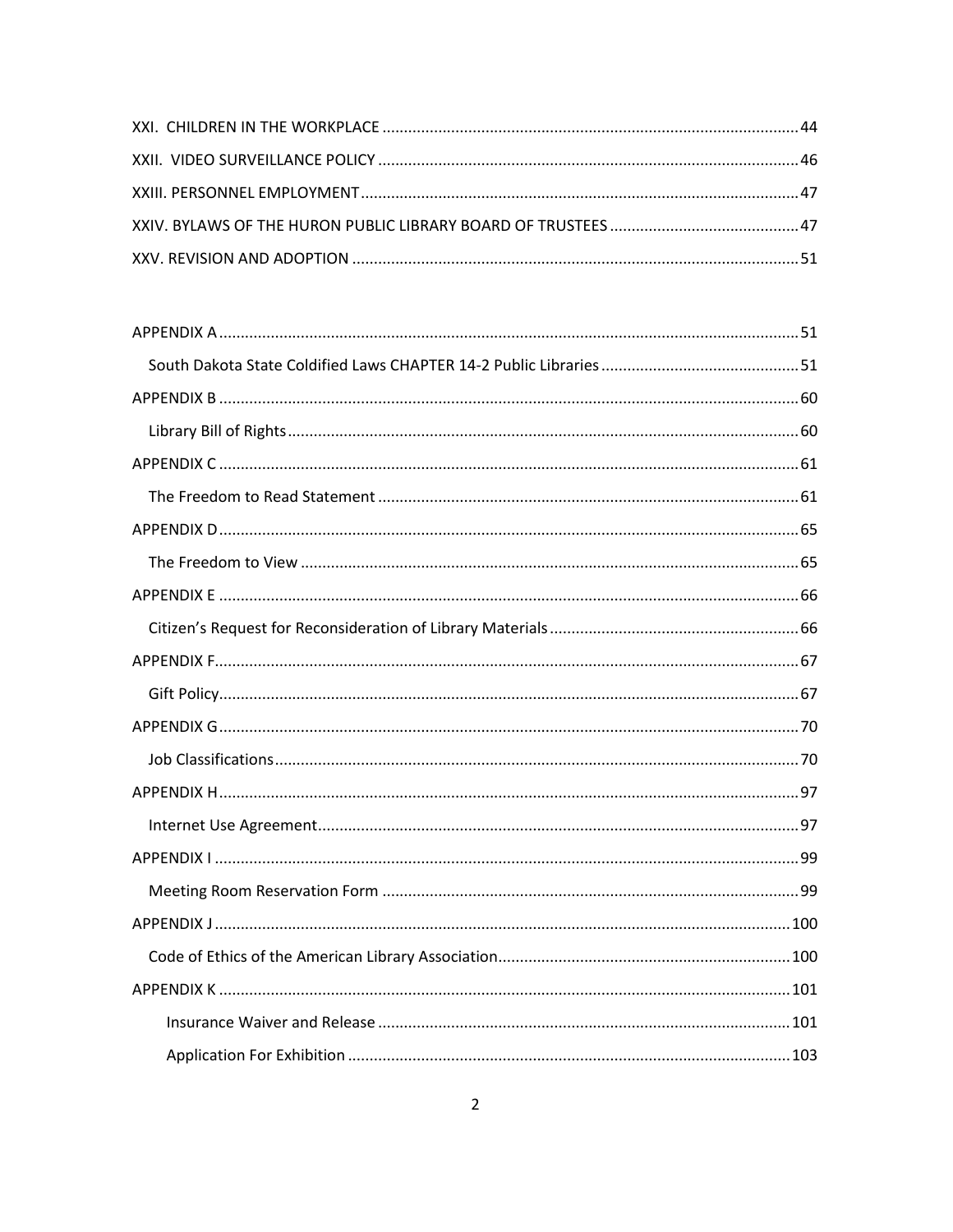### **HURON PUBLIC LIBRARY POLICY HANDBOOK**

The policies in this handbook have been prepared and adopted by the Library Board of Trustees of the Huron Public Library to serve as a directive in the operation of the Library. The Huron Public Library Board of Trustees adheres to the revised South Dakota Codified Law, Vol. 9, Title 14, which defines its duties and functions. The policies shall be examined every three years but they may be revised at any time by action of the Library Board of Trustees.

# <span id="page-2-0"></span>**I. GENERAL LIBRARY OBJECTIVES**

- To provide, on equal terms, free service to all individuals and groups residing within the City of Huron.
- To provide service to non-residents of Huron on an annual fee basis.
- Through the Elaine C. Smogard Trust the library offers free library cards to children ages 5 to 18 that live within Beadle County and outside Huron city limits.
- To assemble, preserve, and administer in organized collections, books and related educational and recreational materials.
- To cooperate with other city departments, libraries, and organizations to promote educational, cultural and recreational activities.
- To provide opportunity for education, research and recreation through the use of literature, music, films and other art forms within the sphere of library activities.
- To provide unrestricted access to all library materials to all Huron Public Library patrons.
- To maintain at least minimum standards for public library service as recommended by the South Dakota State Library. (See Appendix A)

### <span id="page-2-1"></span>**II. ORGANIZATION**

The Huron Public Library was established by a vote of the people on April 2, 1907. The library is governed by a Board of Trustees consisting of five members appointed by the mayor for a term of three years each, with the terms staggered. Trustees serve without remuneration of any kind. A City Commissioner will be assigned as a liaison between the Library and the City of Huron. The City Commissioner representative is a voting member of the Library Board.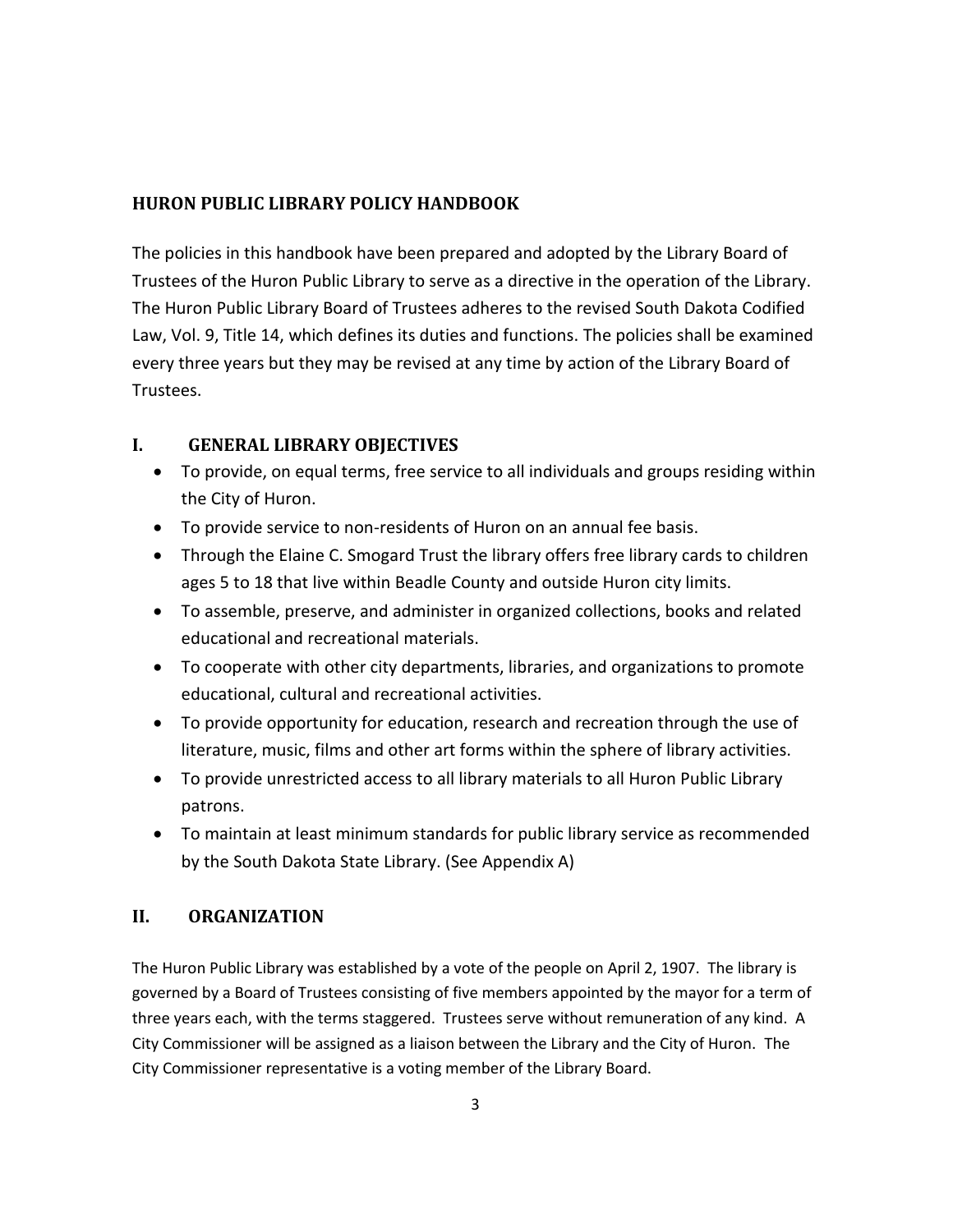The board is the policy-forming body of the institution with the authority to determine the rules and regulations governing library service and personnel.

Regular meeting of the Board is held on the fourth Tuesday of each month at five o'clock.

# <span id="page-3-0"></span>**III. FINANCIAL SUPPORT**

The Huron Public Library is supported mainly by taxation in accordance with SDLA 14-2-47. Other sources of income include fines on overdue materials, annual fees received from non-resident users, and gifts.

The Library Director is authorized to work with The Friends of the Huron Public Library to generate supplemental funds for the Library. All monies raised through The Friends belong to the Friends and are not subjected to financial requirements of the Library or the City of Huron.

The Library Director is authorized to apply for grants that are in alliance with the Library's approved long-range plans. Grants can be made by the Library or in partnership with other organizations whose mission and goals are aligned with the Library mission and goals.

# <span id="page-3-1"></span>**IV. SELECTION OF MATERIALS**

# **1. INTRODUCTION**

### **Library Mission:**

The Huron Public Library will strive to enrich the quality of life in Huron by providing library materials and services, which anticipate and respond to the informational, educational, and entertainment needs of Huron residents to promote life-long learning.

### **Collection Development Mission:**

- Library materials and collections for the Huron Public Library will be selected to support the mission of the Library.
- The "Freedom to Read," "Freedom to View," and the "Library Bill of Rights" statements will also be used as a guideline for the development of library collections.

### **Purpose of the Collection Development Policy:**

The policy acts as a blueprint to guide staff in the selection and retention of library materials.

### **Community Served by the Huron Public Library:**

• The Huron Public Library offers library service to the residents of Huron, South Dakota.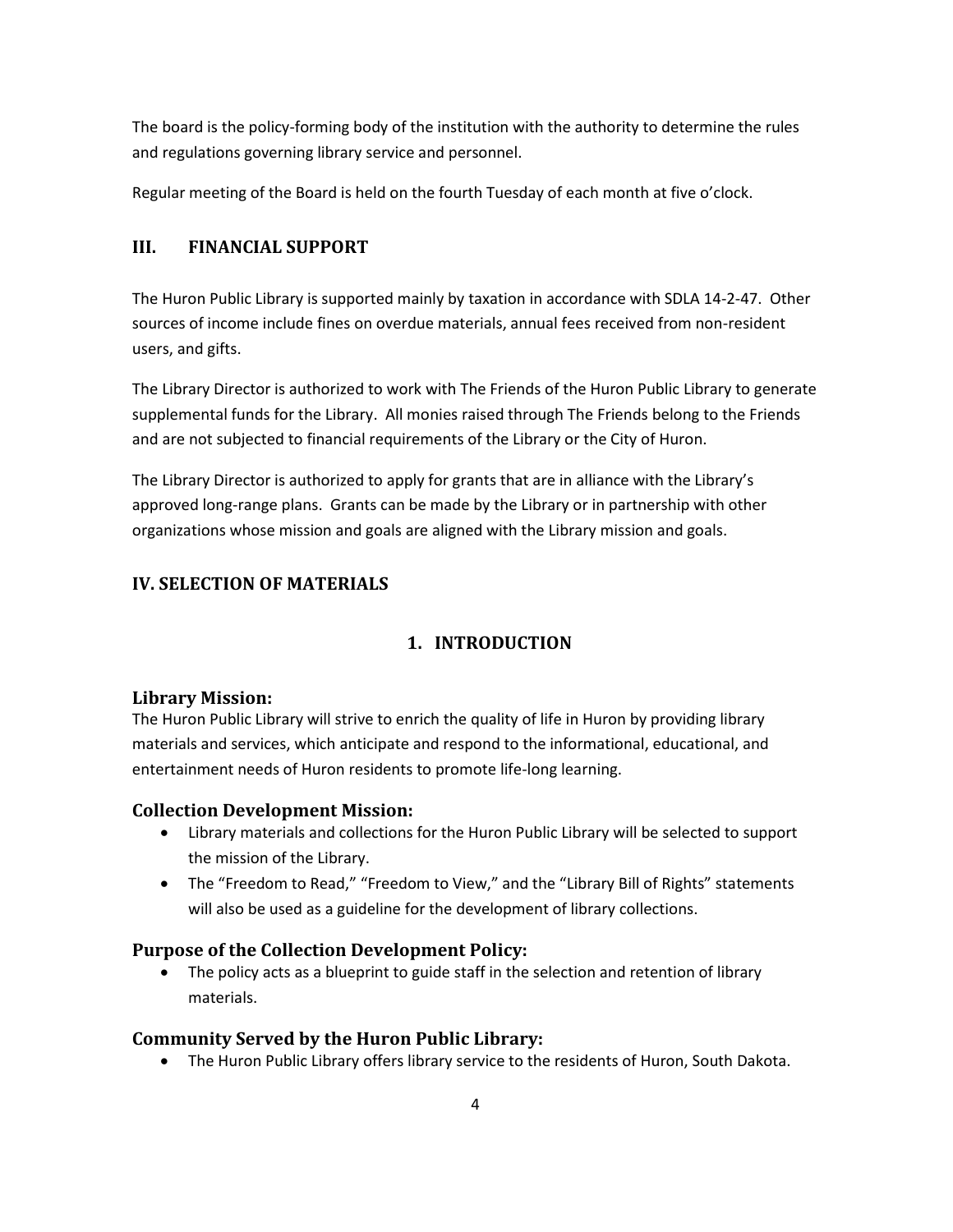- For an annual fee, the Huron Public Library offers library service to people living outside of the Huron City Limits.
- Through the Elaine C. Smogard Trust, the library offers free library cards to children ages 5 to 18 that live within Beadle County and outside Huron city limits.

### **Library Defined:**

- "Library" means the Huron Public Library is a building where collections of books and other library materials and services are organized for public use.
- The Library maintains several collections for public use, which include the following items: books, movies, audio books, magazines, newspapers, eBooks, and electronic databases.
- The Library provides computers for public access to the Internet and computers for public access to the on-line catalog and electronic database use in-house. Many of these databases are available 24/7 for use from home and office with password verification by user.

### **Co-operation:**

- To offer the best library service possible, the Huron Public Library will cooperate with other libraries in the city, region, state, and beyond by participating through the lending and/or borrowing of library materials through Inter-Library Loan (ILL).
- The Huron Public Library will freely share library materials, services, and information with the schools served within Beadle County to enhance educational opportunities for students and to encourage resource sharing.

# **2. COLLECTION DEVELOPMENT**

### **Responsibility:**

• As required by South Dakota State Law (14-2-42), the Huron Public Library Board of Trustees delegates to the Library Director the authority and the responsibility to "select and purchase all public library materials…within policies established by the board of public library trustees."

### **Selection Criteria:**

- Library selection criteria for each type of material will be based on its own excellence and the audience for whom it is intended. Some material may be selected primarily for artistic merit, scholarship or value to the community, while others may be chosen to satisfy recreational and entertainment needs of the community.
- As the social and intellectual climate of the community changes, the need for library materials to meet changing interests will need to be considered.
- All selections, both purchases and gifts must meet some of the following selection criteria: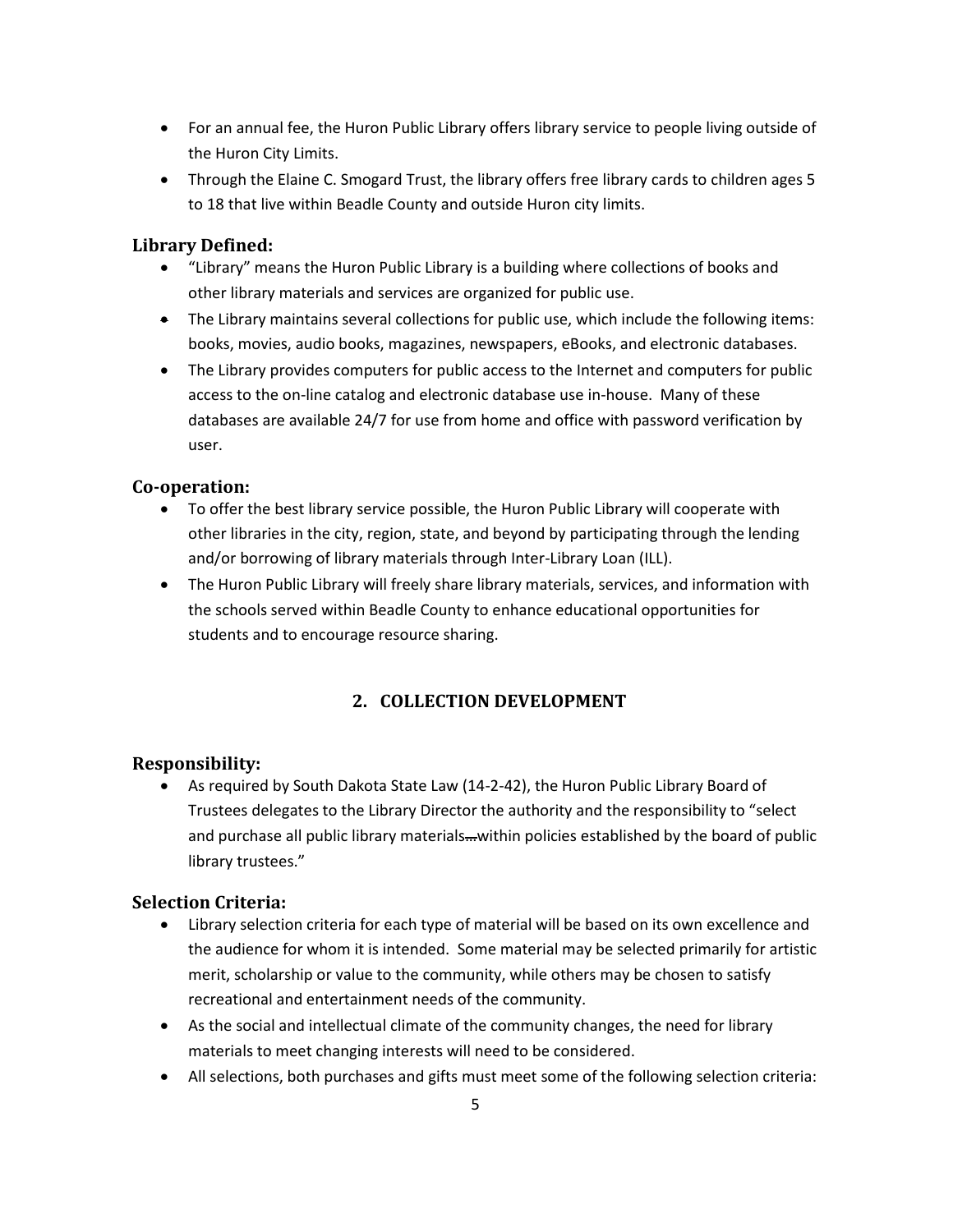- o Appeal to the general and overall interests and needs of individuals in the community.
- o Widespread popularity of an author or series and/or contemporary significance.
- o Critical reviews.
- o Format currently supported by the Library.
- o Encourages the enjoyment of reading.
- o Currency and quality of information.
- o Entertaining presentation.
- o Skill, competence, popularity, and purpose of the author.
- $\circ$  Relation to other materials & existing area of coverage in order to maintain a diverse collection.
- o Price, budget and shelf space constraints.
- $\circ$  Single copies will be purchased unless multiple copies warranted by public demand.
- o Local significance of author or topic.
- o Potential user appeal.
- o Ease of use of the product.
- o Availability to multiple users and/or simultaneously users.
- o Equipment, technology and training requirements.
- o Access to retrospective information.
- $\circ$  Items will be purchased in library editions whenever possible to ensure product is able to stand up to heavy use.
- o Audio items will be purchased in the unabridged edition if available.
- $\circ$  Foreign language materials will be added as variant cultures make Huron their home.
- o New formats will be evaluated as to demand and community readiness to adopt any technology needed to use new services.
- $\circ$  A patron suggestion for purchase does not guarantee that the item will be purchased by the Library.

#### **Selection Tools:**

- Selection decisions for library materials will be informed by a variety of selection tools. These include professional/trade journals and books, bibliographies, reviews from authoritative sources in various subject areas, magazines, newspapers, broadcast media, publisher and vendor catalogs and information, and recommended lists.
- Consideration is given to materials suggested by patrons.
- Library staff and other readers can be involved in selection process; however, the Library Director makes the final decision of all collection decisions.
- Materials are judged based on the work as a whole, not on a part taken out of context.
- Vendor "Standing Order" lists will be utilized to maintain a current collection of materials by popular authors, series, etc.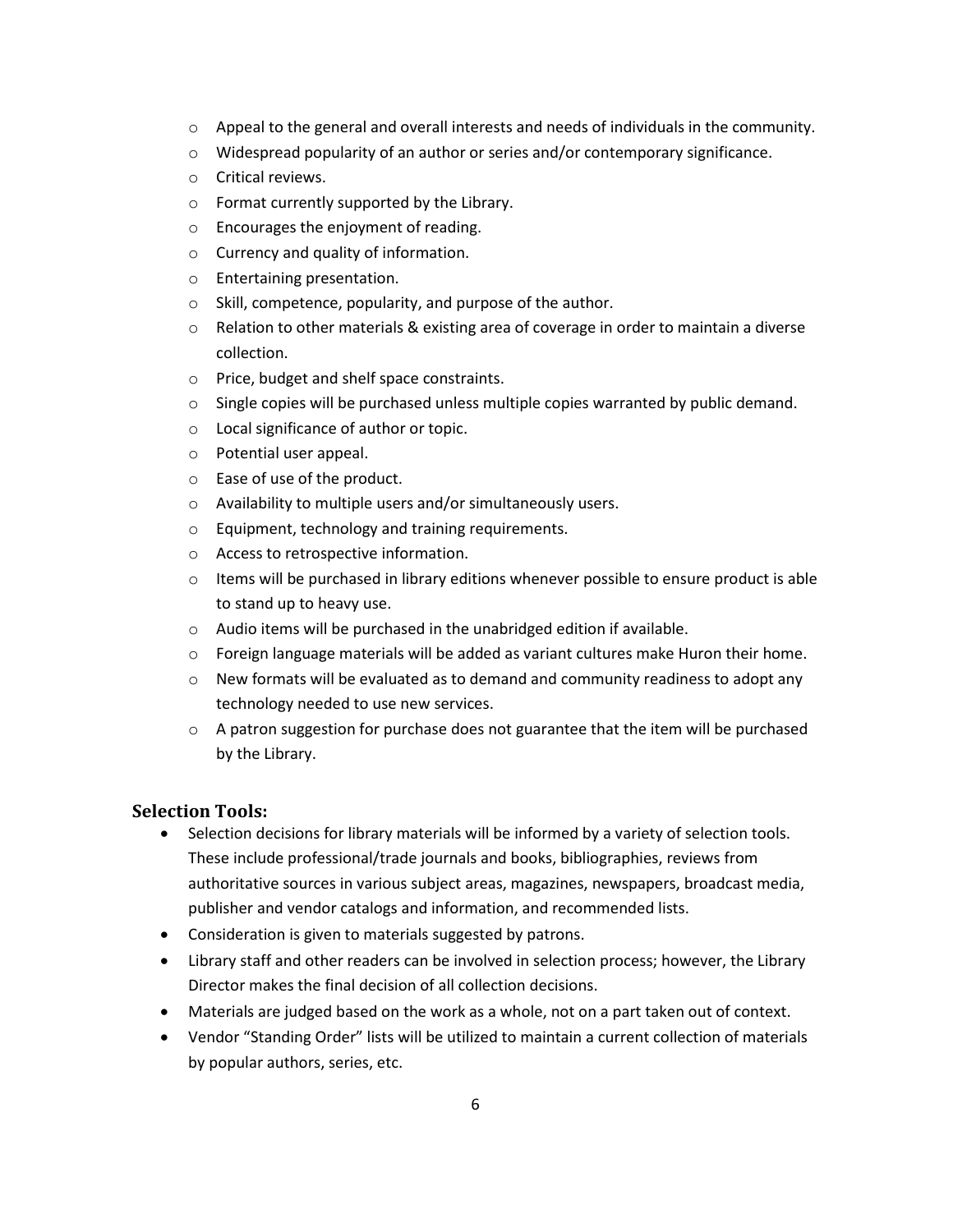• The Library does not accept preview boxes from vendors.

### **Formats:**

- Library materials will be selected in a variety of formats, as patron interest warrants, augmented by respected on-line resources.
- Electronic resources will be provided as interest demands and funding allows.
- The Library Director is authorized to discontinue a format when that format is no longer popular or has been replaced by a different format.
- New formats will be considered when community trends and local requests signify an interest.
- The Library may not be able to retain the wide variety of equipment necessary to use all formats of electronic media.
- In general, textbooks and other curriculum-related materials will not be added to the Library collection unless they would also serve the public. Although the Huron Public Library tries to supplement materials at all educational levels, it is the responsibility of the schools to provide curriculum materials.

### **South Dakota Collection:**

- The South Dakota Collection is a separate collection housed in the SD Room at the Library. It consists of a non-loaning collection. The collection may be used in the library with the supervision of Library Staff.
- The Library will collect materials written by successful and popular South Dakota authors.
- The Library will collect materials written about the culture, history, and life experiences of South Dakota residents.
- The Library will collect local history materials.
- The Library will collect historical Huron materials.
- The Library Director will work with local history authorities to evaluate items in this collection. Duplicate copies, older editions, etc. may be removed from this specialized collection, however, the items will be offered to other libraries and special collections.
- Whenever possible, the Library will digitize items to make them more accessible and preserve delicate/rare items.

#### **Collection Maintenance:**

- In general, the Library puts minimal effort in repairing library materials. Minor repairs will be made if popularity warrants.
- An attractive, timely, and useful collection is maintained through a continual weeding, withdrawal and replacement process.
- Replacement of worn volumes is dependent upon current demand, usefulness, more recent acquisitions, and availability of newer editions.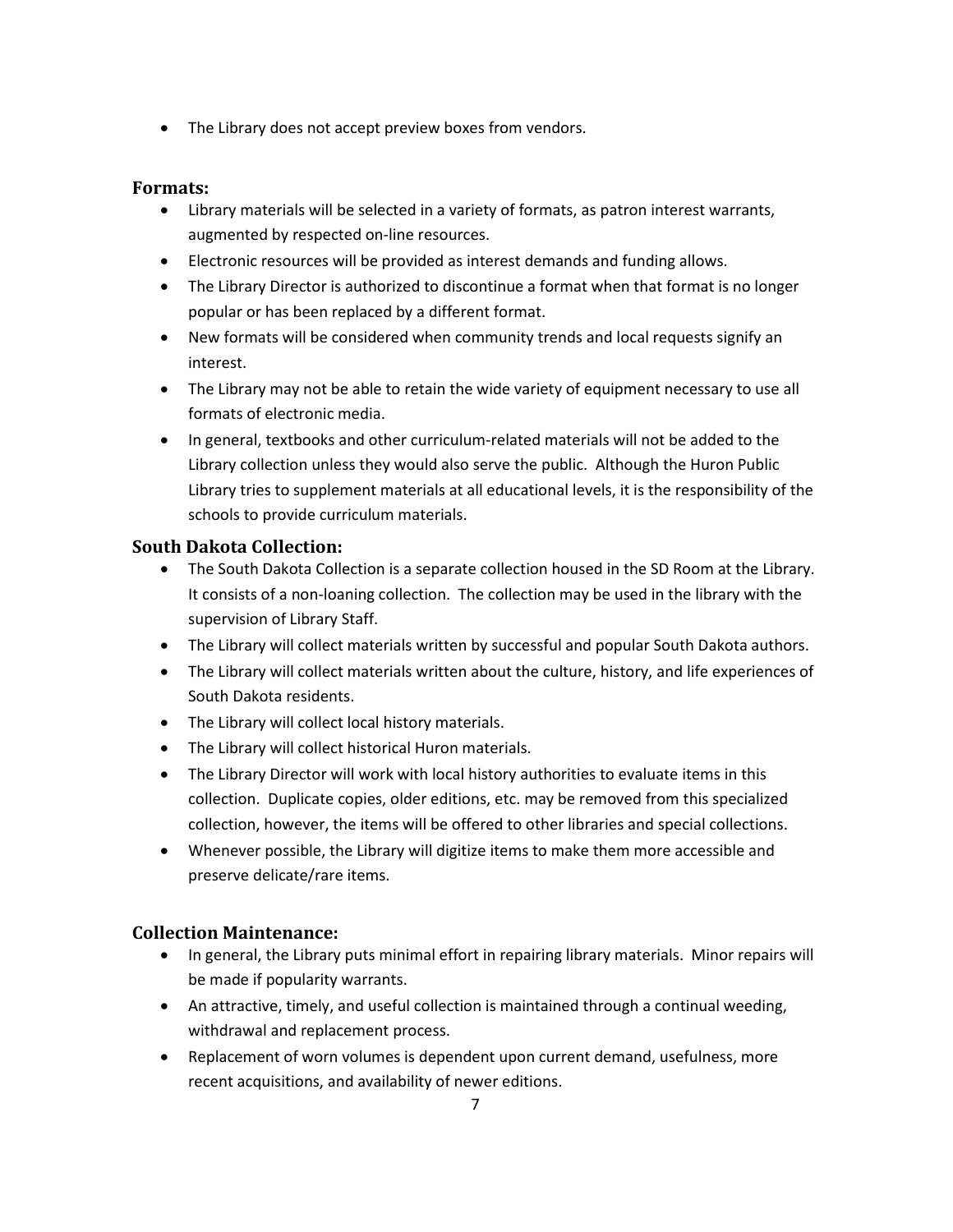• Withdrawing materials (weeding) will be done using the latest edition of the CREW method. (The CREW withdrawal method is based on the physical condition of the material, the demand for the material, the timeliness of the material, etc.) This ongoing process of weeding is the responsibility of the Library Director and is authorized by the Board of Trustees. Withdrawn materials will be disposed of at the Library Director's discretion.

#### **Copyright:**

- Library abides by all current copyright legislation.
- Library does not take responsibility for the actions of individuals in their use of library materials.
- Library exercises due diligence in limiting access to licenses electronic resources in accordance with currently in-force contracts.
- The Library maintains a public performance rights contract for all movies used in Library programming.

#### **Access:**

- The Huron Public Library strives to provide free access to library collections for all. Users are free to select or reject for themselves any item in the collection. Individual or group prejudice about a particular item or type of material may not preclude its use by others.
- Children have access to the entire library. Responsibility for selecting a child's library materials must rest with the parent or guardian, not with the Library.

#### **Intellectual Freedom:**

- The Huron Public Library supports intellectual freedom and subscribes to the principles outlined in the American Library Association's Library Bill of Rights and its statements, "Freedom to Read" and "Freedom to View".
- The Library's role is to provide a balanced collection of materials, which will allow individuals to freely examine issues and make their own decisions. It is the responsibility of individuals to limit their access to library materials, which are not congruent with their individual tastes. While a person may reject materials for themselves and their children, they may not restrict access to the materials used by others. The library does not advocate, condone or reject the ideas found in its collection – it simply makes materials available.
- Although materials are carefully selected, there may be differences of opinion regarding suitable materials. Patrons requesting that library materials be re-considered may complete a "Materials Reconsideration Form" available at the Library.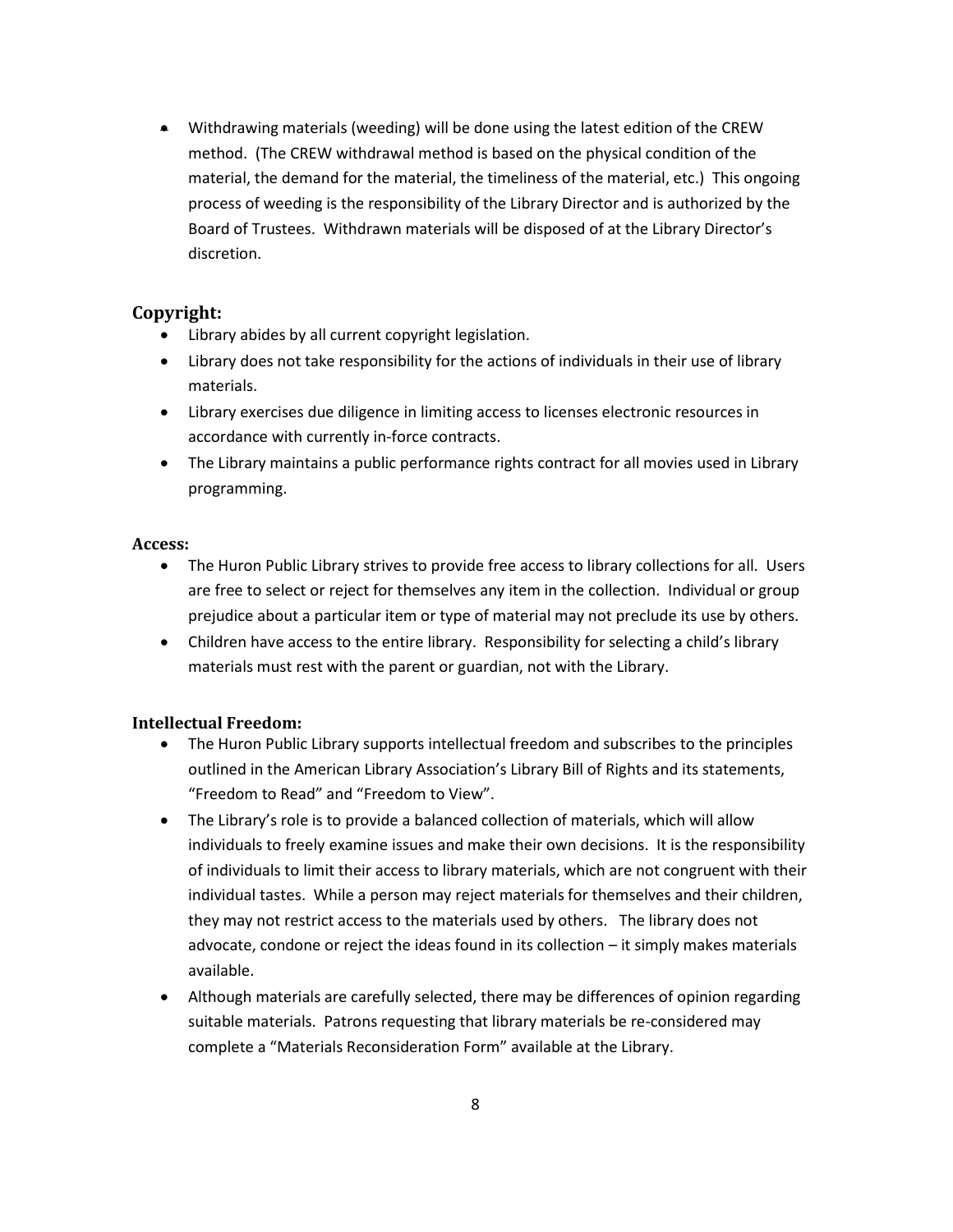#### **a. General Process for Reconsideration of Library Materials**

- i. Individual talks with staff and is directed to Library Director.
- ii. Library Director will discuss the issue with person and listen to their concerns. Director will explain Library Policy that an individual has the right to decide for himself or herself which library materials they do and do not want to use and that parents must decide which materials are appropriate for their children. However, the Library strives to present a wide range of materials to meet differing points of view within the community. The Library Director also discusses the selection process the Library uses for making materials selection decisions.
- iii. If individual still would like to have the material reconsidered, the Library Director supplies the "Materials Reconsideration Form" to them.
- iv. Individual is asked to submit the form to the Director within one week.
- v. The Library Director will search for reviews of the title in question and review other criteria that were used in the selection process for this item. Outside consultants may be contacted for additional information that might be pertinent.
- vi. Item will be placed on the agenda for the next regularly scheduled Library Board of Trustees meeting.
- vii. The Library Director will inform the individual of the decision.
- viii. Item in question will remain in the circulating library collection during this process.
- ix. "Reconsideration of Materials Form" included in Appendix E.

#### <span id="page-8-0"></span>**V. GIFTS**

- The Huron Public Library accepts gifts of books and other materials with the understanding that they will be added to the collection only if appropriate and needed. If the items are not added to the collection, the Library Director may dispose of at the Library Director's discretion.
- The same criteria of selection, which are applied to purchase materials, will be applied to gifts.
- Memorial gifts of books or money are also accepted with suitable bookplates placed in the book if they meet the materials selection policy.
- The Huron Public Library encourages and appreciates gifts and donations. The Library prefers to order the materials from established vendors. Therefore, monetary donations are preferred.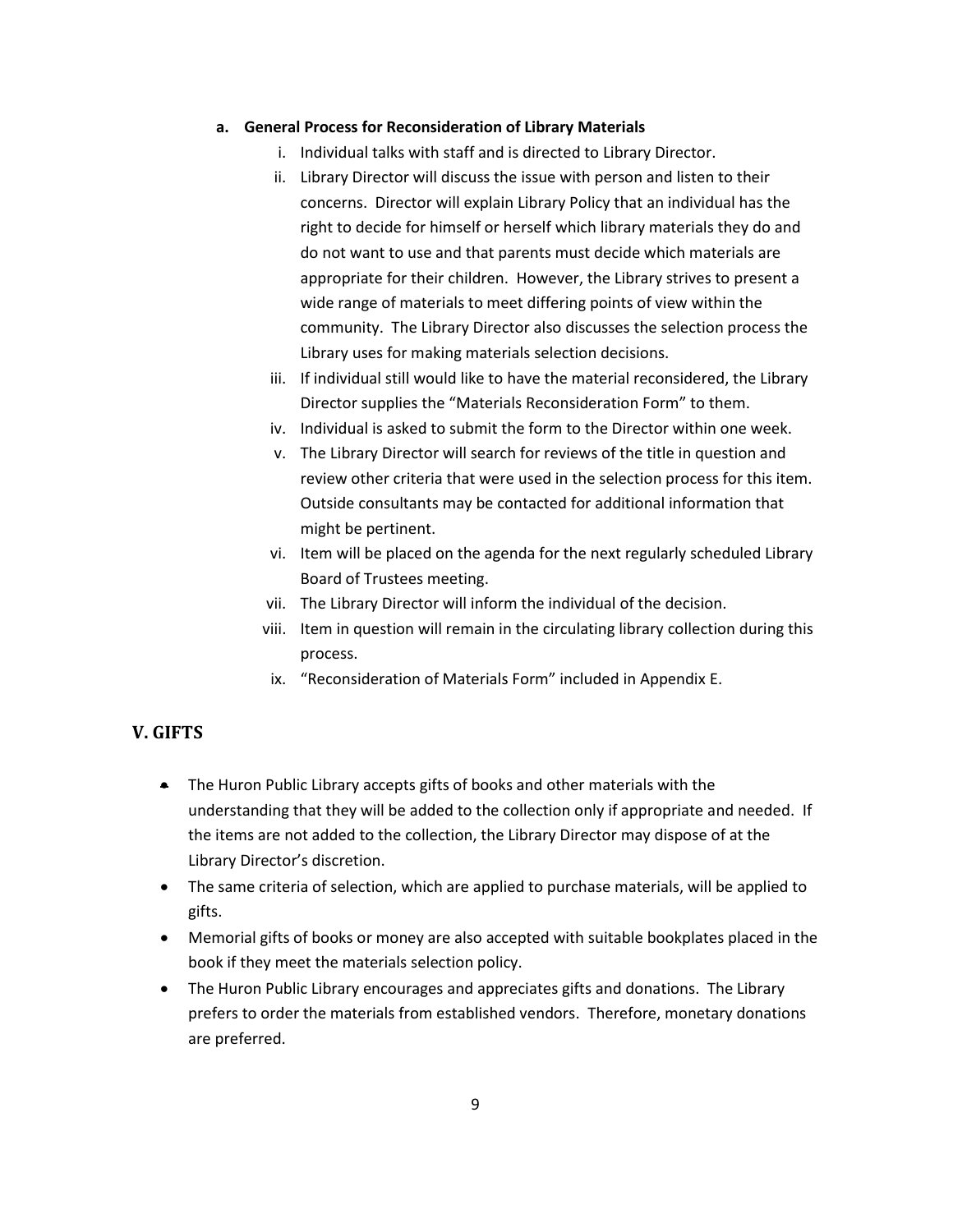- By law, the library is not allowed to appraise the value of donated materials, though we can provide an acknowledgment of receipt of the items if requested by the donor. However, gifts to the Huron Public Library are tax-deductible. You will be given a copy of the completed gift form for your tax purposes.
- The Library has the right to discard any gifts which are outdated or in poor physical condition (e.g. brittle paper, water or mildew damage, torn and/or missing pages).
- All personal property, if accepted, is accepted only on the condition that it may be retained, sold, given away or discarded at the discretion of the Library Board of Trustees and/or the Library Director. An appropriate deed of gift or similar document transferring sole and exclusive ownership of the item to the Library will be required.
- Monetary gifts given without restriction will be utilized to purchase materials or equipment, support Library programs or in other ways that the Library Board deems appropriate. Monetary gifts offered with restrictions, including endowment funds, require Board approval of such restrictions before the Library Board accepts such monetary gifts. Restrictions must be submitted in writing.
- Gifts become the property of the Library.
- See Appendix F for copies of the gift forms.

### <span id="page-9-0"></span>**VI. PRIVACY AND CONFIDENTIALITY POLICY**

The Huron Public Library's commitment to privacy and confidentiality has deep roots not only in law, but also in the ethics and practices of the library profession. In accordance with the American Library Association's *Code of Ethics*: "We protect each library user's right to privacy and confidentiality with respect to information sought or received and resources consulted, borrowed, acquired, or transmitted."

At the state level, Section 14-2-51 of the South Dakota Codified Laws provides as follows:

**14-2-51. Confidential library records.** All public library records containing personally identifiable information are confidential. Any information contained in public library records may not be released except by court order or upon request of a parent of a child who is under eighteen years of age. As used in this section, "personally identifiable" means any information a library maintains that would identify a patron. Acts by library officers or employees in maintaining a check out system are not violations of this section.

**Source:** SL 1983, Ch. 154, § 1.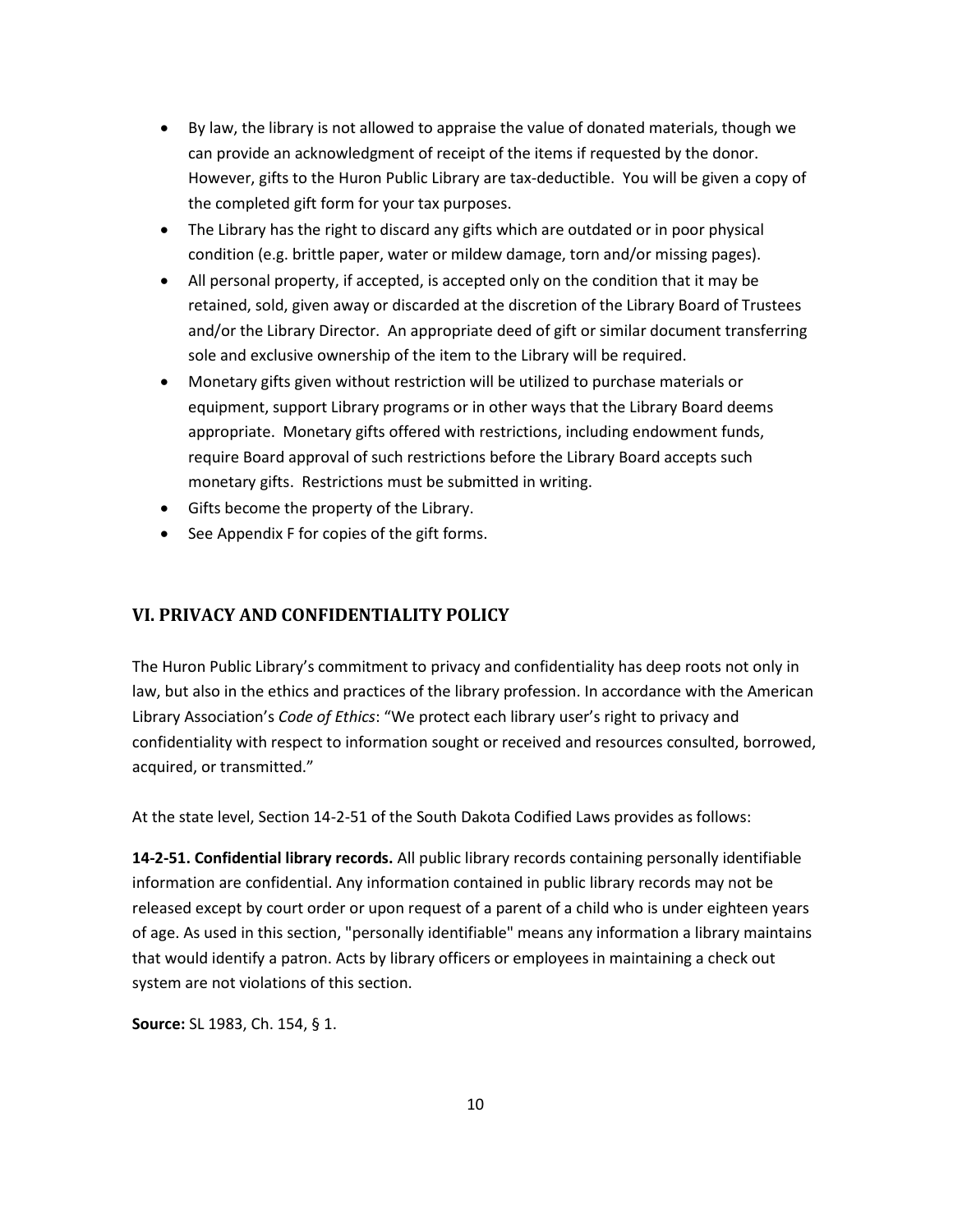The privacy and confidentiality policies of the Huron Public Library shall comply with the applicable federal, state and local laws. Records will be made available in the event that a duly authorized request is received from a law enforcement agency.

Outlined below are the rights of library patrons, as well as the responsibilities of this institution, which are based in part, on what are known in the United States as the five "Fair Information Practice Principles." These five principles outline the rights of **Notice**, **Choice**, **Access**, **Security**, and **Enforcement**:

# **HURON PUBLIC LIBRARY'S COMMITMENT TO PATRONS' RIGHTS OF PRIVACY AND CONFIDENTIALITY**

This policy describes patron privacy and confidentiality rights, the steps this Library takes to respect and protect patron privacy when using library resources, and how the Library deals with personally identifiable information that may be collected from library users.

#### 1. **Notice & Openness**

The Library does not create unnecessary records, only retains records required to fulfill the mission of the Library, and does not engage in practices that would place information on public view.

While the Library must maintain records of information such as overdue and lost items, outstanding fines, and payments to patron accounts, these records are kept secure and are purged from the Library's computer system when no longer needed for library business purposes.

#### 2. **Choice & Consent**

This Policy explains the Library's information practices and the choices patrons may make regarding the manner in which personal information is collected and used. The Library will not collect or retain any private or personally identifiable information other than that information required to open an account.

If library users wish to receive borrowing and other privileges, the Library must obtain certain information about them in order to establish an account (e.g., name, phone number, email address and street address). When visiting the Library's Web site, patrons may be required to provide name and library card barcode number in order to access some subscription databases or their own account information.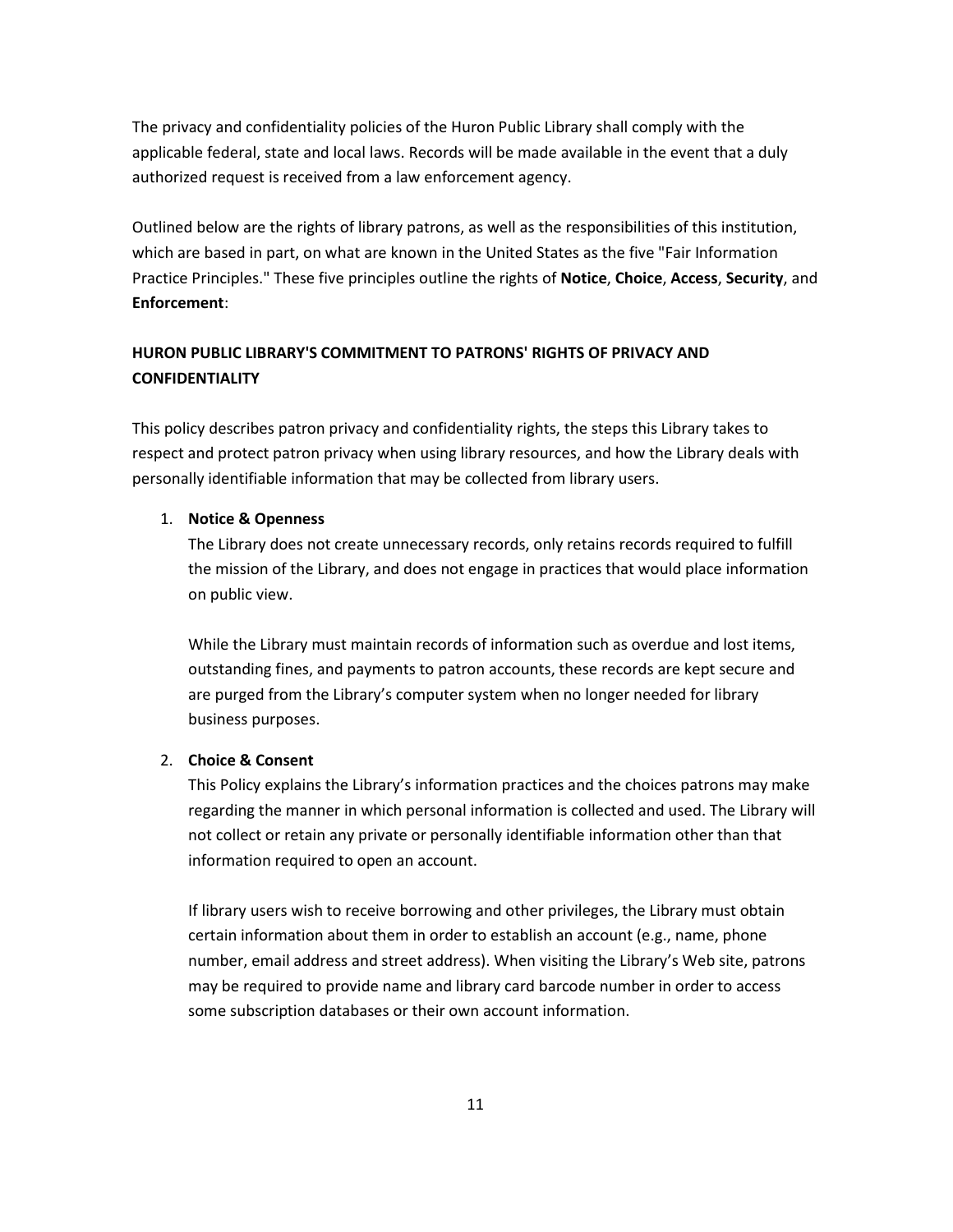Personally, identifiable information provided will be kept confidential and will not be disclosed to any third party unless the Library is compelled to do so under the law.

#### 3. **Access by Users**

Individuals wishing to update or verify the accuracy of personal information may do so at the Library's Circulation Desk. To ensure security of personal data, verification of identity will be required in the form of a photo I.D. (e.g., driver's license, state identification card, passport, etc.).

The purpose of accessing and updating personally identifiable information is to ensure that library operations function properly. Such functions may include notification of the availability of reserved or Interlibrary Loan items, reminders of overdue materials, etc.

#### 4. **Data Integrity & Security**

The data collected and maintained by the Library must be accurate and secure. Reasonable steps are taken to assure data integrity and security. Personally, identifiable information is protected from unauthorized disclosure.

#### *Tracking Users*

Library visitors or Web site users are not asked to identify themselves or reveal any personal information unless they are:

- borrowing materials
- requesting special services
- accessing the Internet in the Library
- registering for programs or classes, or
- making remote use from outside the Library of those portions of the Library's Web site restricted to registered borrowers under license agreements or other special arrangements.

*Third Party Security* - When connecting to resources outside the Library's direct control, the only information released is that which authenticates users as "members of the library community." The Library is not responsible for protecting personal information gathered by outside websites.

*Staff access to personal data* - Only authorized library staff with assigned, confidential passwords shall have access to personal data stored in the Library's computer system for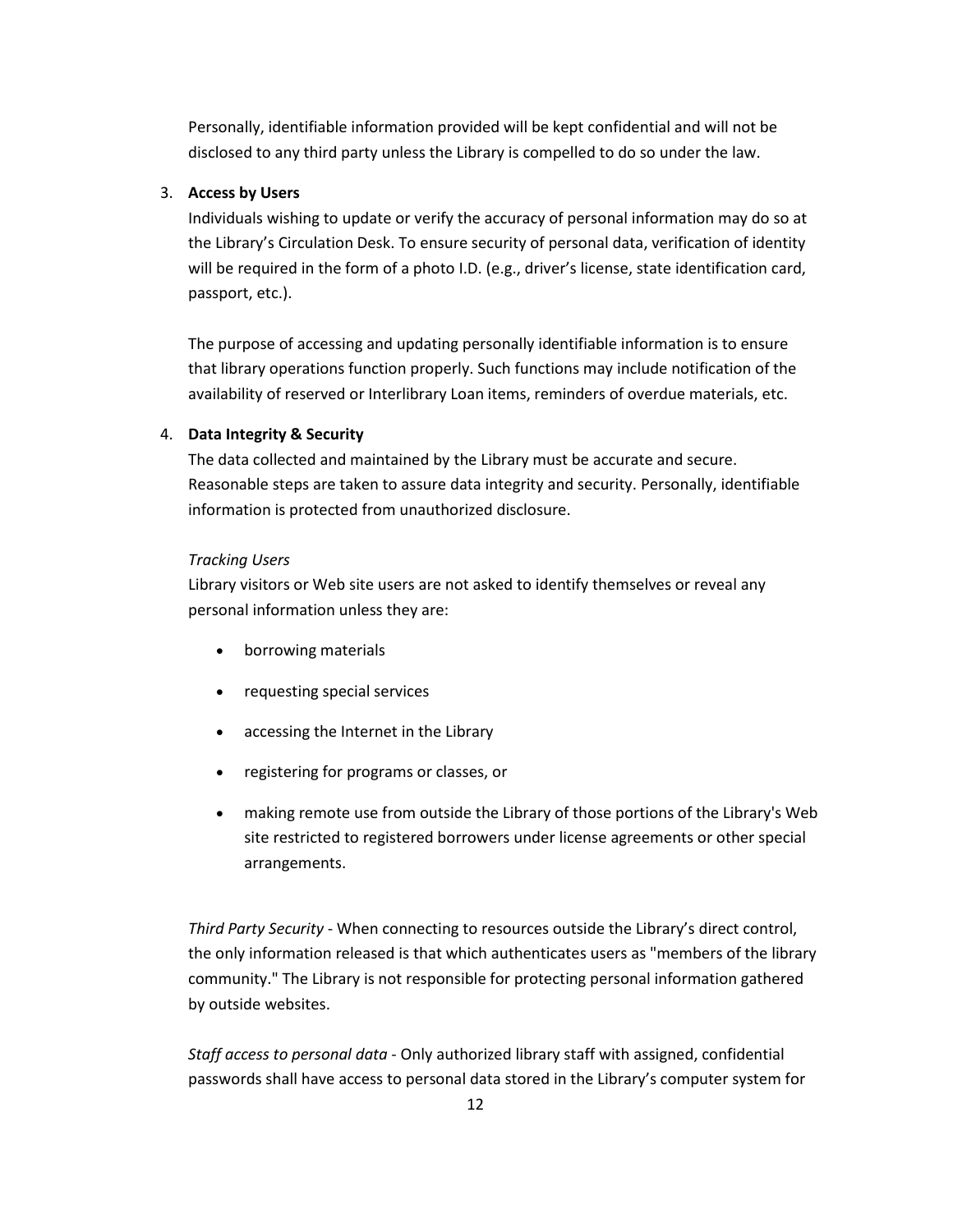the sole purpose of performing library work. Except when required by law or to fulfill an individual user's service request, the Library will not disclose any personal data collected from patrons. The Library does not sell or lease patrons' personal information to any individual or entity.

#### 5. **Compliance**

Huron Public Library will not share data on individuals with third parties unless required by law. Regular privacy audits are conducted in order to ensure that all library programs and services comply with this Privacy Policy. Patrons who have questions, concerns, or complaints regarding the Library's handling of their privacy and confidentiality rights should file written comments with the Library Director.

Only the Library Director or designee is authorized to receive or comply with requests from law enforcement officers. Library records will not be made available to any agency of the state, federal, or local government unless the Library is served with a subpoena, warrant, court order, or other authorized request that legally requires compliance. All library staff and volunteers have been trained to refer any law enforcement inquiries to library administrators.

*Questions related to this policy should be directed to the Library Director, Monday – Friday during regular business hours, 1-605-353-8530.*

#### <span id="page-12-0"></span>**VII. CIRCULATION/USE POLICY**

#### **Issuance of Library Card and Renewal**

- **a. Residents of Huron who either live within the city limits or own property within the city limits** will have free access to materials in the Huron Public Library collections. They must provide **photo id and proof of address** when applying for their library card.
- **b. Non-Residents of Huron** who live outside of the Huron City limits but within Beadle County qualify for a **Smogard** card. The same service policies apply to this type of card as to resident cards. They must provide photo id and proof of address when applying for their library card.

**Non-residents who live outside of Beadle County** may purchase a one-year library card at a cost of \$25.00. The same service policies apply to this type of card as to resident cards. They must provide photo id and proof of address when applying for their library card.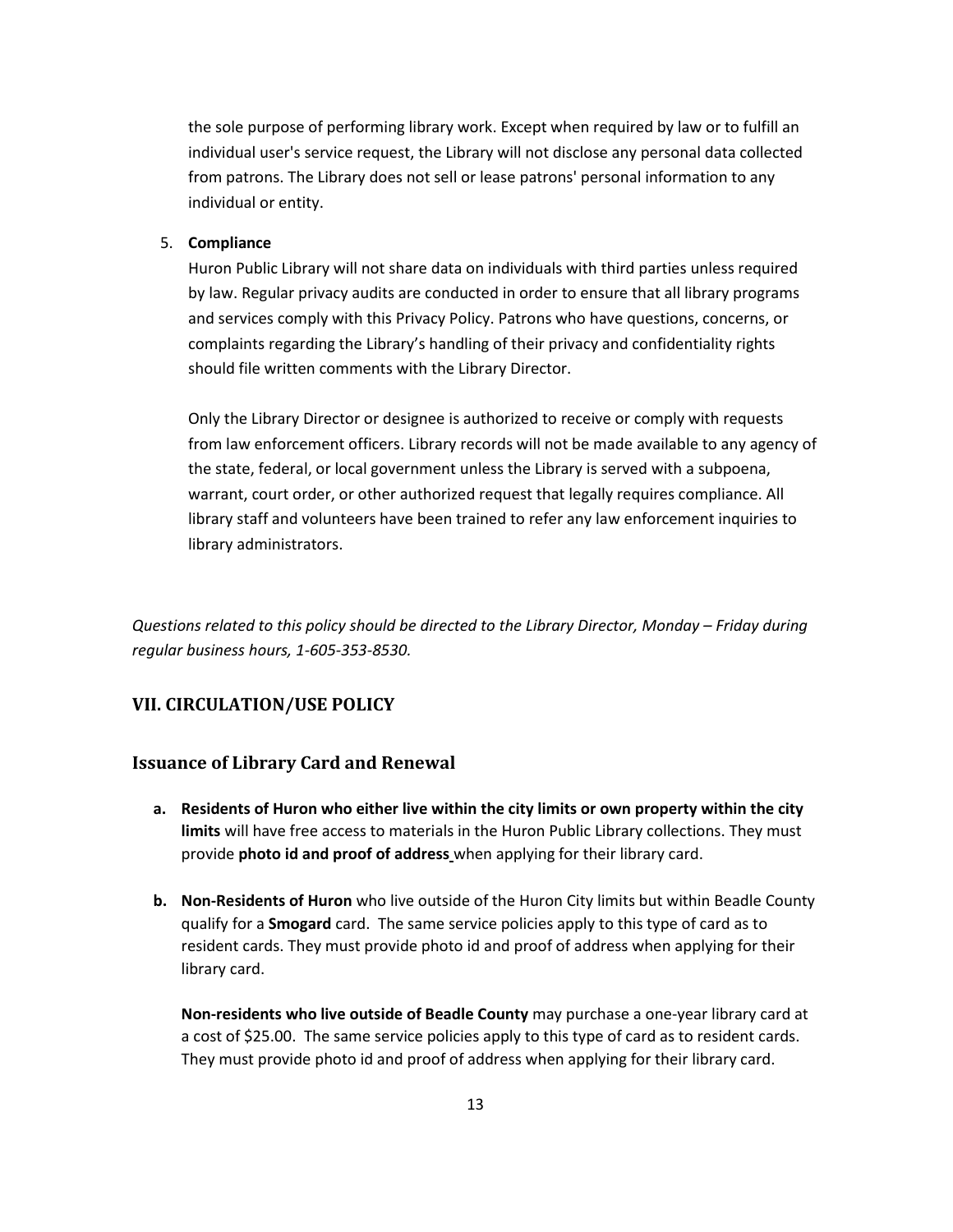### **c. Institution Cards:**

**Institutions** such as assisted living centers, government agency, group homes, or childcare facilities may apply for an institutional card. An individual that has legal authority to sign agreements for the institution must sign an application for an institutional card. The institution is responsible for all items charged to the institutional card.

- **d. Renewal of library cards –** Library cards expire one year after they are issued. Cards must be renewed to continue borrowing items and using library services. Patrons may renew in person or over the phone. Verification of address, phone and email changes will be made.
- **e. All patrons are responsible for informing the library of address, phone, and email changes.**

### **Loan Policies**

- All patrons will have the same checkout privileges. This means non-resident cardholder will have the same checkout due dates as those living in Huron.
- Patrons accept responsibility for all items checked out on their library card.
- Library cards are for self-use only and not transferable even within family. This is to protect each patron's borrowing privileges, identity, and to prevent misuse.
- Patrons are responsible for paying their fees in a timely manner.
- If a patron has reached the maximum fine of \$10.00, **all library privileges** will be stopped including internet access.
- The Huron Public Library reserves the right to use a collection agency in the recovery of excessive fees (\$30.00 or above), lost and damaged materials.
- DVD items can only be checked out to age appropriate audience. The Library follows the movie and television rating guidelines for age appropriateness.
- Patrons may renew library items twice without bringing the item to the library and a third time where they must bring the item to the library. Items can be renewed as long as there is not a reserve on the item.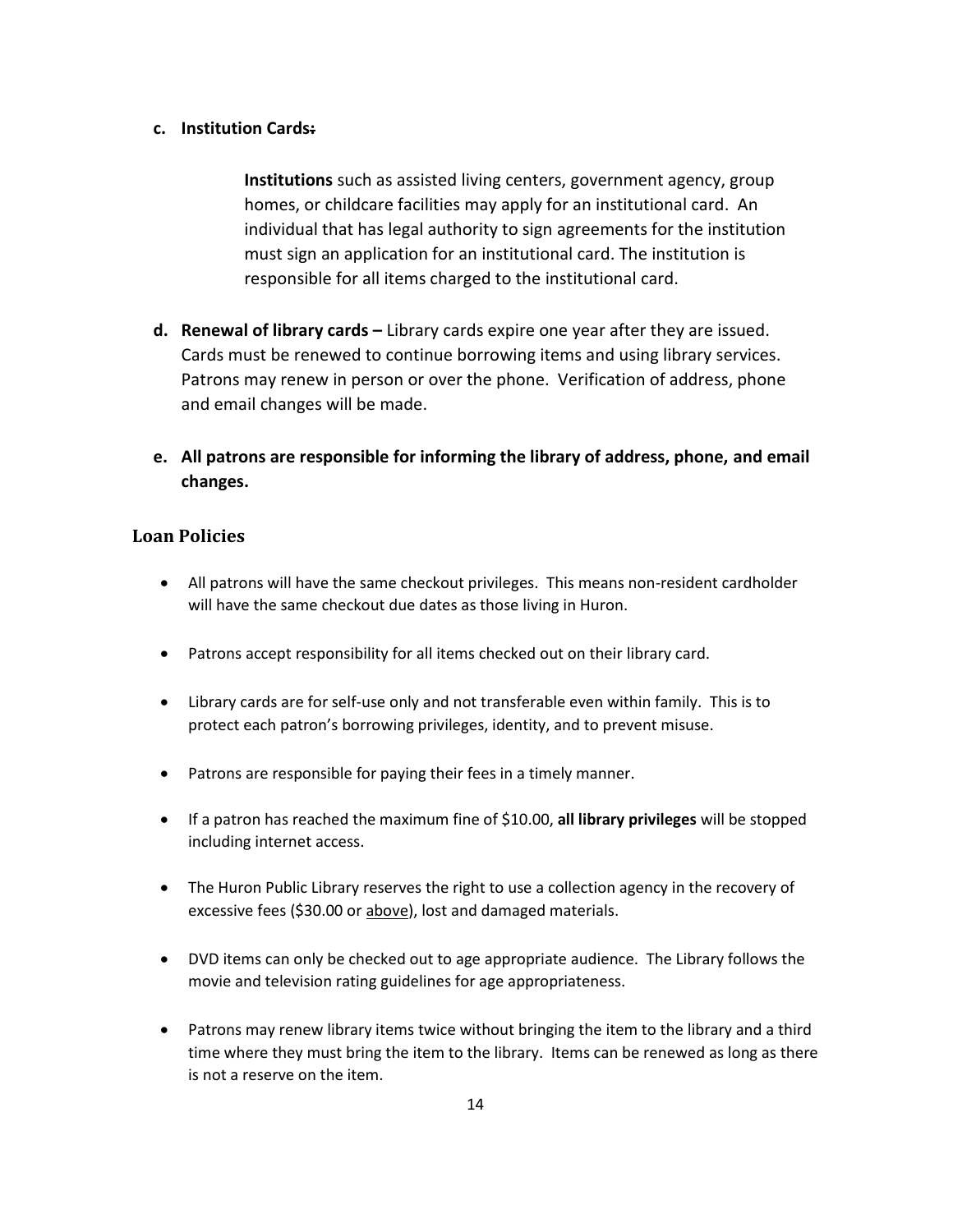### **Loan periods and fines:**

| Item              | Loan          | Renewal       | <b>Fines</b> | <b>Maximum</b> | <b>Borrowing</b> |
|-------------------|---------------|---------------|--------------|----------------|------------------|
|                   | <b>Period</b> |               |              | <b>Fine</b>    | <b>Limits</b>    |
| <b>BOOKS</b>      | 3 weeks       | $Yes - Twice$ | 10c/day      | \$5.00         | 25 items         |
| <b>PAPERBACKS</b> | 3 weeks       | $Yes - Twice$ | 10c/day      | \$5.00         | 25 items         |
| <b>MAGAZINES</b>  | 3 weeks       | $Yes - Twice$ | 10c/day      | \$5.00         | 10 items         |
| AUDIO/CD MP3      | 3 weeks       | $Yes - Twice$ | 25c/day      | \$10.00        | 6 items          |
| <b>DVD</b>        | 7 days        | $Yes - Twice$ | \$1.00/day   | \$10.00        | 6 items          |
| ILL               | <b>Varies</b> | <b>Varies</b> | \$1.00/day   | \$10.00        | <b>Varies</b>    |

# **Fine forgiveness programs for all ages:**

### **a. Read It Off**

Patrons borrow a book, magazine, or audiobook (at their reading level). Item recommendations can be given at the circulation or reference desk. Patrons check the item out and take it home. After reading / listening to the item – patrons bring the item to the circulation desk. Circulation staff will verify that the book was read by asking questions like, "Did you enjoy this book?", "Why/Why not?", "Would you like me to help you find more books on the same topic? Or by the same author?" etc. The item is then checked in and the patron receives \$5.00 (amount can be subject to change) off their current fines. If patron still has fines on his/her account repeat the process again.

This program helps patrons develop reading habits and encourages reading. It also helps patrons who do not have the ability or funds to pay fines.

#### **b. Food for Fines:**

Provide patrons with amnesty for fines **on the final Friday of each month**. Each can donated will forgive up to \$1 in fines. Bills for lost or damaged items are not eligible (as well as fines for ILL items - optional). Donated items will be given to local organizations, such as the Salvation Army or the Backpack Program.

This program helps patrons decrease fines and helps local families with food assistance.

#### **Library Material Replacement Cost Policy**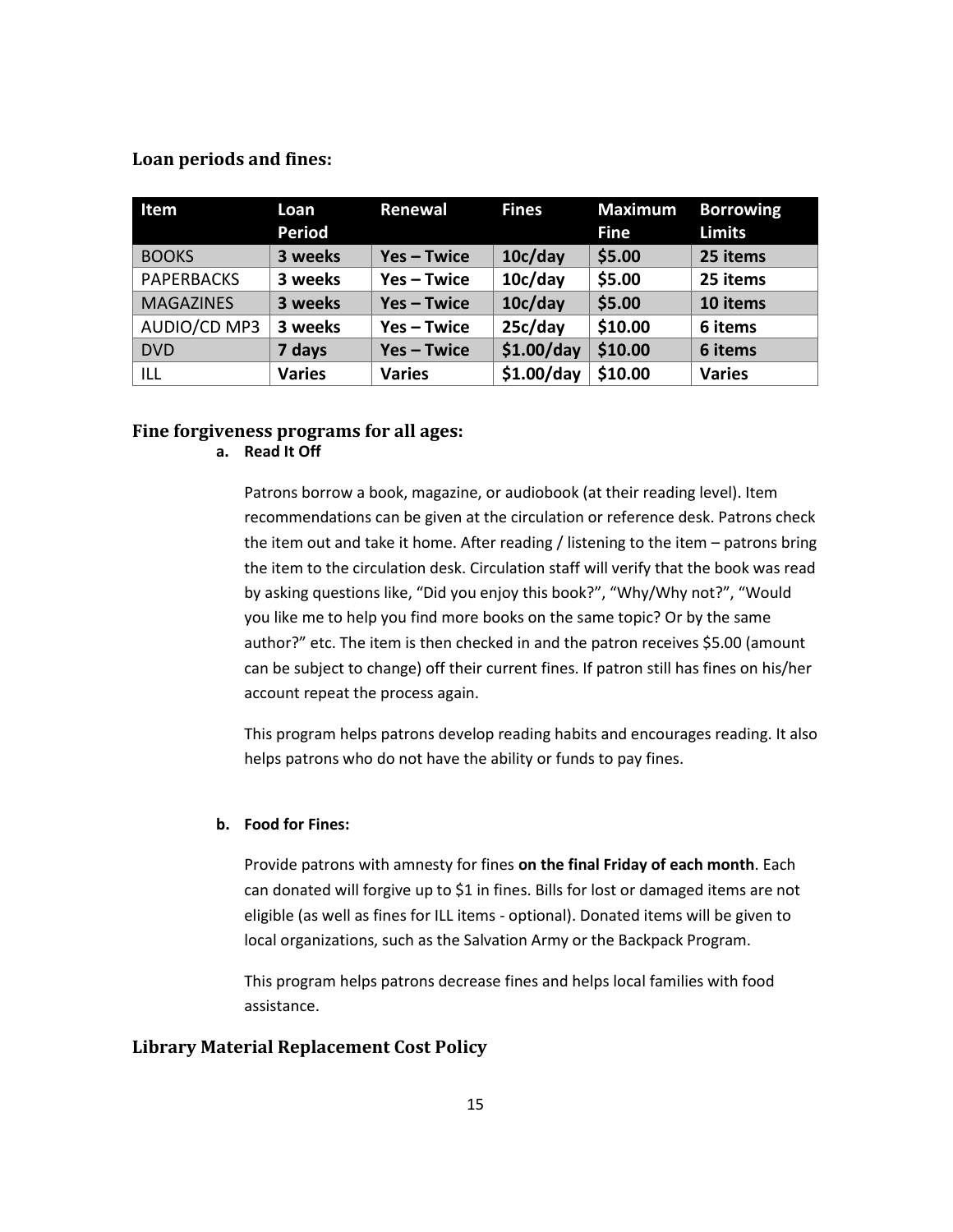- Borrowers are responsible for returning Huron Public Library materials by their due dates. If borrowers return library materials in such condition that the library decides to replace them, then they will be billed for the cost of replacing the material. In the case of minors, parents or guardians are responsible for returning library materials in reasonable condition and for paying any fees or fines incurred.
- The library reserves the right to assess and declare the condition of all returned library materials. Library staff will assess damage to the materials. Damage fees may vary, depending on the extent of damage, up to the full replacement costs of the item. Highlighting, pen and pencil marks, crayon marks, animal damage and liquid stains are examples of damage to library materials.
- Library materials will be declared lost by circulation staff members based on the specific material's loan period, or if the patron declares the library, material lost before that time.
- The library sends out damaged, lost book, excessive fine and overdue notices by email or via U.S mail.
- **All patrons are responsible for informing the library of address, phone, and email changes.**

#### **Replacement Costs**

- Determining a fair and adequate replacement cost for library materials is at the discretion of the circulation supervisor and will be based on the average cost as listed in the MARC record, Amazon or Barnes & Noble. There will be consultation with the Library Director as needed regarding replacement costs.
- The replacement costs will be refunded if the borrower returns the item within 30 days of notification, but the fine will still be assessed.
- A borrower has 30 days to clear their account before replacement costs will be assessed. Patrons will be notified if an item(s) was returned damaged or with missing parts. A letter will be sent to the patron once the 30 days have elapsed and damaged or incomplete materials will be discarded and replacement materials ordered. The Library reserves the right to turn over a patron's account to a collection agency 30 days after a written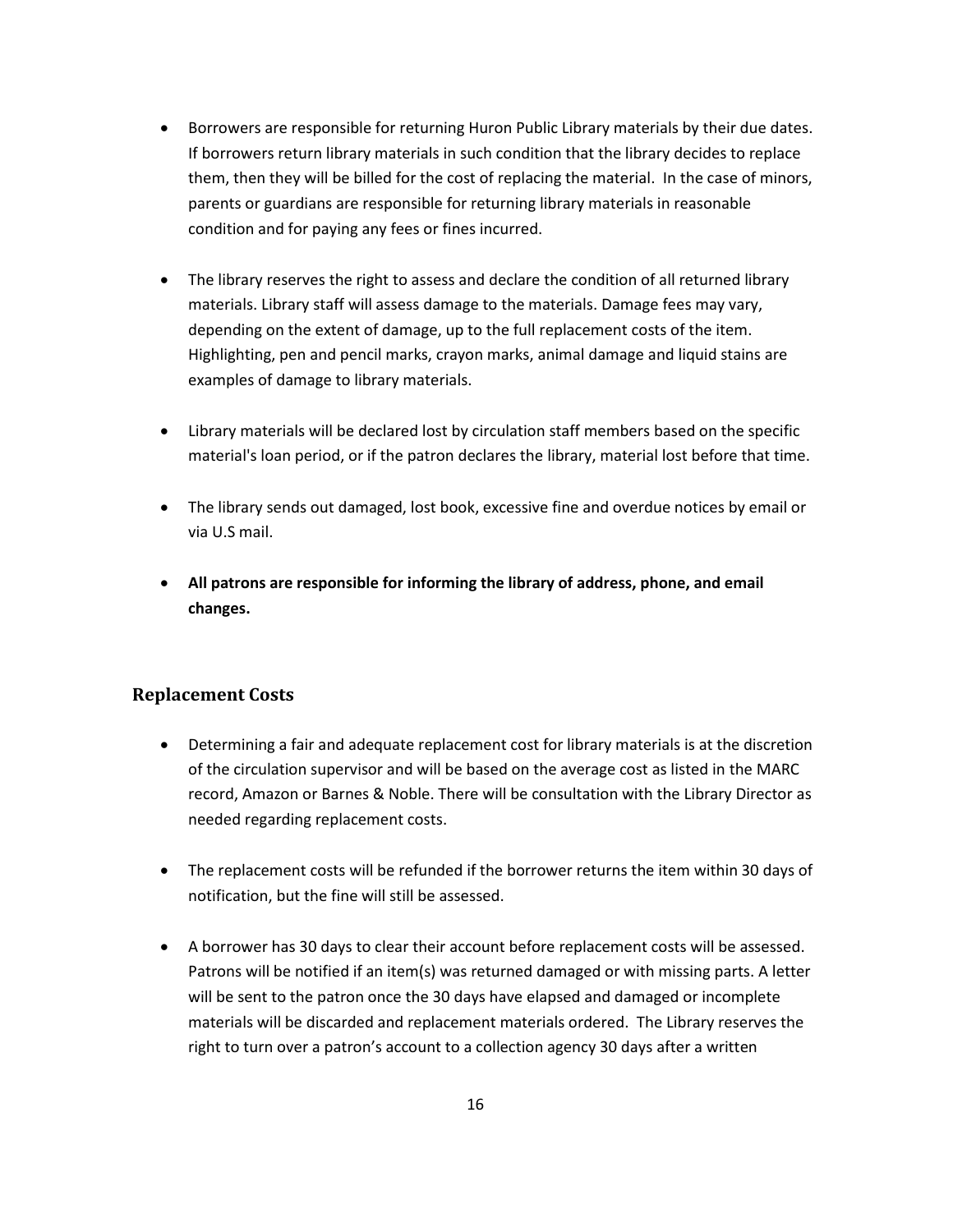notification has been sent if their account has not been cleared or payment arrangements have not been made with the library.

# **Collection Agency Policy**

- The Huron Public Library uses a collection agency to recover long overdue materials and fines of \$30.00 or more.
- All customers receive a minimum of one overdue notice via US mail or via email, if their library account contains their email address, prior to receiving a bill from the Huron Public Library. This is the only notice that may be delivered through standard mail.
- After material is 30 days overdue and/or fines and fees are over \$45.00, an account will be referred for collection. A \$10.00 fee is added to every account referred for collection. Customers who have been sent to the collection agency cannot check out items from the library until their account has been paid in full.
- The library will not refer a patron's account if they wish to resolve their fine issues via our Food for Fines or Read It Off programs.
- The collection agency will contact customers who have been referred. Staff involvement will be minimal and limited to regular circulation duties.
- Customers who have been referred and have questions regarding their account can contact Circulation at 353-8530.

# **Collection Agency Timeline**

- The day the delinguent account is received from the library, the collection agency will mail a letter to the patron.
- Twenty-one days later, a second letter will be mailed.
- Thirty-one days later the delinquent account will be reported to the credit bureaus.

# **Non-sufficient Fund Checks**

- Any patron who passes a dishonored check "bad check" at the Huron Public Library will automatically and immediately have his/her library privileges revoked until their account is cleared.
- The Library will charge a penalty fee of \$30.00 for a bad check.
- The Library will post the penalty fee for a bad check at the circulation desk.
- The Library reserves the right to turn bad checks over to a collection agency or the Beadle County State's Attorney.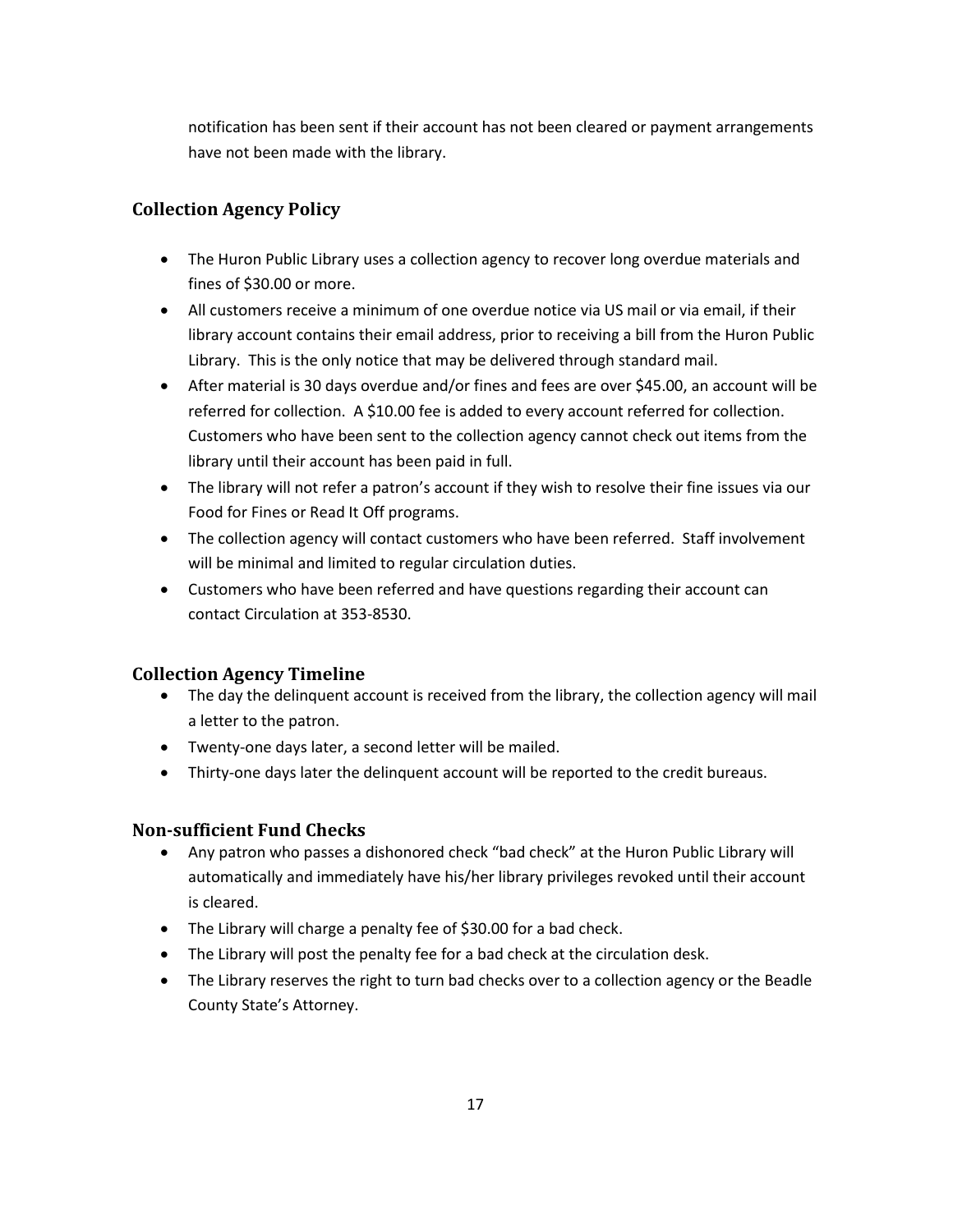### **Denial of Services**

The use of the Huron Public Library or its services may be denied for due cause, which may include, but is not limited to, the following:

- Failure to return borrowed items.
- Failure to pay fines, penalties, or fees.
- Destruction of library property.
- Disturbance of other library patrons by failure to follow elementary rules of civil behavior and personal hygiene. An appropriate library environment must be maintained.
- Failure to use the library for its intended purposes; the library is not a shelter or a lounge.
- Viewing of pornography on the library's computers.

### <span id="page-17-0"></span>**VIII. MOBILE HOTSPOT LENDING POLICY**

To increase digital access for area residents, mobile Hotspots are available to borrow from the Huron Public Library. Mobile Hotspots help in fulfilling the Library's mission to provide access to informational, educational and cultural resources by providing an access point to digital resources.

A "Hotspot" consists of the mobile wireless Hotspot device itself as well as its charger, charging cord and case. Borrowers are responsible for the safe-keeping and return of these items to the library in good working order and assume liability for the equipment while in their care. The patron must sign the Library's Hotspot Agreement the first time a Hotspot is checked out.

When a patron borrows a mobile Hotspot, the patron's use of the equipment is available under the following terms and conditions. By borrowing a Hotspot, the user agrees to abide by the Library's policies and rules, and agrees to hold the Library and its agents harmless from any claims, losses, damages, obligations, or liabilities directly or indirectly, relating to the use of the library's Hotspot and the internet access provided by the library.

#### **Circulation**

- Mobile Hotspots may be checked out by a resident of the City of Huron and Beadle County who is eighteen (18) years-of-age or older with an active Huron Public Library Card in good standing.
- Good standing is defined as an account with a current address and phone number, and no outstanding fines or fees.
- The lending period is seven (7) days and may not be renewed.
- Reservations may be made for mobile Hotspots. Reservations will be filled in the order in which they are received; patrons will be notified when their hold is ready for pick up.
- Hotspots cannot be renewed or reserved for 24 hours after returning. Nor reserved if you currently have a hotspot checked out.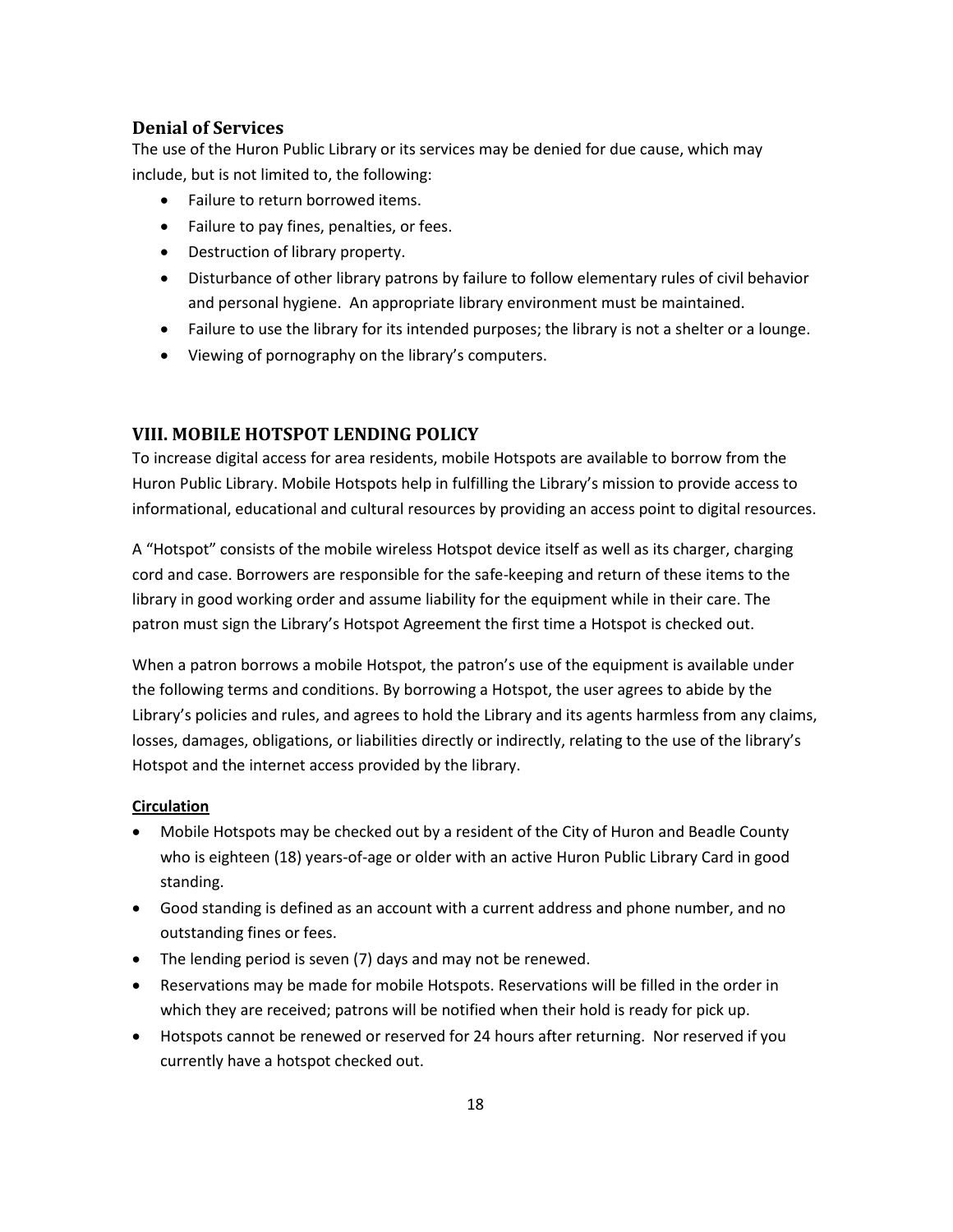- Reservations not picked up within 1 business day (24 hours) of the requested pickup date may be cancelled.
- Hotspots must be returned to the library circulation desk during regular business hours. Hotspots may not be returned in the library's book drops.
- If the mobile Hotspot is lost or not returned by the due date, wireless service will be terminated, and the Hotspot will become unusable.
- It is the patron's responsibility to know the due date for the mobile Hotspot to be returned.
- Mobile Hotspots will not be considered returned until ALL items associated with it have been returned to the library.
- Borrower is responsible for damaged, missing and /or lost pieces of the borrowed items. Borrower agrees to pay any replacement costs, as determined by the library.
- If the mobile Hotspot is damaged or not returned within 7 days of the due date, the borrower can be charged a replacement fee at the current rate for the Hotspot (approximately \$199).
- The mobile Hotspot must be returned in less than 30 days for the lost fee to be waived.
- If the Hotspot is lost, stolen, or damaged, borrower agrees to notify the Huron Public Library.
- If the Hotspot battery is lost or damaged borrower may be charged for its replacement at the current rate.
- The library reserves the right to temporarily take a Hotspot out of regular circulation to make it available for a specific community event or meeting.

#### **Usage**

- Parents are responsible for monitoring minor's use of the internet while using the mobile Hotspot. Internet content filtering is NOT provided through the wireless Hotspot.
- Use of the mobile Hotspot is subject to the Service Provider's Acceptable Use Policy, Privacy Policy, and Terms and Use.
- The Library or Service Provider is not responsible for any files, data, or personal information accessed, transmitted, lost and/or damaged while accessing the internet via the mobile Hotspot.
- Hotspot checkouts are limited to one device per household.
- Deliberate altering or modifying of the configuration of library-owned equipment is strictly prohibited.
- Performance of the Hotspot will vary depending on location and coverage in the area, and the device(s) connected to the Hotspot.
- Hotspots must be kept in a temperature-controlled environment (not left in extreme temperatures).
- The library does its best to provide clean, secure, and fully functional equipment, but is not responsible for charging the device or unforeseen hardware or software issues.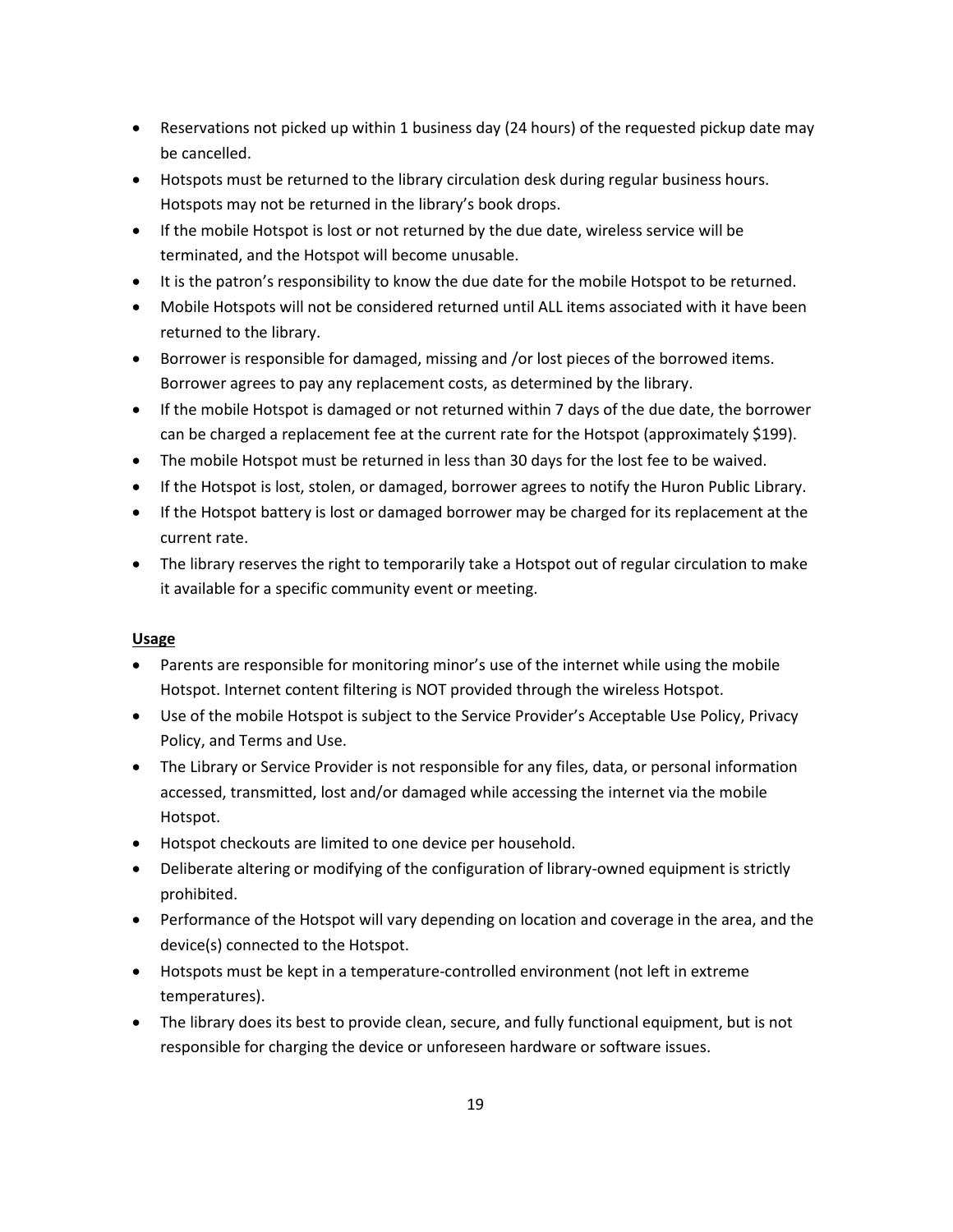• Users who experience issues with their use of the Hotspot should contact the circulation desk. In the event an immediate solution cannot be found, the device should be returned, and the patron will be added back to the front of the reservation list.

For each day a mobile Hotspot is not returned after the due date, a charge of \$2 per day will be charged to the patrons account up to \$14 in late fees. **Users who return Hotspots late may lose further Hotspot borrowing privileges for one month.** Failure to abide by the terms of this policy may result in the loss of borrowing privileges. Fines and fees accrued against the Hotspot do not qualify for fine forgiveness programs.

The Library reserves the right to refuse to lend equipment at its discretion.

The Library reserves the right to update this Lending Agreement at any time.

### **By signing below, I acknowledge that I have read the above terms and conditions and agree to abide by them.**

| Library Card #: | Date:       |  |  |  |
|-----------------|-------------|--|--|--|
| Signature:      | Print Name: |  |  |  |
| Phone:          | Email:      |  |  |  |

*Staff Use Only: I have verified patron's phone number and address on their library account. If changes were needed (yes / no), I have submitted those changes. Initials:*\_\_\_\_\_\_\_\_\_\_\_

#### <span id="page-19-0"></span>**IX. INTERLIBRARY LOAN POLICY**

Interlibrary Loan (ILL) services allow patrons to obtain materials from participating libraries throughout the United States. The Library is able to request materials from these libraries, which can be checked out for use at home. In rare cases, materials provided through Interlibrary Loan will be restricted to in-library use only. Users of the Interlibrary Loan service must hold a valid Huron Public Library card. The following paragraphs describe the Interlibrary Loan policy.

#### **I. Principles**

Interlibrary Loan is a primary service that supports the mission of the Library by providing enhanced access to library materials and information. The purpose of Interlibrary Loan is to obtain materials not available at the Huron Public Library and to provide material from our collection to other libraries.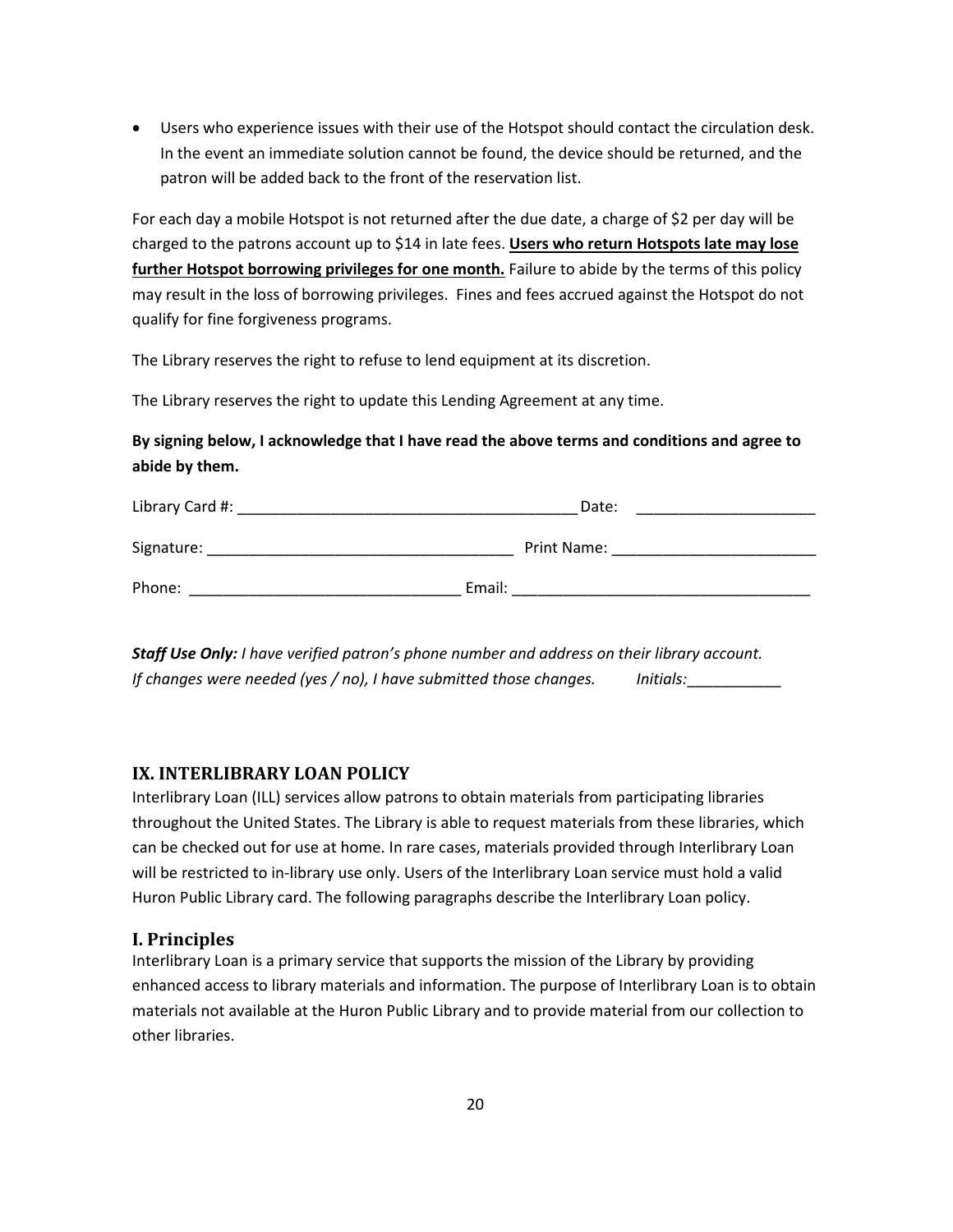The library affirms that Interlibrary Loan is an adjunct tool, not a substitute, for the Library's collection. In meeting patron needs, the Library will exhaust local resources first. Items in frequent or recurring demand through ILL service will be considered for purchase.

The Library will keep this Interlibrary Loan policy up to date and make it available to users and other libraries on request.

### **II. Definition**

Interlibrary Loan is a transaction in which the Huron Public Library borrows materials directly from another library on behalf of a patron, or another library borrows materials from the Huron Public Library on behalf of its patrons.

### **III. Interlibrary Borrowing**

#### **A. Users**

- 1. All current Huron Public Library cardholders with accounts in good standing may request specified material through Interlibrary Loan.
- 2. All borrowing privileges, including Interlibrary Loan, of patrons who accumulate overdue fines over \$10.00 are suspended until sufficient payments are made to reduce the overdue balance to less than \$10.00.
- 3. Failure to return Interlibrary Loan items on time may result in the suspension of library borrowing services to the delinquent patron.

#### **B. What can be borrowed?**

- 1. Books and photocopies from materials may be requested.
- 2. Some requests may not be filled due to high demand, copyright restrictions, inability to locate or rarity of item.
- 3. A patron may have no more than five (5) items on request at any given time.
- 4. Materials that will not be requested include items owned by the Library and temporarily in use or on reserve in the library, and electronic full-text information available through the Library purchased databases.
- 5. The library will generally not seek loans of materials that have been published within the last six (6) months.

#### **C. Submitting a request**

- 1. Patrons may place an Interlibrary Loan request in person at Huron Public Library, or by calling Huron Public Library.
- 2. Huron Public Library does not charge an ILL fee. However, some lending libraries charge a fee for lending their material. The ILL librarian will contact the patron if there is any cost involved above the minimum amount indicated by the patron on the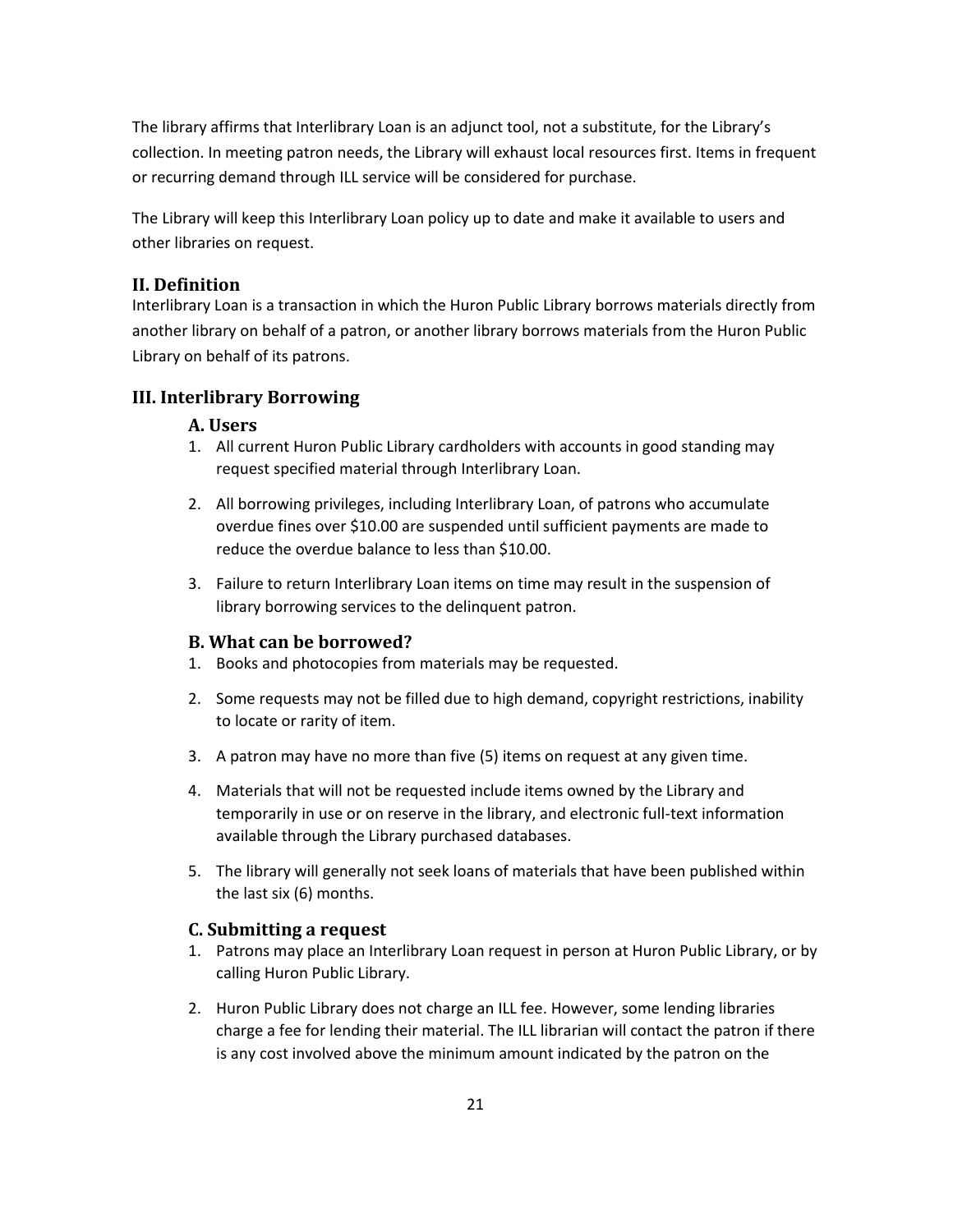request form. ILL requests will be sent to libraries that charge if no other libraries can loan material.

#### **D. Turnaround Time**

- 1. Interlibrary Loan requests will be filled as quickly as possible. Turnaround time varies depending upon the lending library and materials requested.
- 2. Patrons will be notified by telephone or e-mail when their materials arrive at the library.

#### **E. Loan Period**

- 1. Loan periods are determined by the lending library. Items generally are loaned to patrons for three weeks.
- **2.** A due date will be assigned when the patron picks up the item. **Items will be considered overdue if they are not returned to this Library by the assigned item due date**

#### **F. Conditions of Use**

- 1. Huron Public Library will strictly adhere to conditions set by the lending library for the use of their materials. In rare cases, this will require that loaned materials be used in the library and not checked out for use at home.
- **2.** Items should be returned to a circulation desk for proper processing, and not deposited in the book drop.

#### **G. Overdue and Lost material charges**

- 1. Lost, damaged or stolen Interlibrary Loan materials are subject to the lending library's rules and regulations.
- 2. Upon notice that an item cannot be returned, Huron Public Library staff will contact the lending library as to the charge for that material.
- 3. Charges for lost or damaged materials, as well as overdue charges for Interlibrary Loan items are the responsibility of the borrower.
- 4. These charges will be reflected on the patron's Library account and may affect his/her borrowing privileges.

#### **H. Renewals**

- 1. The lending library determines whether renewals are allowed, and no renewals can be made unless the library has been given proper notice and approved the renewal.
- 2. In certain cases, lending libraries will not allow renewals.
- 3. Contact the ILL department at the Huron Public Library to request information on specific item renewal options.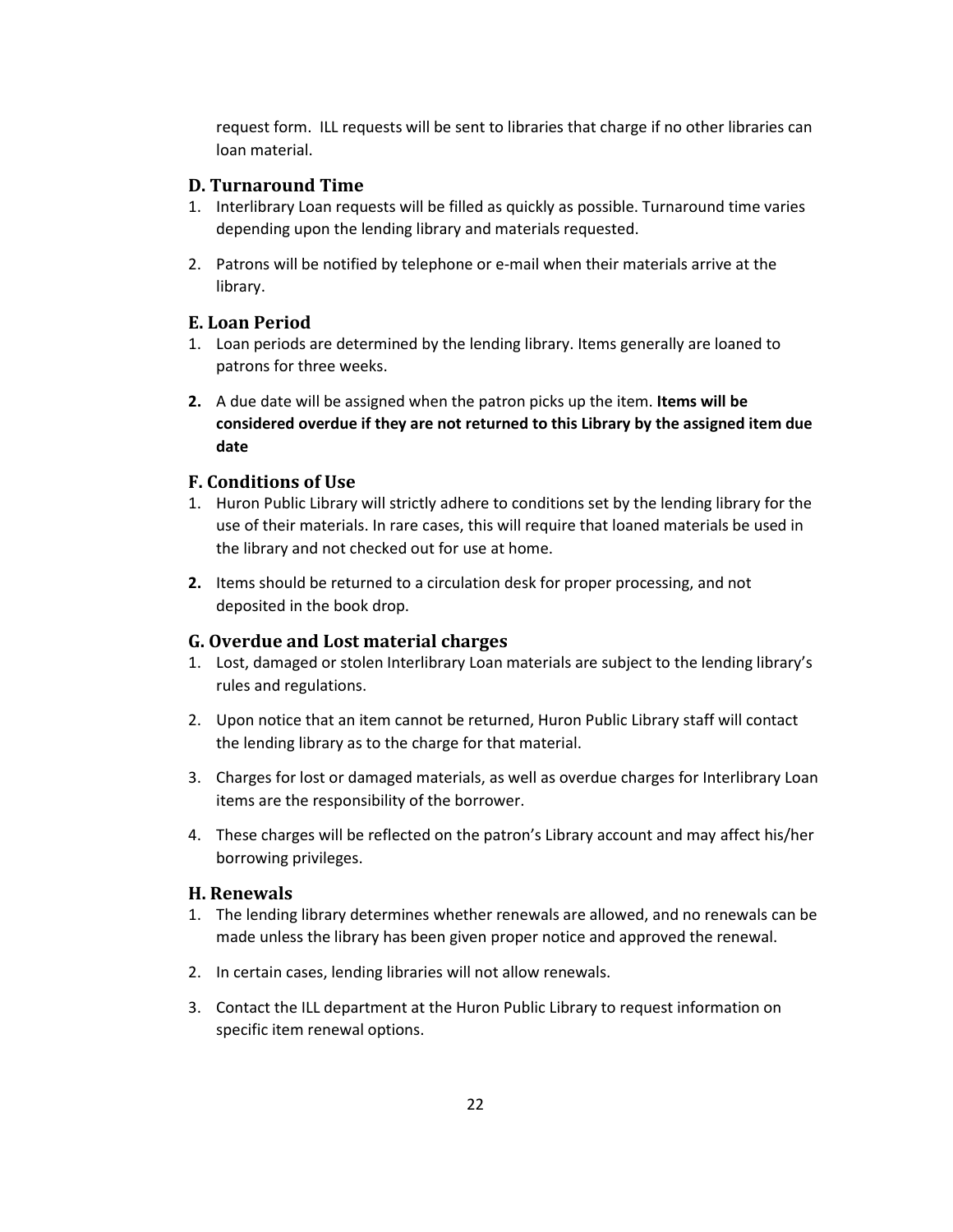#### **I. Statistics**

1. The library will maintain records of transactions in order to inform patrons of the status of their requests and will report activity as required through Library reporting mechanisms.

# <span id="page-22-0"></span>**X. RULES OF CONDUCT**

The Library is intended to be an inviting, comfortable, clean, and safe place for reading, selecting materials, studying, writing, using computers, and attending Library authorized programs and meetings.

Library users are expected to conduct themselves in a manner that makes quiet study possible, respecting the rights of everyone to use the Library.

- 1. **These rules** are intended to ensure that all Library users may enjoy good service in pleasant surroundings.
- 2. **Enforcement of these rules** will be conducted in a fair and reasonable manner. Library staff and police officers are authorized to enforce these rules. Failure to comply with the Library's established rules and policies could result in removal from the premises and exclusion from the Library for a period of one day to one year, or an arrest or prosecution. Violations could also result in the restriction and/or termination of Library privileges, including the use of Library computers and other equipment. Notice of "no trespass" will be issued in cases of criminal offense.
- 3. **Individual users have the righ**t to request an administrative review of an exclusion order that is for a period greater than seven days.

### **Conduct not allowed on Library property:**

- a. Engaging in any activity in violation of federal, state, local, or other applicable law or Library policy.
- b. Failing to comply with a reasonable staff request.
- c. Being under the influence of alcohol/illegal drugs, and selling, using, or possessing alcohol/illegal drugs.
- d. Verbally, physically, or sexually threatening or harassing other users, volunteers, or staff, including stalking, loitering, offensive touching, and obscene acts such as sex acts and indecent exposure.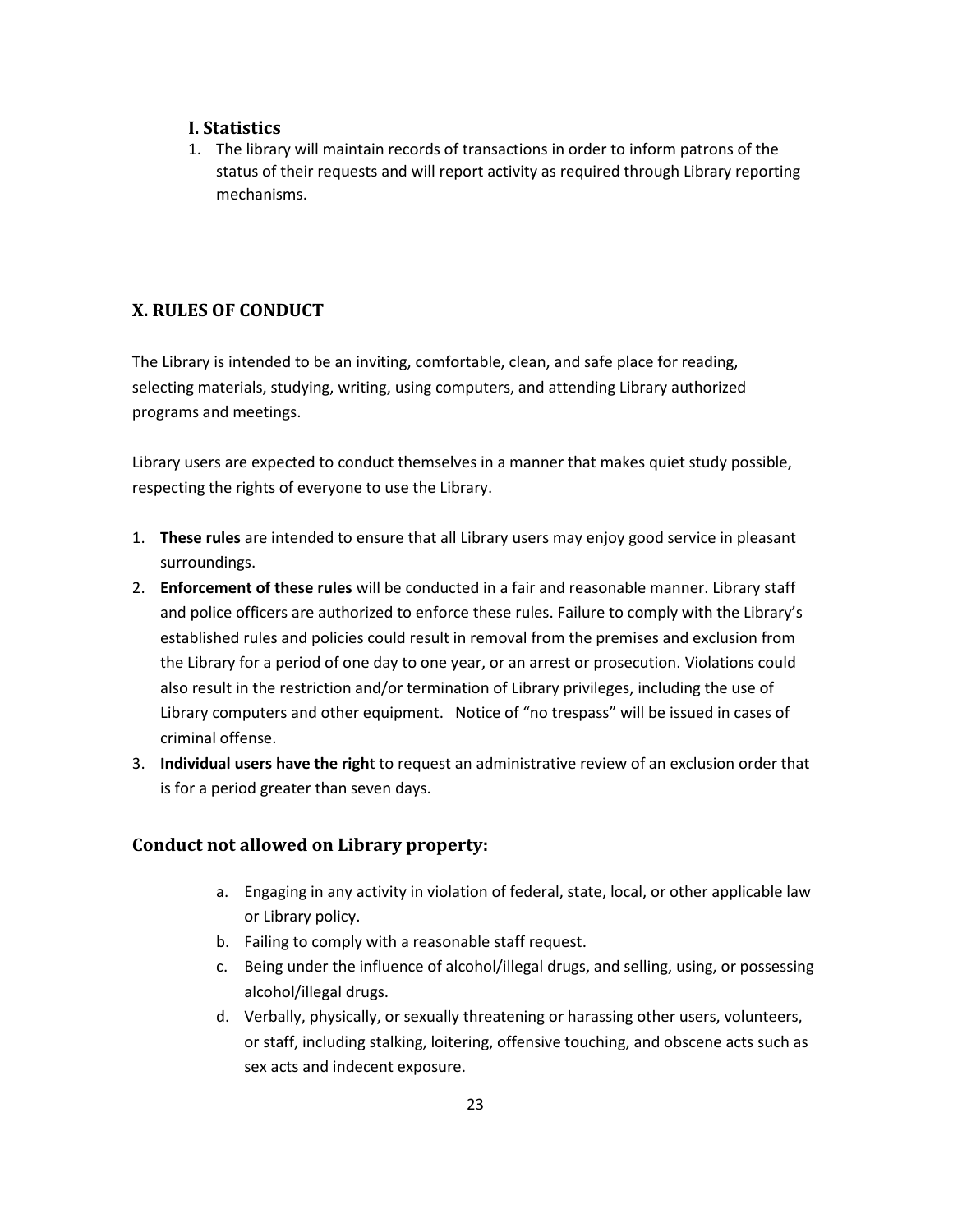- e. Selling or attempting to sell items or services on Library property.
- f. Stealing, damaging, altering, or inappropriate use of property, furniture, or equipment in the Library or on Library grounds.
- g. Trespassing in non-public areas, being in the Library without permission of an authorized Library employee before or after Library operating hours.
- h. Fighting or challenging to fight, running, pushing, shoving, or throwing things.
- i. Creating disruptive noises such as loud talking, screaming, or banging on equipment or furniture.
- j. Group activities, which are disruptive to the Library environment.
- k. Using audible devices without headphones or with headphones set at a volume that disturbs others.
- l. Using cell phones, pagers, and other communication devices outside of designated areas. These devices should be in silent or vibrate mode.
- m. Using restrooms for bathing or shampooing, doing laundry, or changing clothes.
- n. Littering.
- o. Smoking, chewing, and other tobacco use in Library.
- p. Being in the Library barefoot, without a shirt, or being otherwise attired to be disruptive to the Library environment.
- q. Leaving packages, backpacks, luggage, or any other personal items unattended. These unattended items are subject to immediate confiscation.
- r. Using wheeled devices in the Library including skateboards, skates, bikes, scooters (except for baby strollers and ADA-assistive devices; e.g., wheelchairs).
- s. Lying down or sleeping in the Library.
- t. Blocking aisles, exits, or entrances.
- u. Bringing pets or animals, other than service animals necessary for disabilities, into the Library.

#### **Food and Beverages**

Beverages in containers with lids and snacks are permitted in all areas of the Library, except in the South Dakota Room and in any area that is posted as being prohibited.

#### **Children and Young People in the Library Policy**

The Huron Public Library welcomes use by children, tweens and teens and offers a wealth of materials and services for their education and enjoyment. The safety of children and young people are of the utmost concern for the staff. However, the safety and responsibility of 12<sup>th</sup> graders and under, at the library, remains primarily with the parent or caregiver and not with the library or its staff. This policy outlines the expectations and guidelines for use of the library by children and young people.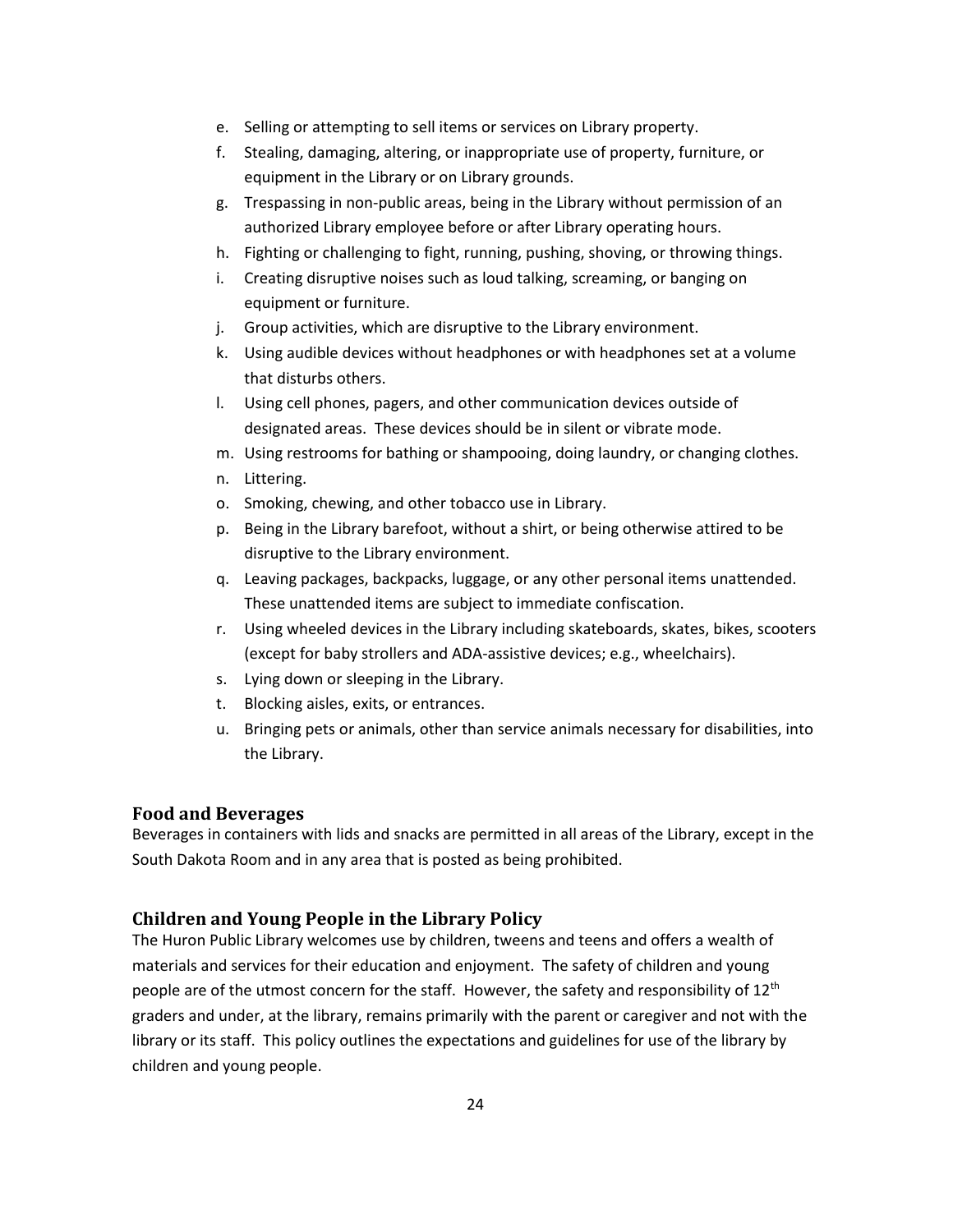Children, tweens and teens using the Library must follow the Library Rules of Conduct. Any children and/or young people behaving inappropriately may be required to leave the Library.

When necessary, the Library will contact the Police Department to assist a child, tween or teen in need of adult supervision. Thirty minutes before closing time, Library staff will remind young people to contact a parent/caregiver for a ride home. If a responsible person cannot be reached, the police may be called for a ride home or a well-being check. Library staff will not give rides home.

#### **Kids' Korner**

Parents and/or caregivers are responsible for directly supervising their children ( $3^{rd}$  grade and under) in the Library. Caregiver is defined as a person  $6<sup>th</sup>$  grade and older. The Library does not provide long- or short-term childcare. Directly supervised means in sight of and in the immediate vicinity of the child being actively watched.

Family restrooms in children's areas are reserved for use by children and their caregivers.

Adults may not use children's areas as a general reading room. Adults unaccompanied by children and not actively using children's library materials or resources will be directed to use other areas of the Library.

### **Tween and Teen Areas**

Use of the Tween and Teen areas of the Library is limited to tweens and teens between grades 4th through 12th and adults browsing the teen collection. Adults and young children may not participate or observe programming. Younger children may use the area if a parent or caregiver accompanies them.

Adults may not use the tween and teens areas as a general reading room. Adults unaccompanied by children, tween or teen and not actively using library materials or resources will be directed to use other areas of the Library.

### <span id="page-24-0"></span>**XI. INTERNET USE POLICY**

The Huron Public Library provides Internet access for research and educational purposes.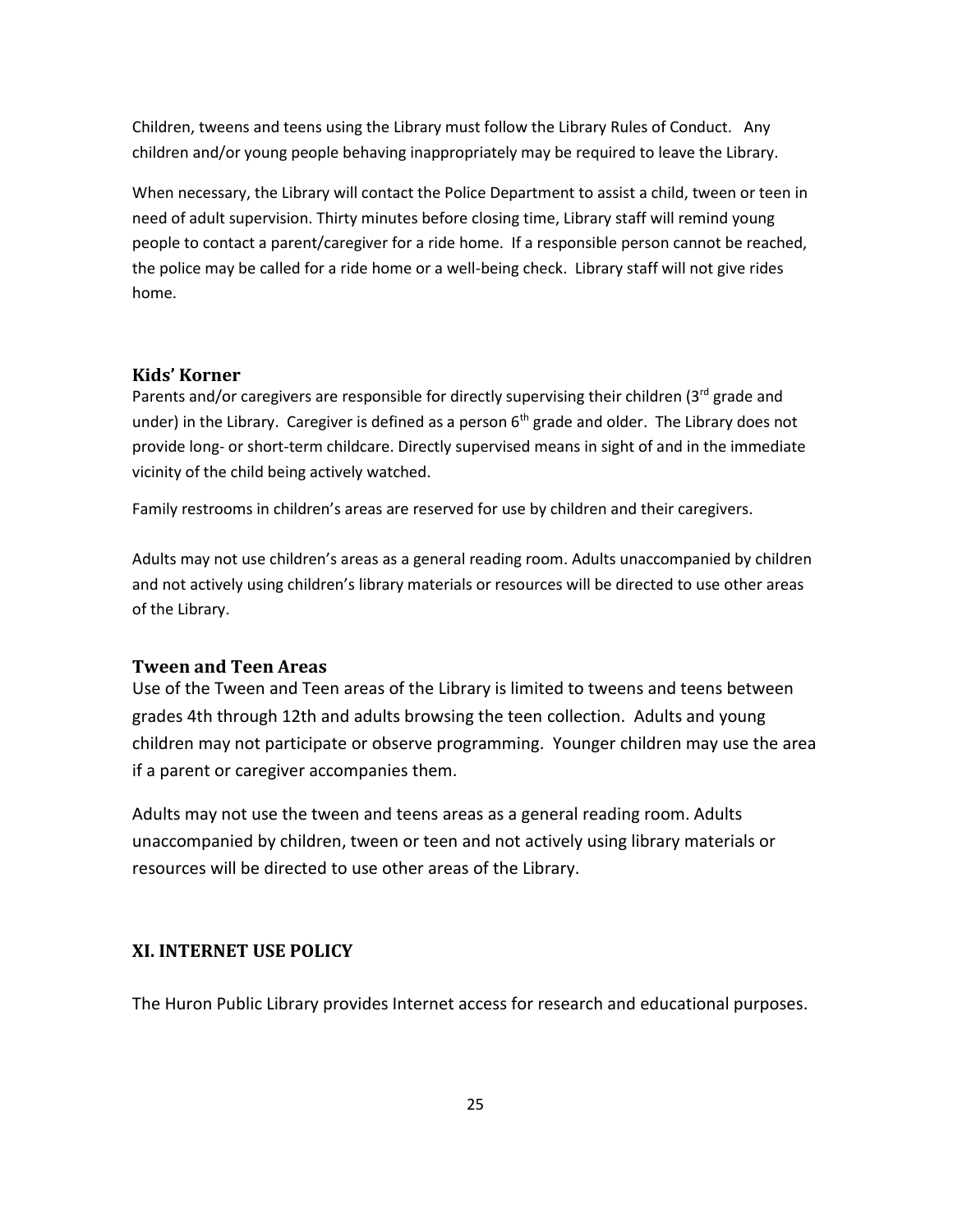#### **1. SCOPE OF INTERNET ACCESS**

It is the goal of the Library to provide the greatest possible access to the Internet within the limits of available resources. The Internet offers access to a wealth of information that can be personally, professionally and culturally enriching.

### **2. INTELLECTUAL FREEDOM**

#### **A. CONTENT**

The Library recognizes the right of individuals to determine what is most appropriate for their needs. Users should be aware that information accessed via the Internet might be controversial, inaccurate or dated. Because the Internet is a vast and unregulated information network, it also enables access to ideas, information, images and commentary beyond the confines of the Library's collection, mission, selection criteria and collection development policies. Because of this access and because sites on the Internet change often, rapidly and unpredictably, the Library cannot protect users from information and images, which they might find offensive or disturbing.

# **B. CHILDREN'S USE OF THE INTERNET**

As with other library materials and service, parents or legal guardians are responsible for the information selected or accessed by children. Internet workstations specifically configured for use by children may limit or prevent access to specific Internet sites. The Library provides Internet workstations for children equipped with filtering/blocking technology. Children ages 0-12 are limited to using these filtered Internet computers. However, the library recognizes that filtering/blocking technology is not perfect and may not be a completely reliable means of protection from materials that may be offensive, controversial or illegal. Parents or legal guardians are ultimately responsible for their child's use of the Internet.

### **3. INTERNET USE**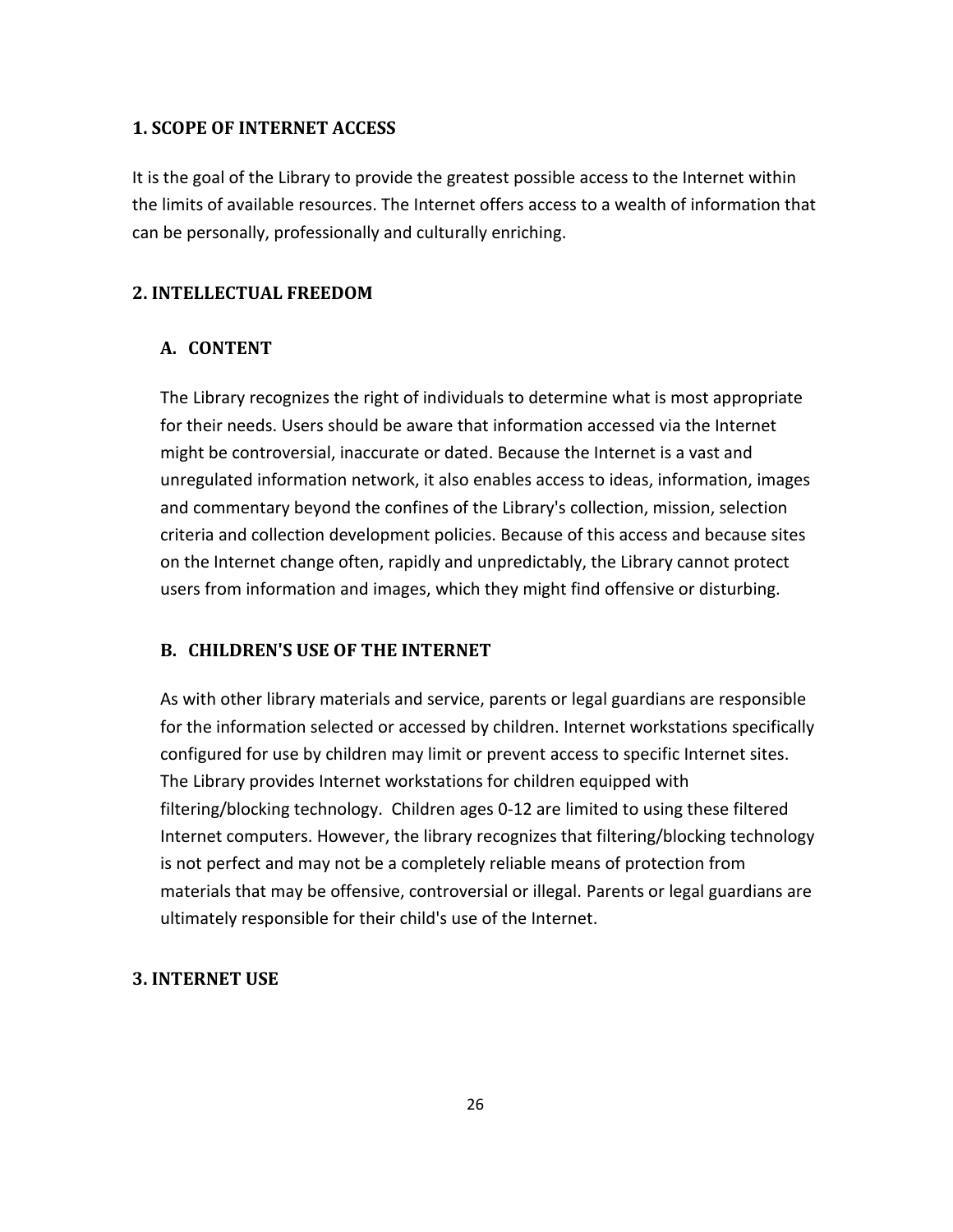### **A. LIBRARY RULES**

The same principles that guide the use of other library resources apply to the use of the Internet. The Library expects customers to use the Internet in a responsible manner respecting the rights of others and Library rules of behavior. The Library does not condone the use of library equipment to access material that is obscene, features child pornography, or is harmful to minors. Use of the Internet is a privilege, not a right, and unacceptable use will result in suspension or cancellation of the privilege.

### **B. UNACCEPTABLE USE**

- 1. Degrade or disrupt equipment or system performance
- 2. Vandalize the data of any other user
- 3. Gain unauthorized access to resources or entities
- 4. Invade the privacy of individuals
- 5. Violate Federal, State, or local law regulations (e.g., SDCL 43-43B-1 through 8, Unlawful Uses of Computer)

6. Engage in any activity that is deliberately offensive or creates an intimidating or hostile environment.

### **C. WARNING TO THE INTERNET USER:**

**Please be aware that the Huron Public Library is a public place. Displaying sexually suggestive objects or pictures may be a violation of the City of Huron Public Safety and Morals (9.40.030 Obscene Literature Defined) or a violation of the State and Federal Obscenity laws (South Dakota Statutes, Section 22-24-1 to 22-24-37; Title 18, United States Code, Section 2252.)**

### **4. LIMITATIONS**

### **A. ADDITIONAL CONDITIONS OF USE**

Locations may place time, printing and downloading limits depending on volume of use or other conditions.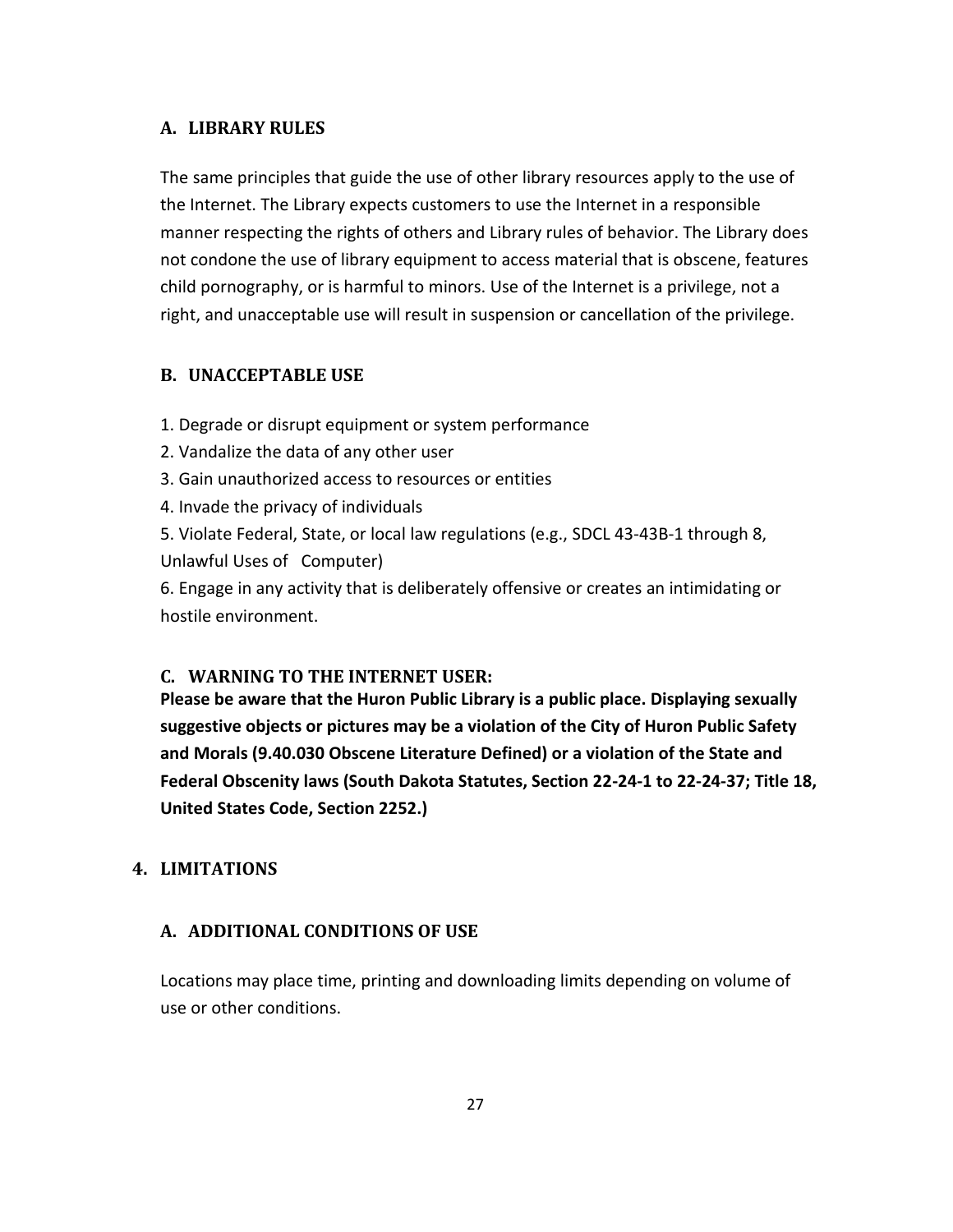### **B. ASSISTANCE/TRAINING**

Staff is available to introduce Internet access and provide initial instructions on its use. To ensure the equitable delivery of all library services, the amount of time staff has available to provide Internet instruction is limited.

### **5. LIABILITY**

The Huron Public Library assumes no responsibility for any damage, direct or indirect, that users or anyone else may suffer through Library access to the Internet.

### **6. ACCEPTANCE OF TERMS AND CONDITIONS**

This Public Internet Use Policy is posted adjacent to computer workstations used by customers to access the Internet and other library databases. Users must sign an agreement prior to using the Internet indicating they understand and agree to abide by this policy.

### <span id="page-27-0"></span>**XII. Wi-Fi Policy**

The Huron Public Library ("The Library") allows personal devices and computers to access the internet via a wireless network throughout the entire building, which is incorporated by reference herein.

- 1. Persons using the wireless connection ("Wi-Fi") agree to follow current Huron Public Library Internet Policy, which is incorporated by reference herein.
- 2. Wireless access is provided as a public service free of charge on an as-is basis with no guarantee and no warranty. The library's Wireless network is subject to periodic maintenance and unforeseen downtime. At its sole discretion, the library may terminate this public service at any time without prior notice.
- 3. The Library's wireless connection is unencrypted and unfiltered. Use of the wireless connection is done at the patron's own risk. By using this connection, patrons acknowledge that security errors and hacking are an inherent risk associated with any wireless service. For that reason, patrons expressly agree that they knowingly assume such risk, and further agree to hold the Library harmless from any claim or loss arising out of, or related to, any such instance of hacking or other unauthorized use or access into the patron's computer.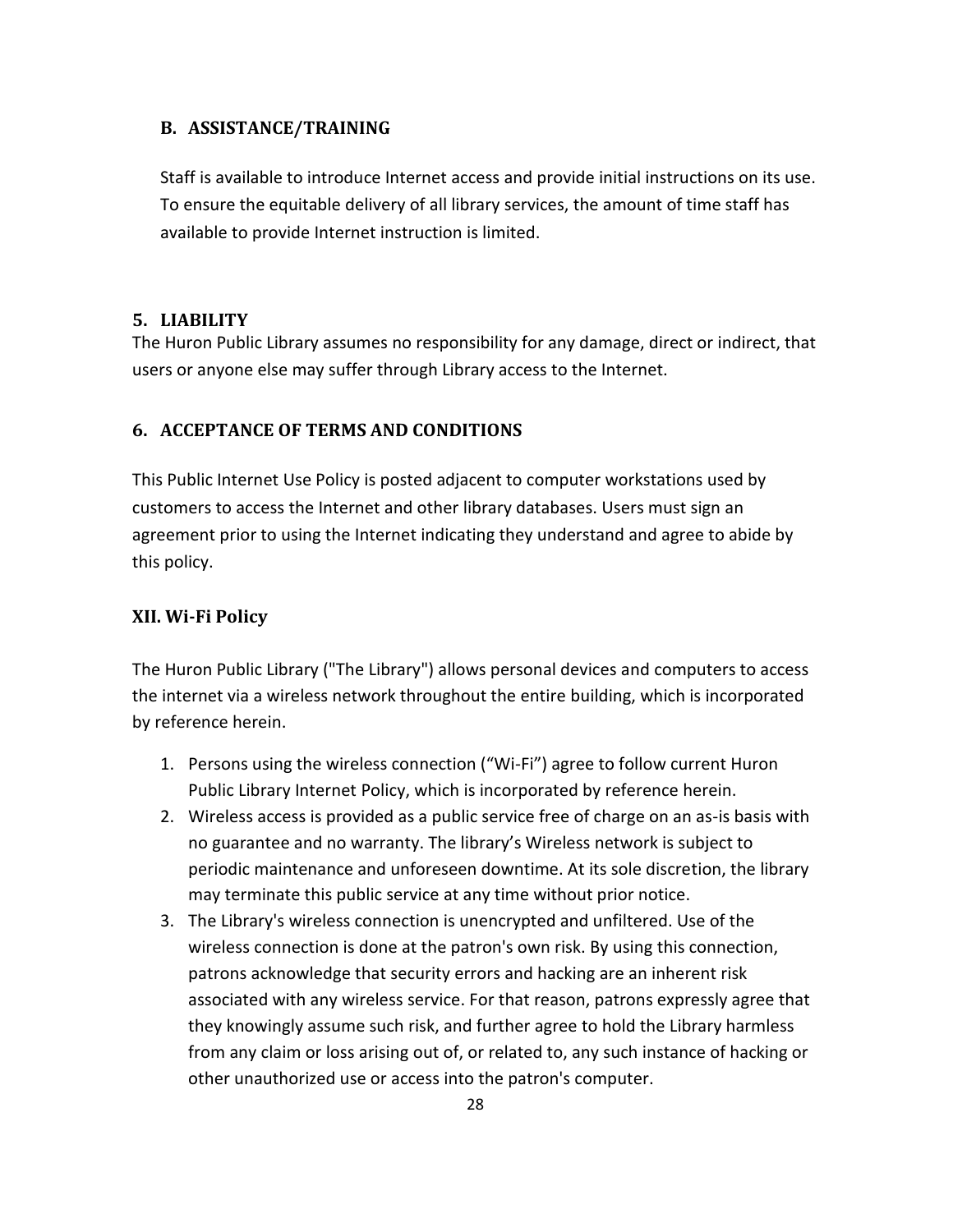- 4. The Library accepts no responsibility for any software downloaded and/or installed, email opened, or sites accessed while patrons are on the wireless internet connection. Users should have up-to-date virus protection on their laptop computers or wireless devices. Any damage done to the patron's equipment or self from viruses, identity theft, spyware, plug-ins, or other Internet-borne programs is the sole responsibility of the patron; and the patron indemnifies and holds harmless the Library from any such damage.
- 5. The Library accepts no responsibility regarding the ability of patron owned equipment to connect to the wireless network. The Library is not responsible for any changes you make to your computer's settings.
- 6. Unauthorized downloading of copyrighted material(s) is strictly forbidden and will result in suspension or revocation of Library privileges and may result in a formal notification to the appropriate local law enforcement office.
- 7. Printing is not available via the wireless connection at this time. If the user desires to print, the file can be saved to a flash/thumb drive or emailed to themselves and printed from a public computer for a nominal fee per page.

# <span id="page-28-0"></span>**XIII. MEETING ROOM POLICY**

The Huron Public Library welcomes public use of its meeting facilities in keeping with the Library's commitment "to enrich the quality of life in Huron by providing library materials and services, which anticipate and respond to the informational, educational, and entertainment needs of Huron residents to promote life-long learning".

The Meeting Room Policy establishes rules and procedures for the use of the Library's meeting facilities. The Library Director is responsible for implementing this policy and for maintaining reservation lists.

Use of Library meeting rooms by any group signifies acceptance of the terms of this policy. Reservations may be made up to 3 months in advance. *To complete your [Meeting Room Request Form,](https://library.austintexas.gov/sites/default/files/APL_MeetingRoom_form_0315.pdf) you must agree to all of the following guidelines.*

#### **Meeting Room Policy**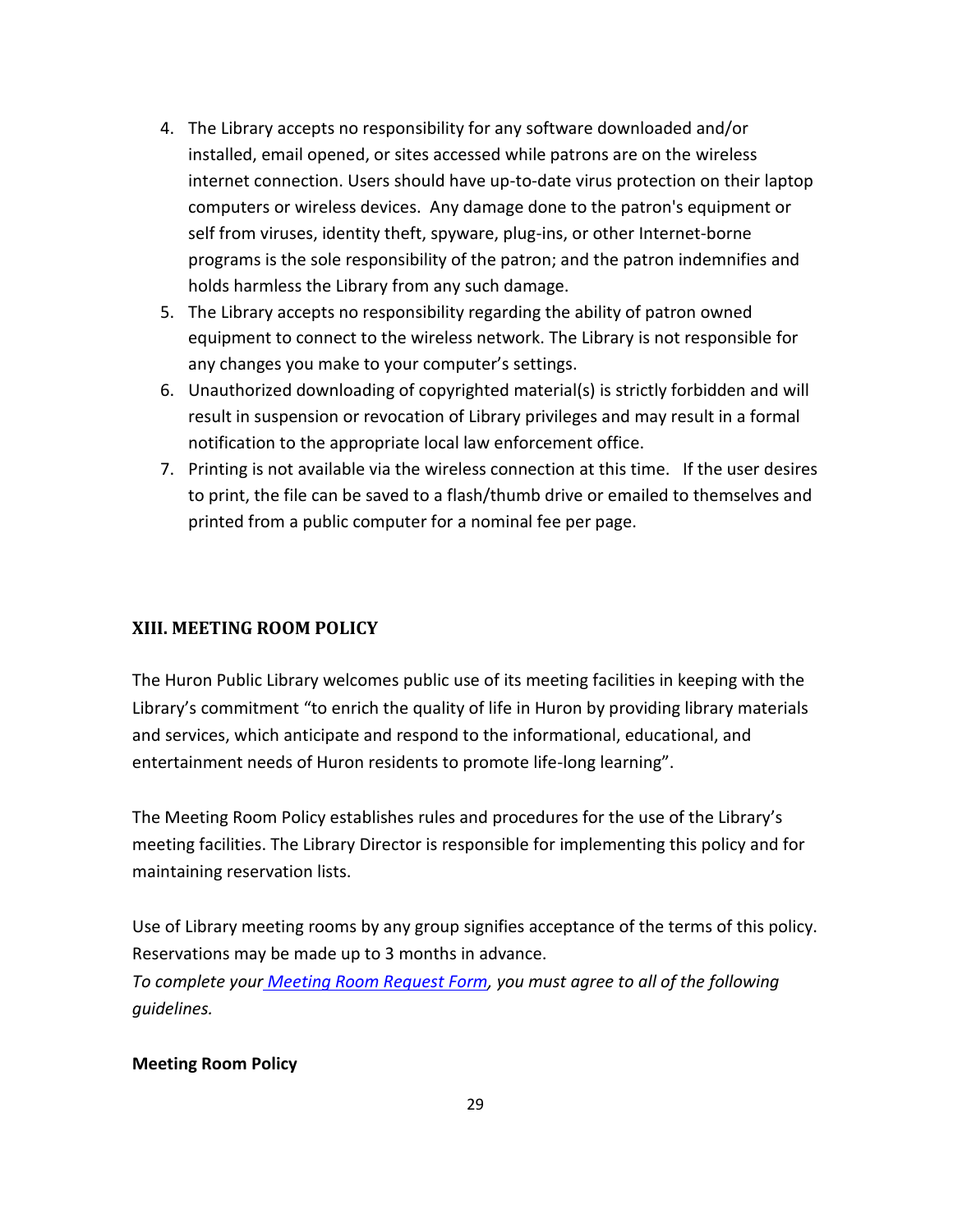**(A)** This rule applies to the use of a Library meeting room by members of the public. It does not apply to use of a Library meeting room by the Library or by another department of the City of Huron. This rule is cumulative of other Library uses rules. This rule supersedes another Library rule to the extent of a conflict. This rule may be referred to as the Meeting Room Policy.

The library maintains two meeting rooms. The Jones Room is a multipurpose room which seats 50 people. The South Dakota Room seats 15 people and has restricted use for equipment and refreshments.

#### **(B) Terms of Use.**

(1) The use of a Library meeting room by a group or a customer signifies the group's or customer's acceptance of the terms of the Meeting Room Policy.

(2) There is no charge for meeting room use.

(3) The use of, and the scheduling of the use of, a meeting room is subject to the needs of the Library, and may not interfere with the Library's operations or the use of the Library by customers. City or Library needs preempt any other scheduled event in a meeting room. The frequency of meetings for any one organization will be at the discretion of the Library Director.

(4) The use of a meeting room does not constitute Library or City of Huron endorsement of a viewpoint expressed by a group or by a participant in a meeting or activity.

(a) A group using a room may not advertise or announce an event to be held in a meeting room if the advertisement or announcement states or implies the endorsement of the Library or the City of Huron.

(b) An announcement or notice to publicize an activity may not be posted or distributed on Library premises without advance approval from the librarian in charge. (5) The Library Board reserves the right to deny or revoke permission for future use of the meeting rooms to any group that violates the rules or is disorderly or objectionable in any way. An organization may request a clarification from the Library Board at a regularly scheduled Board meeting.

### **(C) Who May Use a Meeting Room?**

(1) A Library meeting room may be reserved by a not-for-profit, non-commercial group engaged in an educational, cultural, intellectual, or civic activity. If a meeting room is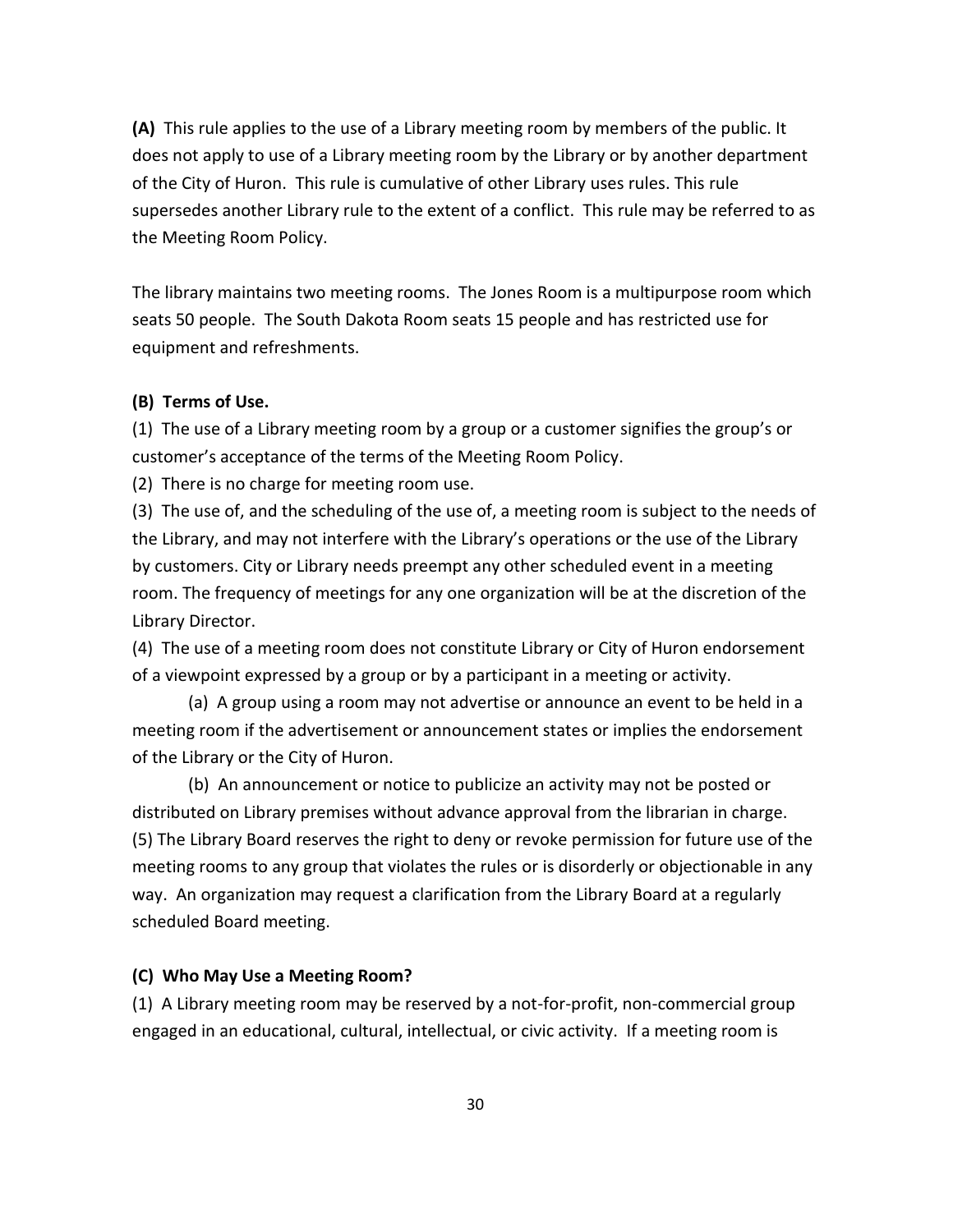equipped with video conferencing equipment installed by the Library, it may be reserved by a group or by a single individual.

(2) A use of a meeting room must be open to the public and may not be restricted to the membership of the group. A member of the public that sees a meeting taking place may enter and participate in the meeting.

(3) A customer may not reserve a meeting room for individual use unless it is for video conferencing. A customer must sign in at the service desk for individual use of a meeting room.

(4) A child under the age of 10 may not be in a meeting room unless accompanied by a person who is at least 18 years of age, and who is responsible for the child's behavior.

(5) A meeting room may not be used for commercial purposes. A group or customer using a meeting room may not solicit money or another thing of value, charge admission, or sell, or advertise for sale, goods or services.

(6) A meeting room may not be used for a social gathering such as a wedding shower, a baby shower, a birthday party, a dance, or a similar activity.

(7) A meeting room may not be used for a political rally or a campaign for or against a specific ballot issue or candidate. However, a meeting room may be used for a forum or study group on a political issue.

(8) A meeting room may not be used to provide a direct healthcare service, including an examination, a hands-on demonstration, or a treatment. However, a meeting room may be used for a forum on or the sharing of information about healthcare services.

(9) Permission to use Library meeting rooms will be withheld from a group that has failed to comply with the Meeting Room Policy or from a group that damages a meeting room, the carpet, equipment, or furniture, or causes a disturbance.

#### **Reserving a Meeting Room**

(1) A group may request the use of a meeting room online, in person, or in writing. The Library will consider requests on a first-come, first-served basis.

(2) A group that is cancelling a meeting must provide notice of the cancellation to the Library's Meeting Room Coordinator as soon as possible. A group forfeits its reservation if the group fails to appear within 30 minutes after the scheduled time.

(3) If a group fails to appear for two consecutive meetings without making a cancellation, all future reservations of the group are cancelled.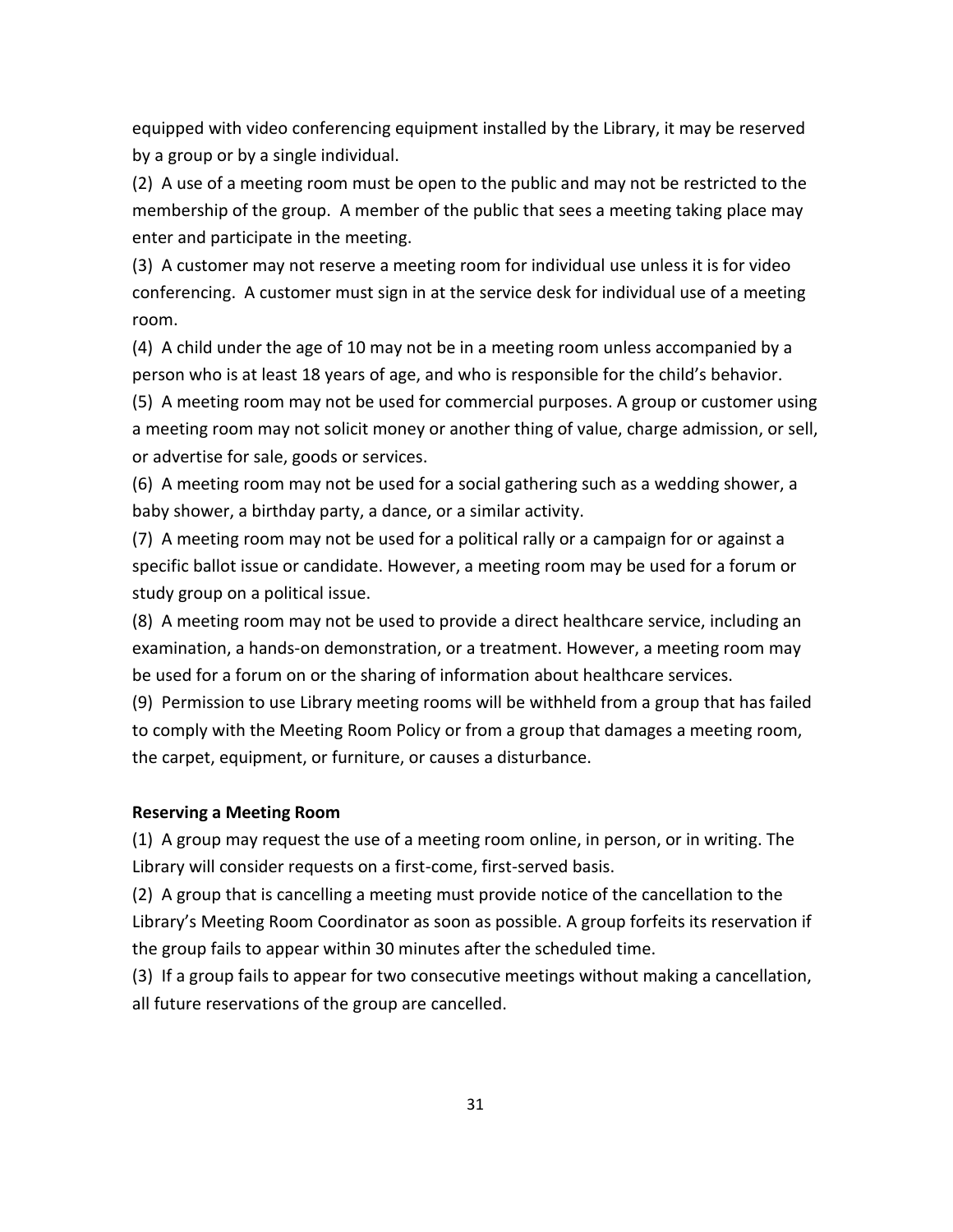(4) Meetings may not be scheduled before or after library hours. Group representatives may not enter library buildings, nor will deliveries be accepted, before the regular opening time.

(5) A group may not assign or transfer its reservation to another group.

### **Care and Use of a Meeting Room**

(1) A group or customer using a meeting room may not make noise that disturbs another Library customer or the Library staff.

(2) A group or customer using a meeting room must completely vacate the room at least 15 minutes before the Library's closing time.

(3) A group or customer must leave a meeting room in the condition in which the room was found.

(4) The Library provides limited furniture arrangement and equipment setup in a meeting room.

(a) If a group or customer rearranges the furniture, the group or customer must return the furniture to the original arrangement before leaving the room.

(b) A group or customer may not bring furniture or equipment from the main area of the library into a meeting room.

(c) A group may bring its own furniture or equipment into a meeting room with advance approval by the Meeting Room Coordinator.

(i) Arrangements for the use of such furniture or equipment must be made at the time the room is reserved.

(ii) A group or customer must notify Library Staff when furniture or equipment is brought into the Library, and must promptly remove the furniture or equipment at the end of the meeting.

(d) A group or customer may not store equipment, furniture, supplies, or personal effects in a meeting room before or after use.

(5) A group or customer may not leave trash in a meeting room. A group that has produced trash during a meeting must remove that trash from the library at the end of the meeting. Trash bags will be provided.

(6) A group or customer may not affix, tape, or fix with an adhesive any item to any part of a meeting room, including a wall, door, window treatment, or woodwork.

(7) The library does not provide audio, video or other equipment other than that which is already installed in the room. Written instructions for the use of the equipment within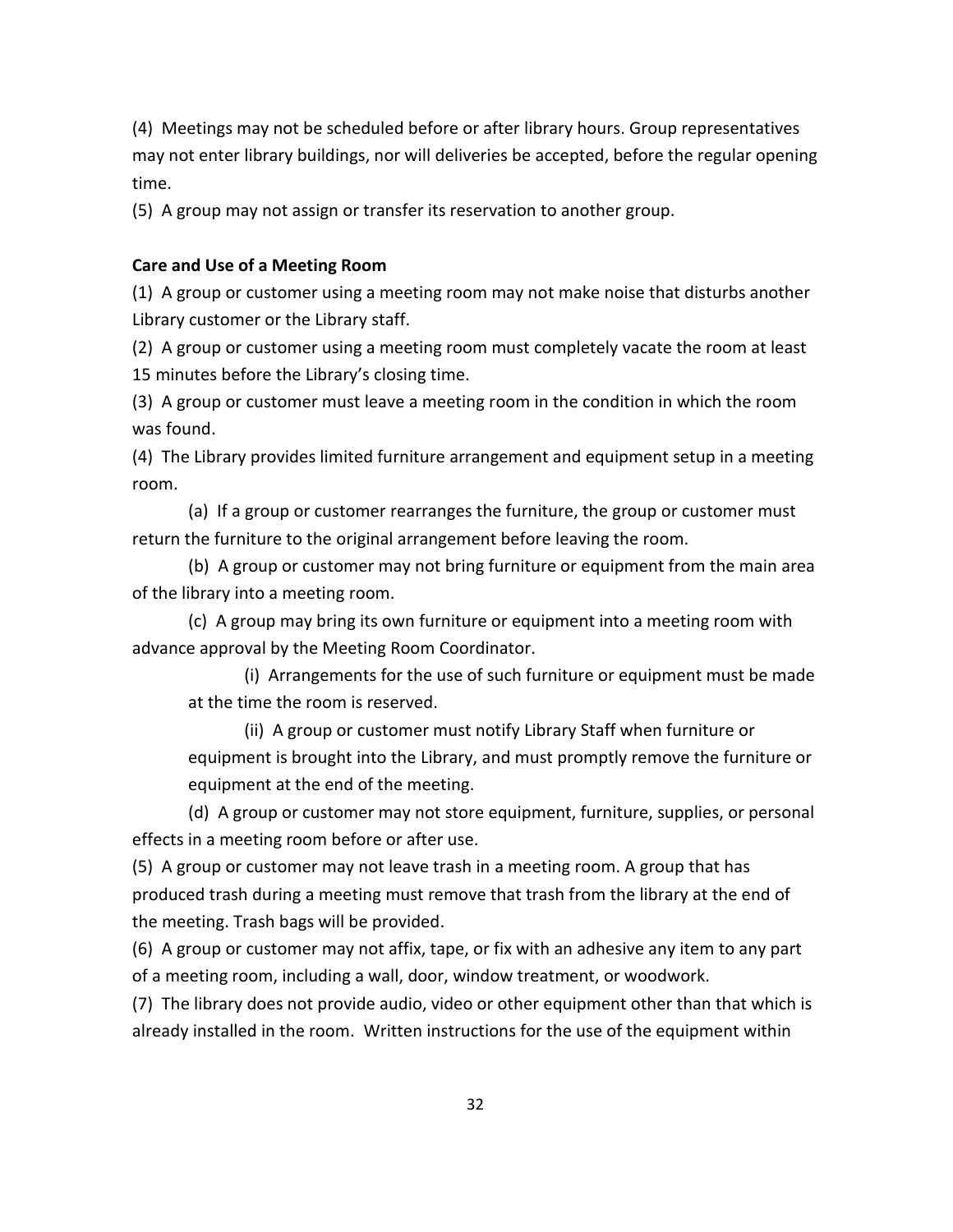the meeting room are posted in the room. The Library will assist with the equipment if they are available.

(8) A group or customer must keep all doors unlocked at all times. Open aisles must be maintained within the seating arrangement to provide clear access to exits.

(9) A group or customer must use a public entrance for all access to and from the building, including all deliveries.

(10) Attendance at a meeting is limited to the capacity of the individual meeting room. Seating or furniture may not be placed in a corridor outside the meeting room.

(a) Attendance of a meeting is to be recorded on the Library's *Meeting Room Survey* sheet which will be given to the group upon arrival.

(11) Food and Drink in a Meeting Room:

(a) Food and drink may be consumed in the Jones Room if the food or drink is individually packaged and does not have to be maintained at a certain temperature, for example: packaged snacks, individual containers of soda and whole pieces of fruit. No foods or beverages are allowed in the South Dakota Room.

(b) Kitchen facilities or equipment are not provided by the library other than a microwave. Popcorn is forbidden to be made in the microwave.

(c) Protective mats or tablecloths must be used on tables when refreshments are being served. Plastic tablecloths will be furnished by the Library.

(d) Alcohol use and smoking are not permitted in the Library meeting rooms. (12) The individual making the reservation, as well as the group as a whole, is responsible for damages that result from the group's use of the meeting room.

(13) The Library assumes no responsibility for preservation, protection, or possible theft of any property of the organization or person using the Library meeting rooms.

### **Americans with Disabilities Act**

The City of Huron and the Huron Public Library are committed to compliance with the Americans with Disabilities Act. Reasonable accommodations will be provided upon request. Reasonable modifications and equal access to communications will be provided upon request.

Questions not covered in this policy should be addressed to the Library Director, 605-353 8530 or [librarydirector@libraryhuronsd.com.](mailto:librarydirector@libraryhuronsd.com) To discuss exceptions to this policy, please ask the Library Director.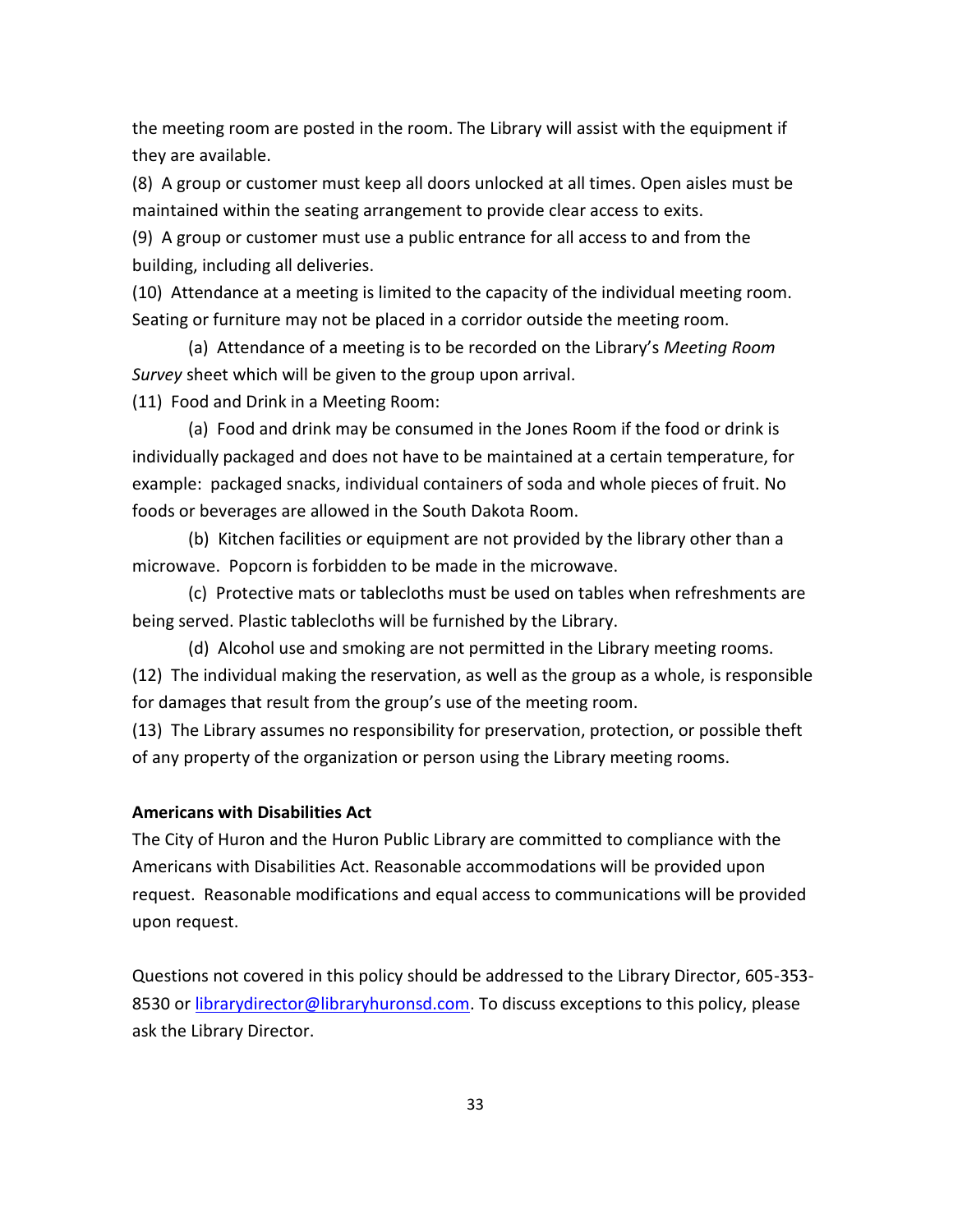#### <span id="page-33-0"></span>**XIV. EMERGENCY CLOSING POLICY**

- A. Under most conditions, the Library will open and remain open according to its regular schedule.
- B. The Library will close whenever government officials in the immediate area declare a Level Three Weather Emergency and people are ordered to stay off the streets and highways.
- C. The Library will be open from 10:00 a.m. 5:00 a.m. when a Level Two Weather Emergency has been declared for the immediate area. If local weather and road conditions improve sufficiently throughout the day, the Director or Staff-Person-in-Charge may elect to remain open until the Library's regular closing time regardless of road levels.
- D. During situations when level warnings have not been issued, but the Library Director feels that the situation warrants, he/she may call the Officers of the Library Board of Trustees to obtain permission to close. If the Director is not available, the Staff-Person- in-Charge may call the Board Officers to obtain permission to close. If two of the Board Officers are not available, other Board Members may be consulted.
- E. If a staff member feels that his/her safety would be jeopardized by driving on hazardous roadways, he/she has the option of taking a sick day, vacation day, or using accumulated compensatory time. Those staff members without sick days, vacation days, or accumulated compensatory time may choose to take the day off without pay. Part time staff members may/may not make up the time lost.
- F. On rare occasions, it may be necessary to close the Library due to mechanical failures that last for an extended period, generally more than two hours. These include, but are not limited to, loss of electricity, loss of heating/air conditioning, or loss of water/sewer facilities. If the inside temperature drops below 65 degrees or goes above 85 degrees, the facility will be closed.
- G. If the Library has been notified in advance that outside entities need to turn off mechanical systems for upgrading, repair, etc., a sign will be posted for the public and staff will be notified when to report to work. If possible, Board Members will be notified in advance of the closing.
- H. If an emergency occurs, the Library Director will make the decision to close the library. If the Director is not available, the Staff-Person-in-Charge will make the decision. Board Members will be notified in a timely manner.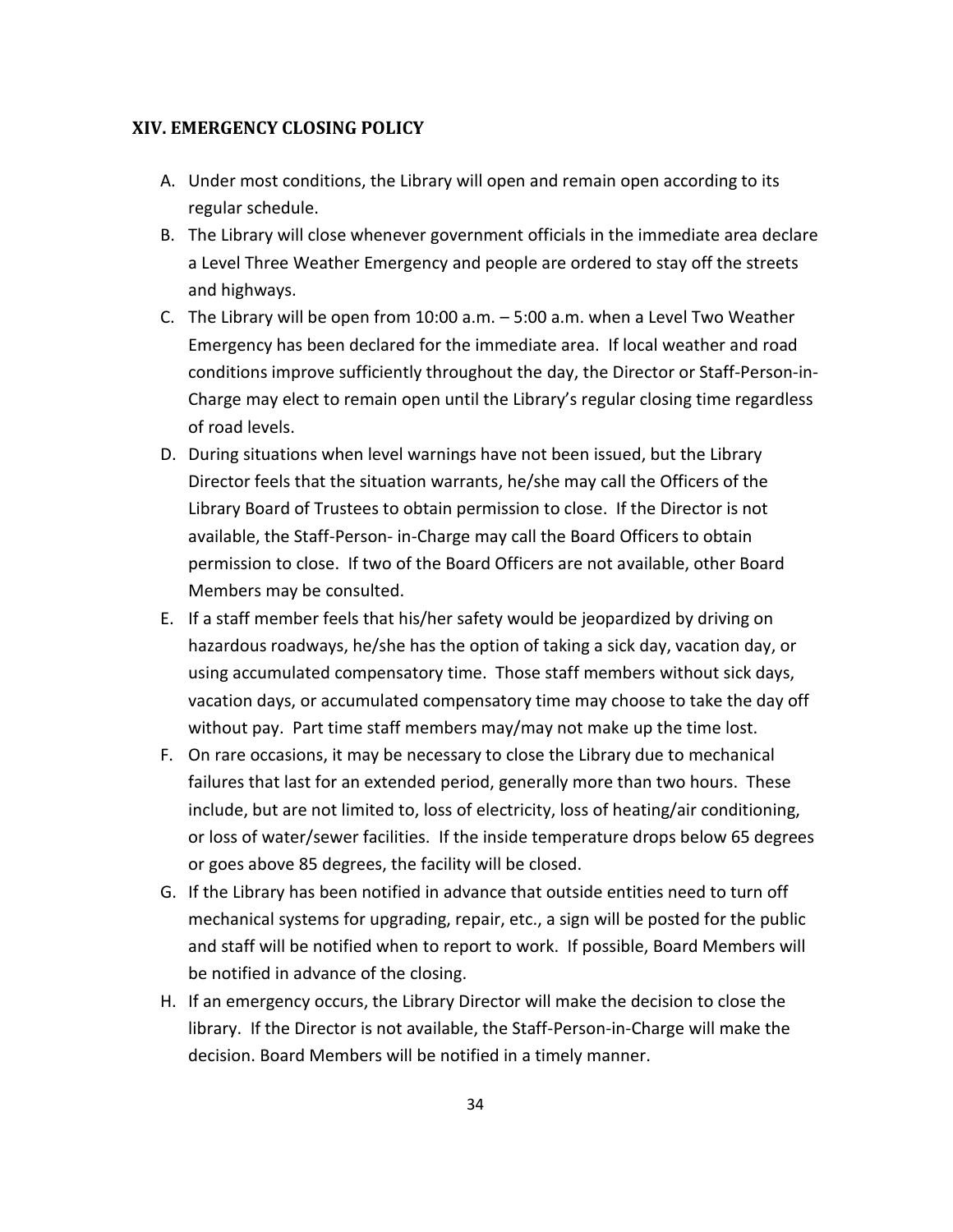I. Whenever standard Library hours are changed, the local radio stations will be called. A telephone tree will be developed to inform staff members of the change. When feasible, a contact person for groups scheduled to use the meeting rooms will also be notified.

#### **Snow Emergency Levels**

**Level One Snow Emergency:** Roadways are hazardous and motorists should drive with extreme caution. During a Level One Snow Emergency, motorists may not park along side streets or along roadways with signage prohibiting parking during a Snow Emergency. Vehicles may be fined or towed if they are not removed from designated Snow Emergency routes. A sustained snowfall of about 4-8 inches will likely cause a Level One Snow Emergency to be declared in some counties.

**Level Two Snow Emergency:** Driving is discouraged and residents should call ahead before heading to work. Only necessary travel is recommended during a Level Two Snow Emergency. Schools and some businesses do not operate during a Level Two Snow Emergency. A sustained snowfall of about 6-10 inches will likely cause a Level Two Snow Emergency to be declared in some counties.

**Level Three Snow Emergency:** All public roadways are closed to the public. Only police, medical, and emergency vehicles should be on the roads. Motorists can be fined or arrested if found driving on public roadways in a non-emergency situation. If a Level Three Snow Emergency is declared when students are at school or when a public building is open, attempts are usually made by officials to provide food and drinkable water to those affected. A sustained snowfall of about 12-14 inches will likely cause a Level Three Snow Emergency to be declared in some counties.

#### <span id="page-34-0"></span>**XV. Proctoring Service Policy**

Huron Public Library provides long distance students with exam proctoring services. In offering this service, we need to balance the needs of the students and the institutions with which they may be working and the needs of other library customers. We can usually meet all of the requirements for proctoring but we do have some limitations.

#### **We will provide:**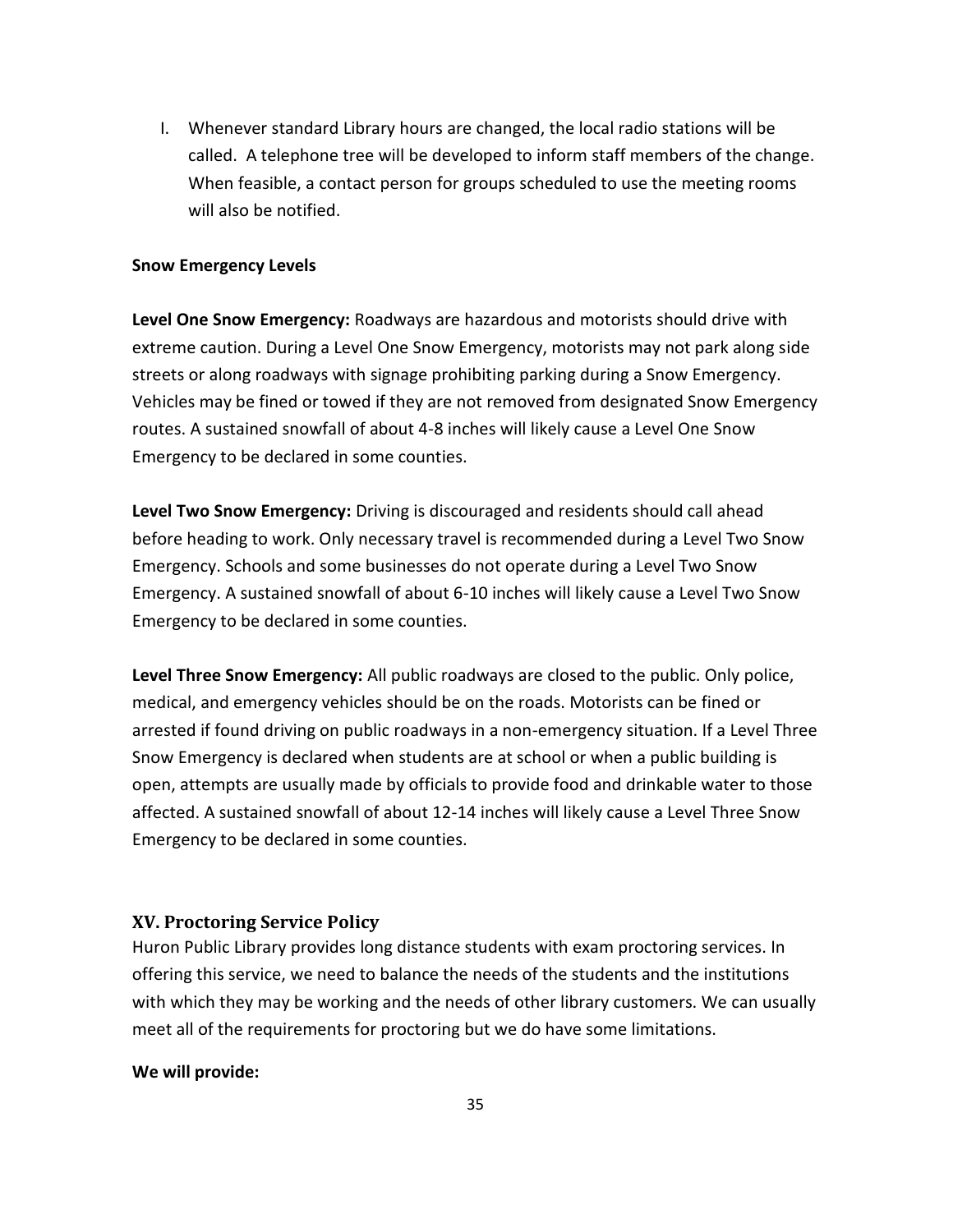- 1. Staff members who are authorized to provide proctoring.
- 2. Space for test taking. However, there may not be a separate quiet area available.
- 3. The ability to mail, fax, or email a completed examination.
- 4. The ability to complete most on-line testing.

### **The student will:**

- **1.** Contact the library to make arrangements with the designated staff member
- **2.** Verify with library staff that the requirements of the institution giving the examination can be met.
- **3.** Verify that the physical environment at the library meets test-taking needs.
- **4.** Call ahead of time to ensure that the test has arrived via email or postal mail.
- **5.** Arrange for an accessible computer if needed
- **6.** Provide an appropriately sized, addressed envelope with required postage to return examination to the institution if not provided by the institution.
- **7.** Alternatively, provide a FAX number and/or email contact for alternate means of returning the exam. With some exceptions, we will not retain the original examination

### **Additional policies:**

- 1. Proctoring hours are Monday Thursday 9:30 am-7:30 pm and Friday & Saturday 9:30 am – 4:30 pm (as staff time allows). Each student is allowed up to one 90 minute testing session per day. Library staff will review all school policies, forms and testing requirements before scheduling a session. Testing sessions must be scheduled at least two business days in advance. A fee of \$30.00 is required prior to testing.
- 2. The Library will not proctor tests on official holidays or when the library is not scheduled for normal hours of operation.
- 3. Because of varying work schedules, proctoring cannot be limited to one staff member although a single name may be given as the proctor. Any library staff on duty may supervise the test.
- 4. The library has a small number of staff often occupied with other duties. The proctor will remind the student of the test's requirements regarding what materials (if any) can be used on a test, but may not have continuous visual supervision of the student during the test. If a more formal supervision is required by a proctor, please contact Cornerstones Learning Center (605)353-7175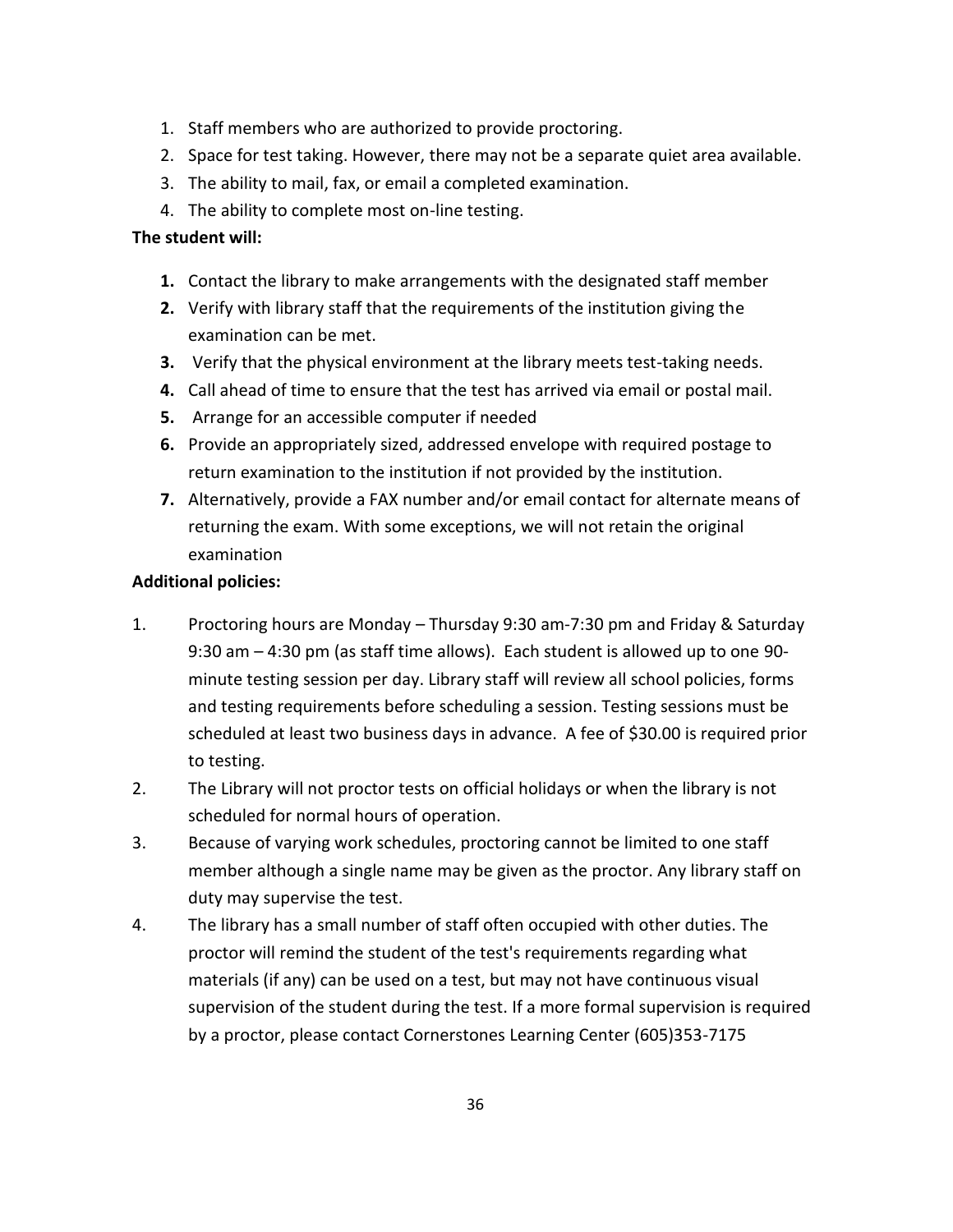- 5. The library does not provide envelopes, postage, calculators, or other supplies and equipment other than a public computer.
- 6. Library staff may return completed exams via scanned email attachments at no charge to the student or school.
- 7. Online Test Proctoring is administered using a public internet station. Library staff will attempt to seat test taker in quiet zone. During busy hours, the student would have limited privacy and quiet. Testing systems that require software to be downloaded onto library computer will not be permitted.

**XVI. Bulletin Board, Posters, Fliers, Pamphlets, Publicity Materials, etc. Policy** The Huron Public Library no longer provides a bulletin board for public use. We no longer accept posters, fliers, pamphlets and publicity materials that do not relate to library activities.

# **XVII. DISPLAYS AND EXHIBITS**

An as educational and cultural institution, the Huron Public Library welcomes exhibits and displays of interest, information and enrichment to the community. Displays of artwork, handiwork, historical material, nature study, or any other material deemed of general interest may be exhibited.

The Library Director shall review and approve in advance of display any material offered for display based on its suitability and availability. Application to exhibit should be mailed to the Library Director. Library use of exhibit and display areas takes precedence in scheduling.

Exhibitors/Artists are responsible for the installation and removal of their displays. The Library does not provide porter service, storage space, or special furnishings.

The Library assumes no responsibility for the preservation or protection, and no liability for damage or theft of any item displayed or exhibited. All items placed in the Library are there at the owner's risk. If security is a concern, it is recommended that the artist provide a "gallery sitter".

The Library does not carry insurance on artwork/items loaned to the Library for exhibit. The exhibitors must sign a release, an insurance waiver, before any artwork can be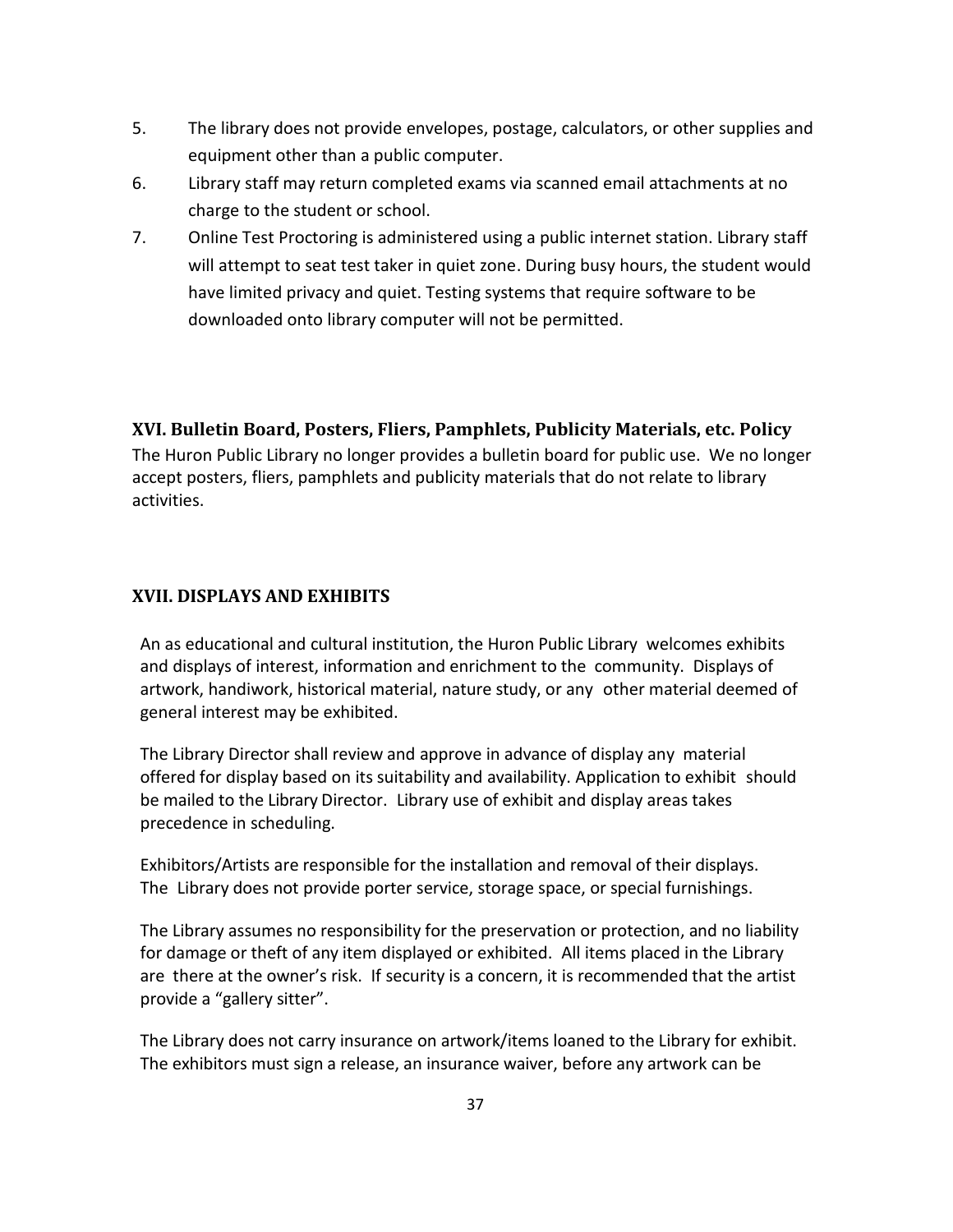displayed in the Library.

Exhibits and displays may include information about the exhibit/exhibitor.

There will be a donation to the Library of 10% of the price of any works sold during the exhibit.

The following will be posted as part of all non-library exhibits or displays: "Exhibits are offered as a community service and do not carry the endorsement of the Huron Public Library." Signs will state that the articles on display should not be photographed or touched.

The exhibit rooms/areas are multi-functional. Exhibits cannot in any way disrupt the normal routine of the library. Meetings, programs, or other events may be held in the space concurrent with the exhibition.

## **XVIII. Programming Policy**

The Library supports its mission to enrich the quality of life in Huron by providing library materials and services, which anticipate and respond to the informational, educational, and entertainment needs of Huron residents to promote life-long learning.

Programming is an integral component of library service that:

- Expands the Library's role as a community resource
- Promotes and makes accessible the Library's services and resources
- Provides entertainment
- Provides opportunities for lifelong learning
- Expands the visibility of the library
- Draws target audiences into the Library

Ultimate responsibility for programming at the Library rests with the Library Director, who administers under the authority of the Library Board of Trustees. The Library Director, in turn, delegates the authority for program management to the appropriate designated library staff.

The Library staff utilizes the expertise, collections, services and facilities in developing and delivering programming. The following criteria are used in making decisions about program topics, speakers, and accompanying resources:

• Community needs and interests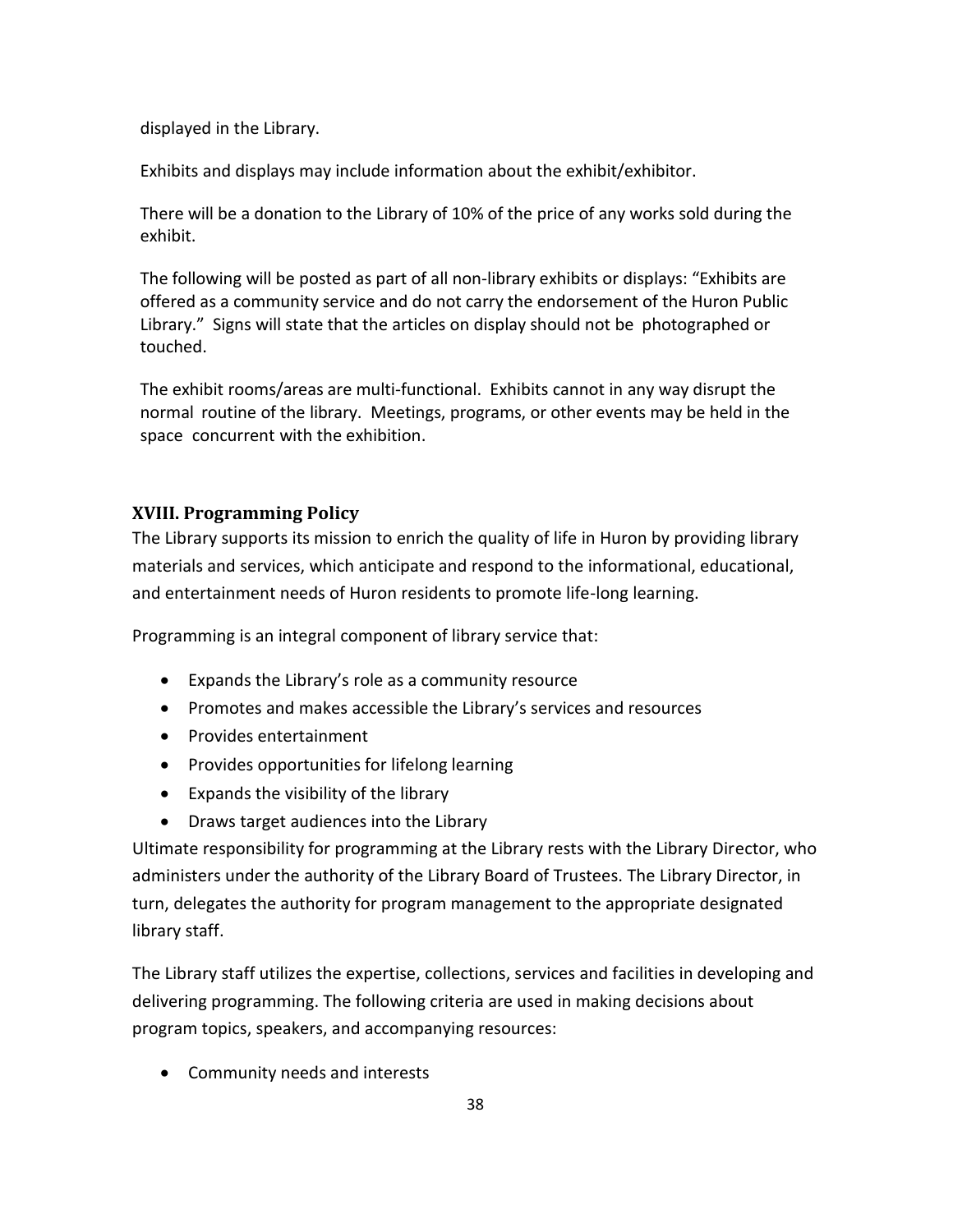- Availability of program space
- Treatment of content for intended audience
- Presentation quality
- Presenter background/qualifications in content area
- Budget
- Relevance to community interests and issues
- Historical or educational significance
- Connection to other community programs, exhibitions or events
- Relation to Library collections, resources, exhibits and programs

In addition, the Library draws upon other community resources in developing programs and actively partners with other community agencies, organizations, educational and cultural institutions, or individuals to develop and present co-sponsored public programs. Professional performers and presenters that reflect specialized or unique expertise may be hired for Library programs; performers and presenters will not be excluded from consideration because of their origin, background, or views, or because of possible controversy. Library staff who present programs do so as part of their regular job and are not hired as outside contractors for programming.

All Library programs are open to the public. A fee may be charged for certain types of Library programs. The Library's philosophy of open access to information and ideas extends to Library programming, and the Library does not knowingly discriminate through its programming. Library sponsorship of a program does not constitute an endorsement of the content of the program or the views expressed by participants, and program topics, speakers and resources are not excluded from programs because of possible controversy.

Registration may be required for planning purposes or when space is limited. Programs may be held on or off site. We reserve the right to kindly ask individuals who are not on time to leave an event. By participating in any Library program, patrons grant the Huron Public Library permission for their photo/image to be taken and used by the library. Any sales of products at Library programs must be approved by the Library and benefit the Library. Programs are not used for commercial, religious, or partisan purposes or the solicitation of business.

External organizations or individuals partnering with the Library on programs must coordinate marketing efforts with the Library Director. All publicity material (flyers,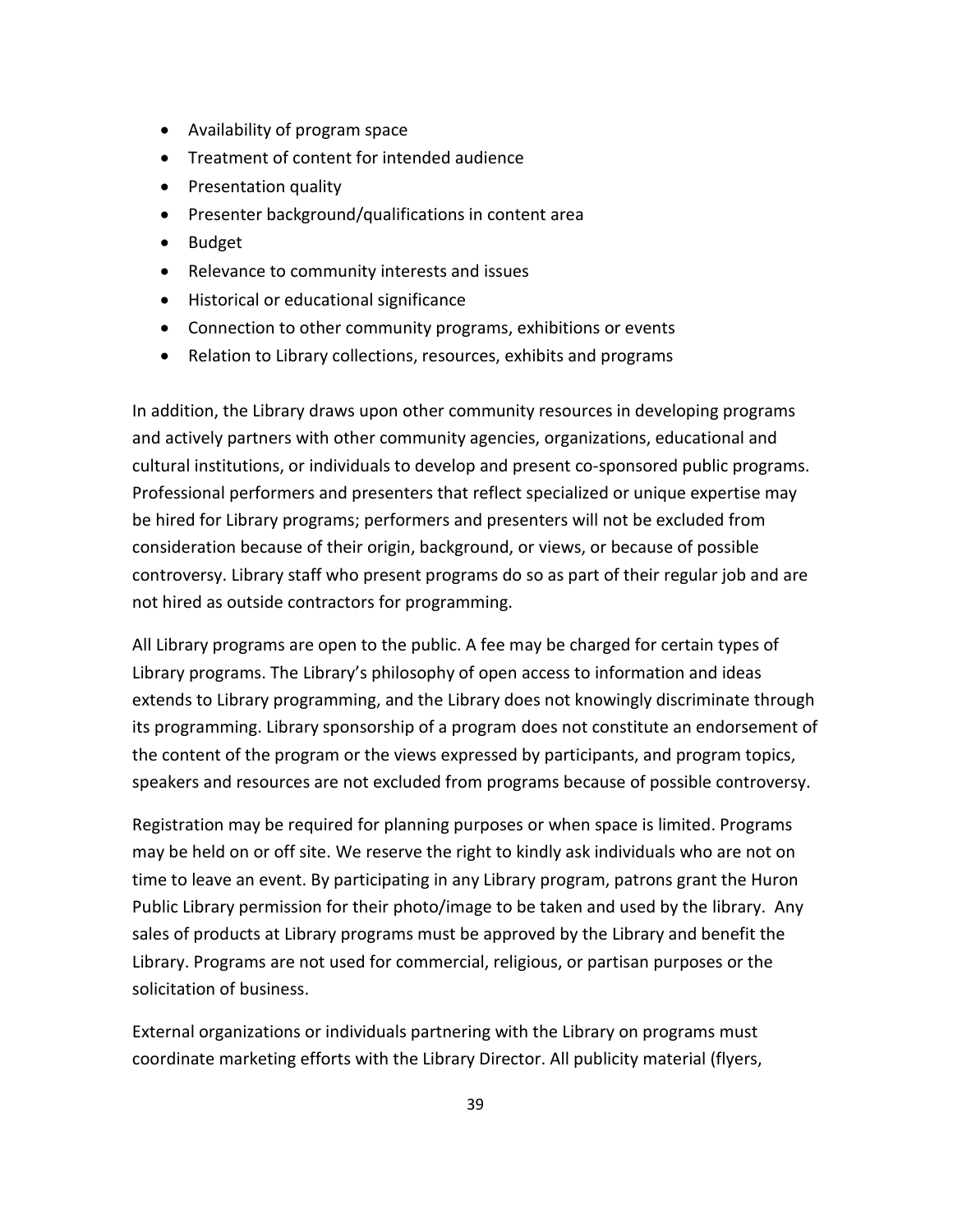brochures, posters, press releases, etc.) must be turned into the Library Director four weeks before the date of the event. Such items are not to be displayed or used for program promotion until first approved by the Library Director.

The Library welcomes expressions of opinion from customers concerning programming. If a customer questions a library program, he/she should first address the concern with a Library staff member. Customers who wish to continue their request for review of Library programs may submit the [Request for Reconsideration](http://www.cincinnatilibrary.org/policies/librequestforreconsideration.pdf) form. Requests for review of programs will be considered in the same manner as requests for reconsideration of library materials as outlined in the Library's [Collection Development Policy.](http://www.cincinnatilibrary.org/policies/collectiondevelopment.html)

## **XIX. 3D PRINTER PURPOSE**

The library has a "MakerBot Replicator+" 3D printer in the IT office. We can offer some basic classes about 3D printing and can print 3D objects from your file.

## **3D PRINTING**

3D printing, or additive manufacturing, is the process of building physical objects from digital models. Successive layers of material (filament) are laid down in thin layers to create a physical object. 3D printing has applications in numerous fields.

## **PERMITTED USE AND TYPES OF ITEMS ALLOWED**

The Library's 3D printer may be used only for lawful purposes. Users will **NOT** be permitted to create material that is:

- A. Prohibited by local, state or federal law.
- B. Unsafe, harmful, dangerous, poses an immediate threat to the well-being of others, or is otherwise inappropriate for the Library environment. (Such use may also violate the terms of use of the manufacturer.)
- C. Disruptive to library use or that otherwise violate the Library's code of conduct.
- D. Larger than 11L x 7W X 6D inches (maximum size of printer build area)

The Library reserves the right to refuse any 3D print request.

## **COPYRIGHT POLICY**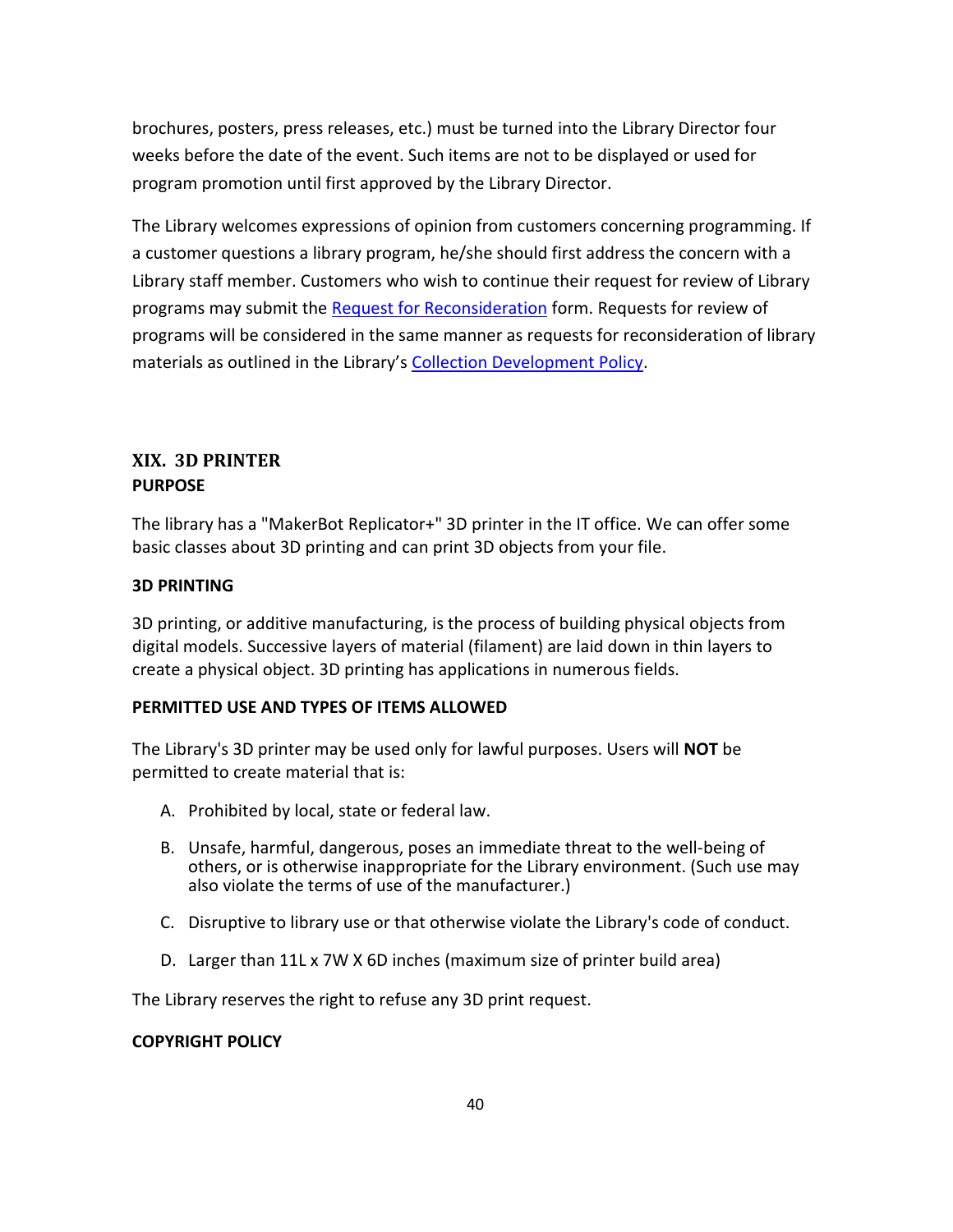Huron Public Library is not responsible for the improper or illegal use of any printed 3D files submitted for printing. The printer will not be used to reproduce material that is subject to copyright, patent or trademark protection. Those wishing to utilize the library's 3D printer must do so for lawful purposes. Users must abide by all applicable laws and library policy.

Huron Public Library abides by the copyright laws of the United States (Title 17, U.S. Code). These laws govern photocopying or creating other reproductions of copyrighted materials. All users of the 3D printer must abide by copyright laws.

## **FILE TYPES**

Stereolithographic (.stl) file format preferred. [Tinker Cad software]

## **COST TO PRINT**

Fees for 3D printing at Huron Public Library are based on a cost-recovery system. Costs are determined by the amount of filament and other materials used during the printing process. Final 3D prints will be weighed and users will be charged ten cents per gram.

#### **FILAMENT COLORS AVAILABLE**

(will vary depending on colors stocked)

#### **SEND US A 3D FILE TO PRINT**

Requests for prints can be made by filling out a "3D Print Request Form"

- A. This form is available online, at the library, or by request.
- B. The completed form must be accompanied by the appropriate file type for printing.
- C. The 3D print request form and file must be delivered to the library in person.

## **WAIT TIME / MAX USE**

Users must be Huron Public Library cardholders in good standing.

#### **COMPLETED PRINTS**

Except in cases of mechanical failure, objects failing to fully print, errors in the print process, or other factors not in a customer's control, customers are expected to pay for completed objects and may not demand a new print in place of the original due to dissatisfaction with color, scale, quality, design, required support material, or other options pre-selected by the customer.

Objects unclaimed after 7 days will become property of the Library and may be discarded or recycled. The individual listed on the print request must pick up items.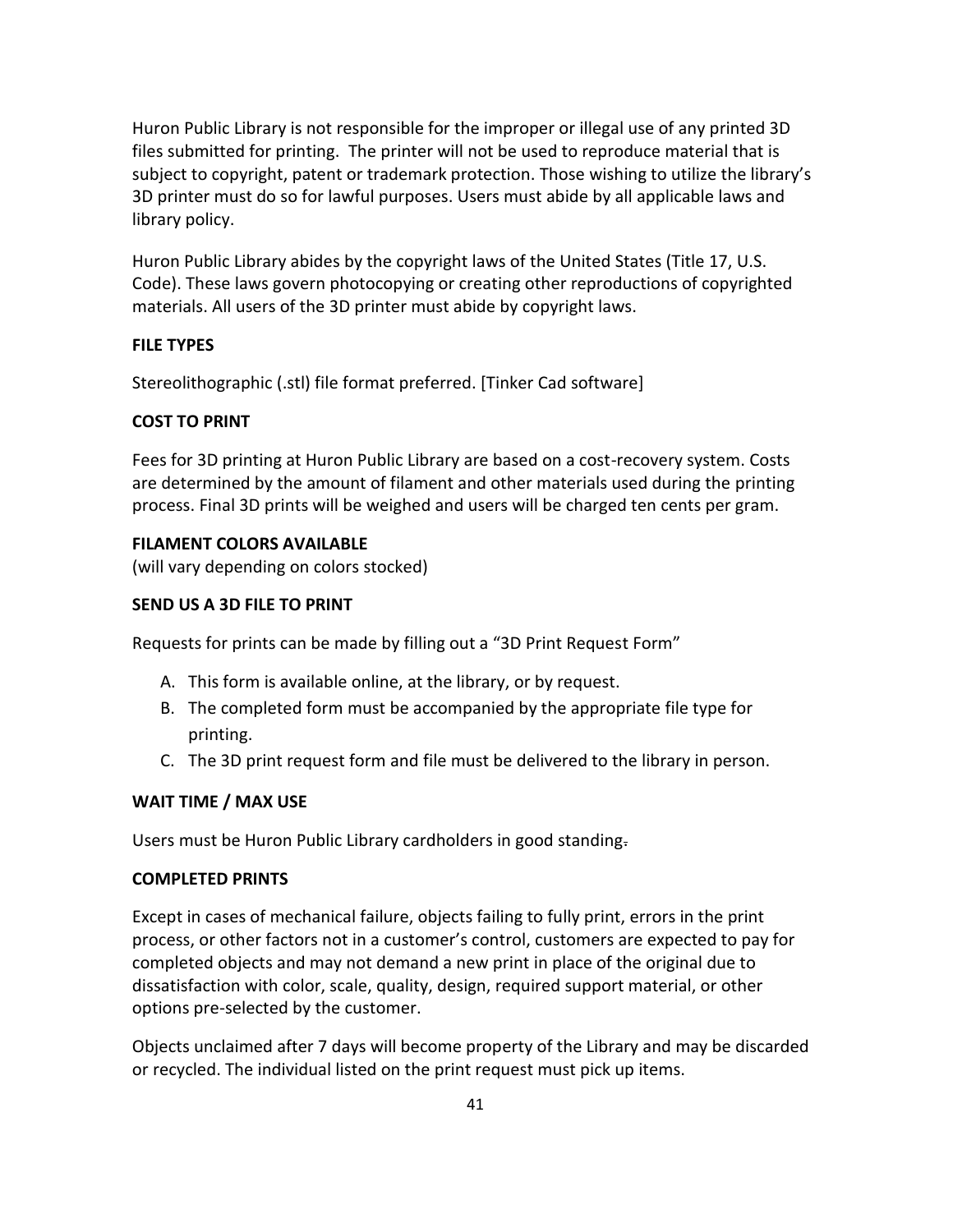*\*Huron Public Library's 3D printer partially funded with a Huron Community Foundation grant.\**

Updated: March 22, 2022

### **XX. HOMEBOUND BOOK DELIVERY POLICY**

#### **Patron Eligibility**

Homebound and outreach service will be provided to residents of Huron, South Dakota who are not able to come to the library. "Homebound" is defined as being generally confined to the residence either temporarily, due to illness or accident, or permanently, due to age, disability, or other mobility problems. Nursing homes and assisted living facilities can also apply for this program by having their programs coordinator contact the Library.

#### **Library Card Registration/Use**

Each patron must register for a library card if s/he does not already have one. Accounts will be updated and new cards will be issued for patrons who already have a library card. Library cards will be kept at the Huron Public Library along with completed application forms. Several options exist for setting up a new homebound and outreach book delivery account.

- Accounts can be created over the phone by calling the Library: 605-353-8530
- New patrons can be mailed an application by the Library, and they mail it back filled out

(no photo id verification needed).

• A family member, friend, or other volunteer can bring an application to a new patron and return it to Library filled out.

If a card has previous fines, depending on circumstances, the library reserves the right to collects fines before service begins.

#### **Delivery Schedule/Loan Period**

Huron Public Library bags will be supplied for deliveries. Each bag will have an affixed name placard with the patron's name, home address, telephone number and other contact information. Each participating nursing home will receive two large canvas tote bags (with the library's name on them) that will be used to transport the books.

Materials will be delivered by a Library employee or volunteer on the 3rd Wednesday of the month beginning at 10:00am. These deliveries will be made to the front door. Our library staff and volunteers should not be asked into the homes. This once a month delivery may expand in the future as we judge the number of participants and the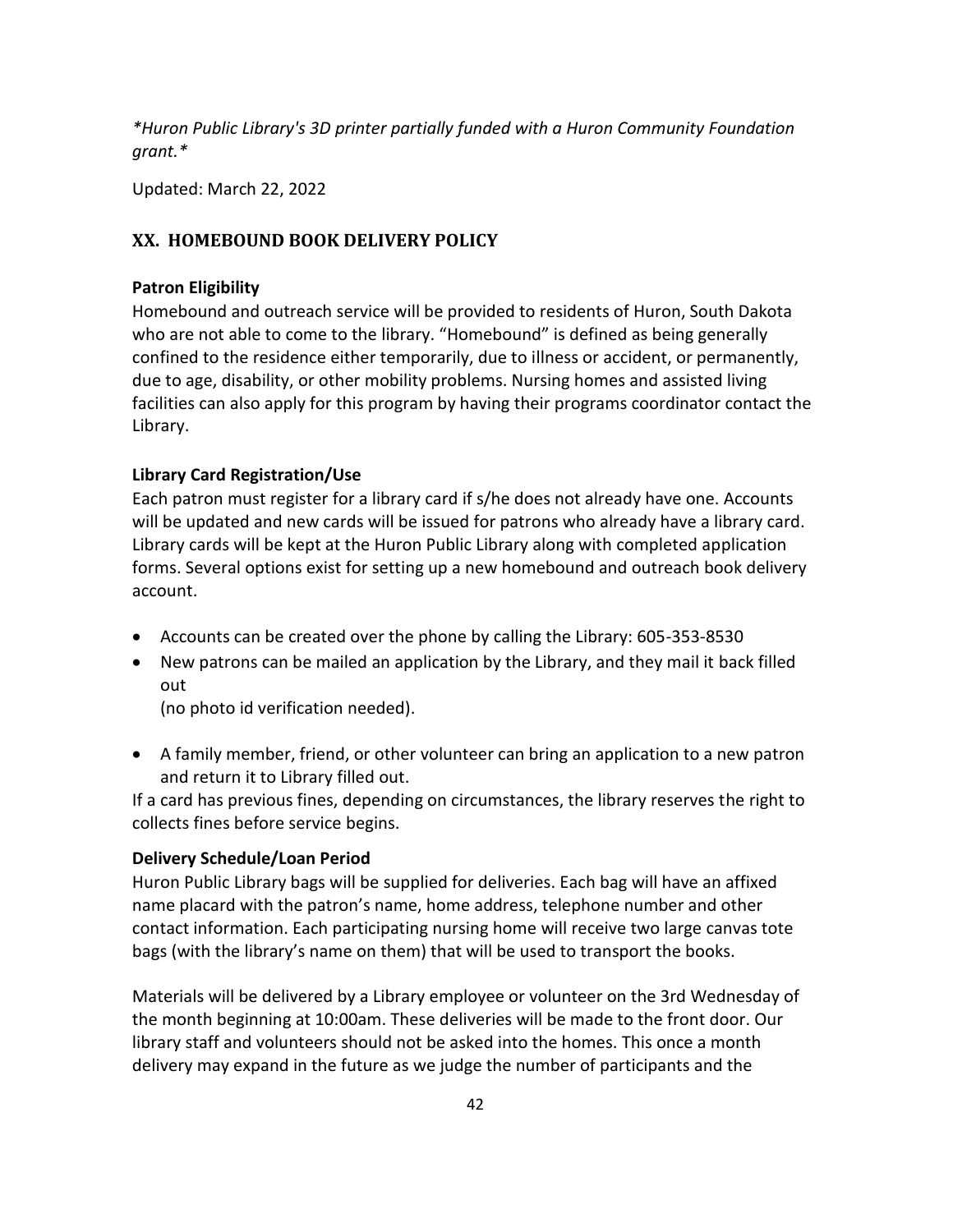demands for the service. At the time materials are delivered, the items from the previous delivery will be retrieved and returned to the library.

- When the library is closed for a holiday, the delivery that would have been scheduled for that day will be made on the next business day.
- If travel is not advised due to bad weather, the delivery that would have been scheduled for that day will be made on the following week. Patrons will be notified.

## **Fines/Fees**

There is no fee for homebound delivery. Overdue fines will not be charged on items from the Huron Public Library. Only items belonging to the Huron Public Library will be allowed. Inter Library Loan (ILL) items are not included in this service at this time.

#### **Loan Periods**

1-month loan periods, with 1 available renewal.

#### **Materials Available for Homebound & Outreach Delivery**

The following formats of materials are eligible for delivery: regular print, large print, paperbacks, audiobooks, and DVDs.

Homebound patrons will receive longer hold times on checkouts as stated above. Items with holds or on reserve will not be available through the homebound delivery program. Each delivery will be limited to 1 delivery bag.

• TALKING BOOKS: Those unable to read conventional print because of poor eyesight or other disability may qualify for Talking Book services, a federally funded program that circulates

books and magazines recorded on cassette through the mail. Even the cassette players are

provided and it's all free to any qualified subscriber. Call the Huron Public Library for more information and a special Talking Book application form.

#### **Requesting Materials**

A staff member can choose titles for patrons in a certain genre or material type, or patrons can call the Library to make requests.

#### **Delivery Guidelines**

The Huron Public Library is committed to ensuring that all delivery recipients be treated with dignity, respect and impartiality. In addition, the Huron Public Library is committed to ensuring that the staff member of volunteer making delivers be treated with dignity and respect and that he/she is safe while serving the public. To that end a set of guidelines have been established that delivery recipients need to abide by: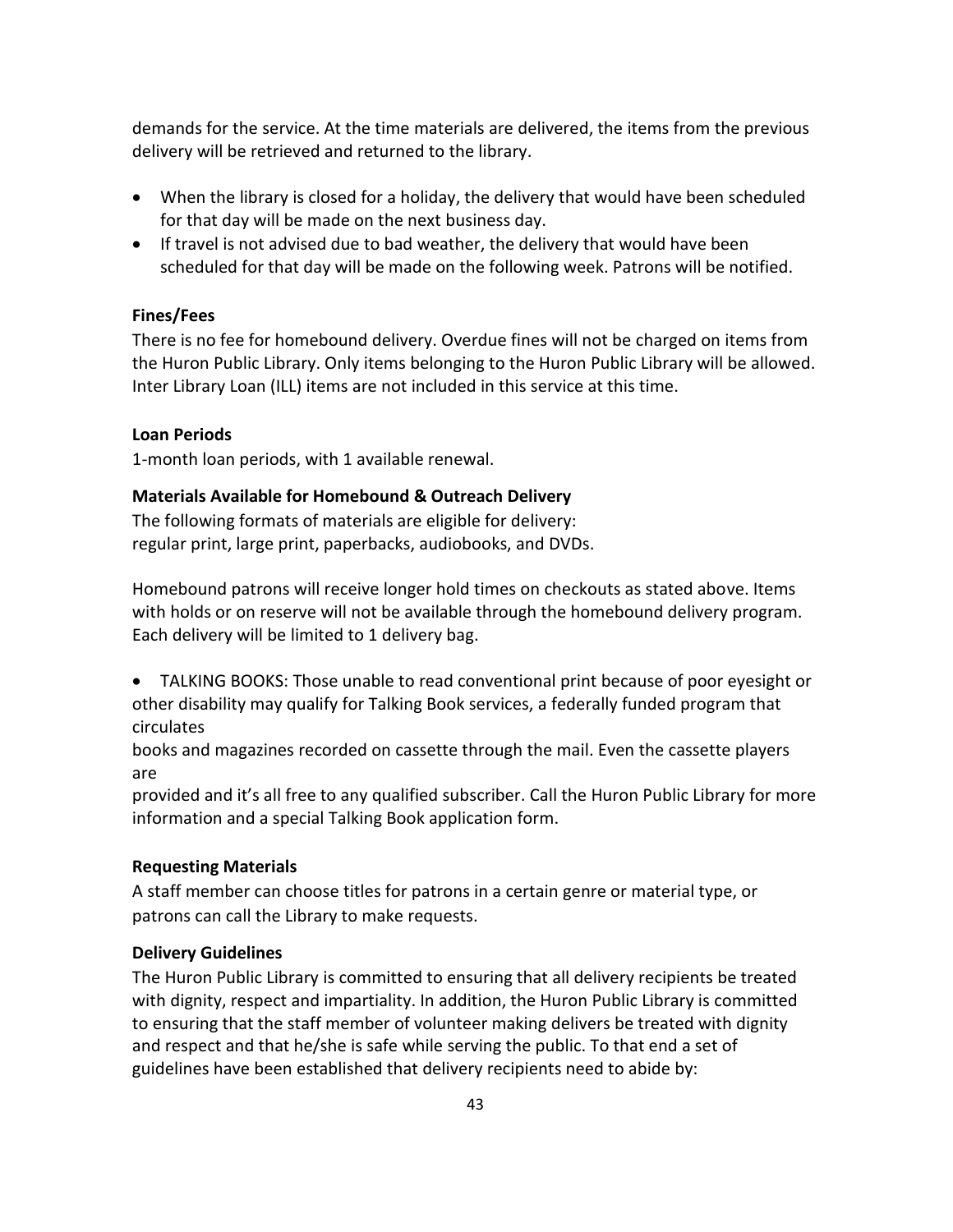- 1. Patrons must be punctual at delivery time. The delivery driver reserves the right to leave after waiting for five minutes for any individual Patron to answer the door so as not to make others wait longer for their deliveries.
- 2. All patrons must speak courteously to the delivery driver at all times. Any words or acts of intimidation will not be tolerated and may lead to the suspension of further access to the Homebound & Outreach Book Delivery program for that individual.
- 3. Proper attire is required at delivery time.
- Patrons must protect all library materials while in their custody. Any library material currently in the possession of a participating patron which appears to have been willfully defaced, mutilated or damaged will be charged to that patron. Volunteers may recommend suspension of the service for violation of any of the following guidelines. If a volunteer wishes to recommend suspension of service because the occurrence of any of the above is deemed to make the home environment for delivery unsafe or inappropriate, the volunteer shall provide the Huron Public Library Director with

The Adult Programming Librarian shall send written notice to the patron with the reason for and the length of, any continuing suspension of service and shall provide a copy of the notice to the Library Director. No suspension of service in excess of thirty (30) days shall be imposed unless it is recommended by the Library Director. Any participating patron may request in writing that the suspension of service be reviewed and reconsidered.

notice of why such action occurred together with any recommendation for length of

# **XXI. CHILDREN IN THE WORKPLACE**

## **PURPOSE**

suspension of service.

This policy and procedure addresses employees' children in the workplace. These policies and procedures are necessary to avoid disruptions of HPL employees in the performance of their job duties, to reduce personal and property liability to Huron Public Library and the City of Huron, to protect the welfare and safety of employees' children, and maintain a professional work environment.

## **POLICY**

1. Children are permitted at the workplace for authorized events. Such events at which management may allow children at the workplace include library events such as Children's Programs, Bring Your Children to Work Day, breast feeding an infant, and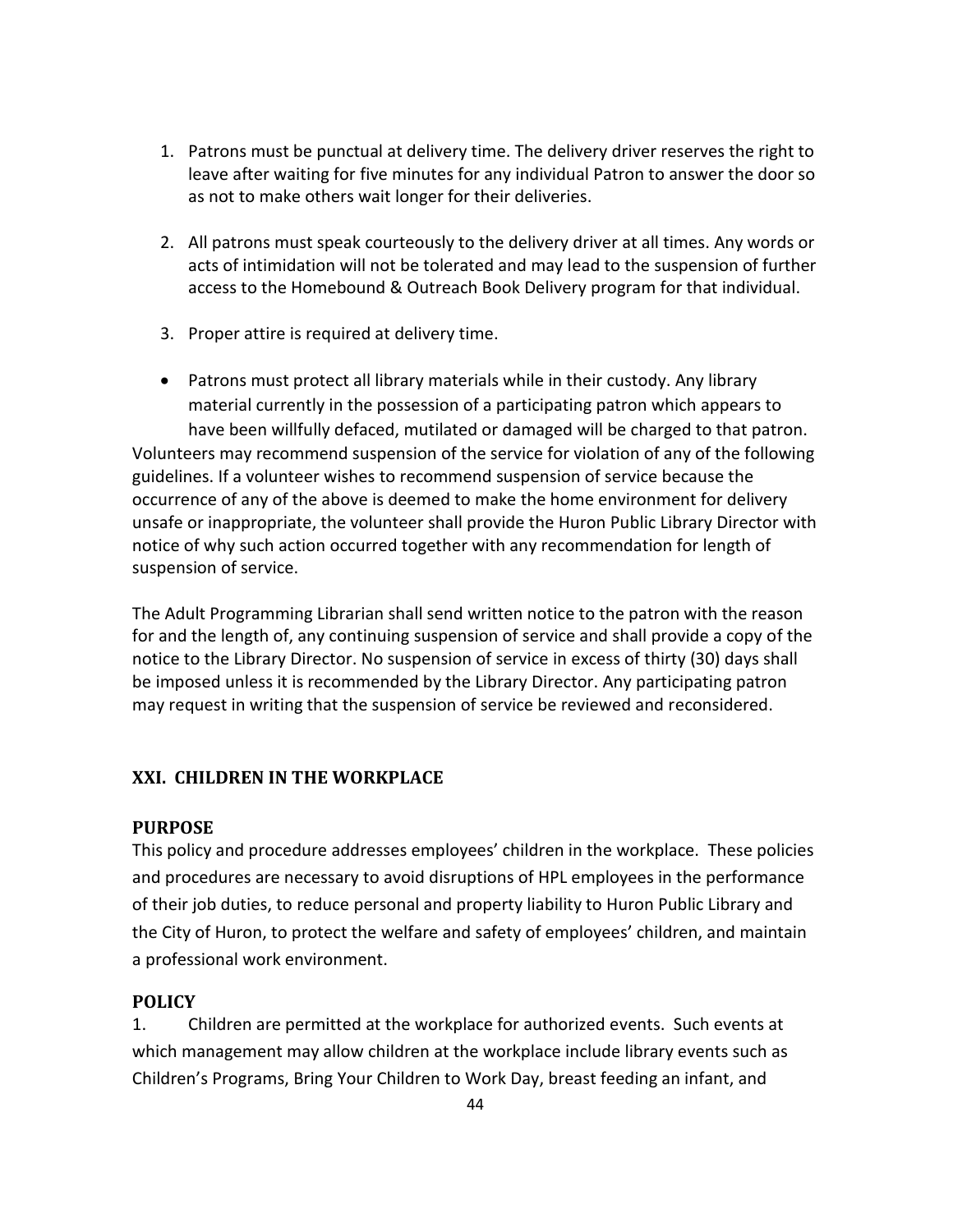family-friendly office gatherings in which children are explicitly welcome, such as office parties and picnics.

2. Children are not permitted at the worksite as a result of daycare difficulties during normal business hours because of the legal liability of permitting such a practice. Managers should be liberal in granting leave to employees who need to make emergency day care arrangements when unforeseen problems arise.

3. No ill children are permitted to accompany any HPL employee to work.

4. Supervisors under unusual circumstances may permit employees to bring children to the workplace in order to assist management in fulfilling the Library's mission. Supervisors may authorize children to be in the HPL workplace only in rare circumstances, and for limited time periods.

5. Employees must ensure that work health and safety laws are followed at all times when bringing children into the workplace.

#### **PRINCIPLES:**

If approval to bring children into the workplace has been granted, the employee:

- 1. Must be sensitive and respect the needs of other employees and customers.
- 2. Must not expect other employees to care for their children.
- 3. Must take responsibility for the safety of their children at all times.
- 4. Must supervise his or her children at all times.

5. Must understand that children are not covered by the City of Huron's compensation policies.

#### **RESPONSIBILITIES**

Employees will:

- Secure permission from their supervisors before bringing children into the workplace.
- Ensure his or her children behave appropriately while in the workplace.
- Ensure his or her children stay within visual range at all times.
- Be responsible for any damage caused by his or her children.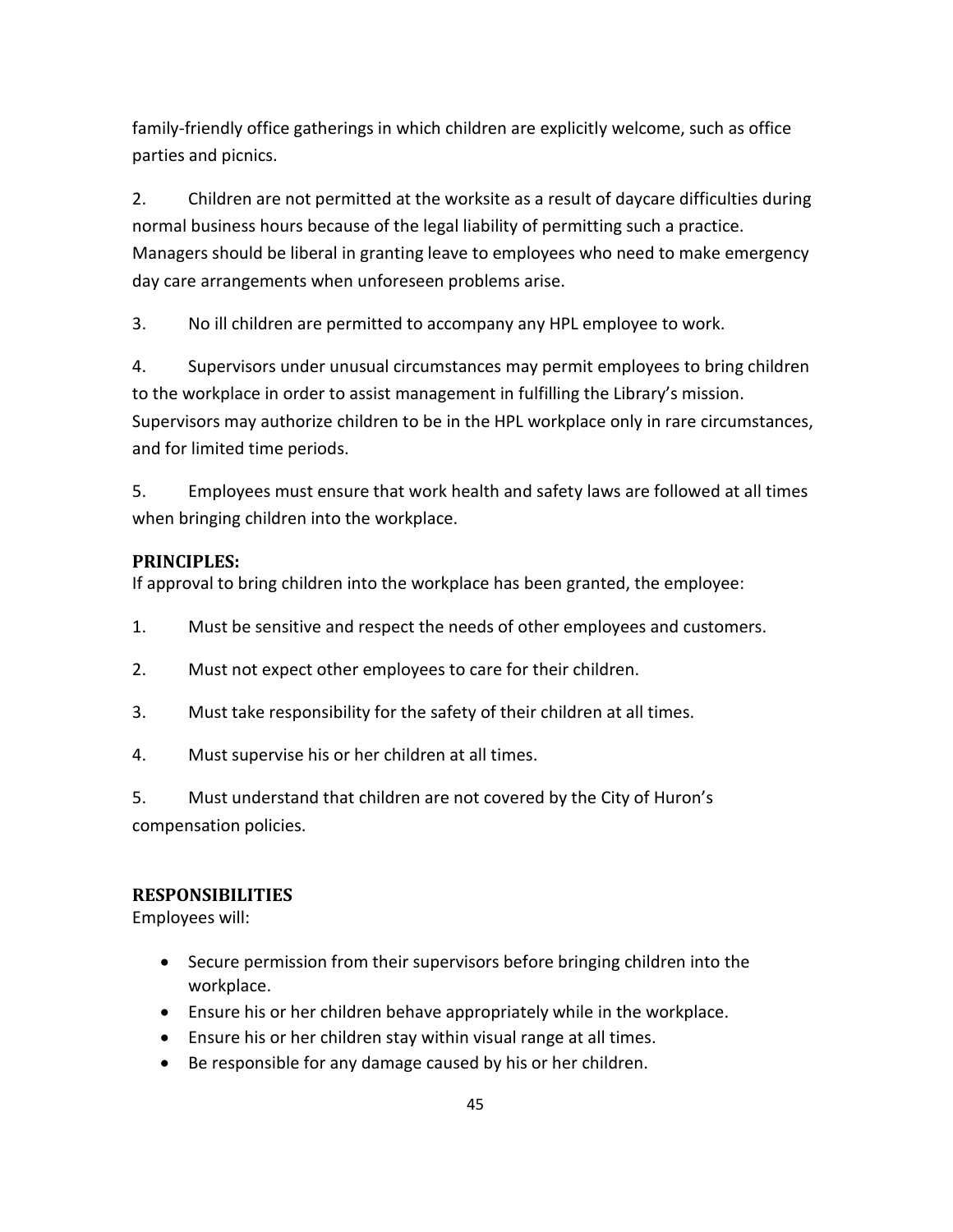Supervisors will:

- Grant employees permission to bring children to the workplace only under unusual circumstances and for authorized events. This permission is granted only for a short period of time.
- Be flexible in granting accrued leave to employees who need to make emergency child care arrangements.

# **XXII. VIDEO SURVEILLANCE POLICY**

Video surveillance cameras are located in the library building and on the grounds in order to help assure a safe and secure environment for library staff and patrons. Cameras are placed only in areas where individuals lack a reasonable expectation of privacy.

Huron Public Library will comply with all applicable state and federal laws on video surveillance and recordings. Video recordings shall be used primarily for the safety of people and the protection of library assets. Signage will be posted in the library advising of the recording of video surveillance. In accordance with the Library Conduct Policy, individuals using the Library shall be held responsible for willful or accidental damage to the Library's building, furniture, equipment and collections

Confidentiality and privacy issues prohibit the general public from viewing security camera footage, which is secured in a controlled area. If the library receives a request from the general public to inspect security camera footage, the requester may be advised to file a police report.

Only the Library Director, Assistant Director, or the Director's designee may review surveillance recordings. In their absence and in an emergency situation, the Librarian-in-Charge may review necessary recordings, and must promptly notify the Library Director of such activity.

Law enforcement may be supplied with live shots and/or recordings in accordance with applicable state and federal laws, pursuant to the receipt of a proper legal request. This requirement may be waived by the Library Director.

Recordings shall be kept for up to 45 days with the exception of appropriate still shots or selected portions of the recorded data relating to specific incidents. Law Enforcement must provide the library with a copy of any still shots or selected portions of recorded data requested. These shall be retained for two years of the incident.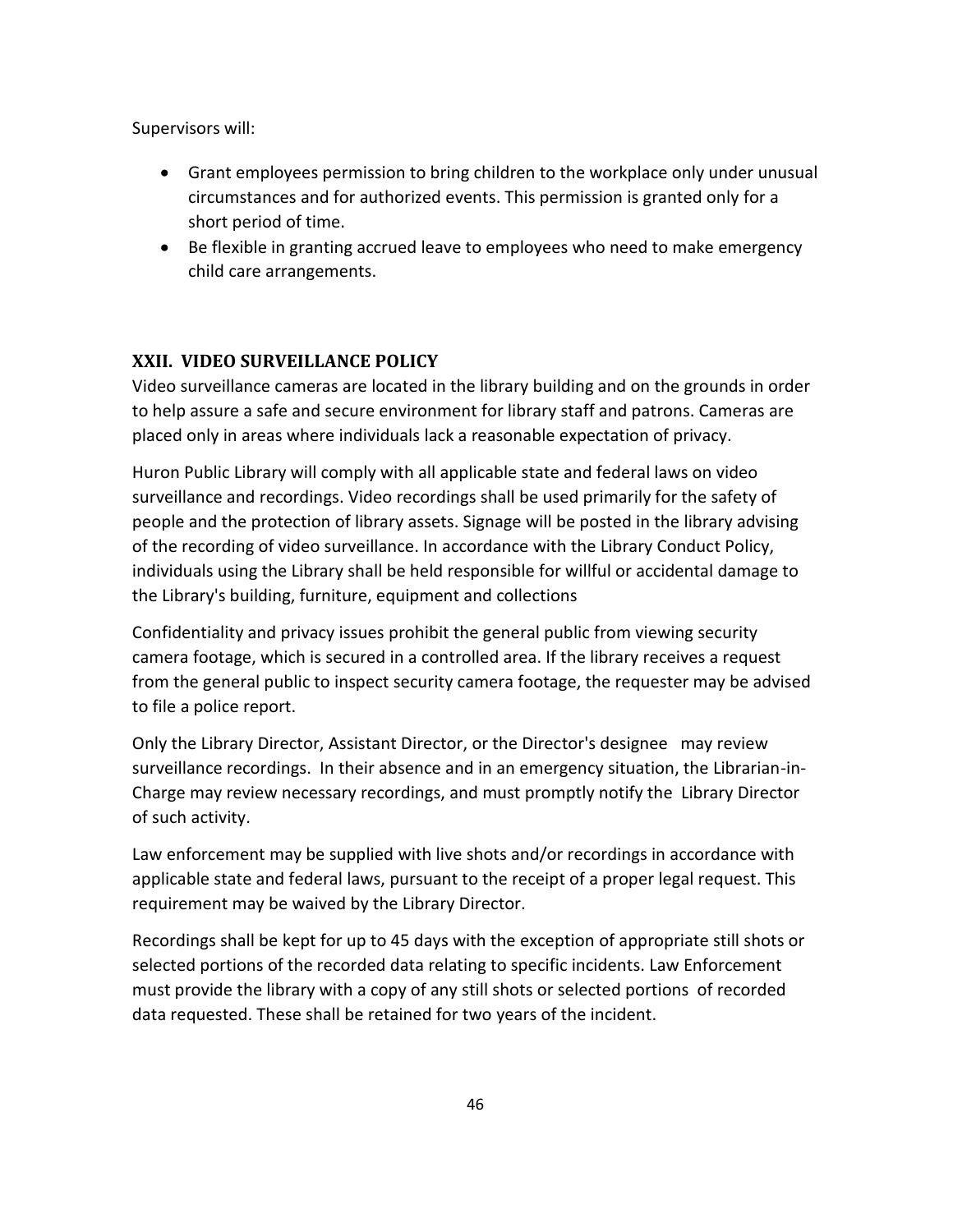A breach of this policy may result in disciplinary action up to and including dismissal. A library employee who knows of an unauthorized disclosure or breach must immediately inform the Director.

#### **XXIII. PERSONNEL EMPLOYMENT**

The Huron Public Library employs individuals following the guidelines of the Huron Municipal Code, Chapter 3.02 – Personnel Regulations. Please see Appendix G for copies of the library job descriptions.

## **XXIV. BYLAWS OF THE HURON PUBLIC LIBRARY BOARD OF TRUSTEES**

#### **Article I – Name and Authorization**

This organization shall be called "Huron Public Library Board of Trustees", existing by virtue of the provisions of Chapter 14-2 of the South Dakota Codified Laws, and exercising the powers and authority and assuming the responsibilities delegated to it under the said statute.

## **Article II – Meetings**

The library board shall meet on the fourth Tuesday of each month at five o'clock at the library.

A quorum shall be present when 3 members are present.

Special meetings may be called by the chairperson or upon written request of three members for the transaction of business stated in the call for the meeting.

The annual meeting, which shall be for the purpose of the election of officers, shall be held at the time of the regular meeting in June of each year.

The rules contained in *Robert's Rules of Order*, latest revised edition, shall govern the parliamentary procedure of the meetings, in all cases in which they are not inconsistent with these bylaws and any statutes applicable to this Board.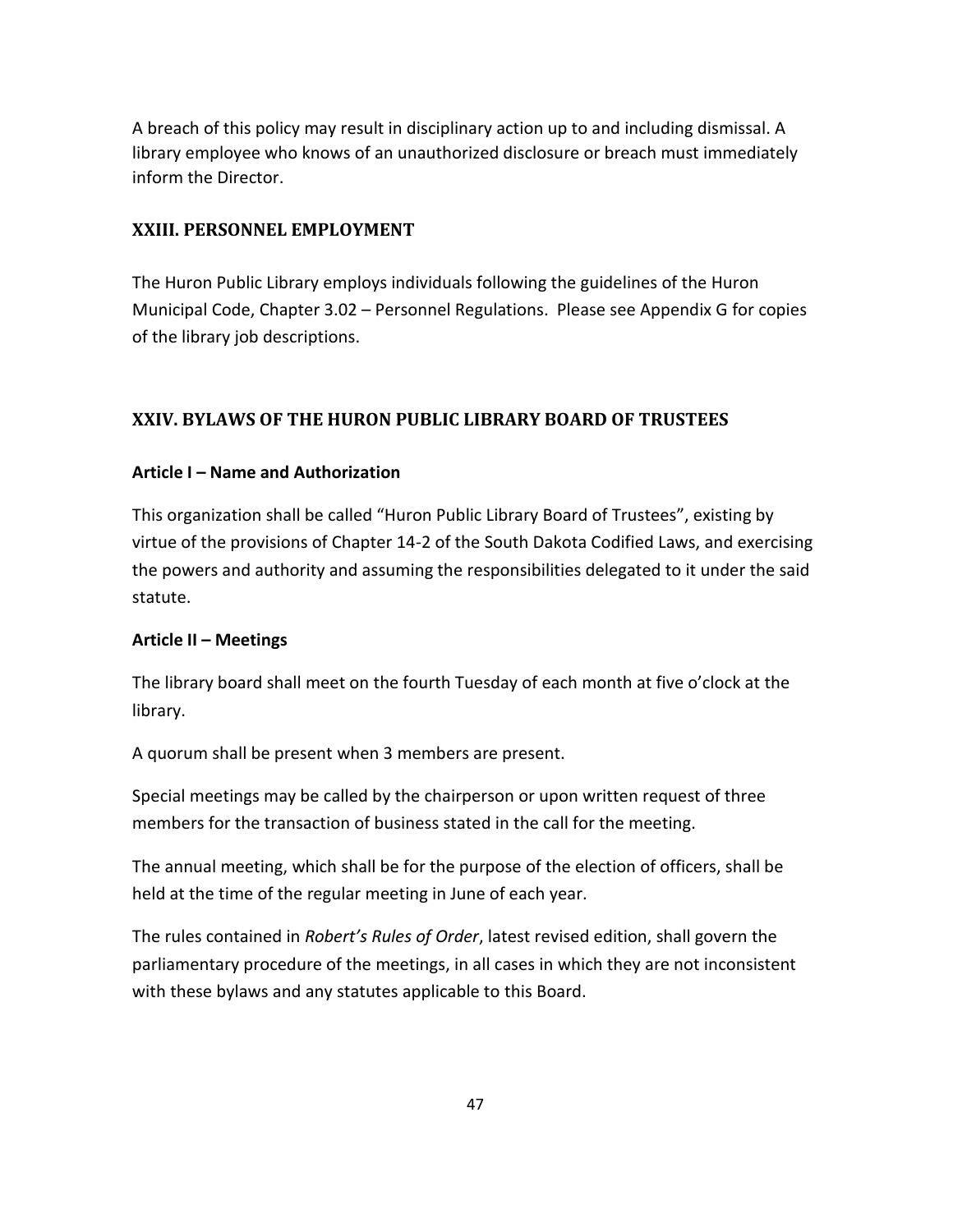The public is welcomed to speak before the Library Board in a public forum. The Board will use Resolution No. 2014-07 as their guidelines for the public forum. See attached resolution\*.

Meeting agendas and notices shall indicate the time, date, and place of the meeting and indicate all subject matters intended for consideration at the meeting. They shall be posted 24 hours prior to the meeting.

All Board meetings and all committee meetings shall be held in compliance with South Dakota's open meetings law (SDCL 1 25 1).

## **Article III – Officers**

Board officers shall be a chairperson, vice-chairperson, secretary. The librarian shall serve as secretary of the board. All other officers shall be elected from among the trustees at the annual meeting of the board. Each officer shall serve a term of one year but may be reelected in subsequent years.

Vacancies in office shall be filled by election at the next regular meeting of the Board to fill unexpired terms.

The chairperson of the board shall preside at all meetings, certify all actions approved by the board, authorize calls for any special meetings, and generally perform the duties of a presiding officer.

In the absence of the chairperson, the vice-chairperson shall perform all the duties authorized for the chairperson.

The board secretary shall remind trustees of regular and special meetings, shall record and keep minutes of all board meetings and issue notices of the proceedings.

## **Article IV - Conflict of Interest**

Board members may not in their private capacity negotiate, bid for, or enter into a contract with the Huron Public Library in which they have a direct or indirect financial interest.

A board member shall withdraw from Board discussion, deliberation, and vote on any matter in which the Board member, an immediate family member, or an organization with which the Board member is associated has a substantial financial interest.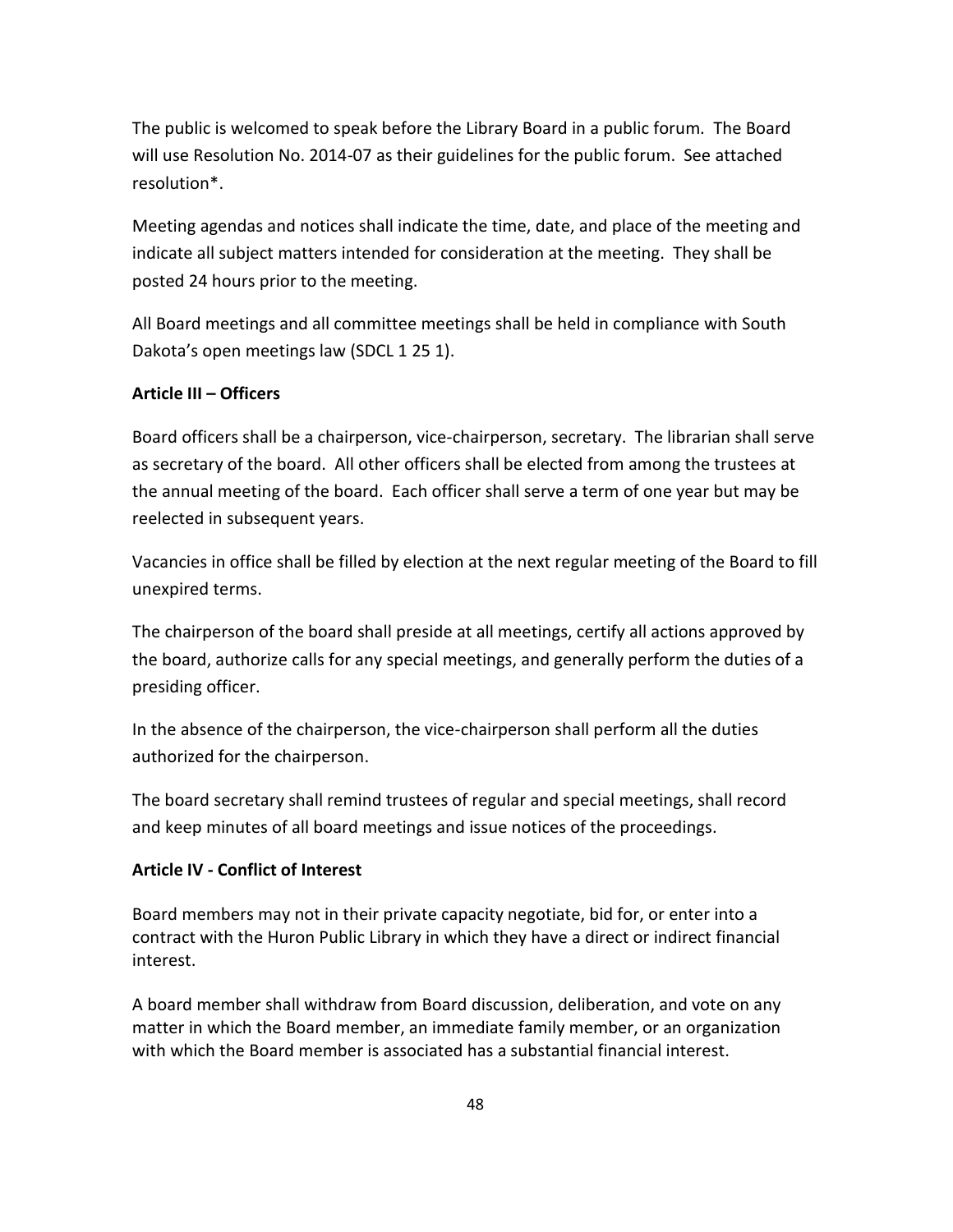A board member may not receive anything of value that could reasonably be expected to influence his or her vote or other official action.

## **Article V – Committees**

Special committees for the study and investigation of special problems may be appointed by the chairperson to serve until they have completed the work for which they were appointed.

## **Article VI – Quorum**

A quorum for the transaction of business at any meeting shall consist of three members of the Board present in person.

## **Article VII – Order of Business for Regular Meetings**

Roll call

Public Forum

## Agenda Approval

Consent Agenda – A consent agenda is a meeting practice which packages routine committee reports, Board meeting minutes, financial reports, expenditures, acceptance of gifts, and other non-controversial items not requiring discussion or independent action as one agenda item.

Commissioner Report

Unfinished business

New business

Committee Reports

Librarian's report

Executive Session

Adjournment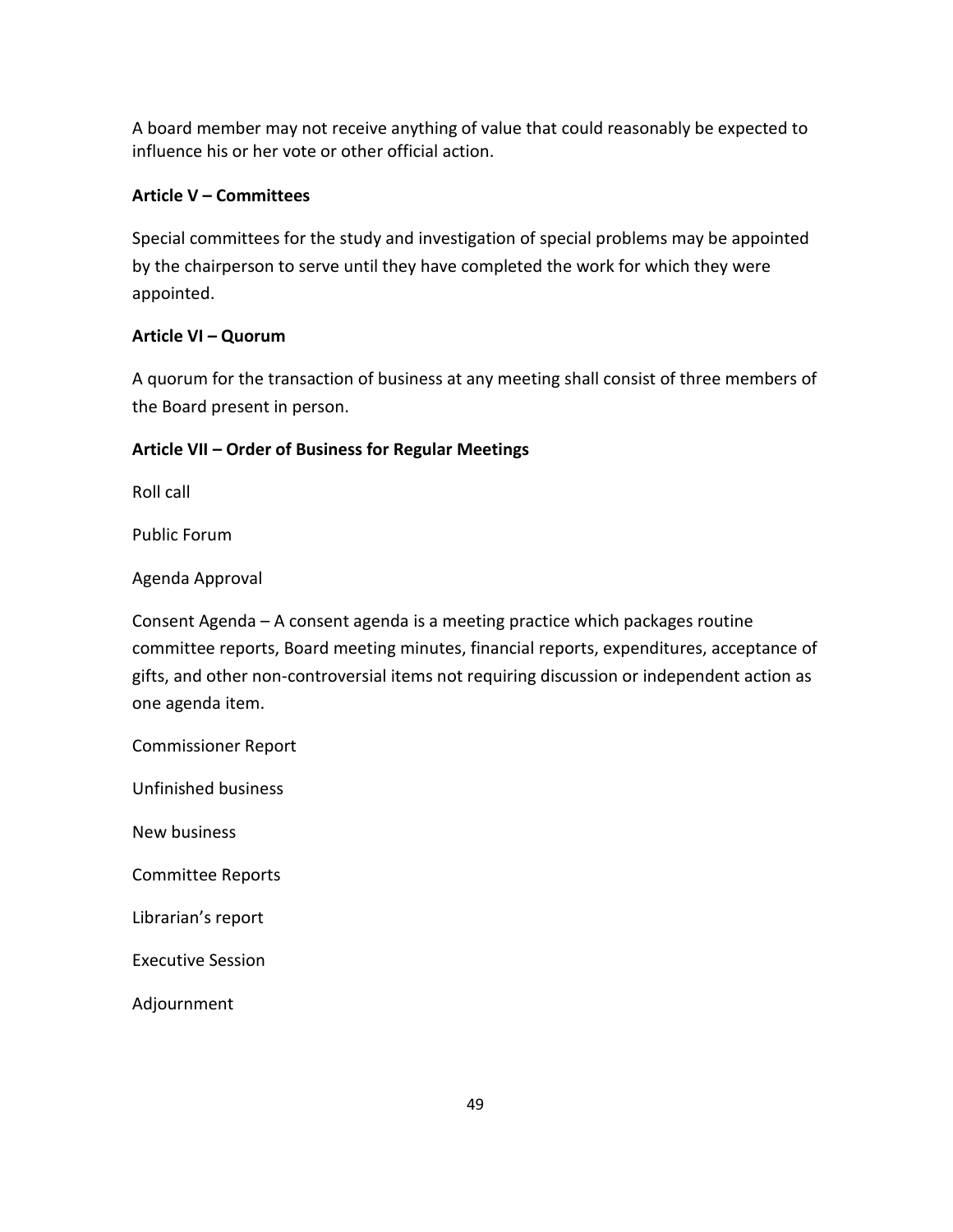## **Article VIII – Amendments**

These bylaws may be amended by a majority decision of the entire board.

#### **RESOLUTION NO. 2014-07**

**WHEREAS,** the Huron City Commission sets aside a period of time at every commission meeting entitled Public Forum, at which time any citizen may address the Commission, and

**WHEREAS,** it is appropriate for the city to have rules to govern Public Forum,

**NOW, THEREFORE, BE IT RESOLVED** that the Huron City Commission adopts the following rules for Public Forum:

1. At the opening of every meeting, fifteen minutes will be set aside to hear any citizen who wishes to address the Commission.

2. No action will be taken during the meeting at which the item is presented; however, it may be placed on the agenda for a future meeting.

- 3. Each person must identify himself or herself by name and address.
- 4. Each person may speak about any item of concern.
- 5. Each person may speak for a maximum of three minutes.
- 6. Each person may exceed the three minute limit only by unanimous consent of the Commissioners after the first three minutes have expired.
	- 7. At the end of fifteen minutes, the public forum will be closed.
	- 8. The Mayor may, at his or her discretion, interrupt or terminate any

testimony if a citizen becomes unruly or disruptive.

Passed, approved, and adopted this 2nd day of June, 2014, on a motion by Smith, seconded by Harrington. Motion Carried.

Paul Aylward, Mayor

\_\_\_\_\_\_\_\_\_\_\_\_\_\_\_\_\_\_\_\_\_\_\_\_\_\_\_\_\_\_

ATTEST: \_\_\_\_\_\_\_\_\_\_\_\_\_\_\_\_\_\_\_\_\_\_\_\_\_\_\_\_\_\_\_\_\_

Paullyn Carey, Finance Director

Adopted: June 2, 2014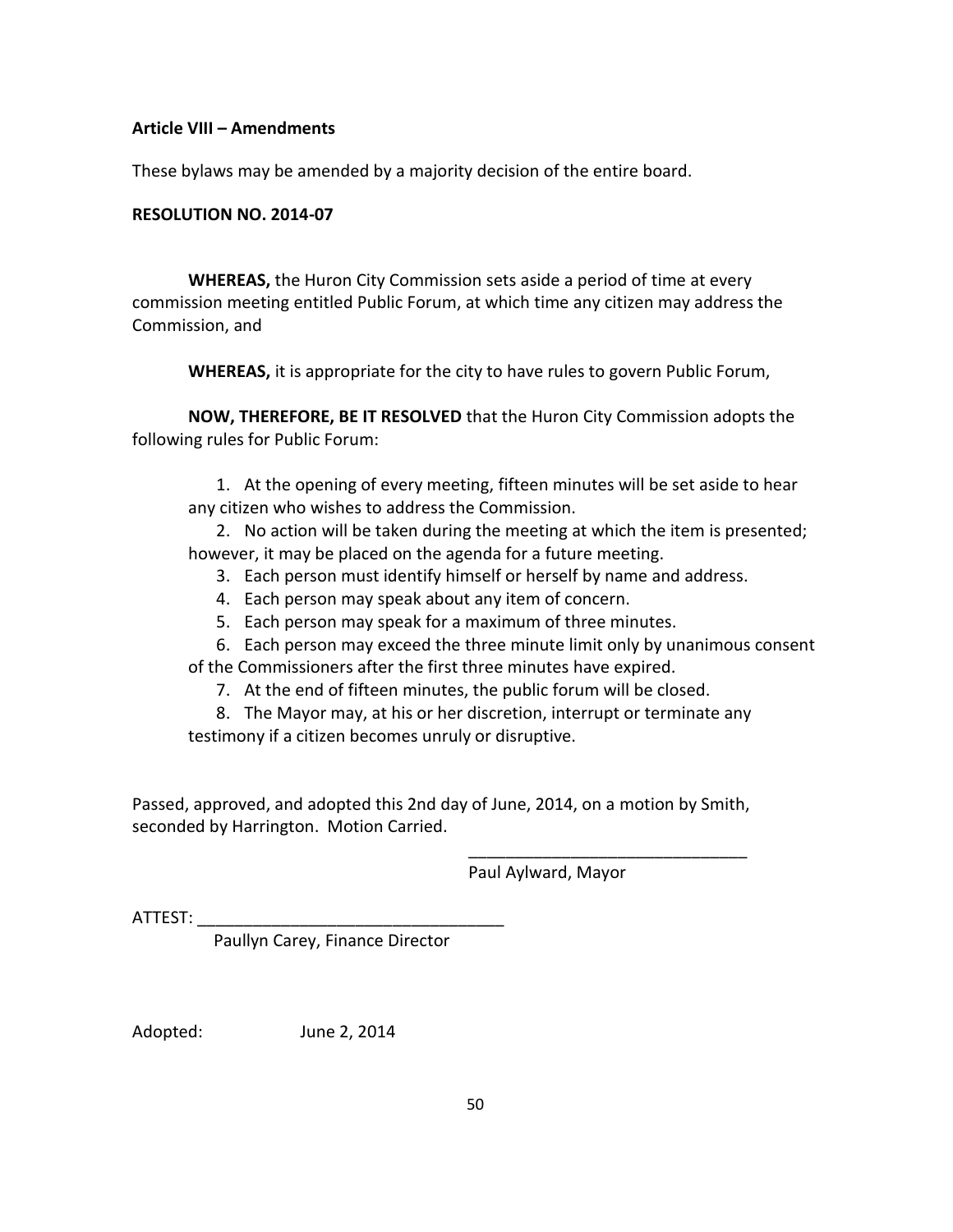# **XXV. REVISION AND ADOPTION**

Revision:

- 1. This policy will be revised every 3 years beginning in 2010.
- 2. The responsibility for revision will lie with the Library Director and the Library Board.

Adoption:

1. Policies are adopted by a simple majority vote of the Library Board.

# **APPENDIX A**

# **CHAPTER 14-2**

# **PUBLIC LIBRARIES**

# **<http://legis.state.sd.us/statutes/DisplayStatute.aspx?Statute=14-2&Type=Statute>**

# **14-2-1 to 14-2-26.** Repealed.

**14-2-27** Definition of terms.

**14-2-28** Existing libraries covered by chapter--Changes to effect compliance--Terms of previous contracts unaffected.

**14-2-29** Optional methods of providing library service.

**14-2-30** Resolution or ordinance to provide services.

**14-2-31** Services provided on approval by voters.

**14-2-32** Petition to require referendum on library services--Referendum on motion of governing body.

**14-2-33** County containing municipalities with libraries--Petition and election outside municipality only--Election of municipality to be included.

**14-2-34** Services continued by chartered governmental units.

**14-2-35** Board of public library trustees--Appointment and terms of members.

**14-2-36** Contract with established library--Annual appointment of additional trustees-- Number proportional to contributed funds.

**14-2-37** Joint public library--Board of trustees--Proportional appointment.

**14-2-38** School board contracts for library services--Proportional appointment of trustees by board--Maximum number.

**14-2-39** Per Diem and expenses of trustees.

**14-2-40** Duties of trustees.

**14-2-41** Powers of trustees.

**14-2-42** Duties of librarians.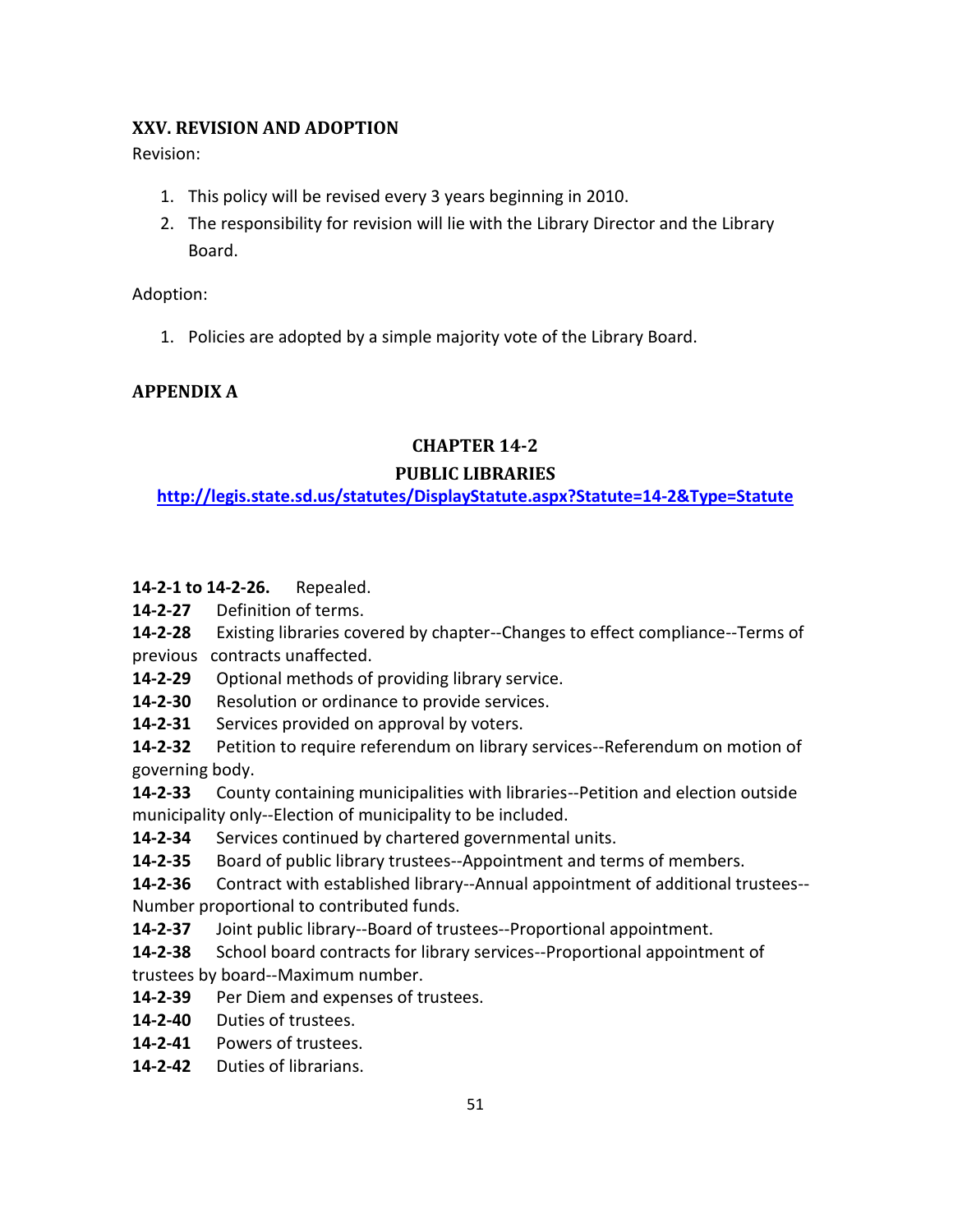**14-2-43** Quarters for library--Location--Selection and approval.

**14-2-44** Bond issuance for building construction--Use of municipal special assessment funds or county tax levies.

**14-2-45** Long-term lease for building acquisitions--Maximum term--Property included-- Rent payment sources.

**14-2-46** Building funds--Appropriations--Continuation of previously established funds-- Transfer of surplus to other funds.

- **14-2-47** Expenditures for public library services, materials and facilities.
- **14-2-48** Repealed.
- **14-2-49** Discard of old library materials--Marking--Disposition.
- **14-2-50** Discontinuance of services by vote.
- **14-2-51** Confidential library records.

**14-2-27**. Definition of terms. Terms as used in this chapter, unless the context otherwise plainly requires, shall mean:

 (1) "Governing body," the commission, council, or other elected body which governs a local governmental unit;

(2) "Librarian," the chief administrative officer of a public library;

 (3) "Local governmental unit," any chartered governmental unit, county, or municipality, or two or more of them, if applicable, of the State of South Dakota;

 (4) "Public library," any library that serves free of charge all residents of a local governmental unit and receives its financial support in whole or in part from public funds made available by the governing body of that unit;

 (5) "Public library materials," the various forms in which knowledge, information, and humanity's cultural heritage are recorded that a public library might acquire, organize, and make available to its clientele;

 (6) "Public library services," the performance of all activities of a public library relating to the collection and organization of public library materials and to making those materials and the information contained in them available to its clientele.

Source: SL 1976, Ch. 143, § 1.

 **14-2-28**. Existing libraries covered by chapter--Changes to effect compliance--Terms of previous contracts unaffected. Every existing public library shall be considered to be established under this chapter, and the public library board of trustees and the governing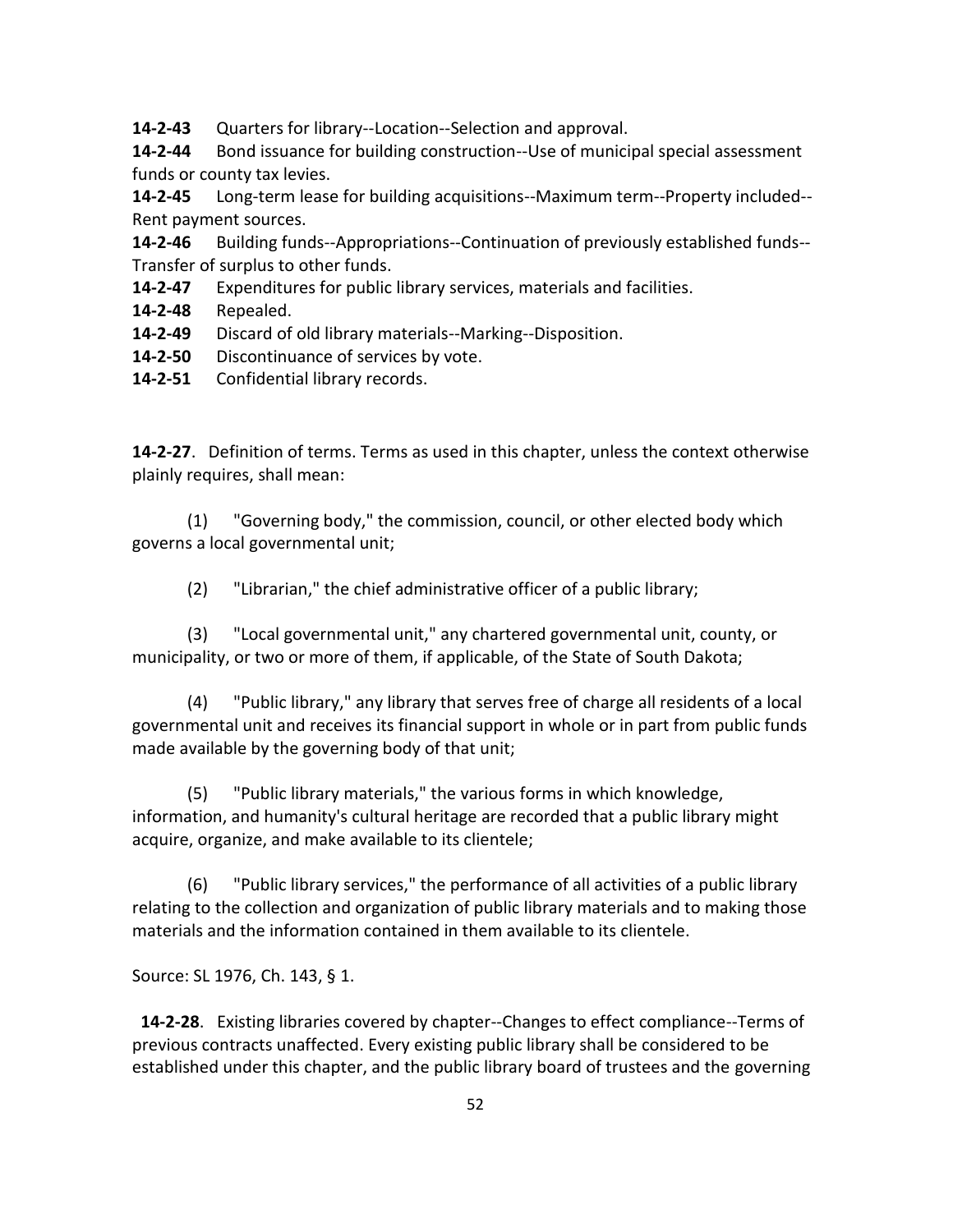body of the local governmental unit in which the library is located shall make any changes necessary to effect compliance with the terms of this chapter. Nothing contained in this chapter shall affect nor change the terms of any library contract executed prior to July 1, 1976, but, by mutual consent, the parties to such contract may nevertheless amend such contract to make it conform to any or all of the provisions of this chapter.

Source: SL 1976, Ch. 143, § 24.

**14-2-29**. Optional methods of providing library service. Any governing body may provide public library services by either:

(1) Establishing a public library;

 (2) Contracting with an established public library for extension of its services and loan of its materials to the citizens of the contracting local governmental unit; or

 (3) Joining with one or more governing bodies under the provisions of chapter 1-24 to establish a joint public library.

Source: SL 1976, Ch. 143, § 2.

 **14-2-30**. Resolution or ordinance to provide services. Any governing body may provide for public library services under one of the options offered in § 14-2-29 by passing and entering upon its minutes a resolution or ordinance to that effect.

Source: SL 1976, Ch. 143, § 3.

**14-2-31**. Services provided on approval by voters. A governing body shall provide for library services under one of the options offered in § 14-2-29 if a majority of its voters at any general election affirmatively answer the question: "Shall the (local governmental unit) provide public library services?"

Source: SL 1976, Ch. 143, § 5.

 **14-2-32**. Petition to require referendum on library services--Referendum on motion of governing body. A governing body shall enter an order for the question as set forth in § 14-2-31 to be placed on the ballot at the next general election upon receipt of a petition signed by a number of registered voters equal to not less than five percent of the total number of votes cast within the boundaries of the local governmental unit for all candidates for Governor at the last certified gubernatorial election or may enter such order upon its own motion.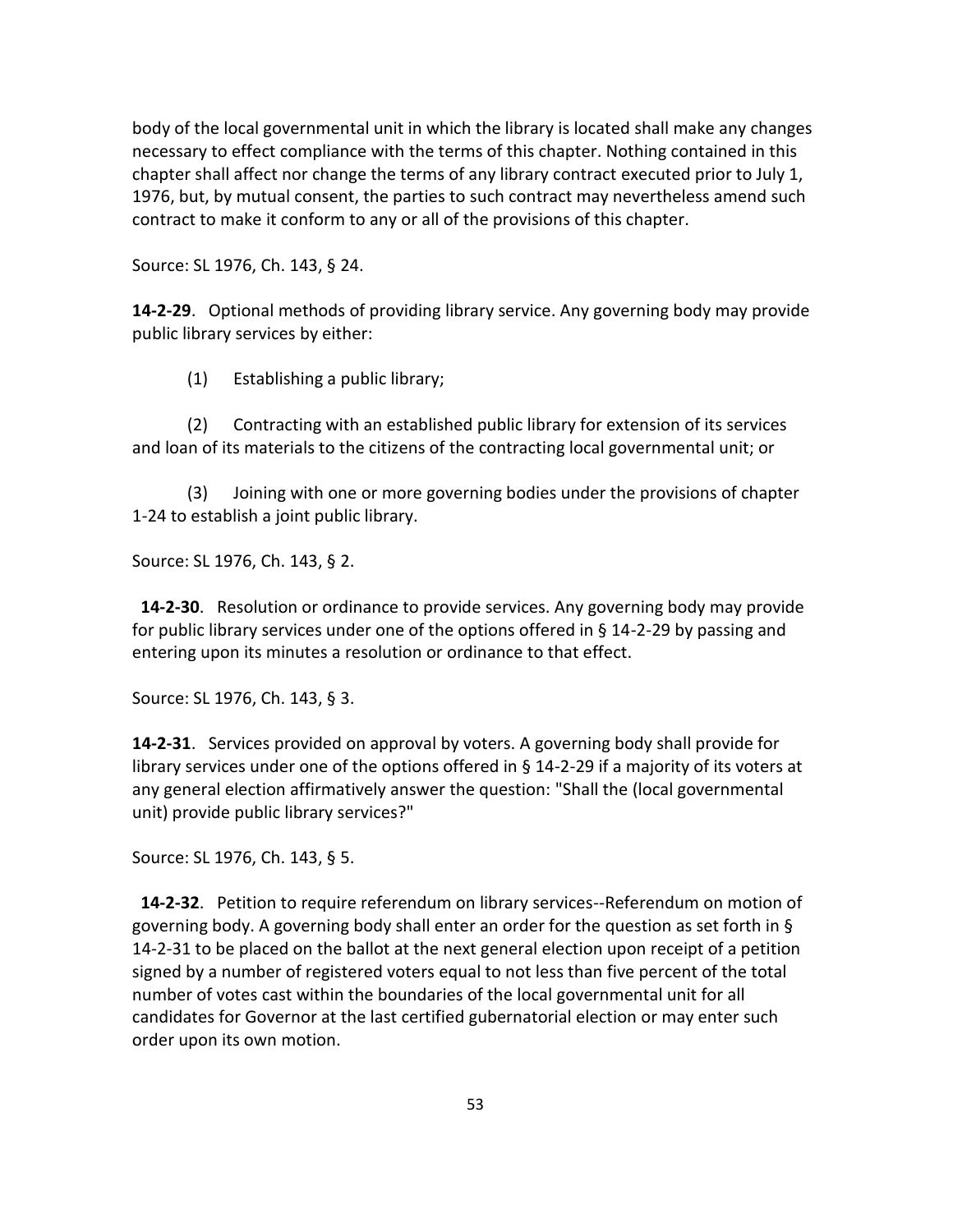Source: SDC 1939, § 45.3101; SL 1963, Ch. 284; SDCL, § 14-4-1; SL 1976, Ch. 143, § 4.

**14-2-33**. County containing municipalities with libraries--Petition and election outside municipality only--Election of municipality to be included. When a county is the local governmental unit petitioned under the provision of § 14-2-32 and that county contains within its geographical boundaries one or more municipalities which provide and support public library services, then the petition shall be signed only by those people living outside of, and the election mandated in § 14-2-31 shall be held only outside of, the boundaries of such municipality or municipalities; provided, however, that by a resolution of the governing body of a municipality, such municipality may be included in the election and if a majority of both county and municipal voters, voting separately, vote to provide county library services then such municipal public library services shall cease and henceforth be provided the municipality by the county governmental unit.

Source: SL 1976, Ch. 143, § 6.

**14-2-34**. Services continued by chartered governmental units. Any local governmental unit which becomes a, or part of a, chartered governmental unit shall continue to provide public library services as provided by this chapter.

Source: SL 1976, Ch. 143, § 23.

**14-2-35**. Board of public library trustees--Appointment and terms of members. Any public library established under subdivision § 14-2-29(1) shall be governed by a board of public library trustees. The governing body shall appoint five competent citizens broadly representative of the population of the local governmental unit. One of the citizens shall be appointed for one year, two for two years, and two for three years and annually thereafter reappointments or new appointments shall be for a term of three years or to complete an unexpired term. In addition to the five appointees, the governing body may appoint one of its own members to serve as a full voting member of the public library board of trustees during that member's term of office.

Source: SDC 1939, §§ 12.2502, 45.3102; SDCL, §§ 14-3-6, 14-4-3; SL 1976, Ch. 143, § 10.

**14-2-36**. Contract with established library--Annual appointment of additional trustees-- Number proportional to contributed funds. If a governing body contracts with an established public library under subdivision 14-2-29(2), it may annually appoint additional members to the contracted public library board of public library trustees; provided, that the number of trustees appointed shall be in proportion to its part of the total funds made available during each year by both parties for the provision of public library services, for the purchase of public library materials, and for the provision and maintenance of public library quarters.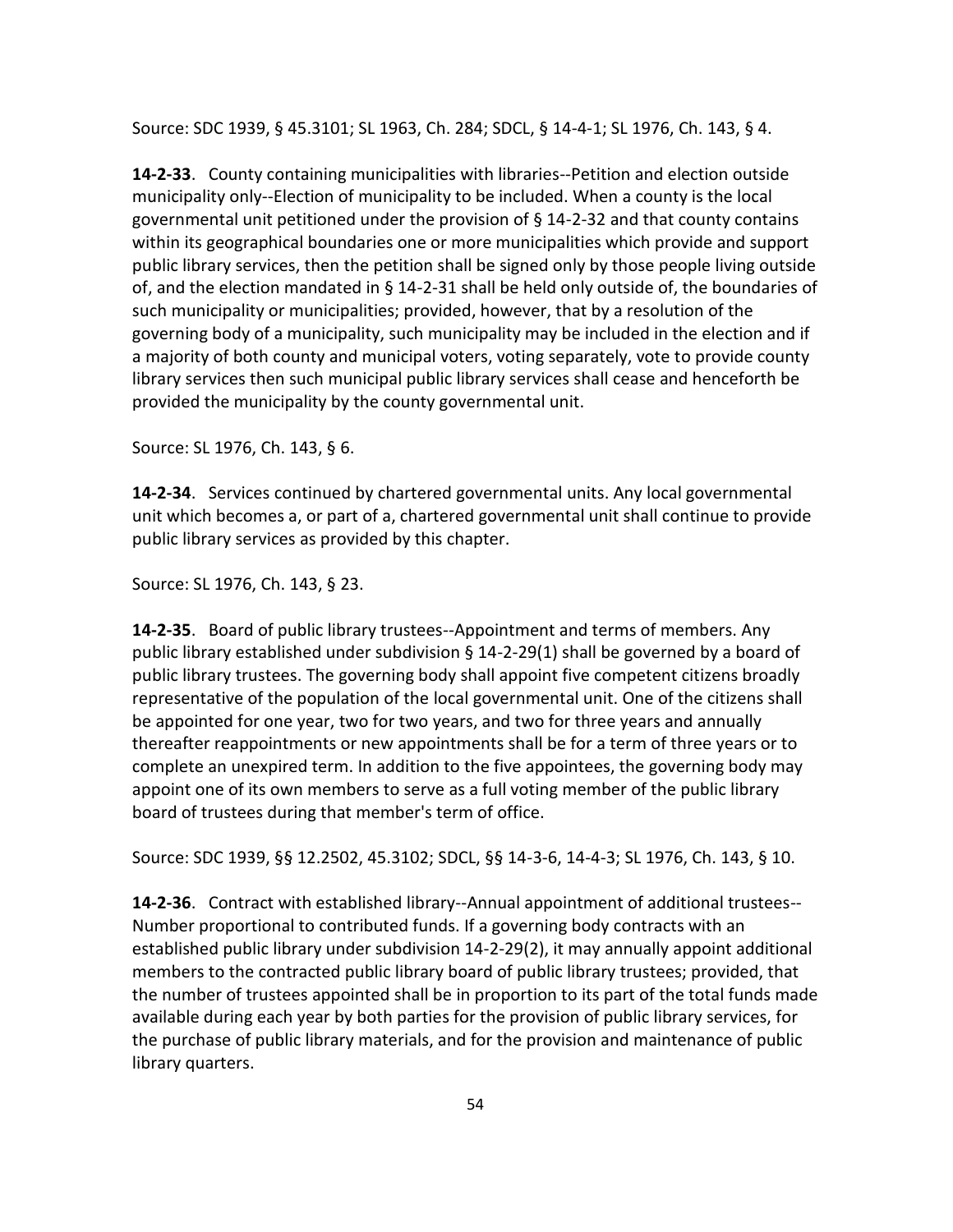Source: SDC 1939, § 12.2505; SDCL, § 14-3-4; SL 1976, Ch. 143, § 11.

**14-2-37**. Joint public library--Board of trustees--Proportional appointment. If one or more governing bodies join under the provision of chapter 1-24 to create a joint public library, the joint public library shall be governed by a board of public library trustees appointed respectively by each participating governing body in a number proportional to the funds provided by that governing body to the total of the joint public library's funds for the provision of public library services, for the purchase of public library materials, and for the provision and maintenance of public library quarters.

Source: SL 1959, Ch. 167, § 4; SDC Supp 1960, § 29.03A04; SDCL, § 14-2-2; SL 1976, Ch. 143, § 12.

**14-2-38**. School board contracts for library services--Proportional appointment of trustees by board--Maximum number. A school board of any school district may contract with any board of public library or joint library trustees for provision of any or all school library services. If twenty percent or more of the cost of providing these combined school and public library services shall be borne by the school district, then the school board may annually appoint additional members to the board of public library trustees in proportion to the school district's part of the total funds made available during each year by both parties for the combined school and public library services, for the purchase of school and public library materials, and for the provision and maintenance of quarters for the combined library; provided, however, that the school board shall not appoint more than seven members to the board.

Source: SDC 1939, § 45.3103; SDCL, § 14-4-14; SL 1976, Ch. 143, § 22.

**14-2-39**. Per Diem and expenses of trustees. Members of public library boards of trustees may receive per diem and expenses in the performance of their duties in amounts set by their respective governing bodies.

Source: SDC 1939, §§ 12.2502, 45.3102; SL 1959, Ch. 167, § 4; SDC Supp 1960, § 29.03A04; SL 1966, Ch. 29; SDCL, §§ 14-2-6, 14-3-11, 14-4-3; SL 1975, Ch. 156; SL 1976, Ch. 143, § 13.

**14-2-40**. Duties of trustees. Each board of public library trustees shall:

 (1) Appoint a librarian to serve at the pleasure of the board. Any paid librarian shall receive any employee benefits provided all other employees of the local governmental unit and shall be compensated at rates determined by the governing body's compensation schedule, if such schedule exists. If no such schedule exists, the salary shall be set by the local governing body;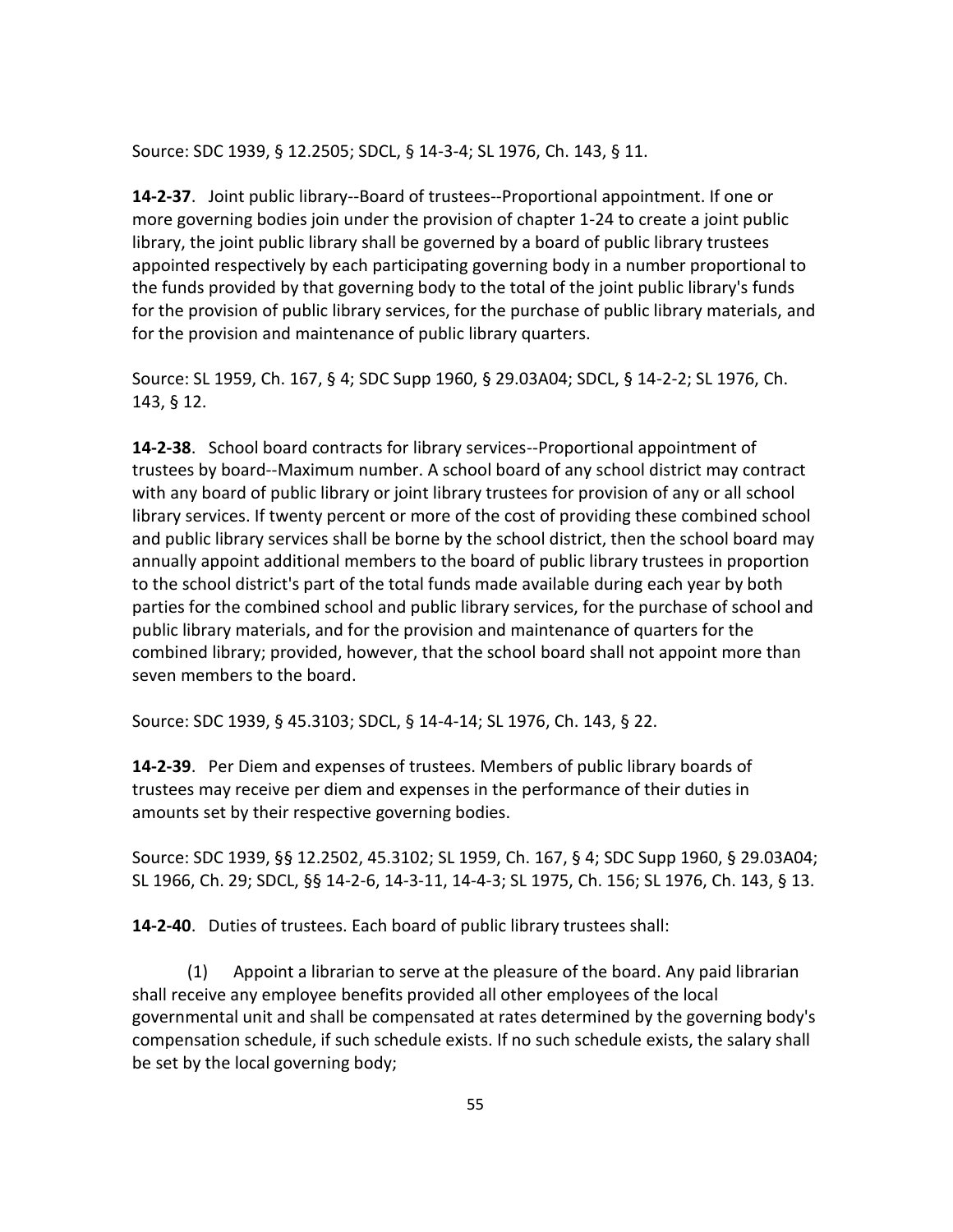(2) Adopt bylaws for the conduct of their business and adopt policies for the selection of public library materials, the governance of the library, and the use of public library services and materials;

(3) Prepare and submit an annual budget request to its governing body;

 (4) Adopt a final annual budget within those funds certified to it as being appropriated in the annual budget of its governing body;

(5) Meet at least once during each quarter of the year;

 (6) Prepare and submit an annual report to its governing body and to the South Dakota State Library on such forms as may be provided by the State Library.

Source: SDC 1939, §§ 12.2502 to 12.2505, 45.3104, 45.3105, 45.3108; SL 1955, Ch. 23; SL 1957, Ch. 252, § 1; SL 1959, Ch. 167, §§ 5 to 7, 11; SDC Supp 1960, §§ 29.03A05, 29.03A06 (1), (3), 29.03A07, 29.03A11; SDCL, §§ 14-2-7, 14-2-8, 14-2-12, 14-2-24, 14-2-26, 14-3-10, 14-3-14, 14-3-15, 14-3-19, 14-4-4, 14-4-5, 14-4-12, 14-4-15; SL 1974, Ch. 151; SL 1976, Ch. 143, § 14; SL 2002, Ch. 95, § 1.

**14-2-41**. Powers of trustees. Each board of public library trustees may:

 (1) Accept any gift, grant, devise, or bequest made or offered by any person, private agency, agency of state government, the federal government, or any of its agencies, for library purposes. Each donation shall be administered in accordance with its terms;

 (2) Establish a special public library gift fund. The moneys in such fund shall be derived from all or any part of any gift, bequest, or devise, including the interest thereon. Such gift fund shall be a separate and continuing fund and no moneys in such fund shall revert to the general fund of any local governmental unit;

(3) Enter into an interstate library agreement pursuant to § 14-7-12, Article VI;

 (4) Establish a collection of public library materials to be loaned on a pay basis and make reasonable charge for use thereof;

 (5) Enter into any contracts for the provision of or for the improvement of public library services.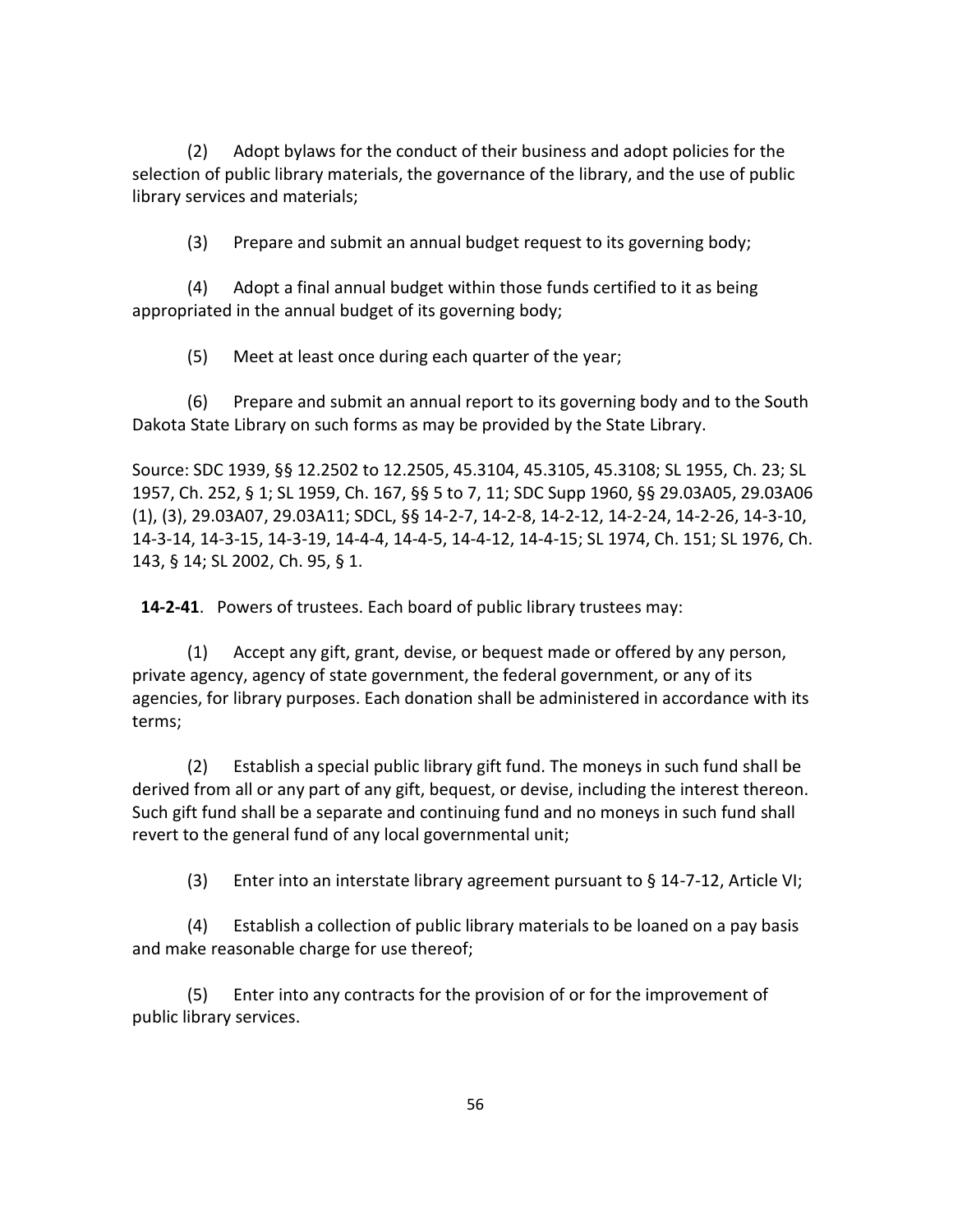Source: SDC 1939, §§ 12.2503, 45.3104; SL 1959, Ch. 167, §§ 3, 6; SL 1959, Ch. 277; SDC Supp 1960, §§ 29.03A03, 29.03A06 (2), (4), (6), (7), (9), (10), 45.3109; SDCL, §§ 14-2-11, 14-2-13, 14-2-19 to 14-2-23, 14-3-14, 14-4-11 to 14-4-13; SL 1969, Ch. 127; SL 1976, Ch. 143, § 15.

**14-2-42**. Duties of librarians. Each librarian shall:

 (1) Serve as secretary to the board of public library trustees and keep all its records;

 (2) Prepare such reports, budgets, and other documents as are required by the board of public library trustees or are required of the board by its governing body;

 (3) Appoint such staff as are necessary to operate the public library within its budgetary limitations. Library employees shall receive any employee benefits provided all other employees of the local governmental unit and shall be compensated at rates determined by the governing body's compensation schedule. If no such schedule exists, the salary shall be set by the library board;

 (4) Select and purchase all public library materials for use by the library in its provision of public library services within policies established by the board of public library trustees;

(5) Publish and enforce the policies of the board of public library trustees;

 (6) Execute all contracts and agreements approved by the board of public library trustees;

 (7) Keep an accurate account of the financial transactions of the public library; and

 (8) Carry out any other activities authorized by law that the board of public library trustees consider appropriate in the development, improvement, and provision of public library services.

Source: SDC 1939, §§ 12.2502, 12.2503, 45.3104; SL 1959, Ch. 167, §§ 6, 9; SDC Supp 1960, §§ 29.03A06 (3), (4), 29.03A09; SDCL, §§ 14-2-8, 14-2-9, 14-2-19, 14-3-10, 14-3-13, 14-4-4, 14-4-11; SL 1976, Ch. 143, § 16; SL 2002, Ch. 95, § 2.

**14-2-43**. Quarters for library--Location--Selection and approval. Each local governmental unit shall provide and maintain quarters for its public library. Such quarters shall be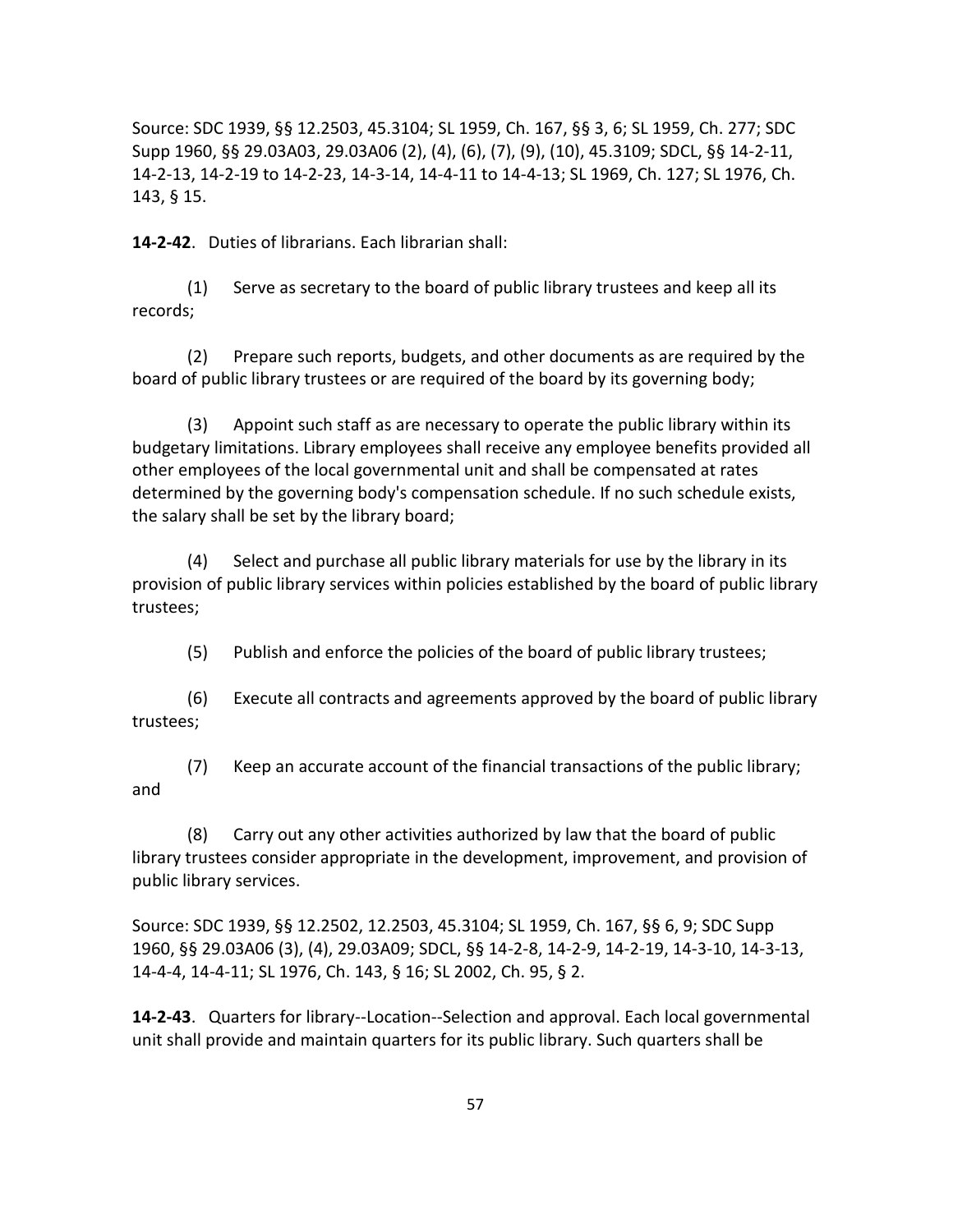accessible to and conveniently located for all citizens of the area to be served and shall be selected by the board of public library trustees and approved by the governing body.

Source: SDC 1939, §§ 12.2503, 45.3104; SL 1959, Ch. 167, § 6; SDC Supp 1960, § 29.03A06 (5); SDCL, §§ 14-2-17, 14-3-12, 14-4-11; SL 1976, Ch. 143, § 17.

**14-2-44**. Bond issuance for building construction--Use of municipal special assessment funds or county tax levies. A local governmental unit may issue bonds under the provisions of chapter 7-24 or 9-26 for the purpose of constructing a public library building. Funds or tax levies authorized by §§ 7-25-1 and 9-43-68 may be used for the construction of public library buildings.

Source: SDC 1939, §§ 12.2504, 45.3107; SL 1951, Ch. 248, §§ 1, 3; SL 1955, Ch. 23; SL 1957, Ch. 252, § 2; SDC Supp 1960, § 45.0201-1 (8); SL 1967, Ch. 22; SDCL, §§ 14-2-22.1, 14-3-16, 14-4-7, 14-4-8, 14-4-10; SL 1969, Ch. 25; SL 1969, Ch. 127; SL 1976, Ch. 143, § 18.

**14-2-45**. Long-term lease for building acquisitions--Maximum term--Property included-- Rent payment sources. Any governing body or the board of trustees of a joint library with the permission of each of its participating governing bodies shall have the power to enter into a long-term lease, for a term not to exceed thirty years, with or without an option to renew or purchase, for the acquisition of public library buildings. The lease may be for real or personal property, or both, and may cover library building and site or building and contents only, with or without books, furniture, or equipment and may provide for the erection of a public library building and equipping the same with furniture and books of such a public library upon a site owned by the local government unit or the joint library. A lease may be entered into for an existing building or for one to be erected in the future. Rent paid under the terms of a lease may be paid from the general fund of the local governmental unit or may be paid from any fund established for the purpose of providing public library services or the construction of a library.

Source: SL 1969, Ch. 128; SDCL Supp, §§ 14-2-11.1, 14-3-2.1, 14-4-2.1; SL 1976, Ch. 143, § 19.

**14-2-46**. Building funds--Appropriations--Continuation of previously established funds-- Transfer of surplus to other funds. Any local governmental unit may establish a public library building fund and make appropriation to such fund. Any public library building funds established under previous law shall be continued and new appropriations may be made to them. If at any time a board of public library trustees ascertains that a building fund or a part thereof is not necessary, it may request its governing body to transfer all or any part of the fund to any other fund for the purpose of providing public library services or for purchase of public library materials and, upon receipt of such request, the governing body shall complete the requested transfer.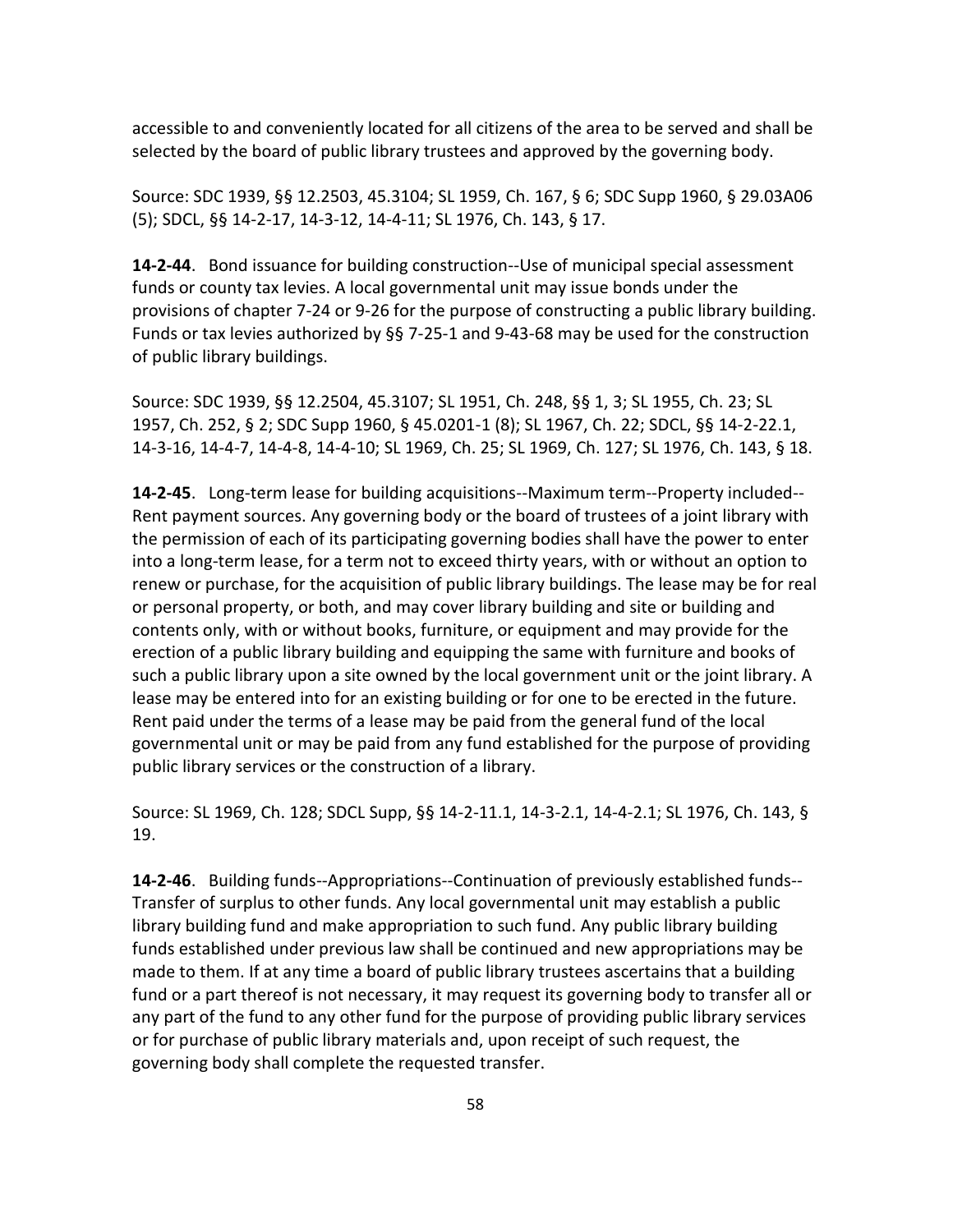Source: SL 1901, Ch. 173, § 6; RPolC 1903, § 1405; SL 1951, Ch. 248, §§ 1, 3; SDC Supp 1960, § 45.0201-1 (8); SDCL, §§ 14-4-8, 14-4-10; SL 1976, Ch. 143, § 20.

 **14-2-47**. Expenditures for public library services, materials and facilities. A governing body may appropriate funds for the provision of public library services, for the purchase of public library materials, and for the provision and maintenance of quarters for the public library.

Source: SDC 1939, §§ 12.2504, 45.3107; SL 1951, Ch. 248, § 1; SL 1955, Ch. 23; SL 1957, Ch. 252, § 2; SL 1959, Ch. 167, § 7; SDC Supp 1960, §§ 29.03A07, 45.0201-1 (8); SL 1967, Ch. 22; SDCL, §§ 14-2-12, 14-3-16, 14-3-18, 14-4-7, 14-4-8; SL 1969, Ch. 25; SL 1976, Ch. 143, § 8; SL 1978, Ch. 62, § 25; SL 1985, Ch. 77, § 13.

**14-2-48**. Repealed by SL 1985, Ch. 77, § 42.

**14-2-49**. Discard of old library materials--Marking--Disposition. Any public library may discard over-duplicated, outdated, inappropriate, or worn library materials; provided that such materials shall be marked clearly with the words: "Discarded, entity public library" wherever the property label of such library appears. Such discarded materials may be given to other libraries or to nonprofit agencies, destroyed, offered for public sale, or traded to a vendor for future library material purchasing credits.

Source: SL 1976, Ch. 143, § 21; SL 1977, Ch. 127.

**14-2-50**. Discontinuance of services by vote. Public library services provided for under this chapter may be discontinued only after a vote of the voters of the governmental unit in which the services are provided, taken in the manner prescribed in §§ 14-2-31 and 14- 2-32.

Source: SL 1976, Ch. 143, § 7.

**14-2-51**. Confidential library records. All public library records containing personally identifiable information are confidential. Any information contained in public library records may not be released except by court order or upon request of a parent of a child who is under eighteen years of age. As used in this section, "personally identifiable" means any information a library maintains that would identify a patron. Acts by library officers or employees in maintaining a check out system are not violations of this section.

Source: SL 1983, Ch. 154, § 1.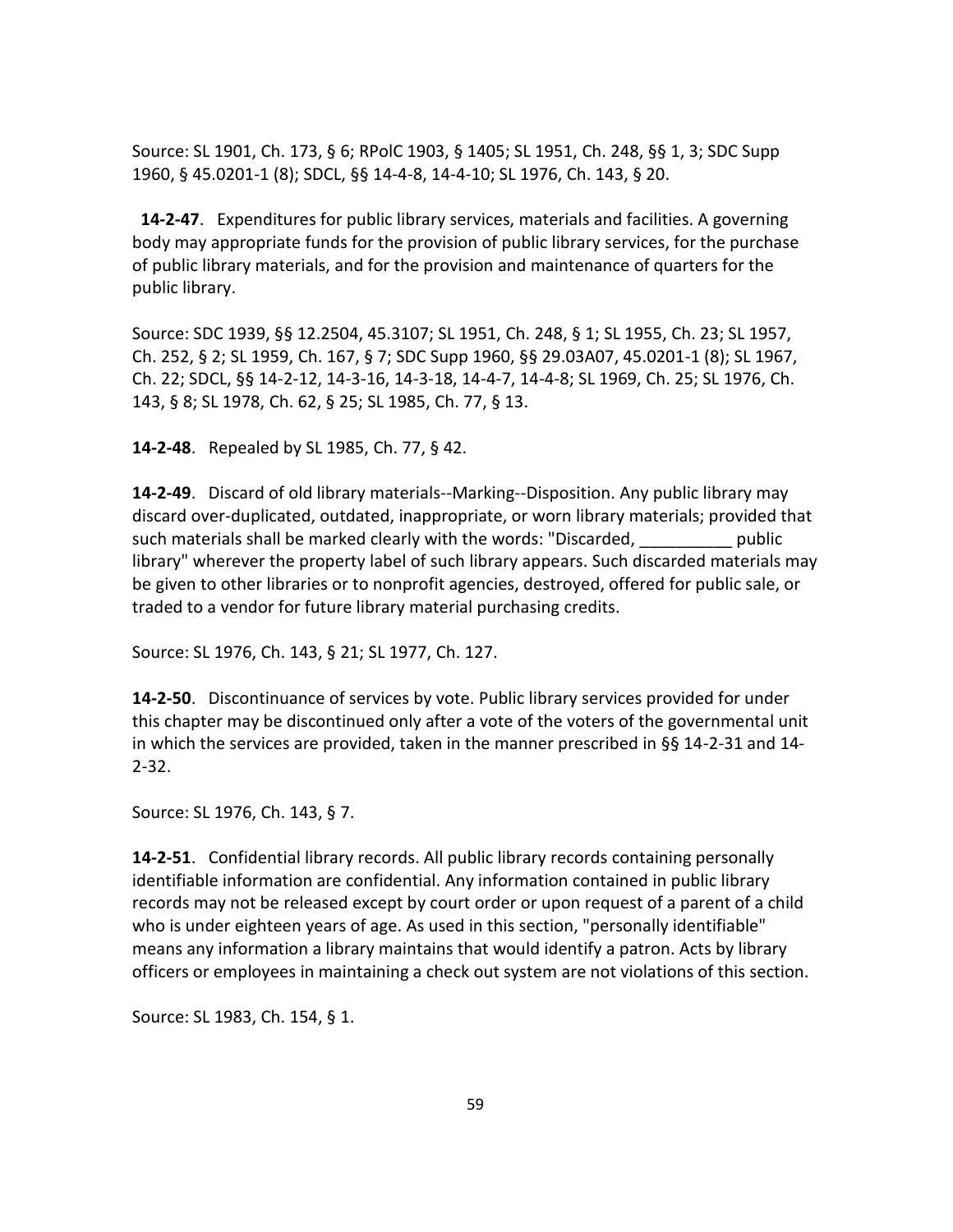# **APPENDIX B**

# **Library Bill of Rights**

The American Library Association affirms that all libraries are forums for information and ideas, and that the following basic policies should guide their services.

I. Books and other library resources should be provided for the interest, information, and enlightenment of all people of the community the library serves. Materials should not be excluded because of the origin, background, or views of those contributing to their creation.

II. Libraries should provide materials and information presenting all points of view on current and historical issues. Materials should not be proscribed or removed because of partisan or doctrinal disapproval.

III. Libraries should challenge censorship in the fulfillment of their responsibility to provide information and enlightenment.

IV. Libraries should cooperate with all persons and groups concerned with resisting abridgment of free expression and free access to ideas.

V. A person's right to use a library should not be denied or abridged because of origin, age, background, or views.

VI. Libraries that make exhibit spaces and meeting rooms available to the public they serve should make such facilities available on an equitable basis, regardless of the beliefs or affiliations of individuals or groups requesting their use.

Adopted June 19, 1939, by the ALA Council; amended October 14, 1944; June 18, 1948; February 2, 1961; June 27, 1967; January 23, 1980; inclusion of "age" reaffirmed January 23, 1996.

A history of the Library Bill of Rights is found in the latest edition of the Intellectual Freedom Manual.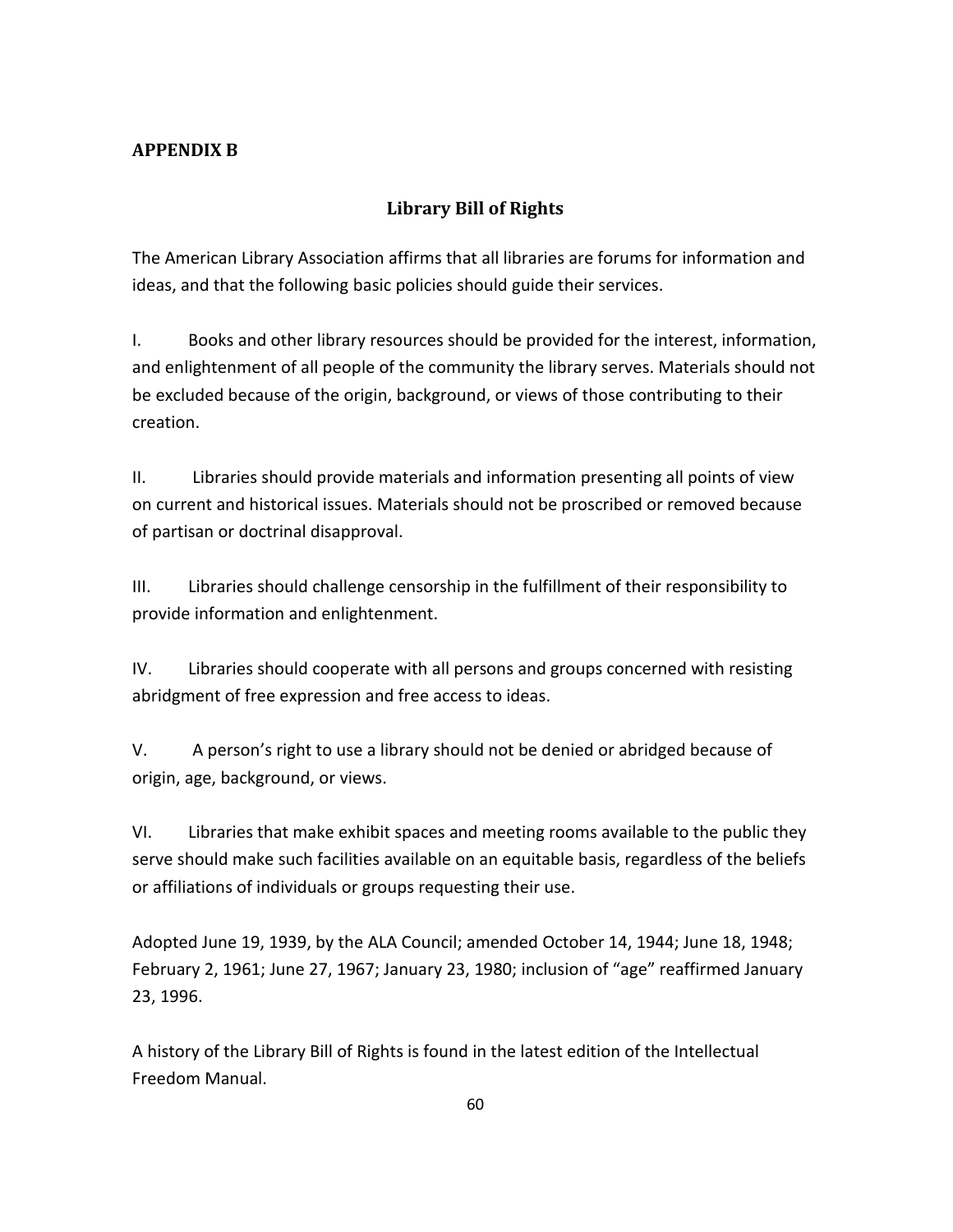#### **APPENDIX C**

## **The Freedom to Read Statement**

The freedom to read is essential to our democracy. It is continuously under attack. Private groups and public authorities in various parts of the country are working to remove or limit access to reading materials, to censor content in schools, to label "controversial" views, to distribute lists of "objectionable" books or authors, and to purge libraries. These actions apparently rise from a view that our national tradition of free expression is no longer valid; that censorship and suppression are needed to counter threats to safety or national security, as well as to avoid the subversion of politics and the corruption of morals. We, as individuals devoted to reading and as librarians and publishers responsible for disseminating ideas, wish to assert the public interest in the preservation of the freedom to read.

Most attempts at suppression rest on a denial of the fundamental premise of democracy: that the ordinary individual, by exercising critical judgment, will select the good and reject the bad. We trust Americans to recognize propaganda and misinformation, and to make their own decisions about what they read and believe. We do not believe they are prepared to sacrifice their heritage of a free press in order to be "protected" against what others think may be bad for them. We believe they still favor free enterprise in ideas and expression.

These efforts at suppression are related to a larger pattern of pressures being brought against education, the press, art and images, films, broadcast media, and the Internet. The problem is not only one of actual censorship. The shadow of fear cast by these pressures leads, we suspect, to an even larger voluntary curtailment of expression by those who seek to avoid controversy or unwelcome scrutiny by government officials.

Such pressure toward conformity is perhaps natural to a time of accelerated change. And yet suppression is never more dangerous than in such a time of social tension. Freedom has given the United States the elasticity to endure strain. Freedom keeps open the path of novel and creative solutions, and enables change to come by choice. Every silencing of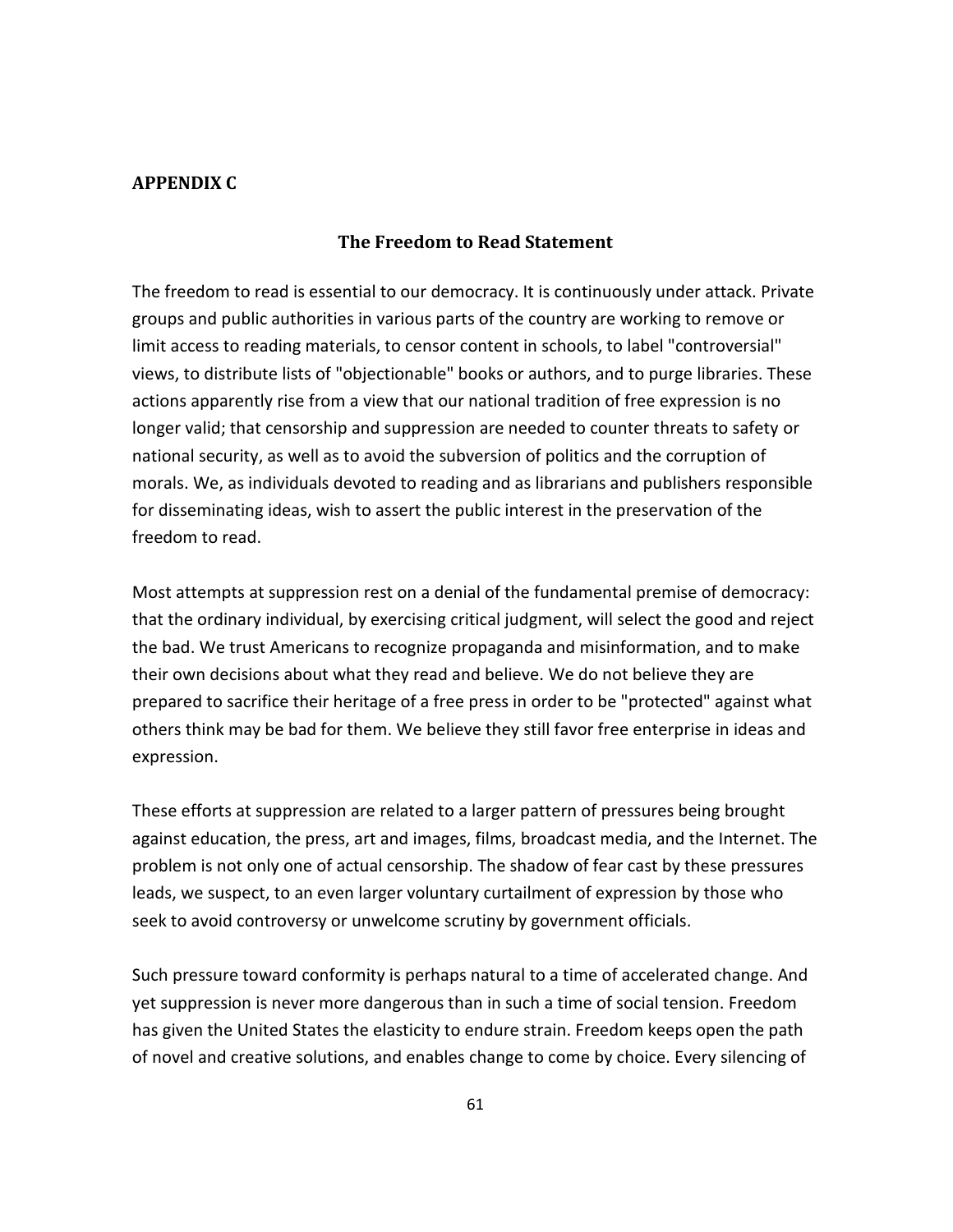a heresy, every enforcement of an orthodoxy, diminishes the toughness and resilience of our society and leaves it the less able to deal with controversy and difference.

Now as always in our history, reading is among our greatest freedoms. The freedom to read and write is almost the only means for making generally available ideas or manners of expression that can initially command only a small audience. The written word is the natural medium for the new idea and the untried voice from which come the original contributions to social growth. It is essential to the extended discussion that serious thought requires, and to the accumulation of knowledge and ideas into organized collections.

We believe that free communication is essential to the preservation of a free society and a creative culture. We believe that these pressures toward conformity present the danger of limiting the range and variety of inquiry and expression on which our democracy and our culture depend. We believe that every American community must jealously guard the freedom to publish and to circulate, in order to preserve its own freedom to read. We believe that publishers and librarians have a profound responsibility to give validity to that freedom to read by making it possible for the readers to choose freely from a variety of offerings.

The freedom to read is guaranteed by the Constitution. Those with faith in free people will stand firm on these constitutional guarantees of essential rights and will exercise the responsibilities that accompany these rights.

We therefore affirm these propositions:

1. It is in the public interest for publishers and librarians to make available the widest diversity of views and expressions, including those that are unorthodox, unpopular, or considered dangerous by the majority. Creative thought is by definition new, and what is new is different. The bearer of every new thought is a rebel until that idea is refined and tested. Totalitarian systems attempt to maintain themselves in power by the ruthless suppression of any concept that challenges the established orthodoxy. The power of a democratic system to adapt to change is vastly strengthened by the freedom of its citizens to choose widely from among conflicting opinions offered freely to them. To stifle every nonconformist idea at birth would mark the end of the democratic process. Furthermore, only through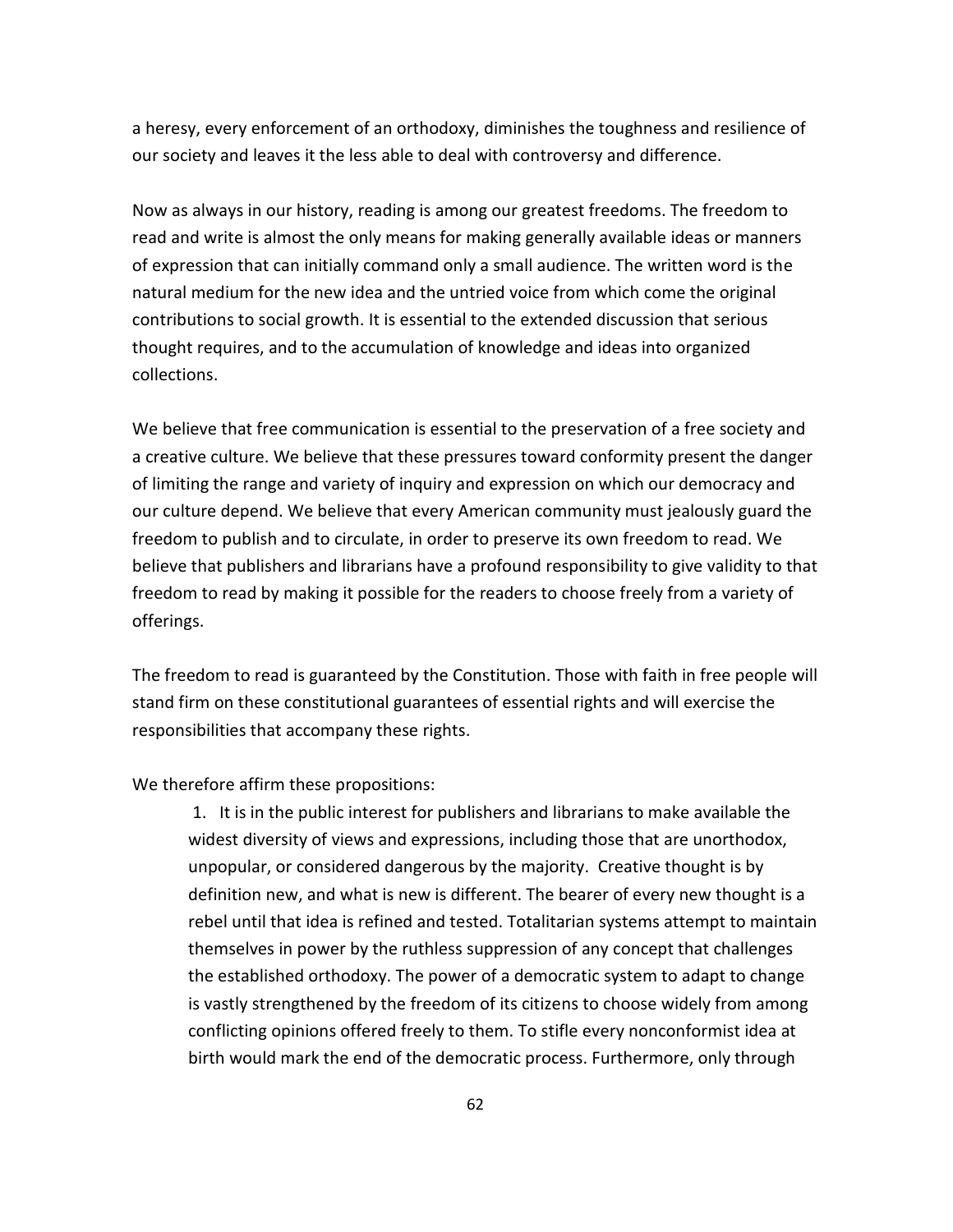the constant activity of weighing and selecting can the democratic mind attain the strength demanded by times like these. We need to know not only what we believe but why we believe it.

2. Publishers, librarians, and booksellers do not need to endorse every idea or presentation they make available. It would conflict with the public interest for them to establish their own political, moral, or aesthetic views as a standard for determining what should be published or circulated. Publishers and librarians serve the educational process by helping to make available knowledge and ideas required for the growth of the mind and the increase of learning. They do not foster education by imposing as mentors the patterns of their own thought. The people should have the freedom to read and consider a broader range of ideas than those that may be held by any single librarian or publisher or government or church. It is wrong that what one can read should be confined to what another thinks proper.

3. It is contrary to the public interest for publishers or librarians to bar access to writings on the basis of the personal history or political affiliations of the author. No art or literature can flourish if it is to be measured by the political views or private lives of its creators. No society of free people can flourish that draws up lists of writers to whom it will not listen, whatever they may have to say.

4. There is no place in our society for efforts to coerce the taste of others, to confine adults to the reading matter deemed suitable for adolescents, or to inhibit the efforts of writers to achieve artistic expression. To some, much of modern expression is shocking. But is not much of life itself shocking? We cut off literature at the source if we prevent writers from dealing with the stuff of life. Parents and teachers have a responsibility to prepare the young to meet the diversity of experiences in life to which they will be exposed, as they have a responsibility to help them learn to think critically for themselves. These are affirmative responsibilities, not to be discharged simply by preventing them from reading works for which they are not yet prepared. In these matters values differ, and values cannot be legislated; nor can machinery be devised that will suit the demands of one group without limiting the freedom of others.

5. It is not in the public interest to force a reader to accept the prejudgment of a label characterizing any expression or its author as subversive or dangerous. The ideal of labeling presupposes the existence of individuals or groups with wisdom to determine by authority what is good or bad for others. It presupposes that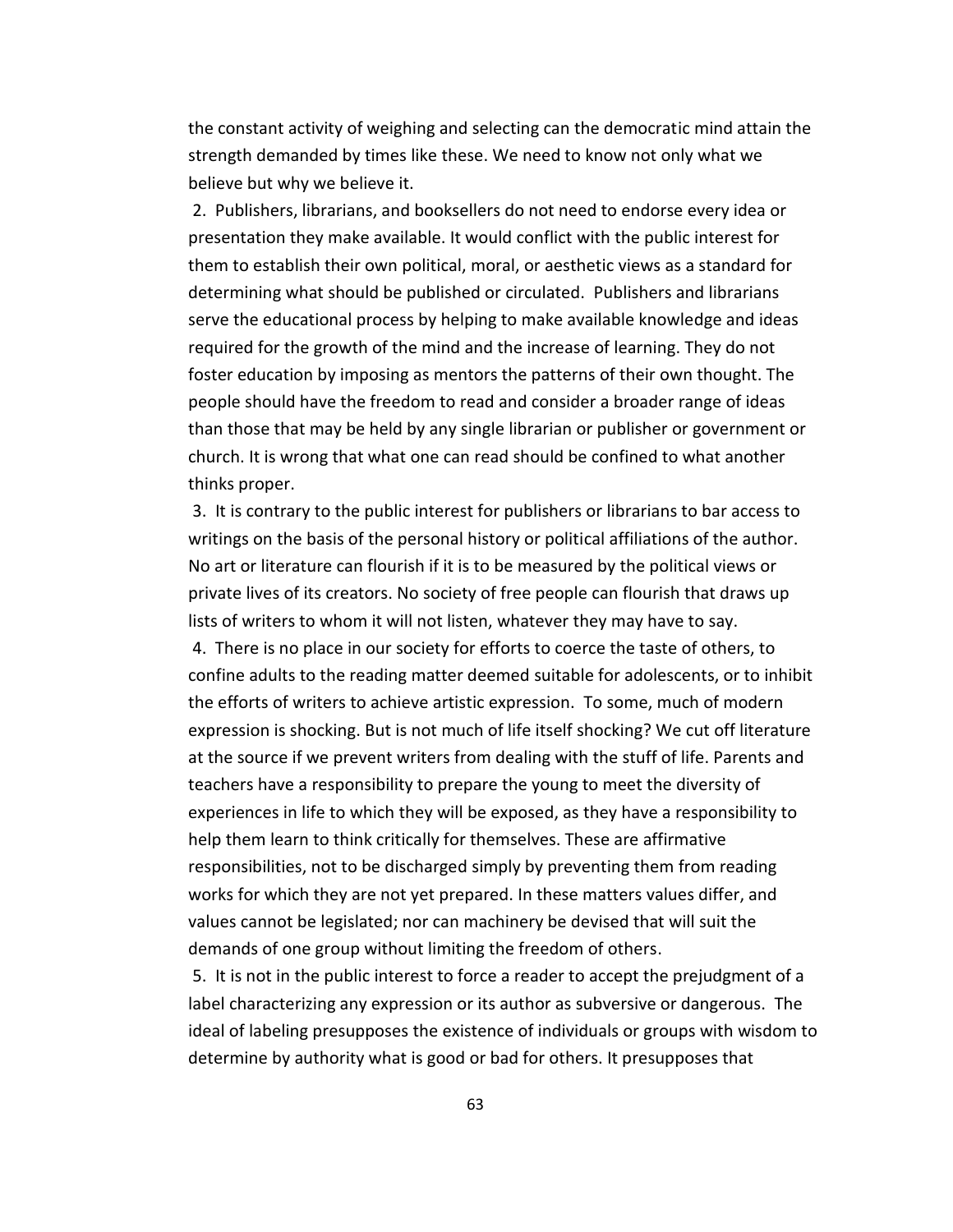individuals must be directed in making up their minds about the ideas they examine. But Americans do not need others to do their thinking for them. 6. It is the responsibility of publishers and librarians, as guardians of the people's freedom to read, to contest encroachments upon that freedom by individuals or groups seeking to impose their own standards or tastes upon the community at large; and by the government whenever it seeks to reduce or deny public access to public information. It is inevitable in the give and take of the democratic process that the political, the moral, or the aesthetic concepts of an individual or group will occasionally collide with those of another individual or group. In a free society individuals are free to determine for themselves what they wish to read and each group is free to determine what it will recommend to its freely associated members. But no group has the right to take the law into its own hands, and to impose its own concept of politics or morality upon other members of a democratic society. Freedom is no freedom if it is accorded only to the accepted and the inoffensive. Further, democratic societies are more safe, free, and creative when the free flow of public information is not restricted by governmental prerogative or self-censorship.

7. It is the responsibility of publishers and librarians to give full meaning to the freedom to read by providing books that enrich the quality and diversity of thought and expression. By the exercise of this affirmative responsibility, they can demonstrate that the answer to a "bad" book is a good one; the answer to a "bad" idea is a good one. The freedom to read is of little consequence when the reader cannot obtain matter fit for that reader's purpose. What is needed is not only the absence of restraint, but the positive provision of opportunity for the people to read the best that has been thought and said. Books are the major channel by which the intellectual inheritance is handed down, and the principal means of its testing and growth. The defense of the freedom to read requires of all publishers and librarians the utmost of their faculties, and deserves of all Americans the fullest of their support.

We state these propositions neither lightly nor as easy generalizations. We here stake out a lofty claim for the value of the written word. We do so because we believe that it is possessed of enormous variety and usefulness, worthy of cherishing and keeping free. We realize that the application of these propositions may mean the dissemination of ideas and manners of expression that are repugnant to many persons. We do not state these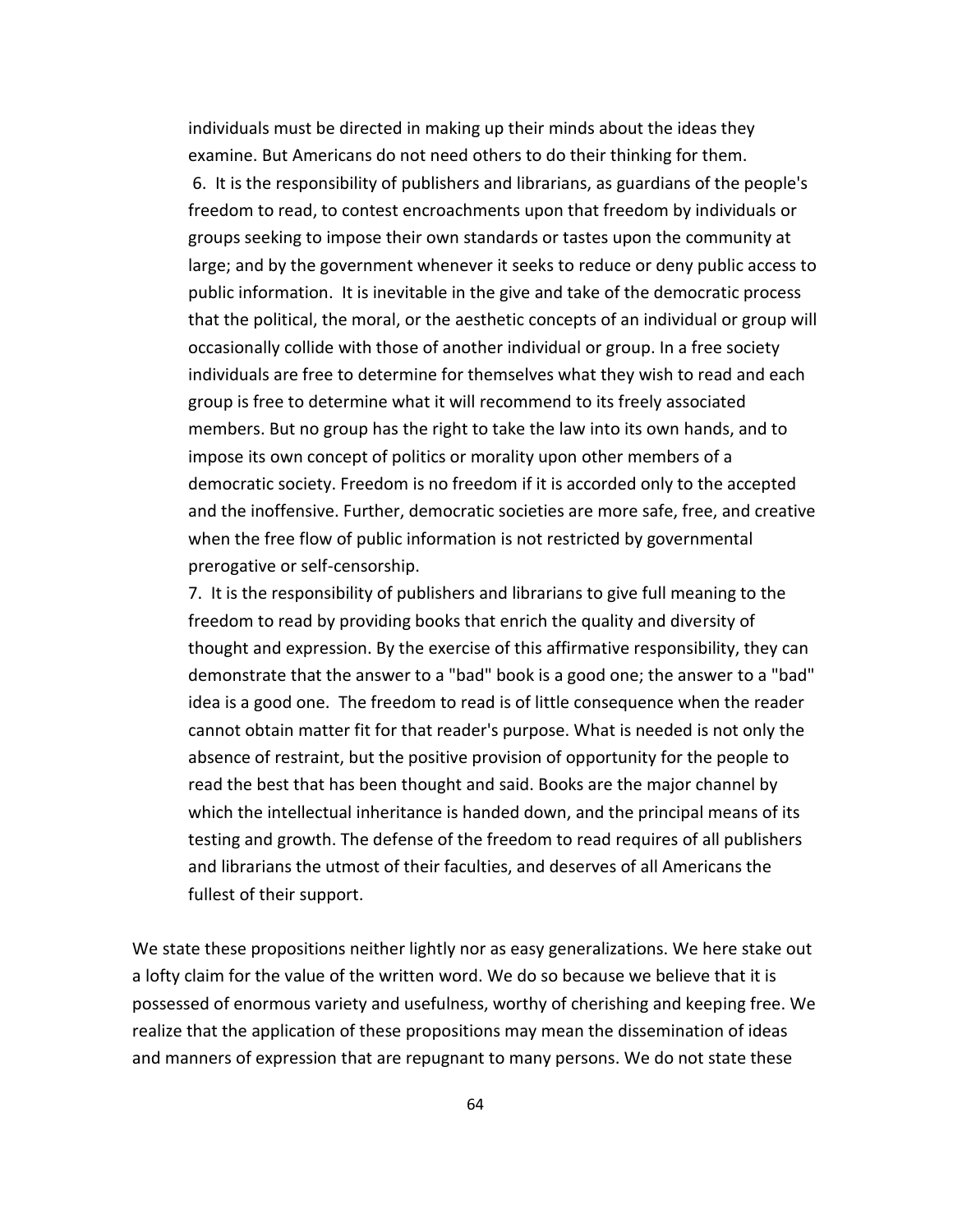propositions in the comfortable belief that what people read is unimportant. We believe rather that what people read is deeply important; that ideas can be dangerous; but that the suppression of ideas is fatal to a democratic society. Freedom itself is a dangerous way of life, but it is ours.

--------------------------------------------------------------------------------

This statement was originally issued in May of 1953 by the Westchester Conference of the American Library Association and the American Book Publishers Council, which in 1970 consolidated with the American Educational Publishers Institute to become the Association of American Publishers.

Adopted June 25, 1953, by the ALA Council and the AAP Freedom to Read Committee; amended January 28, 1972; January 16, 1991; July 12, 2000; June 30, 2004.

#### **A Joint Statement by:**

American Library Association Association of American Publishers

#### **Subsequently endorsed by:**

American Booksellers Foundation for Free Expression The Association of American University Presses, Inc. The Children's Book Council Freedom to Read Foundation National Association of College Stores National Coalition Against Censorship National Council of Teachers of English The Thomas Jefferson Center for the Protection of Free Expression

#### **APPENDIX D**

#### **FREEDOM TO VIEW**

The **FREEDOM TO VIEW**, along with the freedom to speak, to hear, and to read, is protected by the First Amendment to the Constitution of the United States. In a free society, there is no place for censorship of any medium of expression. Therefore these principles are affirmed: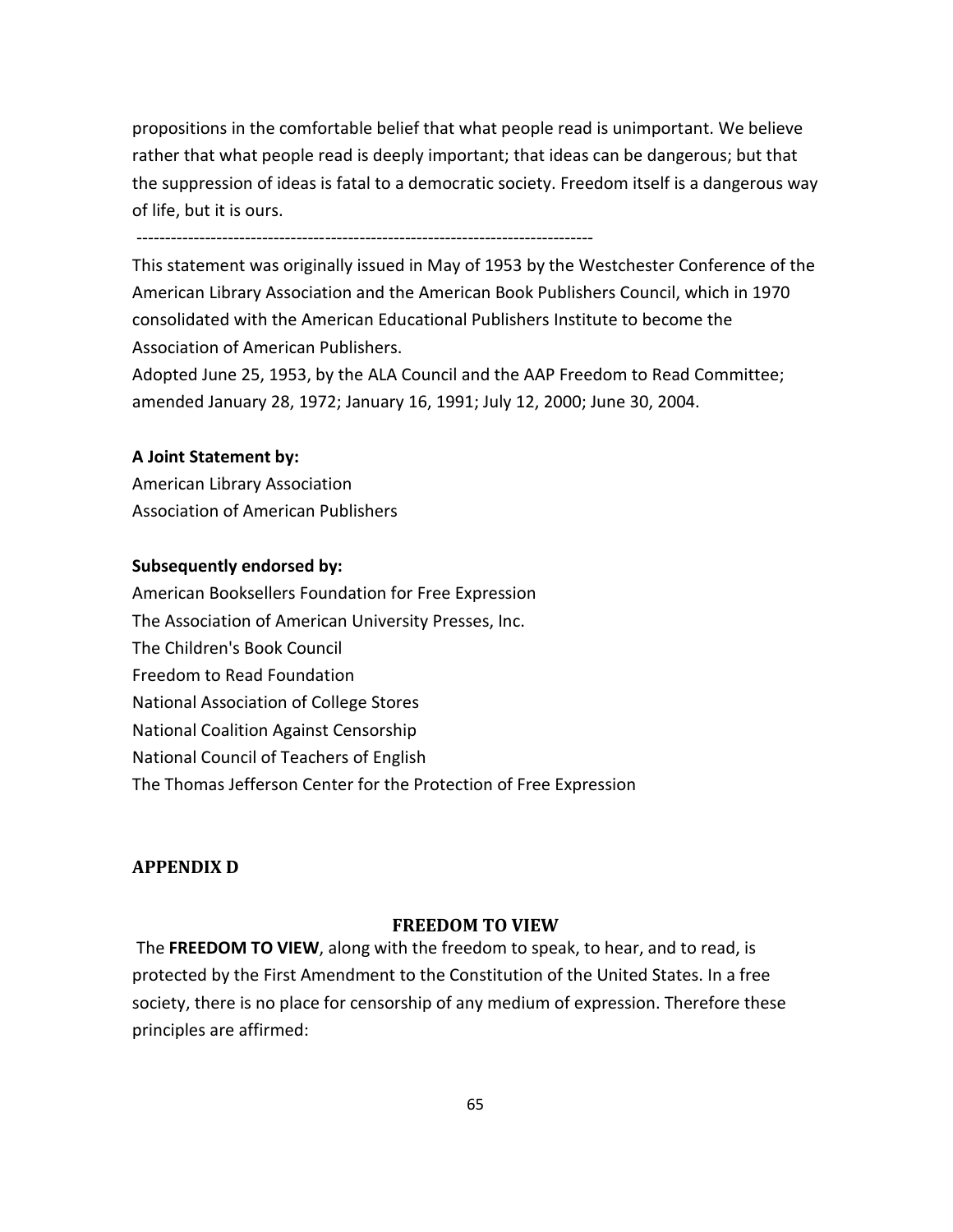- 1. To provide the broadest access to film, video, and other audiovisual materials because they are a means for the communication of ideas. Liberty of circulation is essential to insure the constitutional guarantee of freedom of expression.
- 2. To protect the confidentiality of all individuals and institutions using film, video, and other audiovisual materials.
- 3. To provide film, video, and other audiovisual materials which represent a diversity of views and expression. Selection of a work does not constitute or imply agreement with or approval of the content.
- 4. To provide a diversity of viewpoints without the constraint of labeling or prejudging film, video, or other audiovisual materials on the basis of the moral, religious, or political beliefs of the producer or filmmaker or on the basis of controversial content.
- 5. To contest vigorously, by all lawful means, every encroachment upon the public's freedom to view.

This statement was originally drafted by the Freedom to View Committee of the American Film and Video Association (formerly the Educational Film Library Association) and was adopted by the AFVA Board of Directors in February 1979. This statement was updated and approved by the AFVA Board of Directors in 1989.

Endorsed January 10, 1990, by the ALA Council

## **APPENDIX E**

#### **Huron Public Library**

#### **Citizen's Request for Reconsideration of Library Materials**

The Board of Trustees of the Huron Public Library, has delegated the responsibility for selection and evaluation of library materials to the Library Director, and has established reconsideration procedures to address concerns about those resources. Completion of this form is the first step in those procedures. If you wish to request reconsideration of library materials, please return the completed form to the Library Director, Huron Public Library, 521 Dakota Ave. S., Huron, SD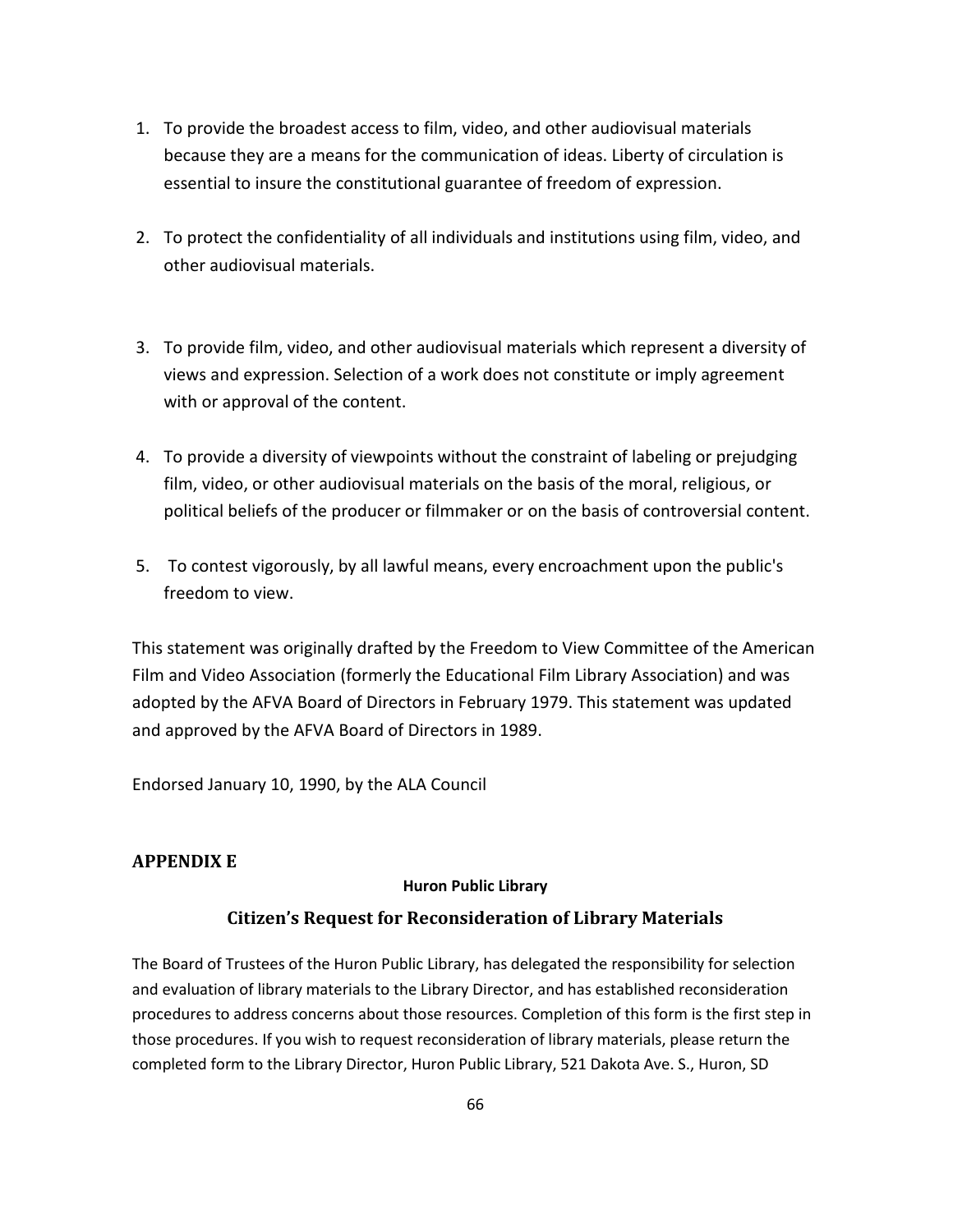57350

| Do you represent self? _____ Or, an organization? ______ Organization ___________                                                                                                                                          |  |
|----------------------------------------------------------------------------------------------------------------------------------------------------------------------------------------------------------------------------|--|
| 1. Resource on which you are commenting:<br>____ Book ____ Textbook ____ Video ____ Display ____ Magazine ____ Library Program<br>____ Audio Recording ____ Newspaper ____ Electronic information/network (please specify) |  |
|                                                                                                                                                                                                                            |  |
| 2. What brought this resource to your attention?                                                                                                                                                                           |  |
| 3. Have you examined the entire resource? Yes__________ No________                                                                                                                                                         |  |
| 4. What concerns you about the resource? (use other side or additional pages if necessary)                                                                                                                                 |  |

5. Are there resource(s) you suggest to provide additional information and/or other viewpoints on this topic?

# **APPENDIX F**

# **Gift Policy**

- ❖ The Huron Public Library accepts gifts of books and other materials with the understanding that they will be added to the collection only if appropriate and needed. If the items are not added to the collection, the Library Director will give them to the Friends of the Library for the Used Book Sale.
- ❖ The same criteria of selection which are applied to purchase materials will be applied to gifts.
- ❖ Memorial gifts of books or money are also accepted with suitable book plates placed in the book if they meet the materials selection policy.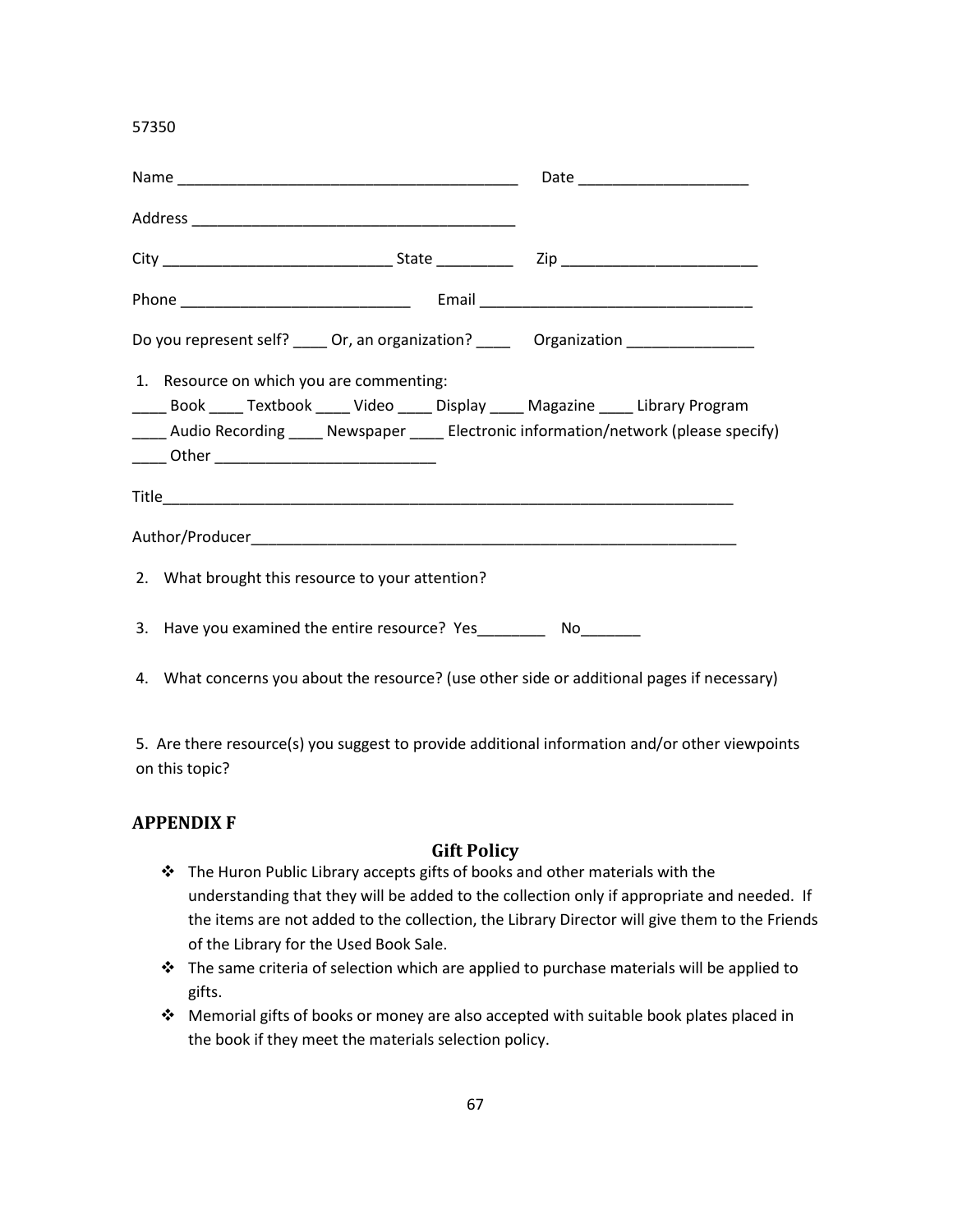- ❖ The Huron Public Library encourages and appreciates gifts and donations. The Library prefers to order the materials from established vendors. Therefore, monetary donations are preferred.
- $\dots$  By law, the library is not allowed to appraise the value of donated materials, though we can provide an acknowledgment of receipt of the items if requested by the donor. However, gifts to the Huron Public Library are tax-deductible. You will be given a copy of the completed gift form for your tax purposes.
- $\div$  The Library has the right to discard any gifts which are outdated or in poor physical condition (e.g. brittle paper, water or mildew damage, torn and/or missing pages).
- $\div$  All personal property, if accepted, is accepted only on the condition that it may be retained, sold, given away or discarded at the discretion of the Library Board of Trustees and/or the Library Director. An appropriate deed of gift or similar document transferring sole and exclusive ownership of the item to the Library will be required.
- ❖ Monetary gifts given without restriction will be utilized to purchase materials or equipment, support Library programs or in other ways that the Library Board deems appropriate. Monetary gifts offered with restrictions, including endowment funds, require Board approval of such restrictions before such monetary gifts are accepted by the Library Board. Restrictions must be submitted in writing.
- ❖ Gifts become the property of the Library.



# **Huron Public Library Gift Form**

Please print this information and return your gift, payable to the **Huron Public Library**, to:

**Huron Public Library 521 Dakota Ave S Huron, SD 57350**

I have enclosed a gift of  $\frac{1}{2}$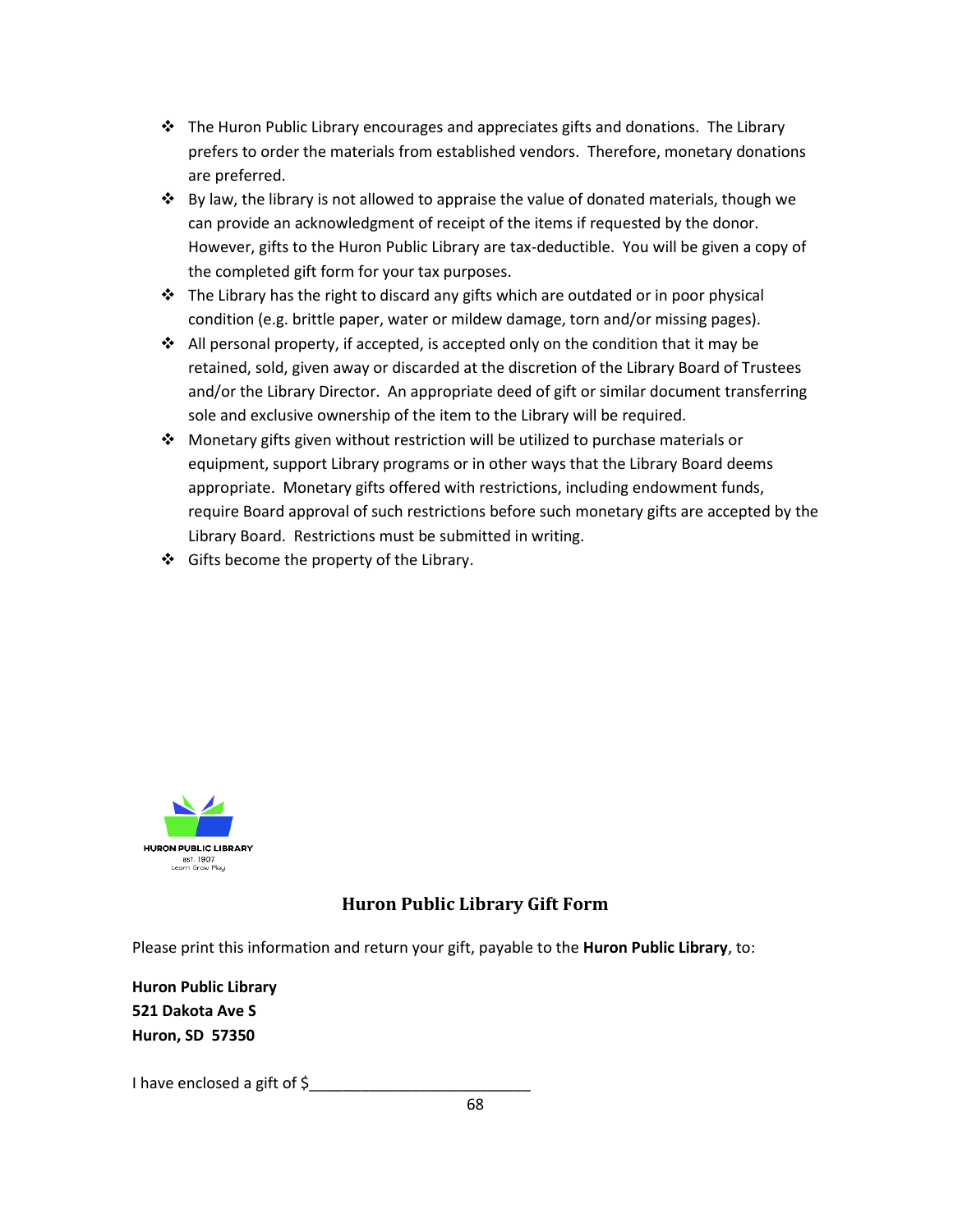| Please circle one: in honor of in memory of in appreciation of in recognition of                                                                                                                           |
|------------------------------------------------------------------------------------------------------------------------------------------------------------------------------------------------------------|
|                                                                                                                                                                                                            |
|                                                                                                                                                                                                            |
|                                                                                                                                                                                                            |
| You will be sent a receipt for your donation. Donation amounts are confidential, unless you<br>request otherwise. Please initial here if you would like the honoree to know the amount of the<br>donation. |
| Please use my gift to purchase (optional):                                                                                                                                                                 |
| __ Computer software<br>$\overline{\phantom{a}}$ book                                                                                                                                                      |
| _ An audio-visual recording                                                                                                                                                                                |
|                                                                                                                                                                                                            |
|                                                                                                                                                                                                            |
|                                                                                                                                                                                                            |
|                                                                                                                                                                                                            |

Please contact us for details to donate other financial assets (stocks, bonds, etc.). Phone the Library Director at 605-353-8530.

## **DEED OF GIFT**

I/We, the undersigned, do hereby give, assign, and set over to the Huron Public Library by way of an unrestricted gift all rights, title, and interest in the following described property, which I/We own (or are the authorized representative of the owner). The described property is to be held and administered by the Huron Public Library, Huron, South Dakota according to their policies.

#### **DESCRIPTION OF MATERIALS:**

\_\_\_\_\_\_\_\_\_\_\_\_\_\_\_\_\_\_\_\_\_\_\_\_\_\_\_\_\_\_\_\_\_\_\_\_\_\_\_\_\_\_\_\_\_\_\_\_\_\_\_\_\_\_\_\_\_\_\_\_\_\_\_\_\_\_\_\_\_\_\_\_\_\_\_\_\_\_\_\_ \_\_\_\_\_\_\_\_\_\_\_\_\_\_\_\_\_\_\_\_\_\_\_\_\_\_\_\_\_\_\_\_\_\_\_\_\_\_\_\_\_\_\_\_\_\_\_\_\_\_\_\_\_\_\_\_\_\_\_\_\_\_\_\_\_\_\_\_\_\_\_\_\_\_\_\_\_\_\_\_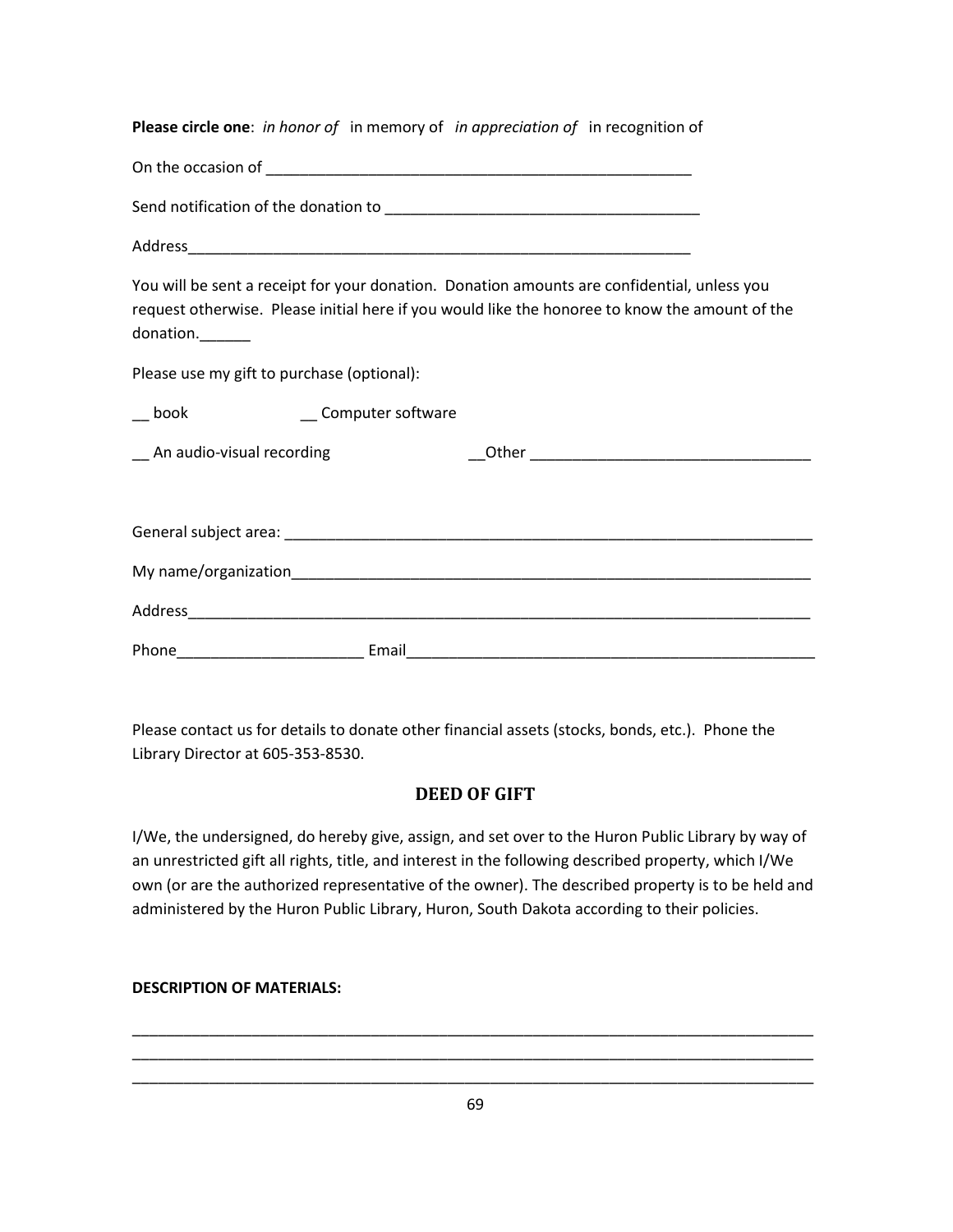| Date: ___________________              |
|----------------------------------------|
| Date: <u>Date: Electronic Property</u> |
|                                        |

\_\_\_\_\_\_\_\_\_\_\_\_\_\_\_\_\_\_\_\_\_\_\_\_\_\_\_\_\_\_\_\_\_\_\_\_\_\_\_\_\_\_\_\_\_\_\_\_\_\_\_\_\_\_\_\_\_\_\_\_\_\_\_\_\_\_\_\_\_\_\_\_\_\_\_\_\_\_\_\_ \_\_\_\_\_\_\_\_\_\_\_\_\_\_\_\_\_\_\_\_\_\_\_\_\_\_\_\_\_\_\_\_\_\_\_\_\_\_\_\_\_\_\_\_\_\_\_\_\_\_\_\_\_\_\_\_\_\_\_\_\_\_\_\_\_\_\_\_\_\_\_\_\_\_\_\_\_\_\_\_

(For the Huron Public Library)

- o Entered on Spreadsheet
- o Entered on Board Agenda \_\_\_\_

\*Last updated 02.28.2012

# **APPENDIX G**

## **JOB CLASSIFICATIONS**

**JOB TITLE: Library Director DEPARTMENT**: Library **ACCOUNTABLE TO:** Library Board of Trustees/Mayor

**PRIMARY OBJECTIVE OF POSITION:** Under the general direction of the Library Board (as defined in SDCL, 14-2-40) and Mayor, is responsible for the administration, operation and management of the Huron Public Library. Promote the Library as a means of furthering life-long learning. Responsible for managing all library programs and services, supervising staff, and managing departmental budget and facilities.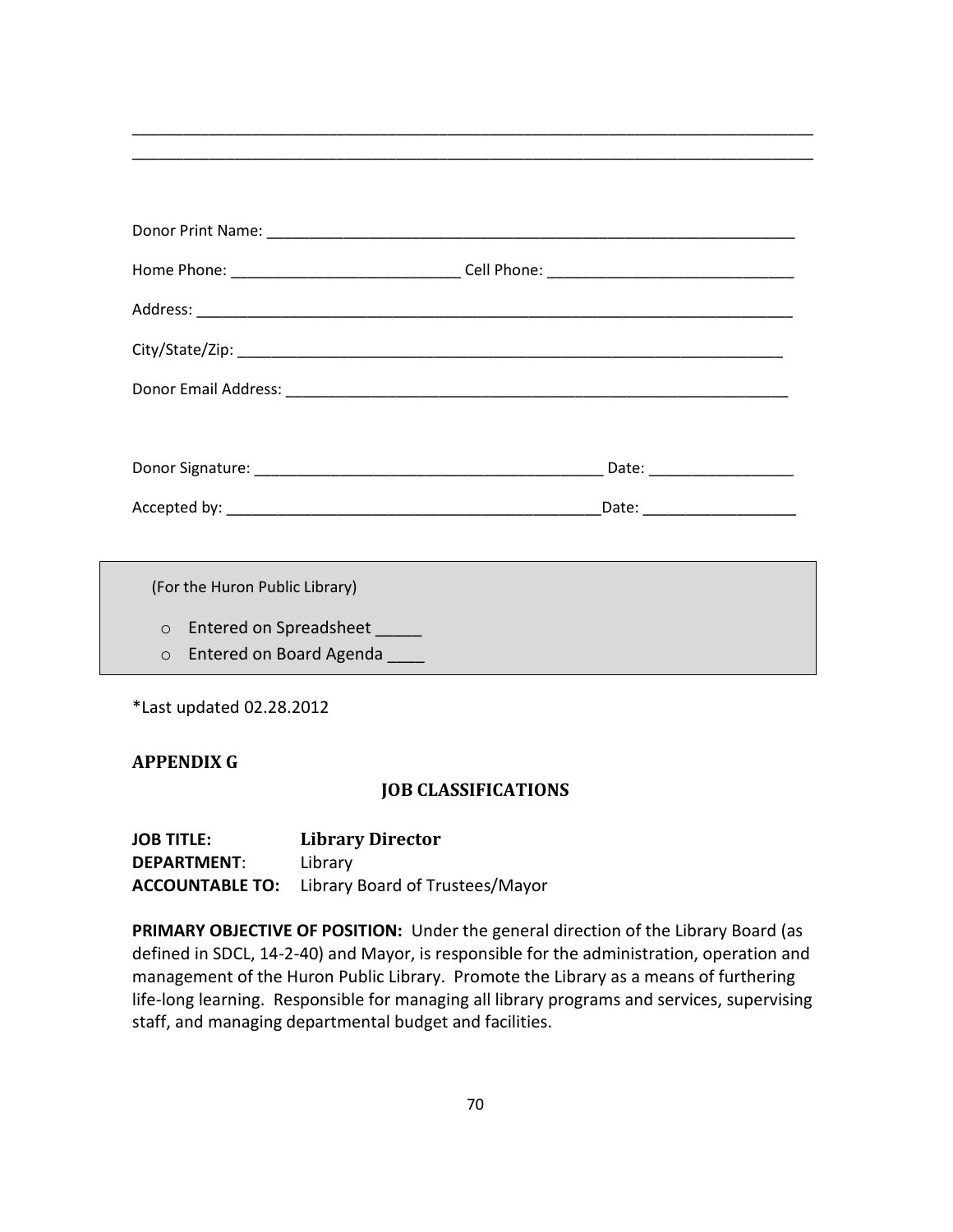#### **ESSENTIAL DUTIES AND RESPONSIBILITIES**

- Develop guidelines regulating library activities including hours of operation, circulation periods, overdue fees and policies, collection development usage policies, library behavioral policies and gifts to the library.
- Select and purchase quality materials, which match community needs and expectations, the library mission and the budget.
- Oversee key library operations including, but not limited to: facilities, finance, fundraising, information technology, marketing, personnel and public services.
- Develop, direct and carry out library public relations plans and activities to include but not limited to: radio interviews, monthly newspaper column, news releases and press interviews, presentations at service and social organizations, public newsletter, and various special events in the library.
- Promote library materials, programs, policies and use to a wide spectrum of population; and provide reference services to patrons and City staff.
- Design and submit recommendations on library policies and services to the Library Board; and develop procedures to implement policy decisions.
- Review and update the strategic plan, and formulate and implement operational goals within the library, addressing the short- and long-range goals as determined by the Library Board.
- Ensure the proper care and disposition of City property assigned to the Library, file with the Finance Director an annual inventory of all public properties, supplies and stores in his/her custody and, upon termination, turn over all the public personal property in his/her custody.
- Develop space planning and utilization schemes for library.
- Monitor maintenance of materials/facilities and direct the correction of any problems.
- Responsible for maintenance of patron confidentiality as defined in SDCL 14-2-51. Respond to patron questions regarding policy, procedures and materials.
- Leads the organization in developing responsive and innovative services using new trends in technology. Secures adequate expertise to manage library technology, maintain current and future services, and protect systems from cyber security threats.
- Represent the library to the community. Establish and maintain positive relationships for mutual benefit of the community and library; be a good liaison with other agencies, departments and administration; and engage the library in cooperative activities and partnerships with other libraries, agencies, departments, organizations, corporations, and administration.
- Prepare and submit annual departmental budget request for review and comment by the Library Board; and recommend such for subsequent approval by the City Council. Administer the budgets throughout the fiscal year.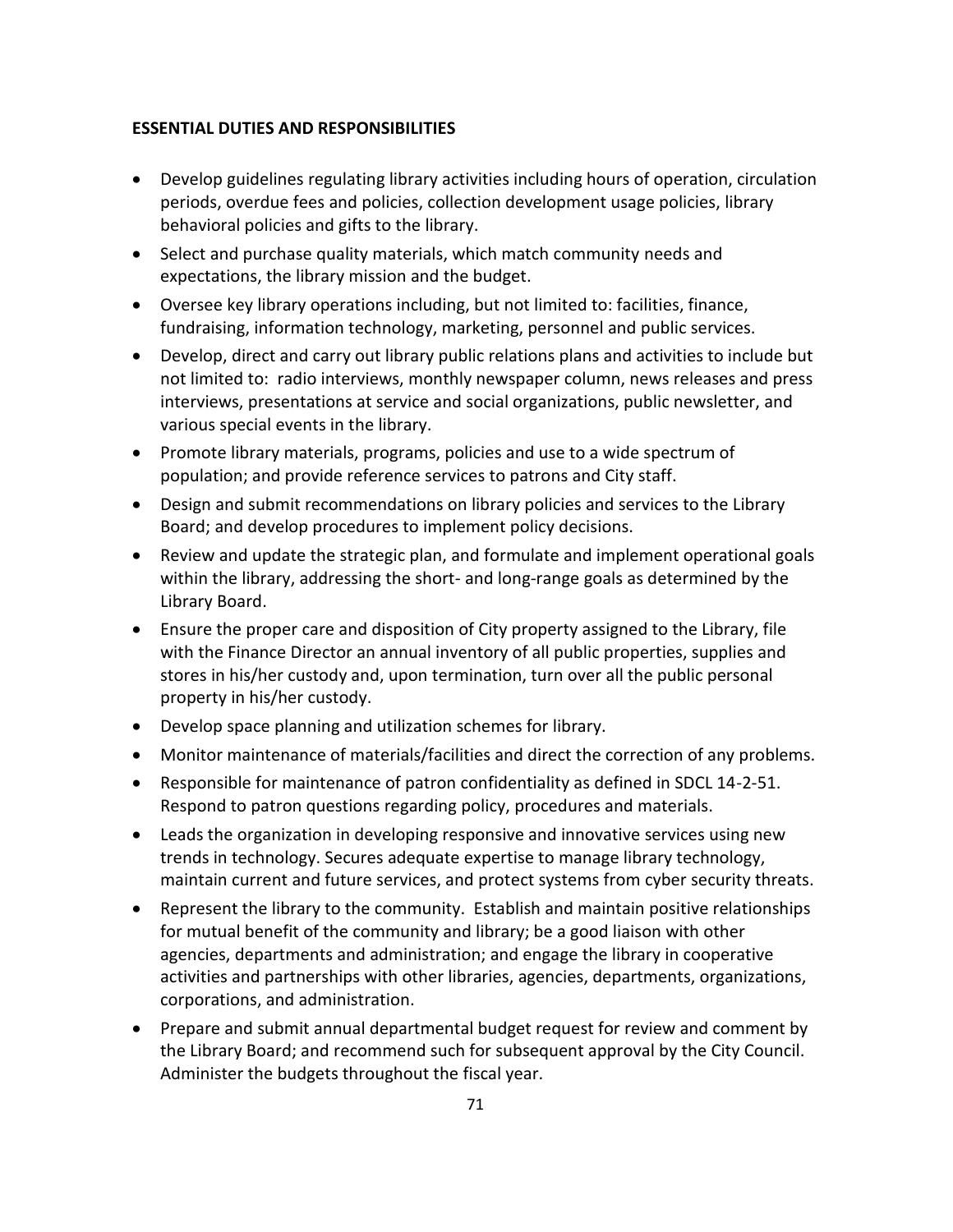- Approve all financial expenditures prior to submission to the Finance Department.
- Provide a safe environment for the public and staff.
- Plan for future needs of the library.
- Oversee, develop and promote programming activities and special events consistent with the Library's mission.
- Participate in library professional organizations and continuing education opportunities.
- Develop procedures to implement Board policies, educating staff and public, application of policies uniformly to all patrons and dealing with any negative responses regarding the policies.
- Prepare reports, correspondence, memos, records and forms as needed, including the Annual Report.
- Work cooperatively and proactively with "Friends of the Library," a community-based Library support organization.
- Stay current and promote new technology as a means of furthering the services and programs of the Library.

## **SUPERVISORY RESPONSIBILITY:**

- Supervise employees in the Library Department in accordance with the City's policies and applicable laws.
- Carry out supervisory responsibilities in accordance with the organization's policies and applicable laws.
- Responsibilities include interviewing, hiring, and training employees; planning, assigning, and directing work; appraising performance; rewarding and disciplining employees; addressing complaints and resolving problems.
- Supervise and train personnel in general philosophy of the library and its mission, simple reference strategies, circulation desk procedure, confidentiality and all other library functions. Ensure that proper up-to-date procedures are administered, particularly for new technology.
- Ability to work with union staff members.

# **MINIMUM QUALIFICATIONS**

To perform this job successfully, an individual must be able to perform each essential duty satisfactorily. The requirements listed below are representative of the knowledge, skill, and/or ability required. Reasonable accommodations may be made to enable individuals with disabilities to perform the essential functions.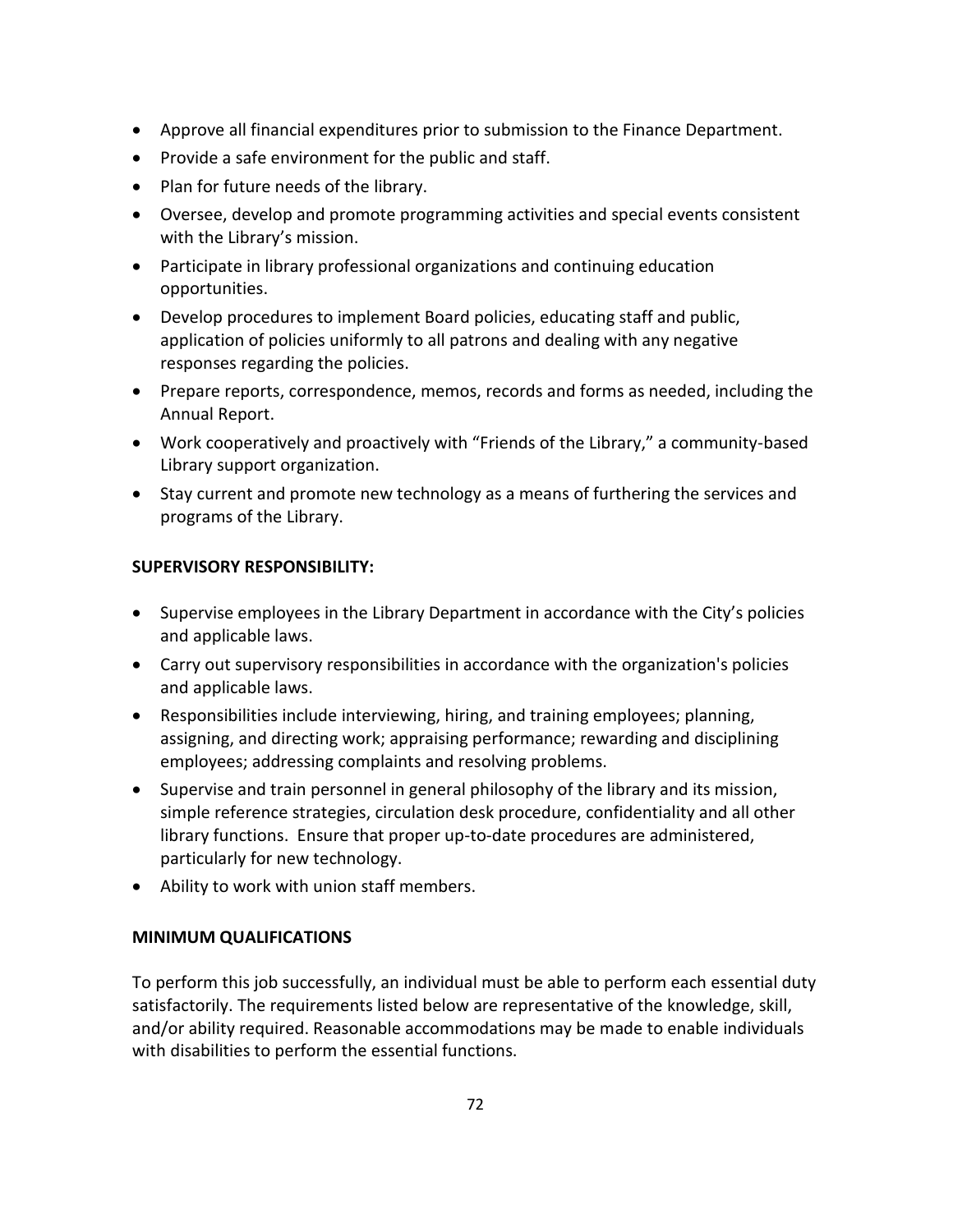#### **Education and/or Experience**

- Master's degree in the field of Library Science or Information Science from an American Library Association accredited school.
- Three (3) years' experience as a professional librarian or an equivalent of education and experience may be acceptable. Experience in public libraries preferred. Minimum of two (2) years in an administrative or supervisory capacity required.
- Progressive experience with computer technology, hardware and software, and other library related information technology.
- Extensive knowledge and ability to operate proficiently in Microsoft Office, to include Excel and Word.
- Experience in general office procedures and understanding and use of office equipment including video projectors, Microfilm reader/printer, television/DVD players and copy machines.
- Must have ability to have effective and respectful communication and interactions with other department heads, supervisors, employees, individuals from other organizations, and the general public.
- Must have ability to be tactful and handle questions or concerns appropriately.
- Must have excellent public relations abilities and demonstrated skill in communicating verbally and in writing.
- Must be able to multi-task and have good organizational skills.
- Demonstrated ability to exercise initiative and work independently.
- Must have ability to maintain confidentiality and integrity of the office and department.
- Must be available to work a varied schedule to include days, evenings and weekends.

#### **Language Skills**

- Ability to read, analyze, and interpret common scientific and technical journals, financial reports, and legal documents.
- Ability to respond to common inquiries or complaints from customers, regulatory agencies, or members of the business community.
- Ability to write clearly, logically and concisely for speeches and articles for publication that conform to prescribed style and format. Demonstrates small and large group communications skills for speeches.
- Ability to effectively present information to top management, public groups, and/or boards of directors and express clear objectives and goals to promote strategies for staff cooperation and commitment.

#### **Mathematical Skills**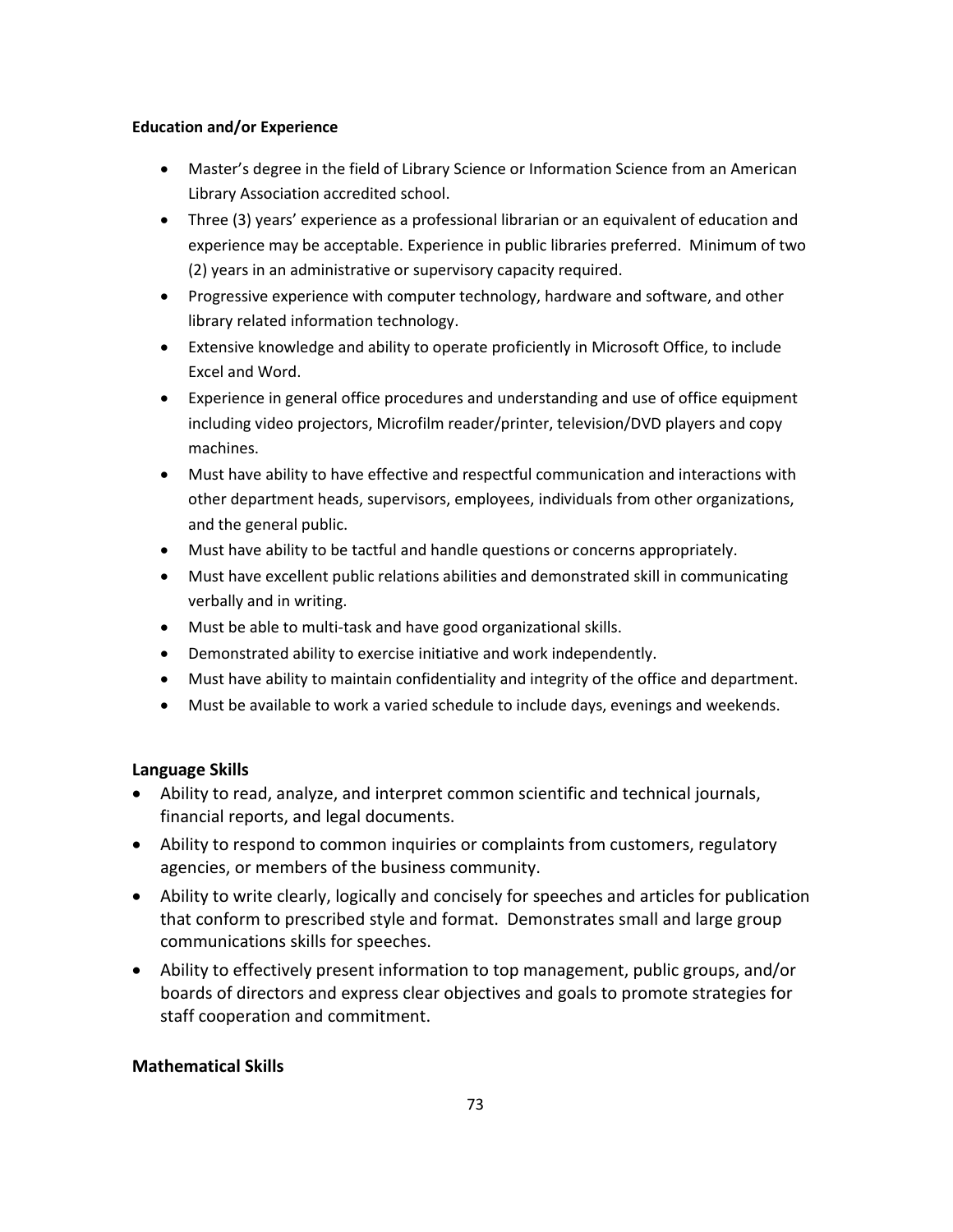• Ability to work with mathematical concepts with ability to apply concepts such as fractions, percentages, ratios, and proportions to practical situations.

#### **Reasoning Ability**

- Ability to apply principles of logical or scientific thinking to a wide range of intellectual and practical problems.
- Ability to deal with nonverbal symbolism (formulas, scientific equations, graphs, musical notes, etc.,) in its most difficult phases.
- Ability to deal with a variety of abstract and concrete variables.
- Ability to read, analyze, and interpret local, state and federal laws that govern public libraries.

#### **Examination, Testing, and Certification**

- Valid South Dakota Driver's License with acceptable driving record.
- Successful competition in written and/or oral interviews.
- Other such examinations as deemed appropriate and necessary by the Library Board and City of Huron.

#### **Physical Demands**

The physical demands described here are representative of those that must be met by an employee to successfully perform the essential functions of this job. Reasonable accommodations may be made to enable individuals with disabilities to perform the essential functions.

- While performing the duties of this job, the employee is regularly required to use hands to finger, handle, or feel and talk or hear.
- The employee frequently is required to stand and reach with hands and arms.
- The employee is occasionally required to walk; sit; climb or balance; and stoop, kneel, crouch, or crawl.
- The employee must regularly lift and/or move up to 10 pounds and occasionally lift and/or move up to 25 pounds.
- Specific vision abilities required by this job include close vision, and ability to adjust focus.

#### **Work Environment**

The work environment characteristics described here are representative of those an employee encounters while performing the essential functions of this job. Reasonable accommodations may be made to enable individuals with disabilities to perform the essential functions.

• The noise level in the work environment is usually quiet.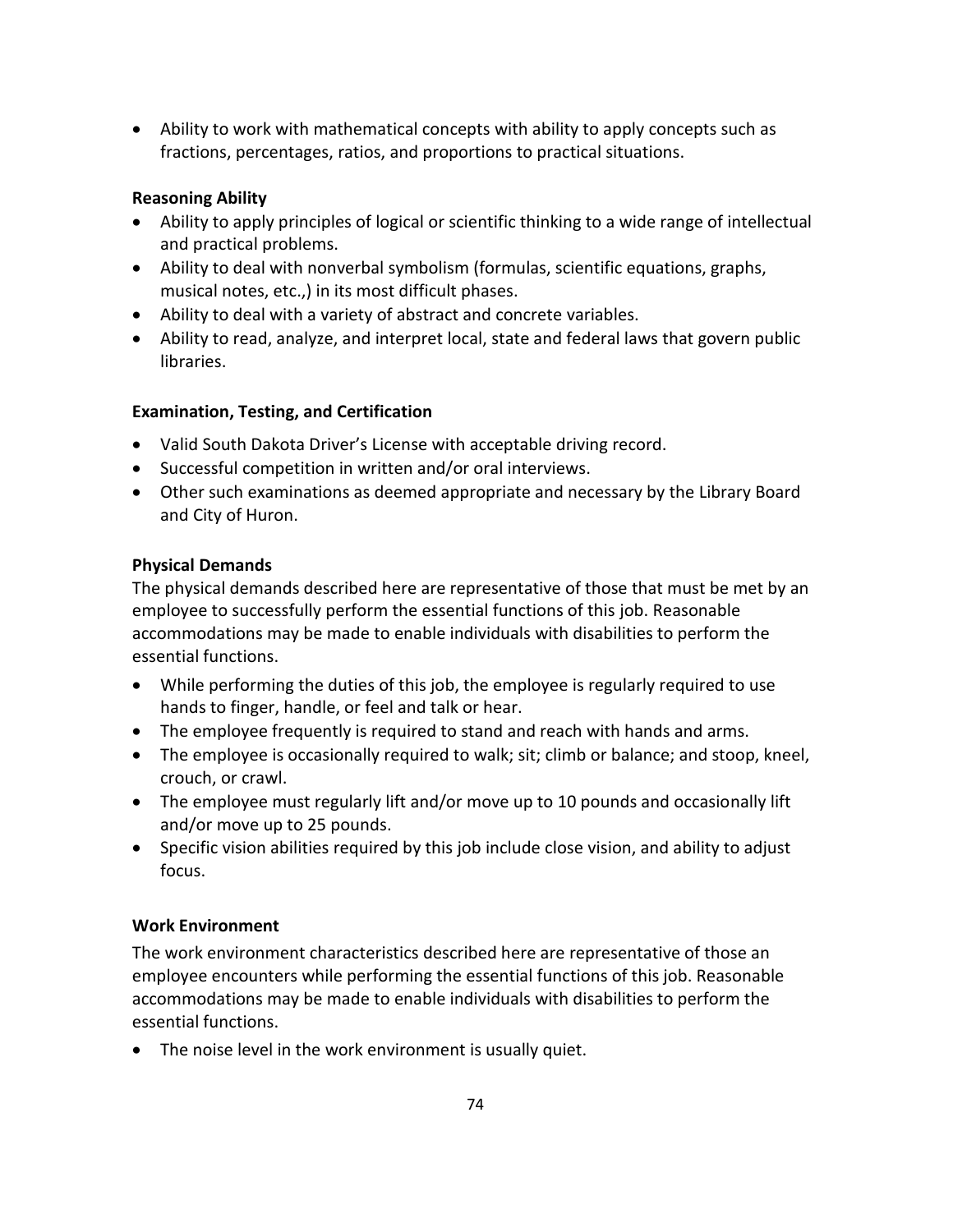#### **Typical Performance Requirements:**

- Performance standards are established by the Library Board of Trustees and Mayor.
- Demonstrates effective communications and positive public relations.
- Demonstrates responsible fiscal policies and practices.
- Effective communication skills, to include written and verbal.
- Ability to manage employees and deal effectively with the day to day operations of the library.
- Ability to embrace technology and operate computers.
- Ability to prioritize and complete job tasks independently.
- Ability to understand and follow written and verbal instructions.
- Must demonstrate flexibility with ability respond promptly to customer needs and situations.
- Ability to work efficiently and perform time management practices.
- Ability to perform duties safely.

#### **Pre-employment Screening**

Pre-employment screening may include, but are not limited to, the following: references, criminal background, credit history, drug and alcohol screening, and pre-employment physical.

\*Last updated 6.22.2021

| <b>JOB TITLE:</b>      | <b>Technology Librarian/Assistant Library Director</b> |
|------------------------|--------------------------------------------------------|
| <b>DEPARTMENT:</b>     | Library                                                |
| <b>ACCOUNTABLE TO:</b> | Library Director                                       |

**PRIMARY OBJECTIVE OF POSITION:** Performs administrative, management, professional and technical work to plan, manage, and supervise all library technologies, services supporting the library's mission and operations, cooperative and consortia library technology programs, security, building and physical plant operations. The Assistant Library Director manages the library in the absence of the director. Position is full time, year-round with minimum of 40 hours per week. Some nights and weekends may be required.

**ESSENTIAL JOB FUNCTIONS:** Physical requirements include sitting, walking, standing, bending, stooping, climbing ladders, and lifting up to 35#s (greater with assistance). The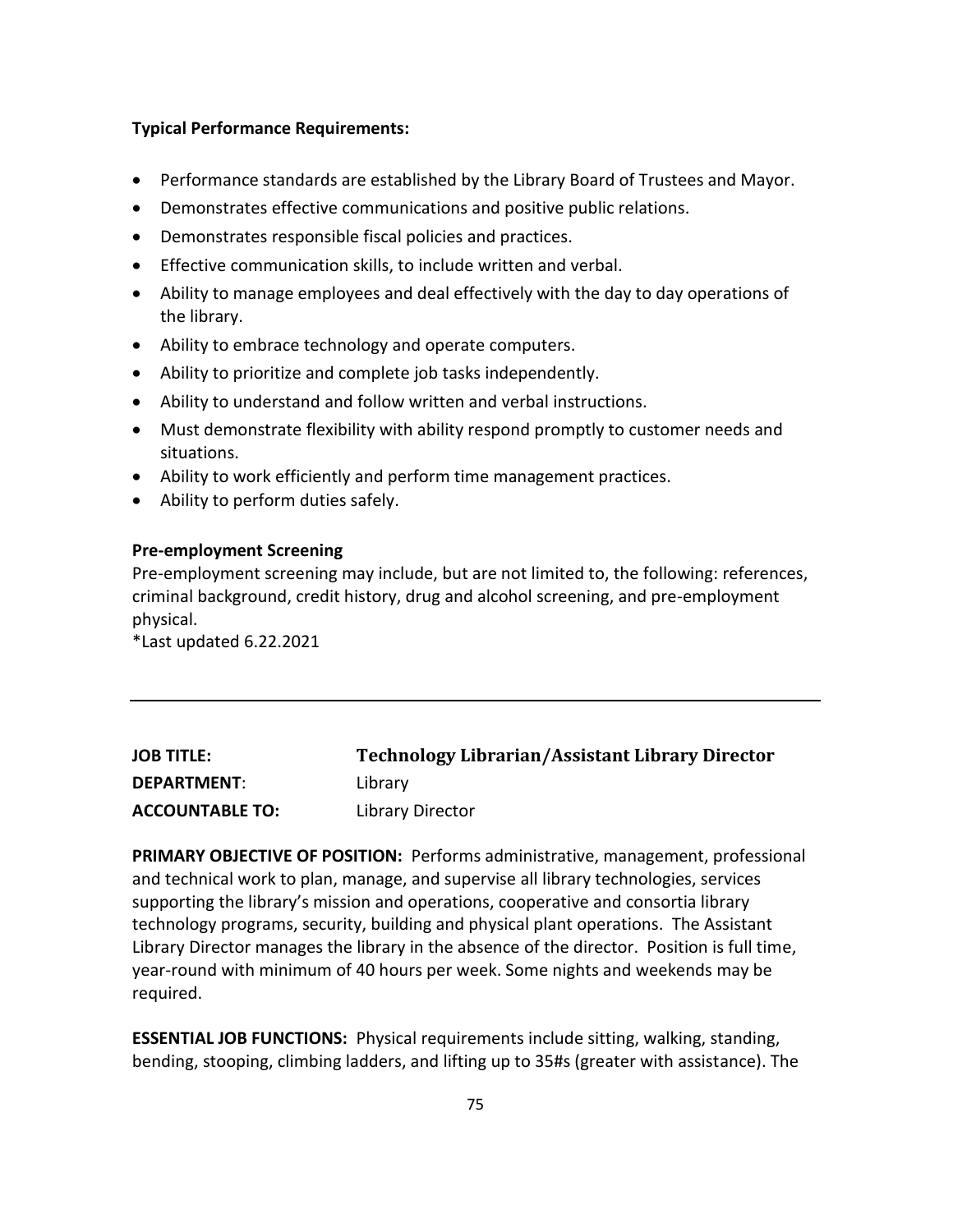position requires extensive close work (eyestrain), extensive PC monitoring, on-call status and some travel to meetings. Work is performed in a controllable atmosphere which may become noisy at times due to library programs. There may be some exposure to angry or hostile individuals.

- Works closely with the library's ILS vendor South Dakota Library Network, South Dakota State Library, Minitex, OCLC to configure, test and adjust library software to meet policy and procedural requirements of the library.
- Manages all electronic resources processes (CD ROM, DVD, web access, electronic journal access, library OPAC, e-books, etc.) that provide 60 hours of service each week in the library and 24/7 via the Internet.
- Manage, research, and implement digitization projects including ContentDM.
- Serves as contract compliance coordinator between software vendor, City IT Services provider, and library.
- Works with City IT on all technology issues concerning the library.
- Manages staff users in library automation system, sets up user parameters within the software, maintains documentation on all library decided parameters, institutes security policies and procedures.
- Responsible for technology assessment of all staff and develops technology training for the staff.
- Implements software upgrades from ILS vendor, online databases, PC software, etc. for all public and staff computers.
- Develop and implement the library's technology plan.
- Reviews and evaluates hardware and software for library applications, develops budgets and implementation programs, and makes recommendations to the library Director.
- Manages the daily operations of the Library's computerized integrated library system, related peripherals, and electronics.
- Plans, develops, evaluates, reviews and recommends new library technologies to be integrated with, or to supplement the Library's systems, networks, and telecommunications networks.
- Manages monitors and maintains the Library's local and wide area networks, internet and intranet operations, and telecommunications systems, including the installation of hardware, software, structured cabling systems, and network operating systems.
- Coordinates and manages the Library's webpage, social media, electronic newsletters, etc. with updated information related to the technology, library events and support services.
- Develops and implements procedures covering the backup and recovery of systems, including the installation of necessary systems and training of support staff on the systems.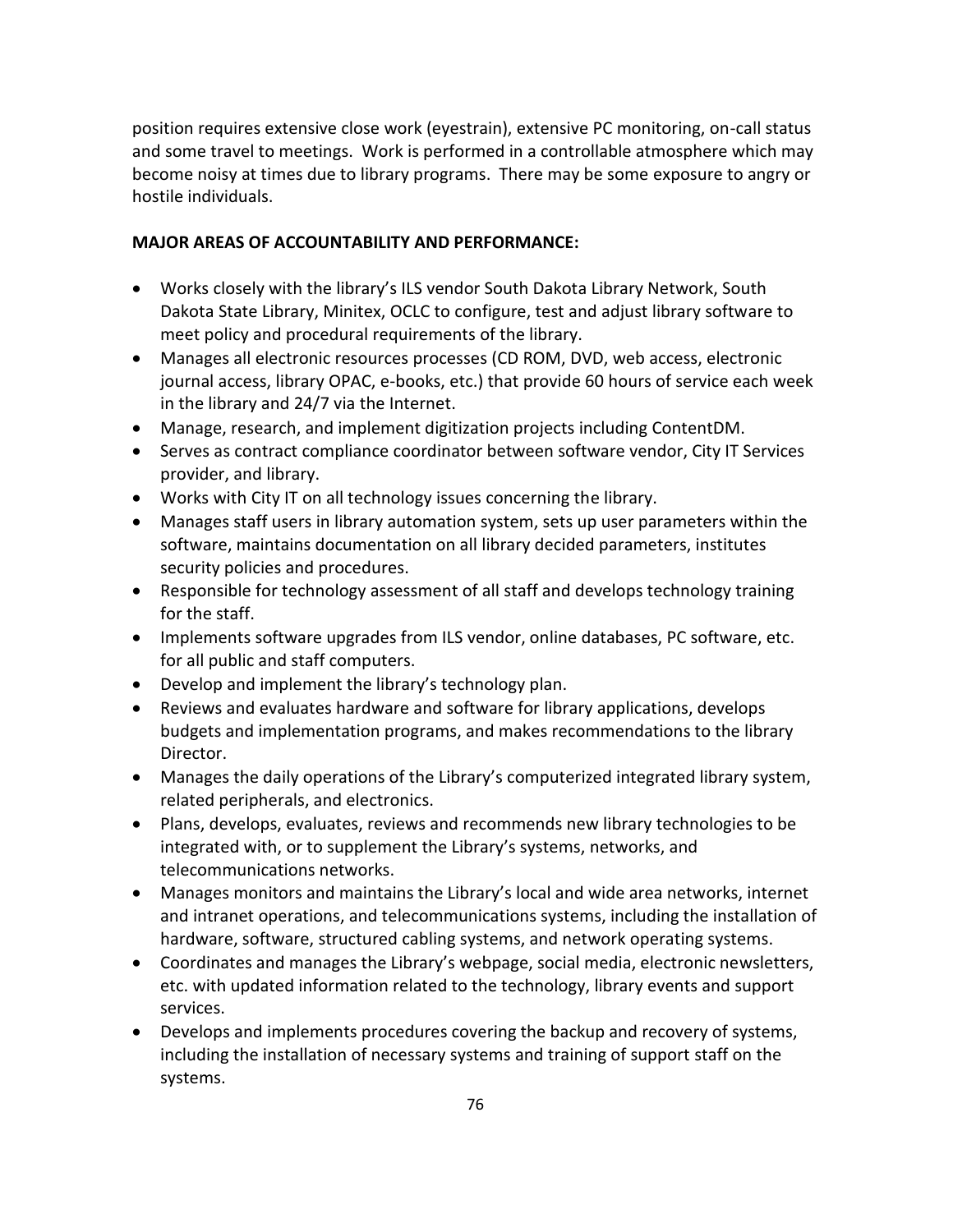- Develops training for and supervises support staff in the use of hardware and software on all network connected devices, including the integrated library system, various Windows-based systems, electronic resources, staff and public internet services, intranet and LAN services, telecommunications systems, and a variety of public access technologies.
- Develops training for the public on the use and implementation of our technologies through online videos, classes and through other technologies.
- Assists the Library Director and senior management team with developing, implementing, and evaluating library policies, the annual budget request, and the short and long-range goals of the library.
- Develops recommendations to be forwarded to the Library Director for changes in procedures, standards, work assignments, security, safety, and equipment or supply needs.
- Assists in developing, establishing, and interpreting policies and procedures for circulation and access policies, and develops the online public catalog screens, formats, and online services.
- Assists the Library Director and senior management team in determining what management reports are necessary to provide organizational direction and knowledge, to support existing and proposed programs, and to develop schedules and formats for such reports.
- Acts as library representative at City and Library administrative meetings in the absence of the Library Director.
- Works with support staff to insure that the library's computer systems, networks (local area, internet, and intranet), library management systems, telecommunications, security and daily physical plant functions are available and working every day the Library is open to the public, and that any enhancements and maintenance projects are implemented quickly and accurately with little disruption to public activities.

**CUSTOMER SERVICE:** This is a front-line position for providing excellent customer service to members of the general public and other City employees. Personal contact occurs with other employees of the Library, employees of other City departments, and the general public. Service is provided in person, by mail, by electronic mail, or by telephone contact.

**EXAMPLES OF PERFORMANCE CRITERIA AND QUALIFICATIONS:** Maintains a cordial relationship with the public and assists in the effective use of library resources. The Technology Librarian/Assistant Library Director will establish a good working relationship with the staff and public. Suggests changes to library policy and procedures.

**SUPERVISION - RESPONSIBILITY FOR WORK OF OTHERS:** Assists the Library Director in managing the staff.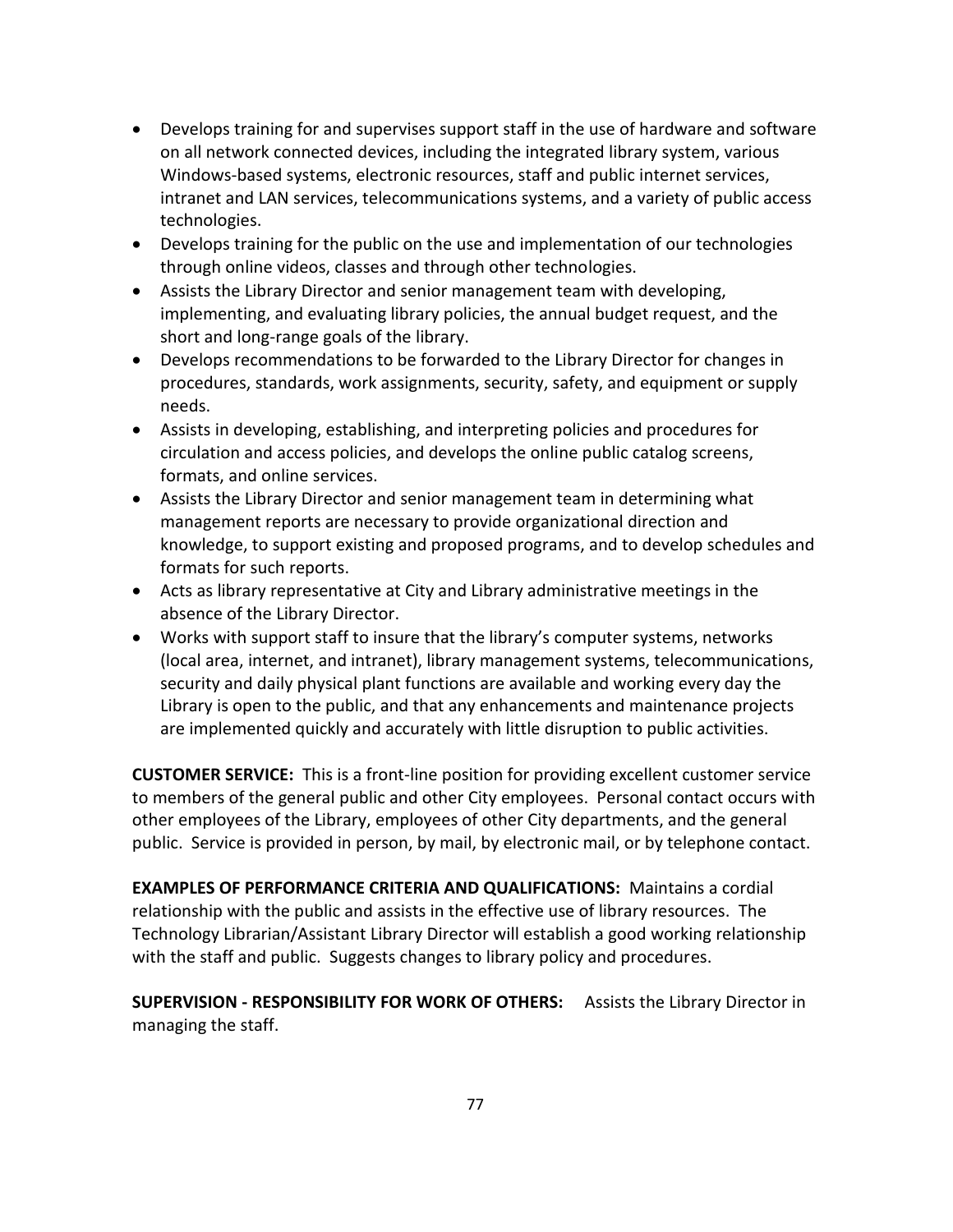**EDUCATION, TRAINING, AND EXPERIENCE REQUIREMENTS:** Graduation from an accredited four year college or university, a master's degree preferred and three (3) to five (5) years of library experience which includes systems management, networking (LAN and internet), general building operations, and management, and a preference of at least two (2) years of supervisory experience. The following knowledge, abilities and skills should be demonstrated:

- Knowledge of computerized integrated library systems.
- Ability to analyze professional and technical problems and arrive at effective, workable, and time solutions.
- Knowledge of library administration, management, and operations.
- Ability to establish and maintain good public relations with associates, citizens, and other using the library facility.
- Ability to prepare clear, sound, accurate and informative reports.
- Ability to analyze problems identifies and plan for alternative solutions, and implements plans in support of goals.
- Knowledge of internet operations, World Wide Web services, and the provision of content and access to internet users.
- Knowledge of networking technologies, TCP/IP, Ethernet, and related products within library operations, with a special emphasis on Microsoft networking and workstation platforms.
- Knowledge of commercial telecommunications systems, and commercial security systems.
- Knowledge of structured cabling systems, hubs, switches, and related networking products.
- Knowledge of microcomputer hardware and software, and troubleshooting.
- Knowledge of issues dealing with public access to a variety of technologies, including internet access, application software access, self-service concepts, and adaptive technologies.
- Knowledge of technical services and circulation services operations, policies and procedures.
- Strong budgeting and resource allocation skills. **\***Last updated 12.23.2019

**JOB TITLE: Reference Librarian DEPARTMENT:** Library **ACCOUNTABLE TO:** Library Director and Assistant Library Director

**PRIMARY OBJECTIVE OF POSITION:** Develops, administers and coordinates reference, and adult services; performs managerial duties related to library operations, outreach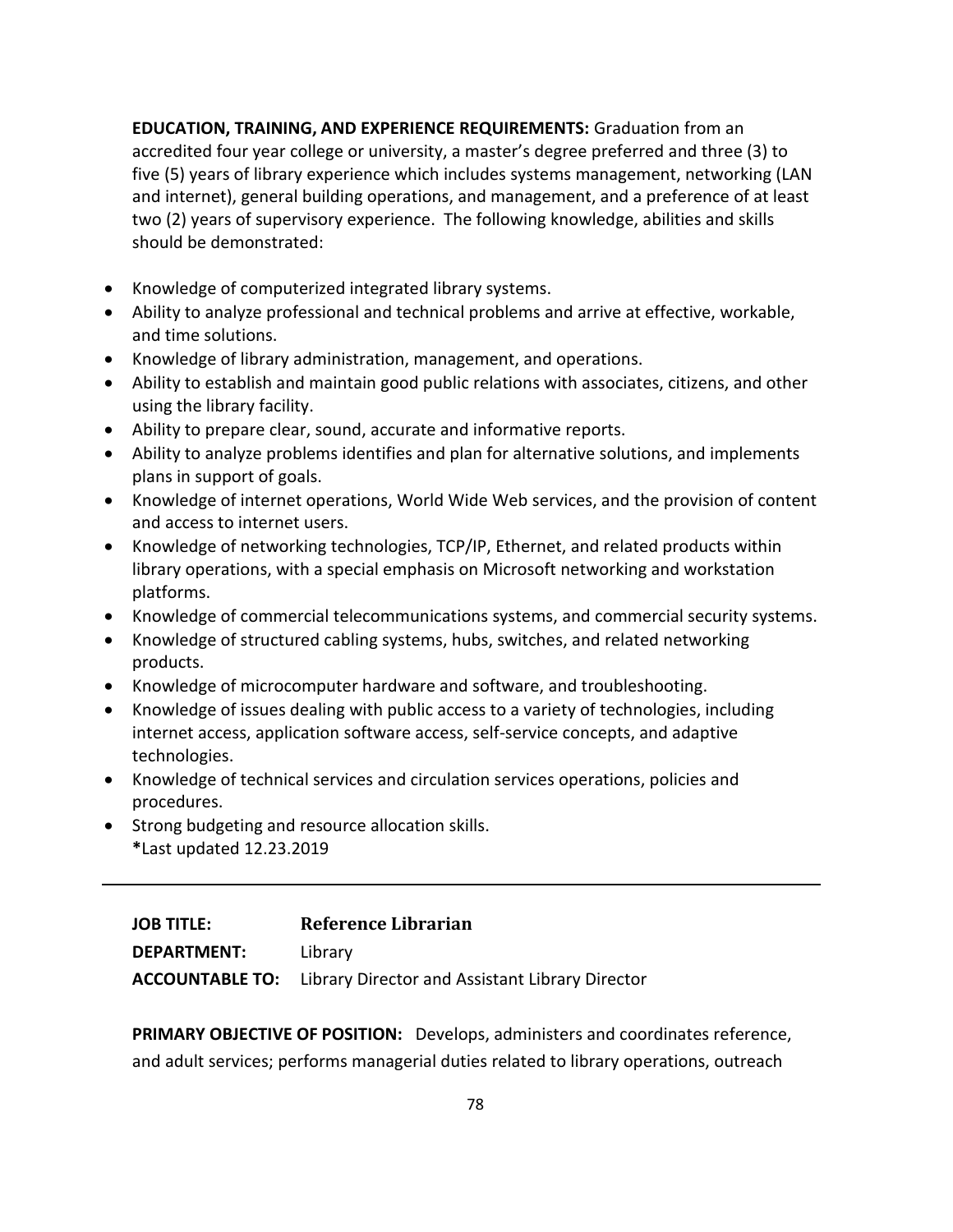programs and special activities. Works with community groups and schools to offer and expand library services.

**ESSENTIAL JOB FUNCTIONS:** Physical requirements include sitting, walking, standing, bending, stooping, climbing ladders, and lifting up to 35#s (greater with assistance). Work is performed in a controllable atmosphere with little noise.

- Works with all Departments, Staff and Administration to provide the community with innovative and efficient reference, inter-library loan, and adult services.
- Responsible for all library services, staff and building when working evenings and Saturdays.
- Responsible for planning the Adult Services materials budget annually with the Director.
- Selects books, magazines, newspapers, for Reference, and Adult Services. Determines location of materials; evaluates collection annually for balance and comprehensiveness; provides assistance in use of the OPAC terminals and Local Area Network in choosing books and other materials for borrowing and locating reference information; conducts orientation visits. Oversees holds on library materials, interlibrary loans and patrons' suggestions for purchase. Reviews subject requests for interlibrary loans monthly.
- Assists the Technology Librarian in selection of databases for public use.
- Applies principles of Effective Reference Training when answering informational questions and treats all users with equal courtesy and consideration in a tactful and nonjudgmental manner. Accompanies user to information source whenever possible and shows user how to search effectively.
- Develops and coordinates adult outreach programs, e.g. book talks, service to the homebound, services to the Senior Center, book clubs etc.
- Organizes book displays and prepares bibliographies for the public.
- Provides reader's advisory service.
- Responsible for the general maintenance and appearance of the following areas: reference, and adult collection. Verifies that all equipment is working properly during work time.
- Responsible for weeding reference, and adult collections annually.
- Prepares the following reports for the Director: monthly Reference and Adult Services report; monthly budget report; daily Reference Tally sheet statistics recorded; annual proposed library materials budget for Reference and Adult Services; and annual collection development plan for reference, young adult and adult department. Monitors budget expenditures for Adult Services and Reference materials monthly. Prepares the monthly courier and inter-library loan reports for the State Library.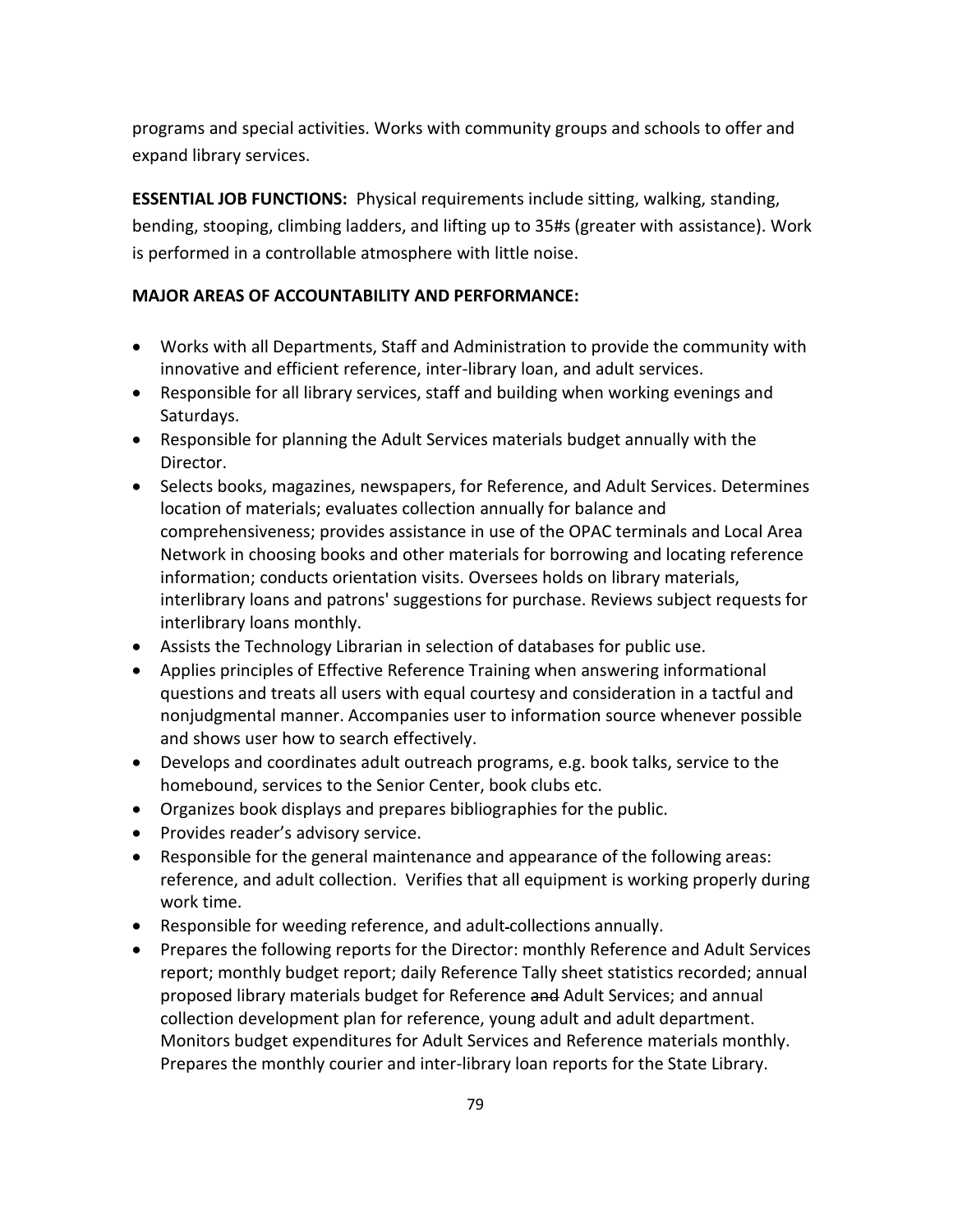- Keeps informed on trends in library services; participates in professional organizations; attends continuing education workshops and conferences.
- Monitors patrons who are taking exams according to library policy.
- Performs duties in a climate-controlled environment. Routinely and intermittently exposed to computer screens. May be required to lift light to heavy weights, e.g. lifting heavy reference volumes and pushing book carts. Position entails bending, stooping, reaching and standing on a daily basis. Some degree of stress in public contact.
- Educates patrons on the use of all library services including online catalog, providing initial research assistance, and Internet services available.
- Performs other duties as appropriate and assigned. Management reserves the right to assign or reassign duties and responsibilities to this job at any time.
- Maintains a cordial and professional relationship with the public and assists in the effective use of library resources;
- Provides inter-library loan services to library patrons;
- Provides prompt processing of all requests, notifies patrons when requested items are available, and mails items borrowed to or from other libraries;

#### **SUPERVISION - RESPONSIBILITY FOR WORK OF OTHERS:**

Generally none except when working evenings and weekends

**EDUCATION, TRAINING, AND EXPERIENCE REQUIREMENTS:** Bachelor's Degree required, in Library Science preferred; two (2) years demonstrated Library experience or combination of experience and education. Experience with computer technology required. Must possess a valid South Dakota Operator's license.

\*Last updated 2.24.2014

| <b>JOB TITLE:</b>      | Cataloger        |
|------------------------|------------------|
| DEPARTMENT:            | Library          |
| <b>ACCOUNTABLE TO:</b> | Library Director |

**PRIMARY OBJECTIVE OF POSITION:** The Cataloger performs original and copy cataloging based on current standards, database maintenance, authority control, and provides training and inventory support for library. This position also resolves cataloging problems and aids in the maintenance of the online catalog. The Cataloger provides advice, offers demonstrations, and provides information on best practices and up-to-date policies in cataloging. This is accomplished by keeping up-to-date on relevant programs and services that enhance the ability of library staff to provide quality information to patrons in an effective and efficient manner. The Cataloger is responsible for supervising the technical services unit, bookkeeping duties and some circulation and programming duties; Work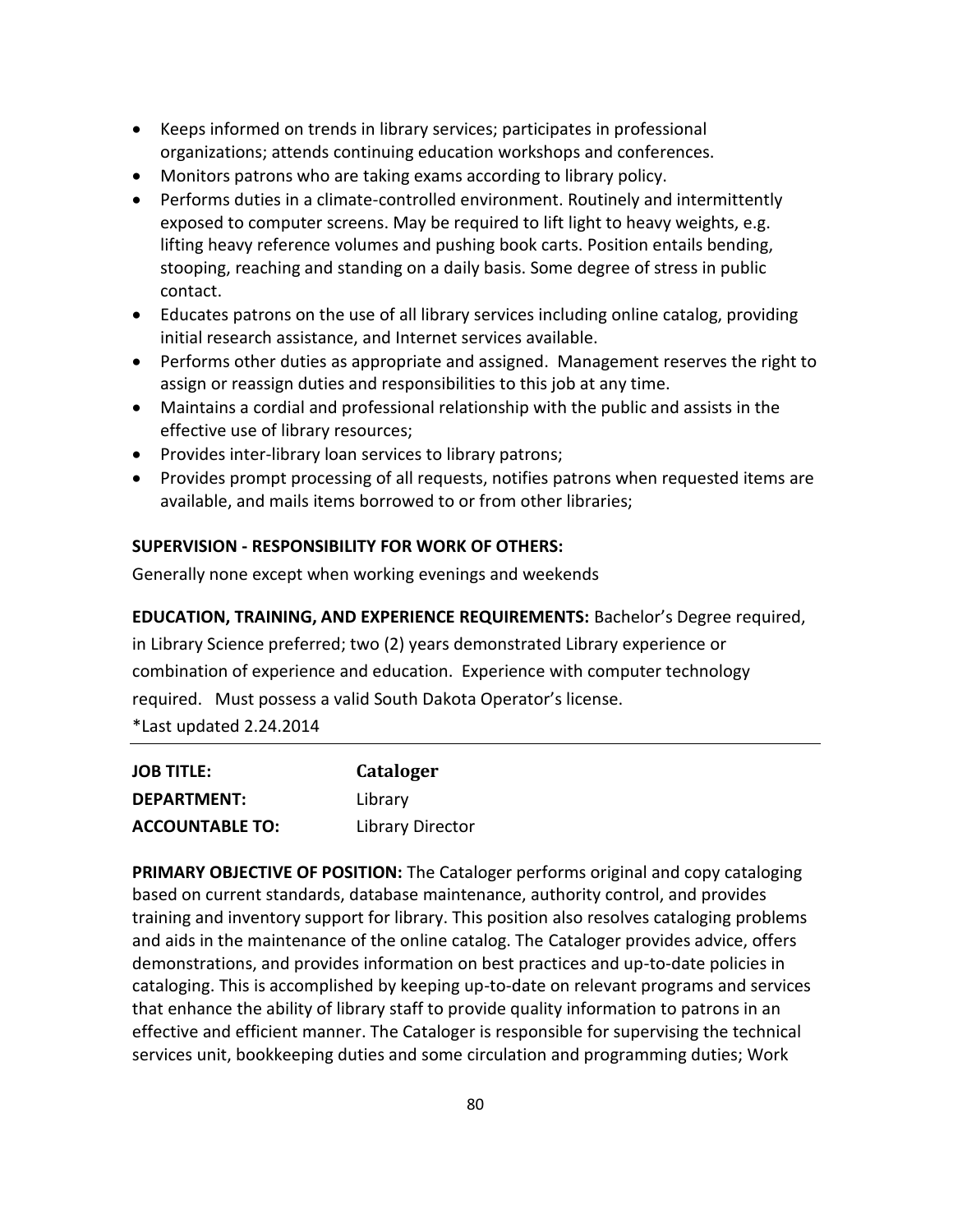varies little, individual judgment within established standards and procedures may be required.

**ESSENTIAL JOB FUNCTIONS:** Physical requirements include sitting, walking, standing, bending, stooping, climbing ladders, and lifting up to 35#s (greater with assistance). Work is performed in a controllable atmosphere with little noise. Must be able to concentrate on detailed information over an extended period of time. Ability to effectively use a computer.

- Perform original (including complex) and copy cataloging of all formats of library materials to facilitate their identification, access, and use.
- Interpret and apply Library of Congress subject headings, the Dewey Decimal System, the AACR2, RDA, and the Online Computer Library Center (OCLC) manuals in cataloging and classifying library materials.
- Maintain authority records and perform needed authority work in the database.
- Consult with libraries in order to resolve cataloging and database problems, report trends in bibliographic services, answer questions, transmit information, and discuss options for handling library materials.
- Responsible for inventory of the library materials which includes weeding the collection.
- Develop and deliver training programs to member library staff and others.
- Develop constructive and cooperative working relationships with internal staff, staff from member libraries, and other relevant community leaders.
- Keep records of inquiries, complaints, and comments, as well as actions taken for members.
- Provide accurate and timely information in a language and format that is easily understood by members and colleagues.
- Perform database maintenance for bibliographic and authority records.
- Loads MARC record files and communicates necessary changes.
- Maintain the integrity of the integrated library system through authority file control; trains and supervises support staff as appropriate; and performs other duties as deemed appropriate and necessary.
- Prepares and submits records, and reports of activities; position requires substantial and frequent contact with fellow employees and the public often requiring tact, diplomacy, and confidentiality.
- Responsibility for collection and accountability of monies; is responsible for facilities and equipment that requires care to prevent damage and following of proper safety procedures to prevent injury; position requires employee to perform moderate physical effort; duties are performed in surroundings where undesirable physical conditions are minor and controllable.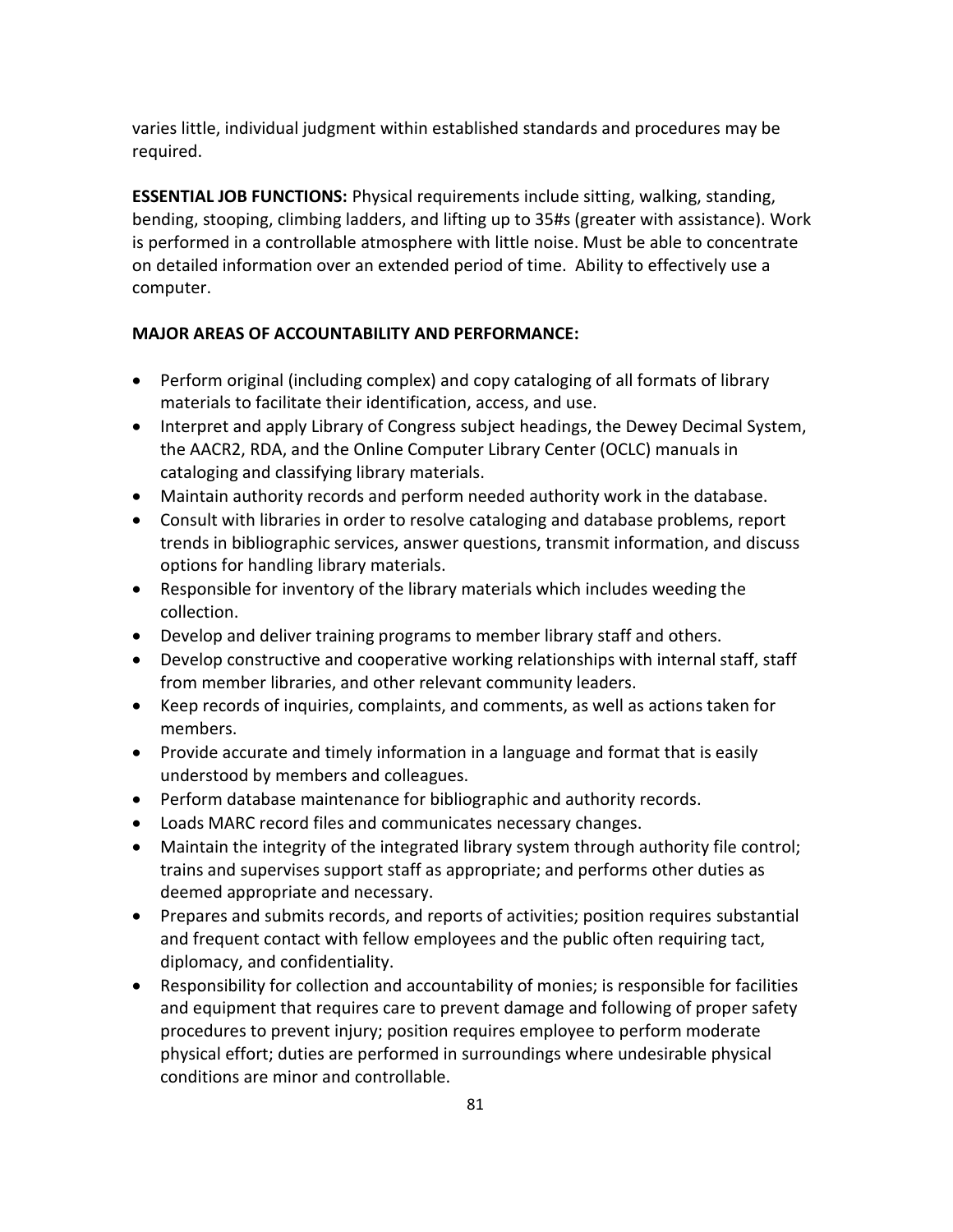- Assists in the preparation of the budget and financial reports; supervises the collection and the accounting of fines and fees, and makes deposits.
- May prepare handouts, displays, and furnish information on library activities, facilities, and rules.
- Performs other duties as appropriate and assigned. Management reserves the right to assign or reassign duties and responsibilities to this job at any time.

## **Knowledge, Skills, and Abilities Required:**

- Good working knowledge of the principles and procedures of professional library work including methods, practices, and techniques of library cataloging and classification.
- Excellent knowledge of Microsoft Office, Quick Books, and integrated library systems. Additional knowledge of LibraryAware and Library Insights preferred.
- Excellent knowledge of computerized cataloging.
- Excellent knowledge of standard bibliographic sources, bibliographic form, and verification tools.
- Good knowledge of professional library theories, issues, and trends.
- Good oral and written communication skills.
- Ability to establish and maintain effective working relationships with staff, and staff from other libraries.
- Knowledge of principles and processes for providing customer service including customer needs assessment, meeting quality standards for services, and evaluation of customer satisfaction.
- Ability to work in an organization that embraces customer service.
- Ability to be timely in responding to requests.
- Ability to be flexible, to use time wisely and to perform duties in a professional manner.
- Ability to demonstrate a positive attitude towards co-workers, and job duties.
- Ability to travel as required.

## **SUPERVISION - RESPONSIBILITY FOR WORK OF OTHERS:** Technical Services Unit

**EDUCATION, TRAINING, AND EXPERIENCE REQUIREMENTS:** Master's in Library Science degree from an ALA accredited school preferred; Two (2) years demonstrated Library experience with computer technology, bookkeeping, and cataloging preferred. Must possess a valid South Dakota Operator's license.

\*Last updated 12.27.2016

## **JOB TITLE: Children's Librarian**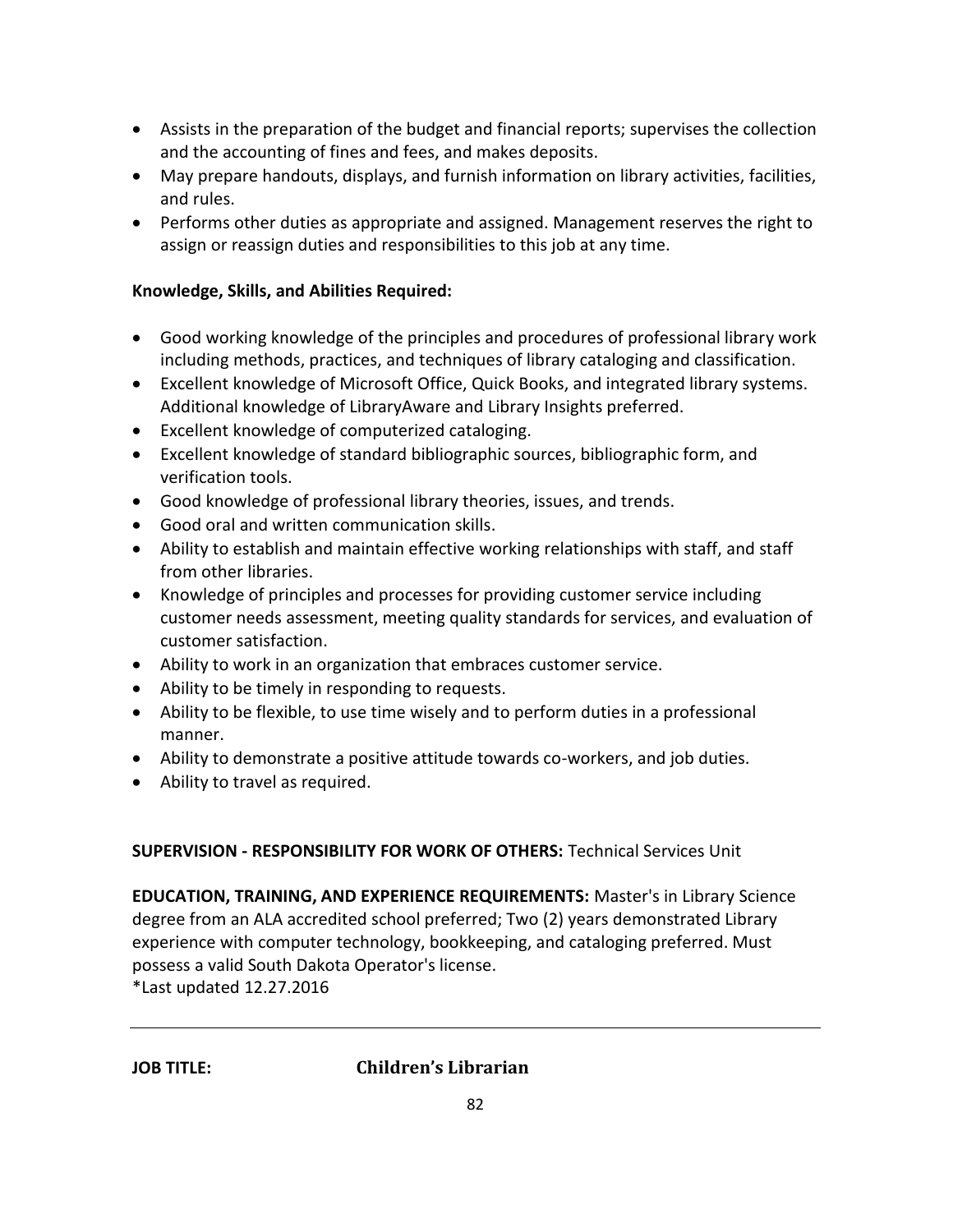**DEPARTMENT:** Library **ACCOUNTABLE TO:** Library Director

**PRIMARY OBJECTIVE OF POSITION:** The primary responsibility of this position is the coordination and implementation of the Library's services for children, preschool through 6th grade. The Children's Librarian will have full supervision of the Children's Area and maintain a quiet, safe, productive, and attractive environment. This position involves working directly with children and their parents or caregivers. It is important, therefore, that the person with this title genuinely likes children, is comfortable with them, and enjoys serving them. It is imperative that the person in this position likes and knows children's literature. This position will also involve some time at the Circulation Desk as well, but not as a primary assignment. This is a highly visible and responsible position. Above all, the person in this position should present a positive image of the "personality of the Library" – making all people feel welcome and accepted at the Library.

**ESSENTIAL JOB FUNCTION:** Physical requirements include sitting, walking, standing, bending, stooping, climbing ladders, and lifting up to 35#s (greater with assistance). Work is performed in a controllable atmosphere with little noise. Must possess a valid driver's license.

#### **MAJOR AREAS OF ACCOUNTABILITY AND PERFORMANCE:**

#### **Administrative**

- Assists in determining budgets needs for programming and collection development.
- Assists in long range planning.
- Keeps informed of current developments in children's services by attending professional meetings and workshops and reading current literature, print and electronic.
- Prepares publicity for children's programs through press releases, newsletters, bookmarks, posters, social media and websites.
- Cooperates and promotes collaboration with local school through visitations.
- Promotes community outreach with local day cares and preschool facilities.
- Maintains accurate records of programs and attendance figures.
- Provides the Director with the necessary information and make recommendations as to budgetary needs and program planning.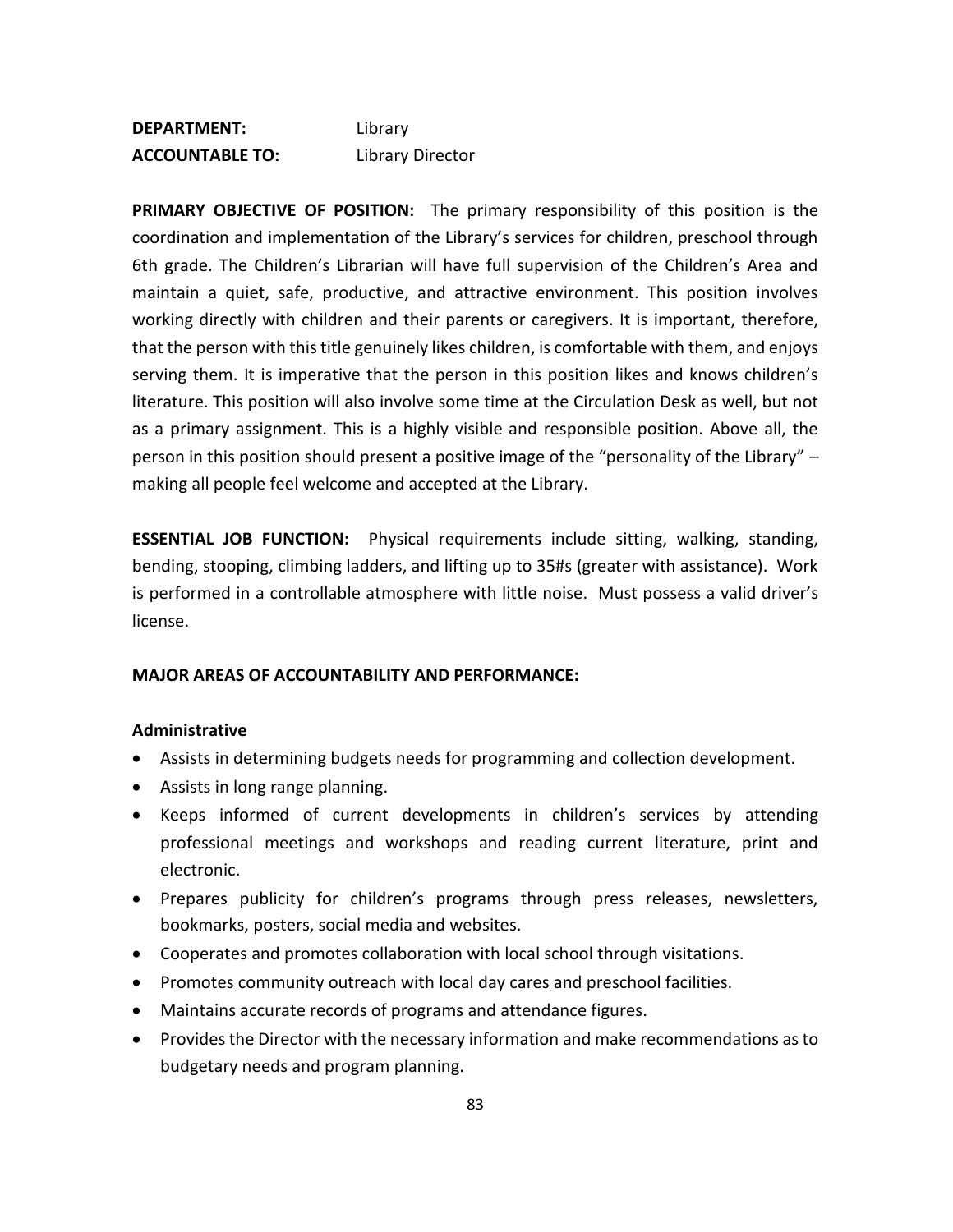- Solicit funds and find grant opportunities to purchase children's materials and fund children's programs.
- Prepares and submits records, and reports of activities and monthly statistics.
- Ability to work all hours of library operation including evenings and weekends.
- Performs other duties as deemed appropriate and necessary.

## **Collection Development**

- Selecting children's books and materials adhering to the budget.
- Weeding the children's collection of old and/or outdated materials.
- Performs the duties of cataloging, classification of materials, maintaining computerized card catalog associated with the Children's Services. Updates master files and computer to assure all are up-to-date.
- Exploring initiatives for promoting early childhood literacy

## **Programming and Children Services**

- Manages all programs associated with Children's Services'; conducts activities including storytelling, book talks, puppet shows, special activities, computer activities and multimedia programs.
- Planning and coordinating the Library's summer reading program.
- Assisting students and parents in finding information.
- Conducting library tours for any interested groups and/or school groups.
- Creating displays and bulletin boards in the Children's Area of the library.
- Assisting patrons in locating materials and answering reference questions.
- Plans and conducts programs for children to encourage them to read, view, listen and use library materials and facilities.
- Confers with teachers, parents, and community groups to assist in developing programs to encourage and improve the children's library and reading skills.
- Educates patrons on the use of library services including online catalog, providing initial research assistance, how to locate materials, use equipment, and Internet services available.
- Position requires substantial and frequent contact with fellow employees and the public often requiring tact, diplomacy and confidentiality.

**SUPERVISION – RESPONSIBILITY FOR WORK OF OTHERS:** May supervise an assistant, seasonal help or circulation staff.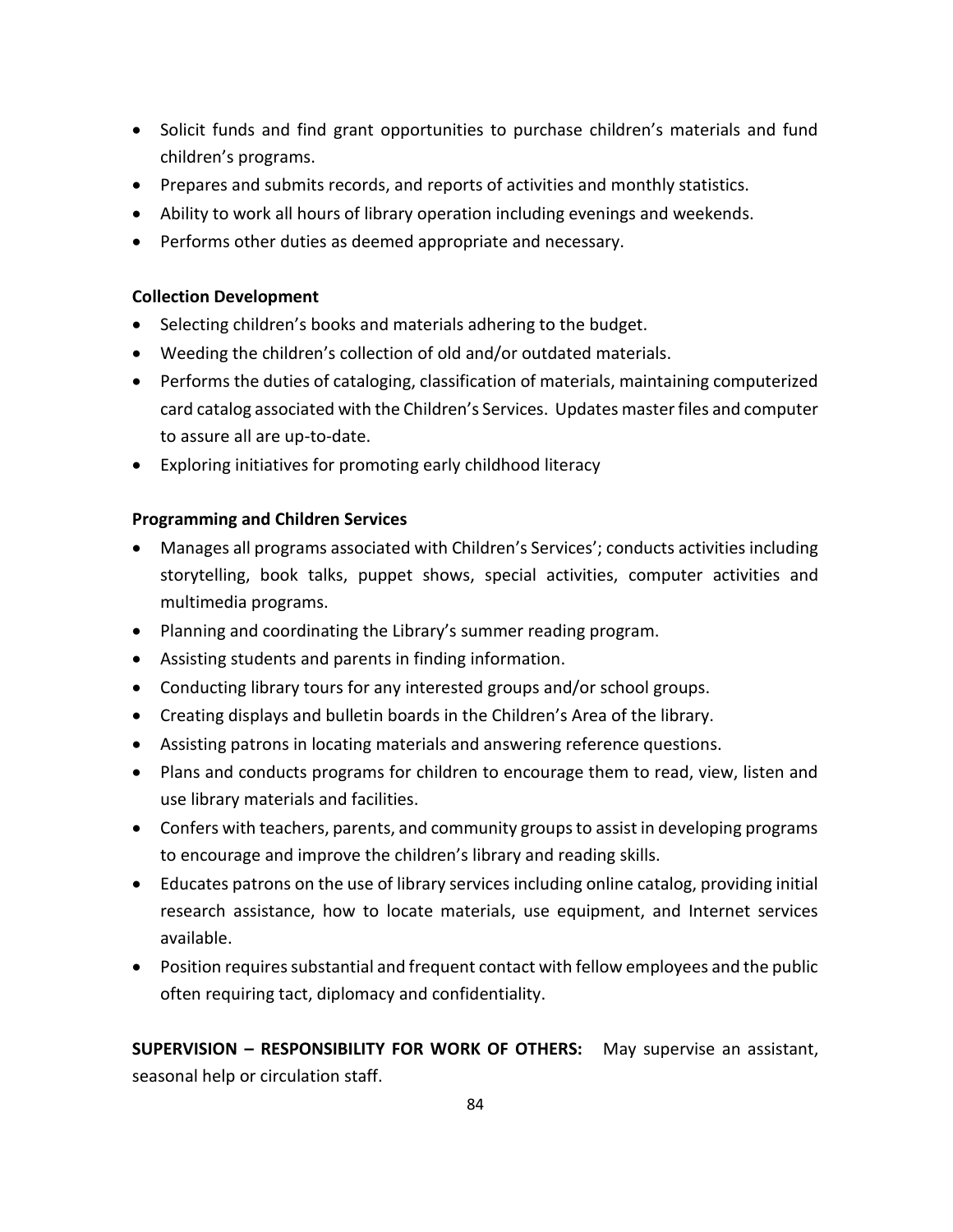**EDUCATION, TRAINING, AND EXPERIENCE REQUIREMENTS:** Bachelor's Degree with Library course work preferred; Elementary Education Degree and/or Library Science Degree desired; Two (2) years demonstrated Library experience. Progressive experience with computer technology and audio-visual equipment preferred. Knowledge of Microsoft Office, Publisher, Excel, social media, and integrated library systems. \*Last updated 11.23.2021

| <b>JOB TITLE:</b>  | <b>Circulation Services Manager</b>                                    |
|--------------------|------------------------------------------------------------------------|
| <b>DEPARTMENT:</b> | Library                                                                |
|                    | <b>ACCOUNTABLE TO:</b> Assistant Library Director and Library Director |

**PRIMARY OBJECTIVE OF POSITION:** Position is responsible for supervising Circulation and Adult Services activities and staff; work varies, individual judgment within established standards and procedures may be required. Position is full time, year-round with minimum of 40 hours per week. Some nights and weekends may be required.

**ESSENTIAL JOB FUNCTIONS:** Physical requirements include sitting, walking, standing, bending, stooping, climbing ladders, and lifting up to 35#s (greater with assistance). The position requires extensive close work (eyestrain), extensive PC monitoring, on-call status and some travel to meetings. Work is performed in a controllable atmosphere, which may become noisy at times due to library programs. There may be some exposure to angry or hostile individuals. Responsible for referring accounts to the collection agency.

- Assists the Assistant Library Director with hiring, training and scheduling employees who are assigned to the circulation desk.
- Assists the Assistant Library Director in writing and implementing library policies and procedures that reflect circulation desk duties.
- Oversees the work of employees on the circulation desk, checking for accuracy and that work is completed in compliance with library policies and procedures.
- Makes daily decisions on circulation issues and informs the Administrative Staff when issues arise.
- Has knowledge of the library's ILS circulation software and is the primary person for patron record data.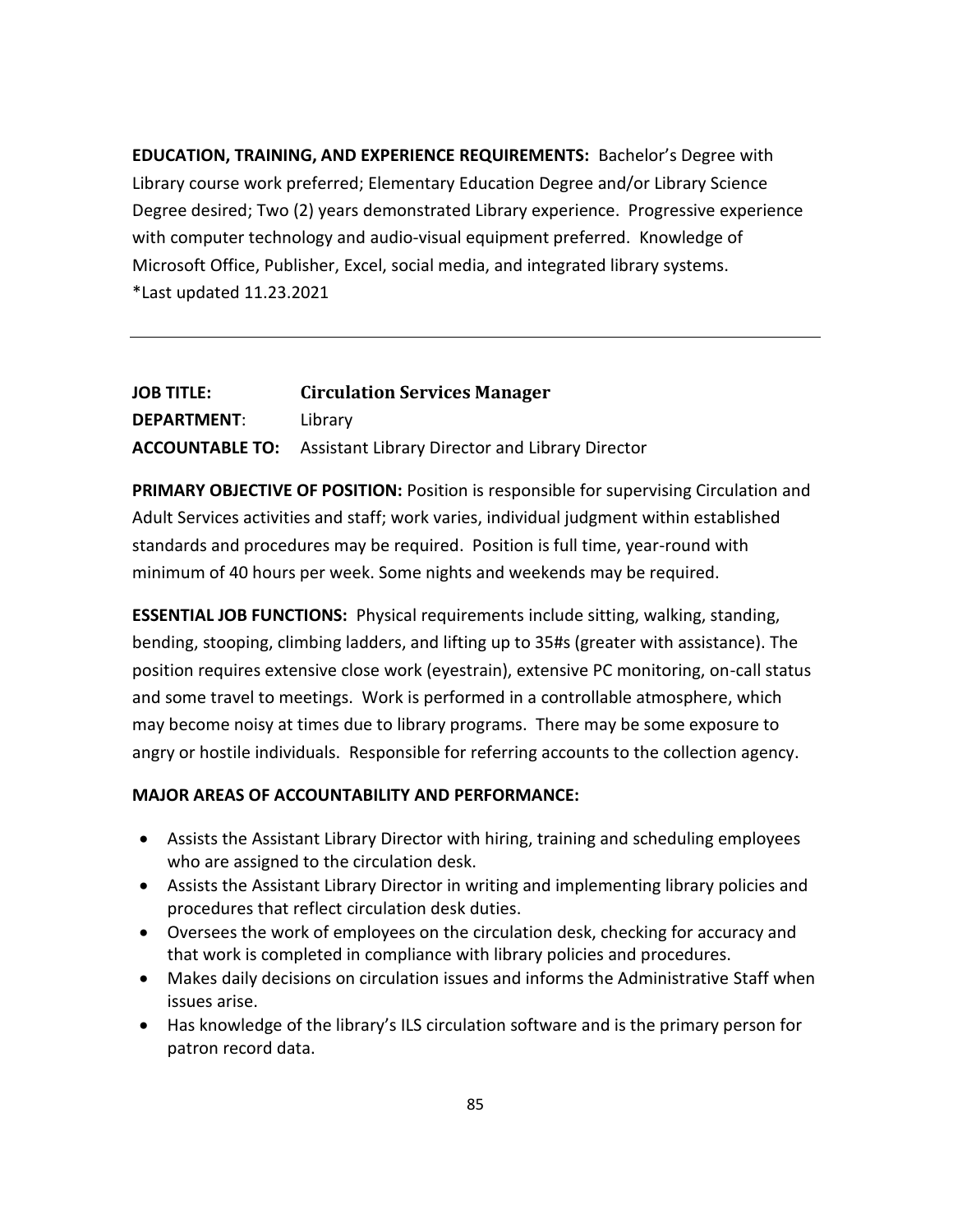- Educate patrons and monitor their use of the Internet, electronic full-text databases, and/or word processing; Assist patrons with the use of microfilm reader/scanner/printer, photocopier and other electronic machines; etc.
- Routinely responds to patron inquiries and resolves patron concern, practicing excellence in customer service.
- Conduct a variety of duties at the Circulation Desk to include: loaning/returning of library materials through use of automated circulation system; monetary transactions, book reserves, shelf maintenance, data inputting, telephone monitoring, material order preparations, cataloging of library materials, processing of library materials, and other duties as necessary and assigned by supervisor.
- Maintain the newspaper and periodical collection, which includes entering data into ILS, keeping abreast of publication patterns, adding issues to the collection, circulation of periodicals, withdrawal of issues and running claims reports.
- Oversee the overdue materials, which include notifying patrons, collecting fines and fees, and referring accounts to a collection agency.
- Communicate any unsafe conditions or accidents / injuries in a timely manner to supervisor in order to facilitate prompt correction or reporting.
- Maintains and promotes the characteristics of excellent customer service in assigned area.
- Maintains a clean and orderly work environment.
- Keeps complete and accurate statistical records on department operations. Supplies accurate reports to administration as scheduled or requested.
- Supervises the organization, maintenance, preservation, withdrawal, and disposal of materials.
- Provides reader's advisory guidance to patrons.
- Creates bibliographies, user guides, promotional materials, and publicity spotlighting the library collections, services, and programs.
- Creates displays to enhance the library experience and to promote use of library resources.

**CUSTOMER SERVICE:** This is a front-line position for providing excellent customer service to members of the general public and other City employees. Personal contact occurs with other employees of the Library, employees of other City departments, and the public. Service is provided in person, by mail, by electronic mail, or by telephone contact.

**EXAMPLES OF PERFORMANCE CRITERIA AND QUALIFICATIONS:** Maintains a cordial relationship with the public and assists in the effective use of library resources. Maintains a good working relationship with circulation desk staff. Suggests changes to library policy and procedures that effect circulation desk services.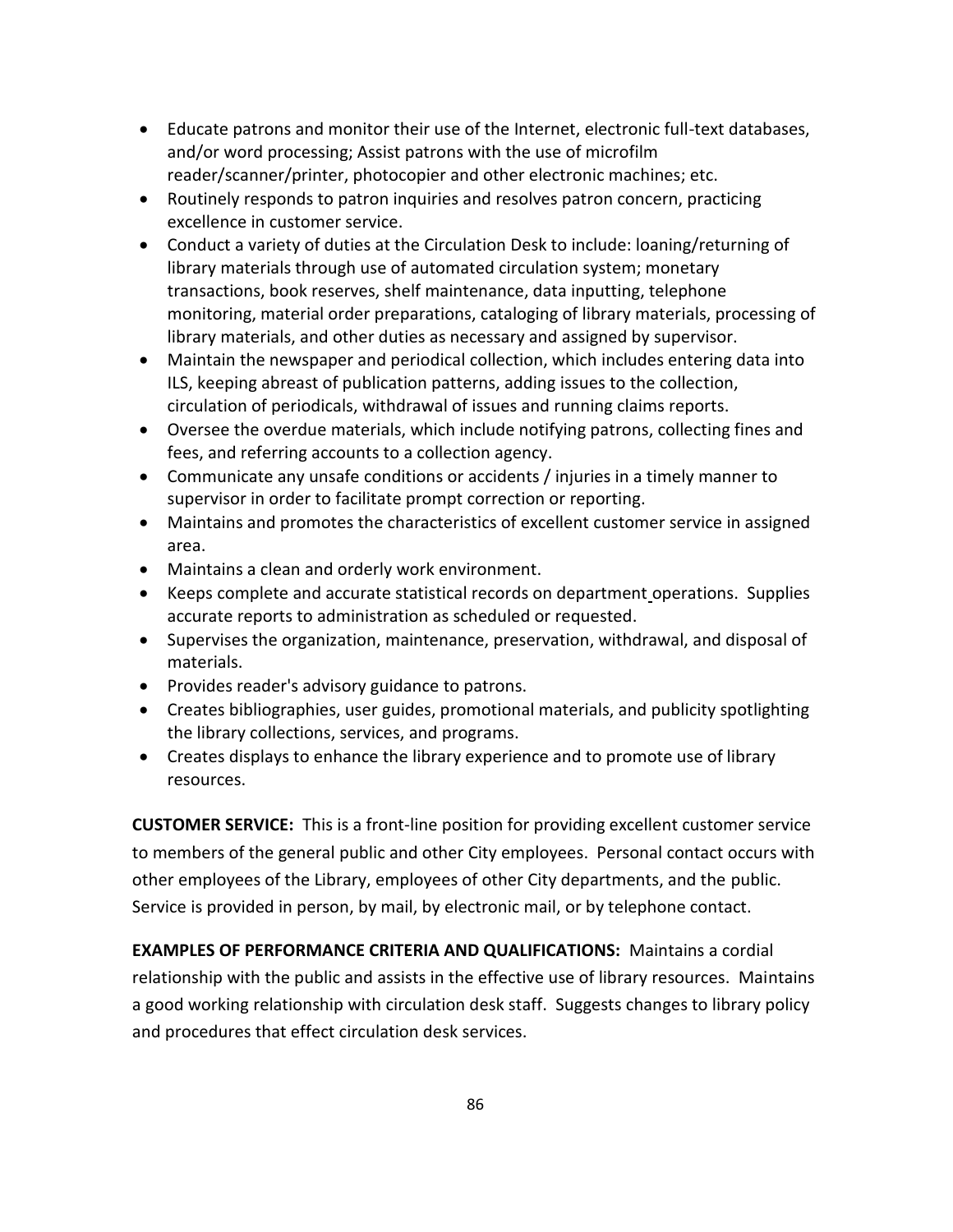**SUPERVISION - RESPONSIBILITY FOR WORK OF OTHERS:** Frontline manager for circulation desk and library services, helping the Assistant Library Director with scheduling and training of circulation staff and library activities.

**EDUCATION, TRAINING, AND EXPERIENCE REQUIREMENTS:** Bachelors with emphasis in Library Science required MLS preferred or equivalent library work experience; Knowledge of library services. Must have at least two years of experience with Integrated Library System software.

\*Last updated 1.25.2022

| <b>JOB TITLE:</b>      | Library Technician             |
|------------------------|--------------------------------|
| <b>DEPARTMENT:</b>     | Library                        |
| <b>ACCOUNTABLE TO:</b> | Library Director and Cataloger |

**PRIMARY OBJECTIVE OF POSITION:** This is responsible clerical and technical work involving technical support services in a library. Under general direction is responsible for technical assistance; Work varies little, individual judgment within established standards and procedures may be required.

Work involves responsibility for a variety of technical procedures, elementary cataloging, maintaining administrative records and files, and complex clerical and typing work. Duties include carrying out library acquisition procedures, elementary cataloging, entering materials in automated database, resolving problems in procedure, and assistance in file and records maintenance. This position is also invested with making routine library technical assistance decisions. The work requires that the employee have good knowledge, skill and ability in every phase of library technical support function.

**ESSENTIAL JOB FUNCTIONS:** Physical requirements include sitting, walking, standing, bending, stooping, climbing ladders, and lifting up to 35#s (greater with assistance). Work is performed in a controllable atmosphere with little noise.

- Performs elementary descriptive cataloging using automated bibliographic database.
- Prepares book orders, verifies book deliveries against invoices and maintains records of book acquisitions.
- Resolves routine problems in technical procedures.
- Performs a variety of library clerical tasks, as assigned.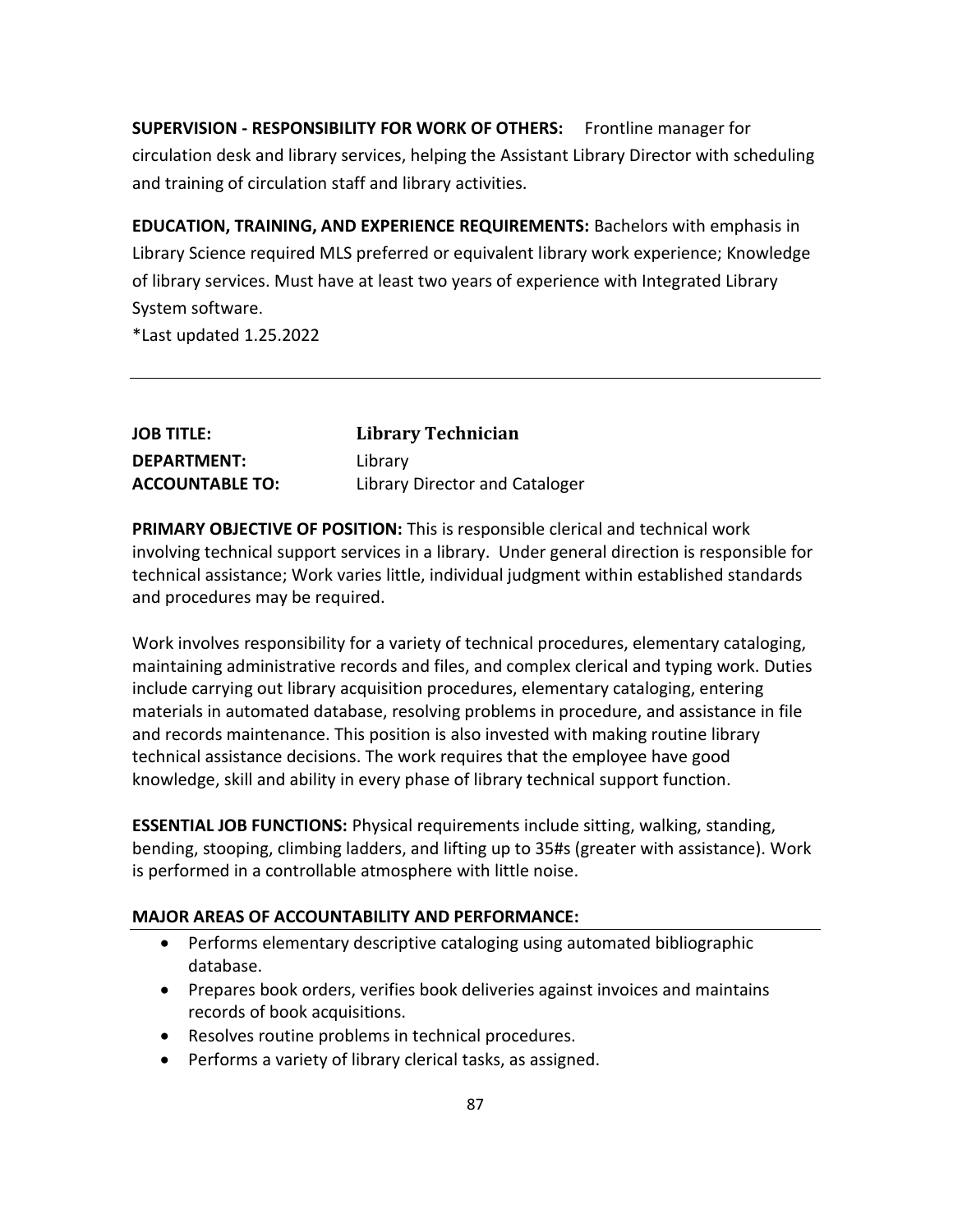- Responsible for acquisitions and processing.
- Assists at Circulation Desk as required.
- Maintains library supplies which include inventory and ordering.
- Prepares materials for binding, and maintains binding records.
- Prepares new materials for circulation, including applying jackets and cases, property stamping, security stripping, coding, sorting, and shelving the new materials; updates computer records as requested, processes books, DVD, paperback, CD ROM's, audio books, etc.;
- Mends circulating items that are returned broken or damaged.
- Counts the cash register drawer and makes weekly deposits to the bank.
- Some bookkeeping and record management.
- Educates patrons on the use of all library services including online catalog, providing initial research assistance, and Internet services available; resolves patron complaints; attends meetings, training, and seminars as deemed appropriate and necessary; and performs other duties as deemed appropriate and necessary.
- Prepares and submits records, and reports of activities; position requires frequent contact with fellow employees and the public often requiring tact, diplomacy, and confidentiality; is responsible for facilities and equipment that requires care to prevent damage and following of proper safety procedures to prevent injury; position requires employee to perform moderate physical effort; duties are performed in surroundings where undesirable physical conditions are minor and controllable.

#### **KNOWLEDGE, SKILLS AND ABILITIES**

- Good knowledge of basic library methods, techniques and procedures.
- Good knowledge of standard office and library machines.
- Good knowledge of automated systems as they apply to book processing.
- Good knowledge of Microsoft Office, Adobe and Atriuum software.
- Some knowledge of reader interest levels.
- Skill in typing at the net rate of 30 words per minute.
- Ability to communicate both orally and writing.
- Considerable ability to understand and follow written and oral instructions.
- Good ability to maintain library records and carry out library procedures.
- Knowledge and understanding of QuickBooks.
- Considerable ability to pay attention to detail.
- Considerable ability to establish and maintain effective working relationships with superiors, associates and the general public.

#### **SUPERVISION - RESPONSIBILITY FOR WORK OF OTHERS:** None.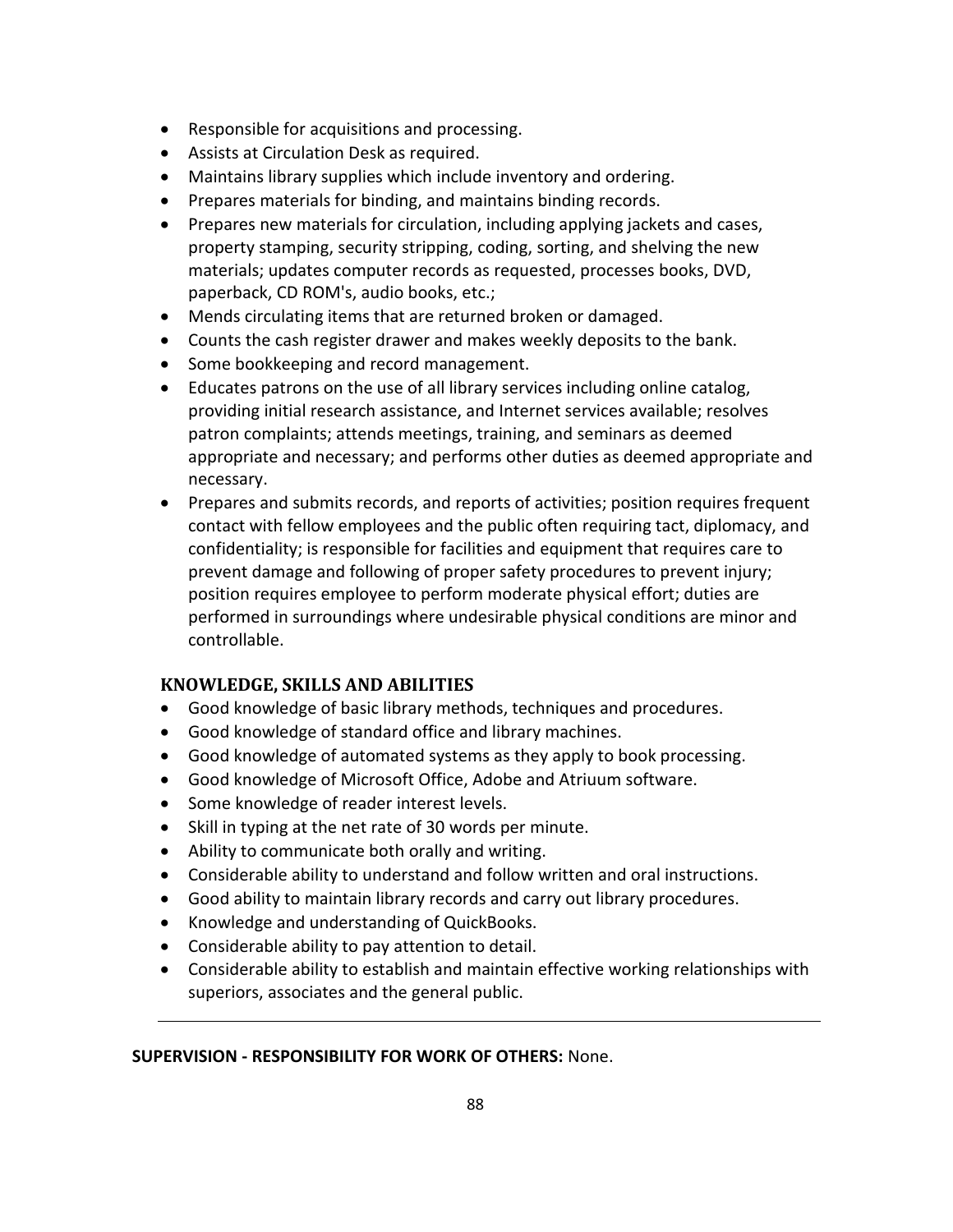**EDUCATION, TRAINING, AND EXPERIENCE REQUIREMENTS:** A two-year degree from a recognized college in library technology or a related field plus some library technical experience, OR, an equivalent combination of education and experience. Knowledge of library services and computers.

**\***Last updated 02.22.2022

**JOB TITLE: Teen/Tween Librarian DEPARTMENT**: Library **ACCOUNTABLE TO:** Library Director

**PRIMARY OBJECTIVE OF POSITION:** Professional, administrative and supervisory work in planning and managing the activities of teen and tween services in the library. Coordinator for the development and implementation of programs and services for teens and tweens. Position is full time, year-round with minimum of 40 hours per week. Some nights and weekends may be required. Tweens are ages 9 – 12 years old. Teens are 13 – 17 years old.

**ESSENTIAL JOB FUNCTIONS:** Physical requirements include sitting, walking, standing, bending, stooping, climbing ladders, and lifting up to 35#s (greater with assistance). The position requires extensive close work (eyestrain), extensive PC monitoring, and some travel to meetings. Work is performed in a controllable atmosphere which may become noisy at times due to library programs. There may be some exposure to angry or hostile individuals.

- Oversees the Teen and Tween Advisory Boards.
- Maintains and develops a library collection focused on young adults.
- Plans, schedules, implements, and publicizes activities for teen and tween patrons.
- Makes frequent contacts with the public, schools, other libraries, social service agencies, civic organizations and other professional organization concerning teen and tween services.
- Coordinates the teen and tween book clubs.
- Provides readers advisory services and makes recommendations in locating age and content appropriate materials.
- Analyzes and recommends library policies as they relate to teen and tween patrons.
- Works with volunteers to enhance teen and tween offerings.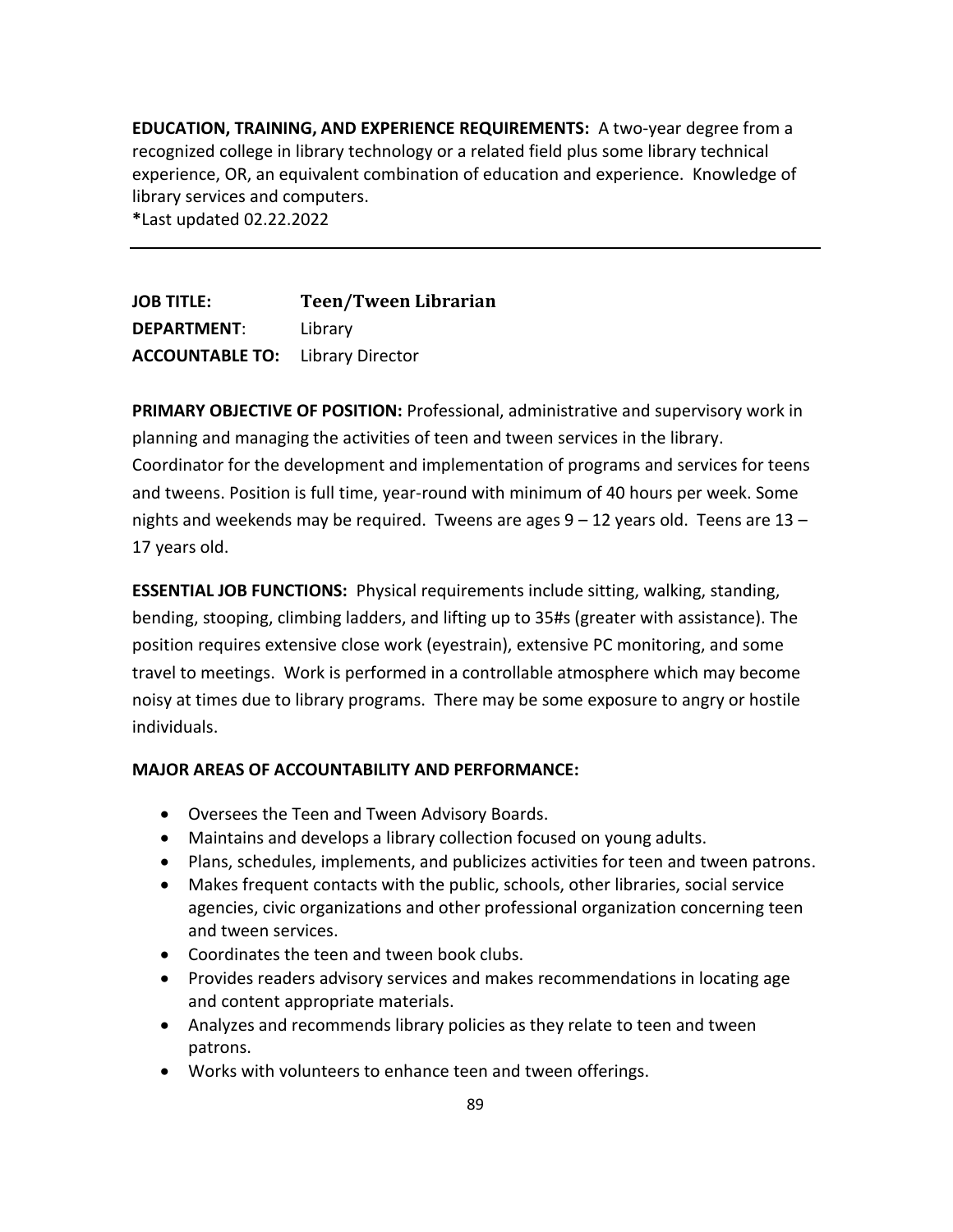- Solicits funds and promotes donations for youth activities.
- Develops displays and promotional materials for youth related information and programming.
- Maintains a working knowledge of library trends for youth.
- Acts as a liaison between the library and school systems and other local and regional teen and tween library committees.
- Assists other Librarians in the planning and execution of programs for children, teenagers, and adults of all ages.
- Researches and shares new materials for library programming with other program presenters.
- Creates signs, flyers and other publicity material for teen and tween library programs.
- Creates displays for the Library.
- Assists in outreach programs in the Huron community.
- Assists patrons with technology.
- Performs circulation and customer service duties as needed.
- Attends workshops and continuing education programs related to position.
- Undertakes special projects and other duties as assigned.

## **EXAMPLES OF PERFORMANCE CRITERIA AND QUALIFICATIONS:** Maintains a cordial

relationship with the public and assists in the effective use of library resources. Maintains a good working relationship with the library staff.

**SUPERVISION - RESPONSIBILITY FOR WORK OF OTHERS:** Volunteers, teens and tweens.

## **KNOWLEDGE/SKILLS**

- Knowledge of recreational and educational needs of teens and tweens.
- Ability to translate young adult needs and interests into effective library services and programs.
- Knowledge of current trends in library services, literature and other materials for teens and tweens.
- Knowledge of standard library procedures, current information technology, Internet and database search capabilities.
- Communicate with others, orally and in writing; correspond often through email.
- Knowledge of current trends in decorating and programming materials.

**EDUCATION, TRAINING, AND EXPERIENCE REQUIREMENTS:** Bachelors preferred or a combination of the knowledge of library services and at least three years of experience working with Teens, Tweens and Youth services.

\*Last updated 8.28.2018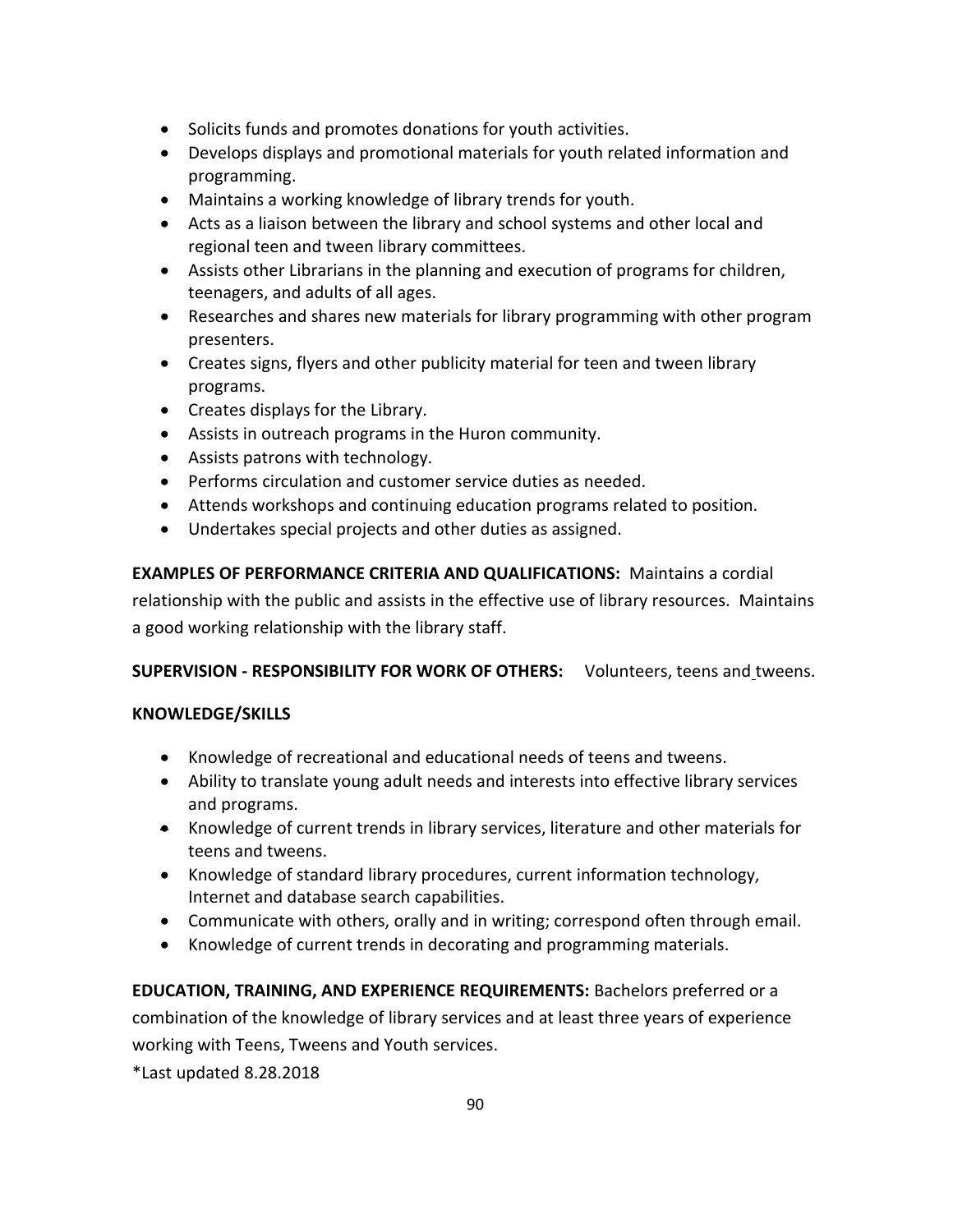## **DEPARTMENT:** Library **ACCOUNTABLE TO:** Library Director

# **JOB TITLE: Library Assistant in Youth Services** Children's Librarian / Tween/Teen Librarian

**PRIMARY OBJECTIVE OF POSITION:** Under direct supervision of the Library Director is responsible for assisting staff and patrons with Library projects. Work varies, requiring individual judgment within professional guidelines and standards.

**ESSENTIAL JOB FUNCTIONS:** Physical demands include sitting, standing, walking, bending, stooping, kneeling, crouching, and lifting. Work is usually performed in an indoor setting but some programs may be held in the park or other locations. Although the noise level in the Library is usually low, the over-abundance of children patrons in the Library can produce a high level of noise. The employee must frequently lift and/or move up to 40 pounds. Moving carts are available for employees to use to move some materials.

- Assist Children's & Tween/Teen Librarians in creating the decorations for programs and/or assist in setting the decorations in place.
- Assist Children's & Tween/Teen Librarians prior to programs with activity sheets; running copies, etc.
- Directly supervise the youngsters in one or more specific area of crafts, games, volunteers, etc. Will be responsible to make more copies of items needed for programming and inform the Children's & Tween/Teen Librarians when more supplies are needed.
- Under the guidance of the Children's & Tween/Teen Librarians train young volunteers and supervise those in her/his specific area.
- Together with the library staff, generally supervise all young patrons in the library at all times.
- Assist in shelving children's and teen materials in the correct locations when needed. And "read" children's and young adult library shelves to make sure items are in order.
- Be able to attend the evening and weekend sessions of children's and teen programs to supervise youngsters and assist the Children's & Tween/Teen Librarians.
- Maintain a cheerful and inviting attitude, while still disciplining youth in an appropriate manner. Children don't have to be here; they are the library's guests. However, they should not be doing things that may hurt themselves or others, nor should they be disturbing the other patrons.
- Help maintain and restock the programming supplies and crafting area.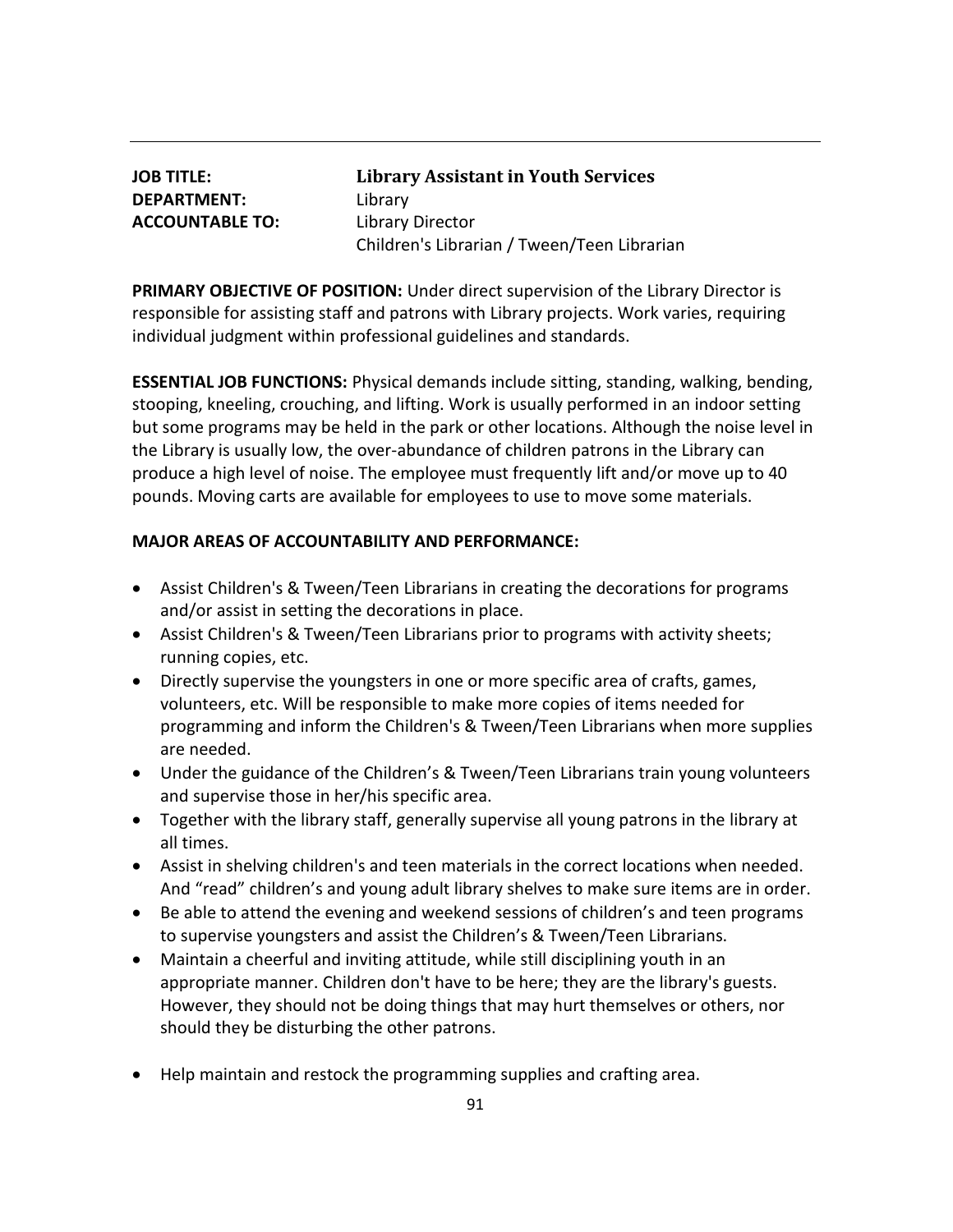• Perform circulation tasks: charge, discharge, renew and route library materials. Register patrons for library cards. Help patrons locate materials, place requests, and use library equipment. Respond to questions about library policy/procedure. Operate cash register.

#### **SUPERVISION - RESPONSIBILITY FOR WORK OF OTHERS:** None.

**EDUCATION, TRAINING, AND EXPERIENCE REQUIREMENTS:** Prefer at least one year of college or equivalent. Prior related experience with children's and teens activities/supervision also preferred. Computer and internet experience required. Must possess a valid South Dakota Driver's License.

\*Last updated 1.25.2022

| <b>Job Title:</b>      | <b>Part Time Library Clerk</b>           |
|------------------------|------------------------------------------|
| Department:            | Library                                  |
| <b>Accountable To:</b> | Library Director and Circulation Manager |

**PRIMARY OBJECTIVE OF POSITION:** Under general direction is responsible for circulation department functions. Works extensively with the public in satisfying their library needs. Individual judgment within established standards and procedures may be required. Promotes positive customer service.

**ESSENTIAL JOB FUNCTIONS:** Physical requirements include sitting, walking, standing, bending, stooping, climbing ladders, and lifting up to 35#s (greater with assistance). The position requires extensive close work (eyestrain), extensive PC monitoring, and on-call status. Work is performed in a controllable atmosphere which may become noisy at times due to library programs. There may be some exposure to angry or hostile individuals.

**CUSTOMER SERVICE:** This is a front-line position for providing excellent customer service to members of the general public and other City employees. Personal contact occurs with the general public, other employees of the Library, and employees of other City departments. Service is provided in person, by mail, by electronic mail, or by telephone contact.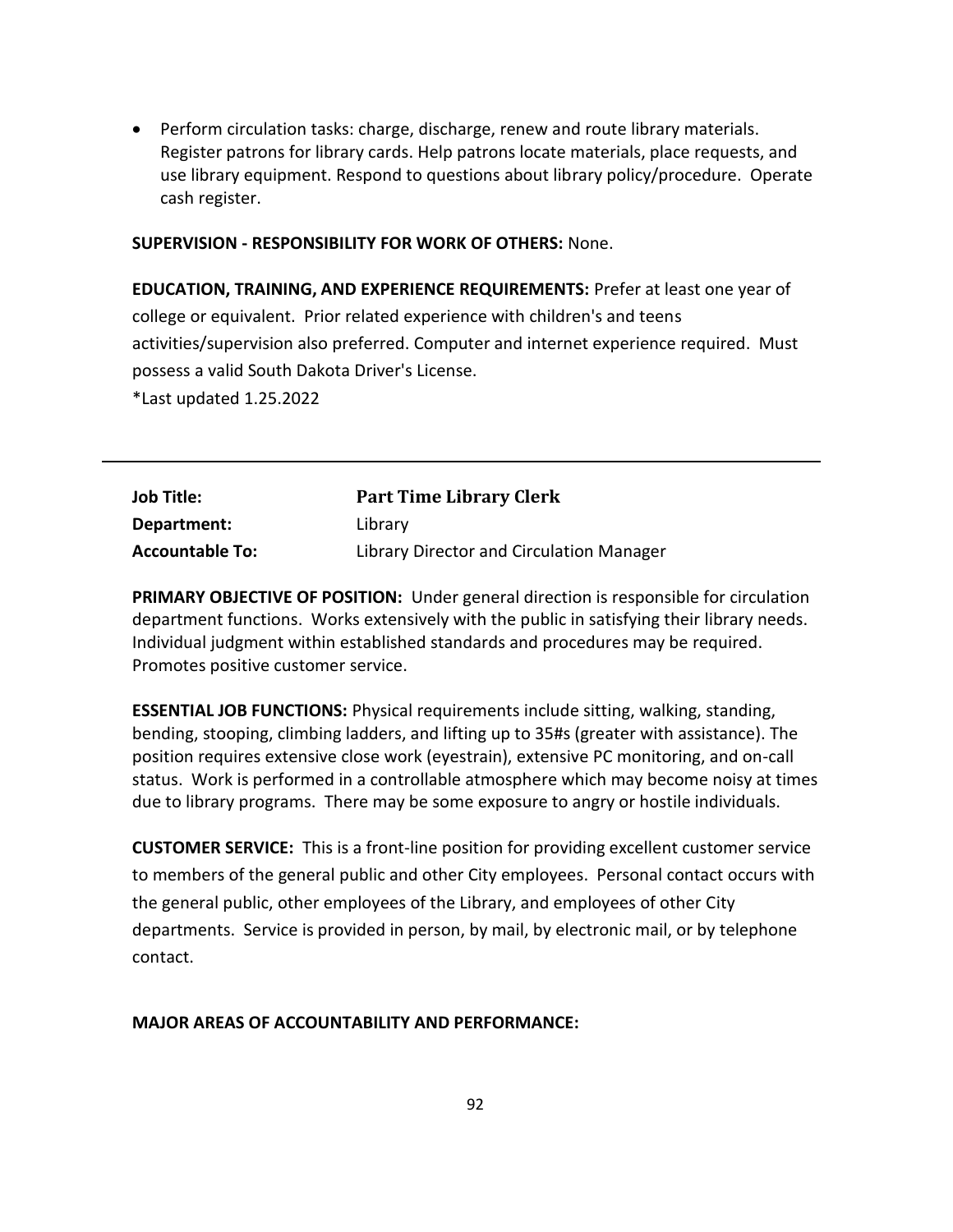- Assist and educate patrons on use of automated on-line computer card catalog in their search for materials;
- Assist patrons in locating materials shelved according to the Dewey Decimal System;
- Educates patrons on the use of all library services including the on-line catalog, their use of the Internet, electronic databases, and/or word processing;
- Assist patrons with the use of microfilm reader/scanner/printer, photocopier and other electronic machines; etc.
- Conduct a variety of duties at the Circulation Desk to include: loaning/returning of library materials through use of automated circulation system; monetary transactions, book reserves, shelf maintenance, data inputting, telephone monitoring,
- Communicate any unsafe conditions or accidents / injuries in a timely manner to supervisor in order to facilitate prompt correction or reporting.
- Attend training as necessary.
- Perform work in a manner consistent with safe practices and policies.

**EQUIPMENT OPERATION:** Employee will operate computers, software, microfilm reader, scanner, printer, photocopier, multi-line telephone, fax machine, cash register, postage machine and other electronic machines.

## **SUPERVISION – RESPONSIBILITY FOR WORK OF OTHERS:** None.

**EDUCATION, TRAINING, AND EXPERIENCE REQUIREMENTS:** High School diploma or GED Certification required. Prefer at least one year of college or clerical technical school and at least one year of library or related experience. Computer skills required. Experience in library circulation duties preferred. Ability to read and interpret documents such as safety rules, operating and maintenance instructions, and procedure manuals. Ability to effectively present information to customers. Need basic math skills in order to handle money, make change, etc.

## **EXAMPLES OF PERFORMANCE CRITERIA AND QUALIFICATIONS:**

- Maintains a cordial relationship with the public and assists in the effective use of library resources;
- Answers inquiries of a nonprofessional nature and refers persons requiring professional assistance to a Librarian;
- May assist Children's Librarian with story-time, displays, and special programs as needed;
- Sorts books and other items according to classification codes and returns items to shelves, files, or other designated areas;
- May assist in preparing handouts, displays, and furnish information on library activities, facilities, and rules;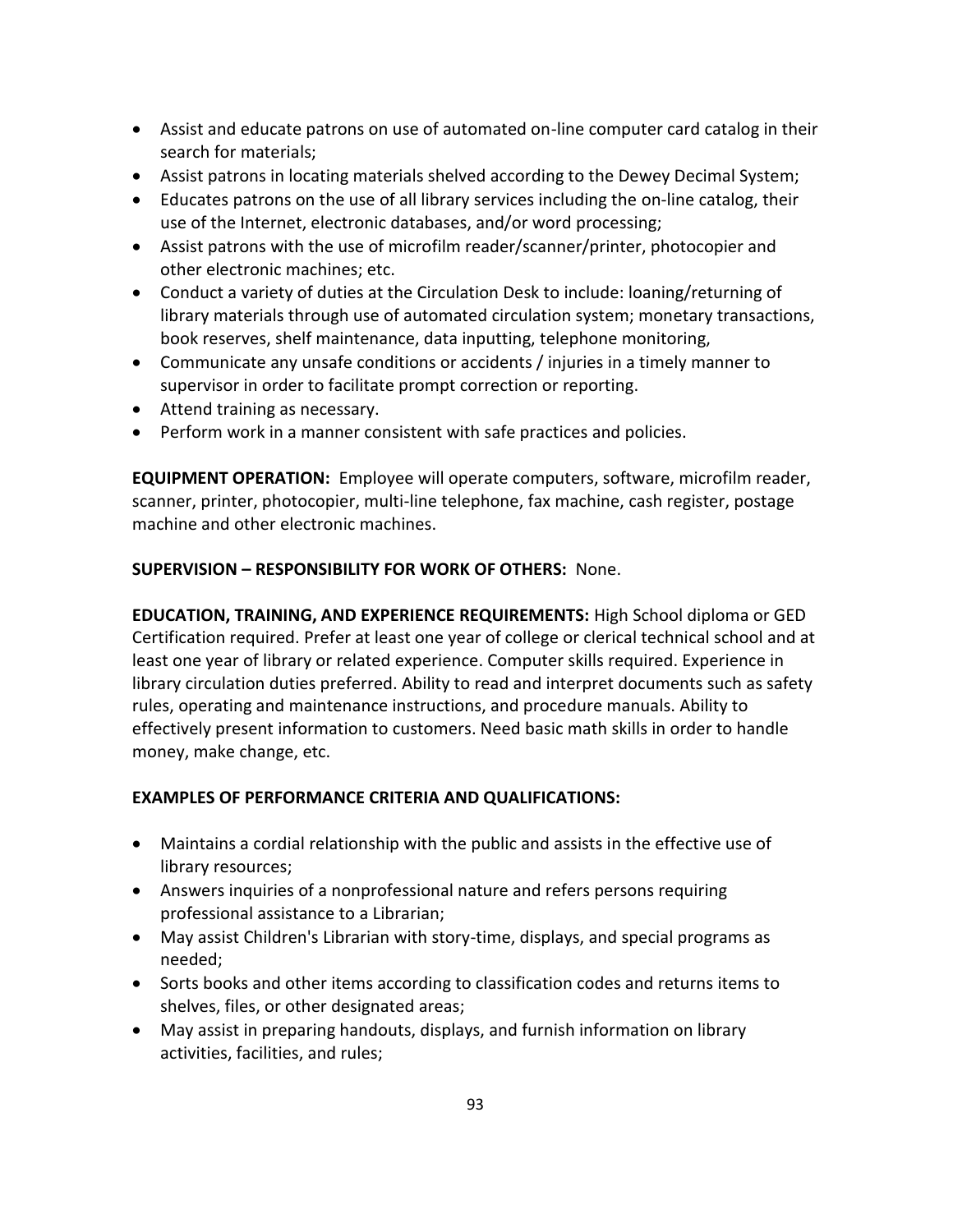• Performs other duties as appropriate and assigned. Management reserves the right to assign or reassign duties and responsibilities to this job at any time.

\*Last updated 7.22.2014

**JOB TITLE: Summer Reading Program Aide for Children DEPARTMENT:** Library: Kids' Korner – Birth to 3<sup>rd</sup> grade **ACCOUNTABLE TO:** Library Director

**PRIMARY OBJECTIVE OF POSITION:** The aide will be under direct supervision and is responsible for assisting staff and patrons with Library projects and programs during the Summer Reading Program. Work varies, requiring individual judgment within professional guidelines and standards. May work in one of two positions – children's or circulation. Will work a maximum of 500 hours.

**ESSENTIAL JOB FUNCTIONS:** Physical demands include sitting, standing, walking, bending, stooping, kneeling, crouching, and lifting. Work is usually performed in an indoor setting but some programs may be held in the park or other locations. Although the noise level in the Library is usually low, the over-abundance of patrons in the Library can produce a high level of noise. The employee must frequently lift and/or move up to 40 pounds. Moving carts are available for employees to use to move some materials.

- Assist children's librarian prior to start of Summer Reading Program. (SRP) Work may include decorating, running copies, organizing materials, craft preparation, and set-up for a variety of programming.
- $\bullet$  Directly supervise children birth  $-3^{rd}$  grade in one or more specific areas of the SRP, i.e., crafts, games, volunteers, etc. In this area, although the activities will be chosen previously and materials will be on hand, the summer employee will be in charge and will be required to communicate with the Children's Librarian.
- Together with the children's, tween/teen librarian, other summer employees, and library staff, general supervision of all young patrons (birth  $-12<sup>th</sup>$  grade) is expected.
- When all programming tasks are completed and materials are in good order: shelve library materials, shelf read, organize the play area, clean, and complete other tasked as directed. Self-motivation and initiative is strongly encouraged.
- Be able to work a variety of hours which includes evenings and Saturdays.
- Maintain a cheerful and inviting attitude, while still disciplining children in an appropriate manner. Children don't have to be here; they are the library's guests.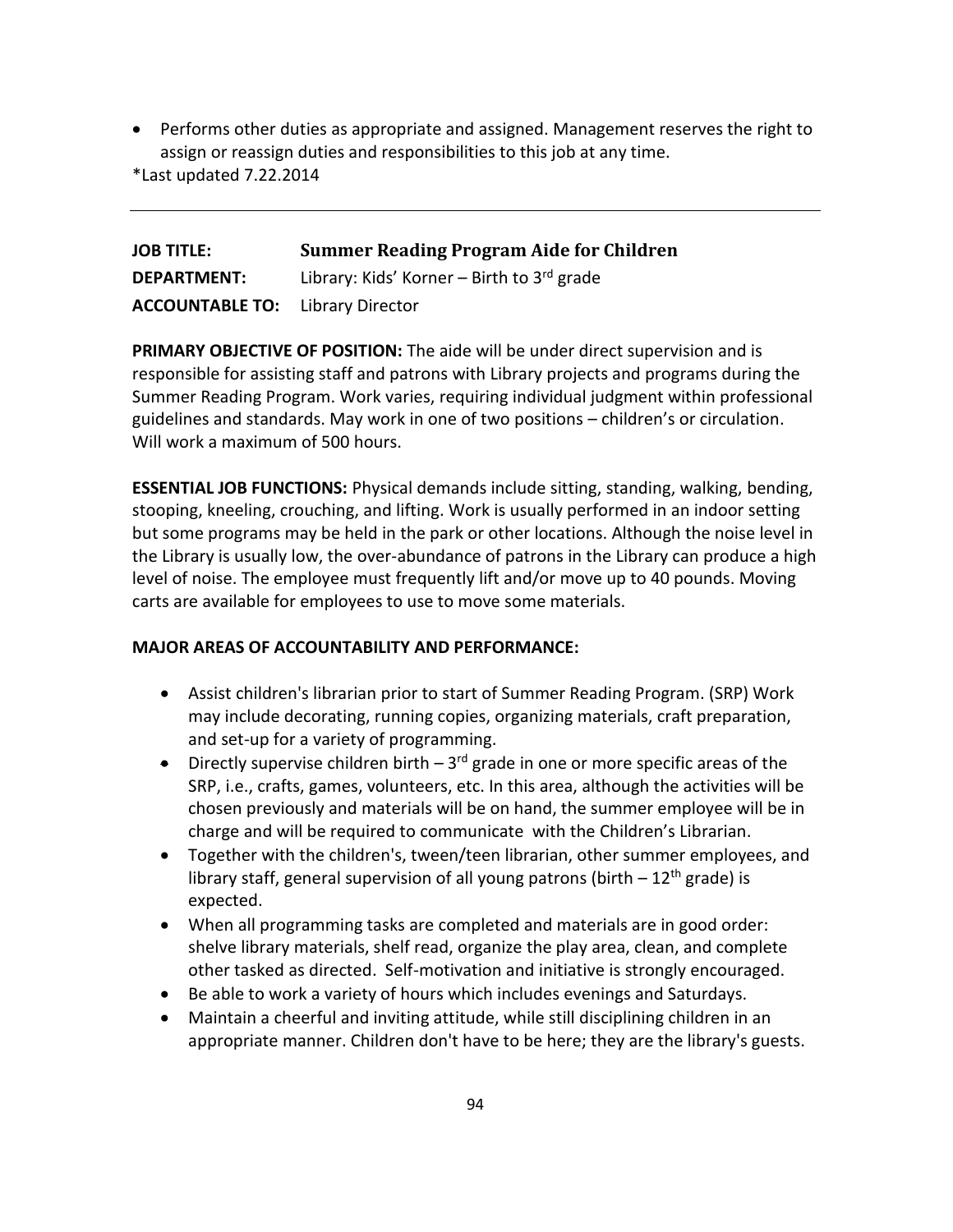However, they should not be doing things that may hurt themselves or others, nor should they be disturbing the other patrons.

- Assist patrons in locating all materials within the library.
- Educates patrons on the use of all library services including the online catalog, their use of the Internet, electronic databases, and/or word processing;
- Assist patrons with the use of microfilm reader/scanner/printer, photocopier and other electronic machines; etc.
- Instruct patrons on how to use our eBook services by demonstrating how to download the materials to their eReader devices.
- Conduct a variety of duties at the Circulation Desk to include: loaning/returning of library materials through use of automated circulation system; monetary transactions, book reserves, shelf maintenance, data inputting, telephone monitoring,
- Communicate any unsafe conditions or accidents/injuries in a timely manner to supervisor in order to facilitate prompt correction or reporting.
- Attend training as necessary.
- Perform work in a manner consistent with safe practices and policies.

#### **SUPERVISION - RESPONSIBILITY FOR WORK OF OTHERS:** None.

**EDUCATION, TRAINING, AND EXPERIENCE REQUIREMENTS:** High School diploma or GED Certification, preferred. Prefer at least one year of college. Prior related experience with children's activities/supervision also preferred. Prefer computer and internet experience. Must possess a valid Driver's License.

\*Last updated 1.25.2022

| <b>JOB TITLE:</b>                       | <b>Summer Reading Program Aide for Tweens/Teens</b> |
|-----------------------------------------|-----------------------------------------------------|
| <b>DEPARTMENT:</b>                      | Library: Tween/Teen Areas – 4th to 12th grade       |
| <b>ACCOUNTABLE TO:</b> Library Director |                                                     |

**PRIMARY OBJECTIVE OF POSITION:** The aide will be under direct supervision and is responsible for assisting staff and patrons with Library projects and programs during the Summer Reading Program. Work varies, requiring individual judgment within professional guidelines and standards. May work in one of two positions – tweens/teens or circulation. Will work a maximum of 500 hours.

**ESSENTIAL JOB FUNCTIONS:** Physical demands include sitting, standing, walking, bending, stooping, kneeling, crouching, and lifting. Work is usually performed in an indoor setting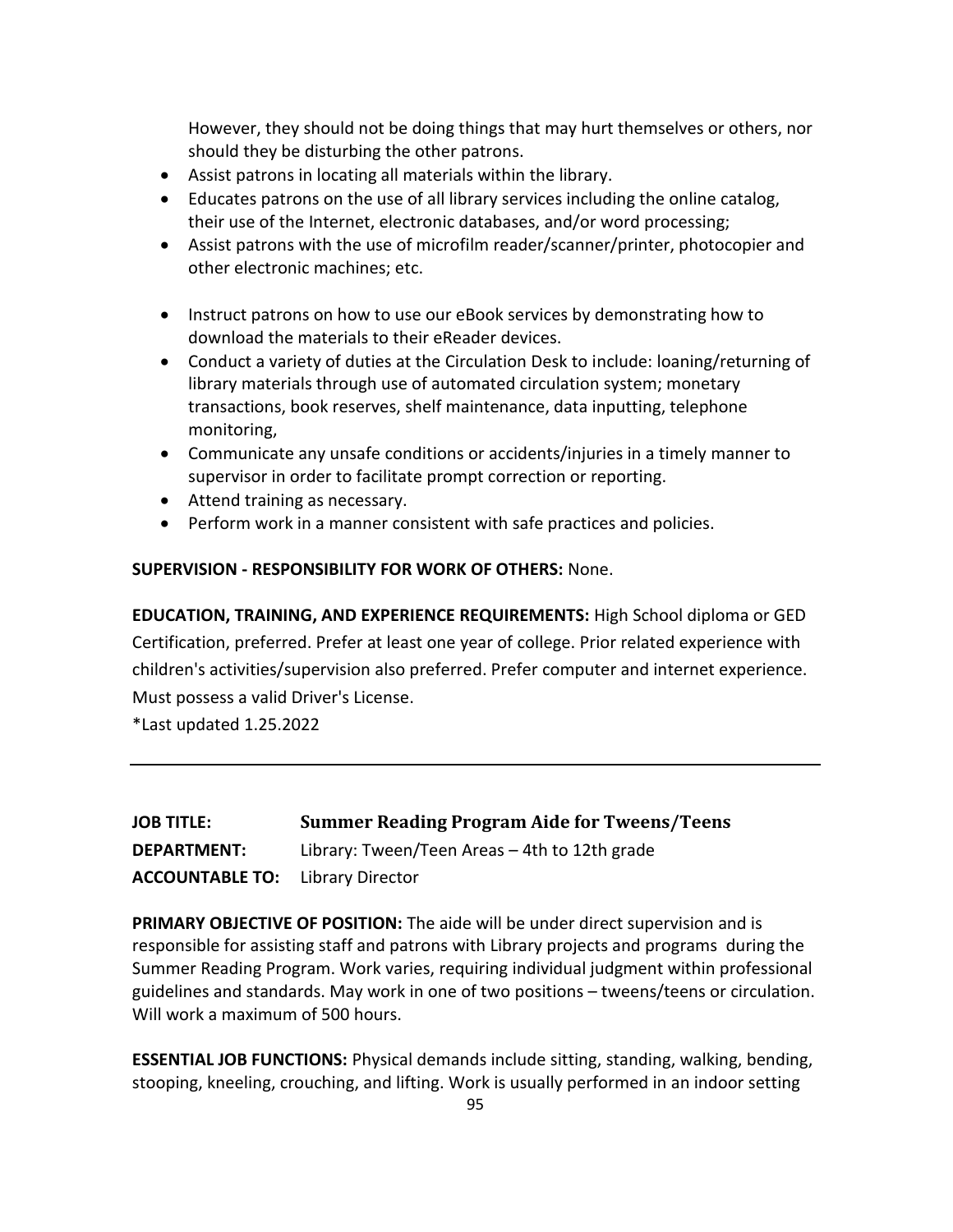but some programs may be held in the park or other locations. Although the noise level in the Library is usually low, the over-abundance of patrons in the Library can produce a high level of noise. The employee must frequently lift and/or move up to 40 pounds. Moving carts are available for employees to use to move some materials.

#### **MAJOR AREAS OF ACCOUNTABILITY AND PERFORMANCE:**

- Assist Tween/Teen Librarian prior to start of Summer Reading Program (SRP). Work may include decorating, running copies, organizing materials, craft preparation, and set-up for a variety of programming.
- $\bullet$  Directly supervise youth 4<sup>th</sup>-12<sup>th</sup> grade in one or more specific area of the SRP, i.e., crafts, games, volunteers, etc. In this area, although the activities will be chosen previously and materials will be on hand, the summer employee will be in charge and will be required to communicate with the Tween/Teen Librarian.
- Assist student volunteers and supervise those in her/his specific area.
- Together with the children's, tween/teen librarian, other summer employees, and library staff, general supervision of all young patrons (birth  $-12<sup>th</sup>$  grade) is expected.
- When programming activities are completed prepare for future programs, record statistics, clean the area, shelve library materials and shelf read.
- Be able to work a variety of hours which includes evenings and Saturdays.
- Maintain a cheerful and inviting attitude, while still disciplining children in an appropriate manner. Children don't have to be here; they are the library's guests. However, they should not be doing things that may hurt themselves or others, nor should they be disturbing the other patrons.
- Assist patrons in locating all materials within the library.
- Educates patrons on the use of all library services including the online catalog, their use of the Internet, electronic databases, and/or word processing.
- Assist patrons with the use of microfilm reader/scanner/printer, photocopier and other electronic machines; etc.
- Instruct patrons on how to use our eBook services by demonstrating how to download the materials to their eReader devices.
- Conduct a variety of duties at the Circulation Desk to include: loaning/returning of library materials through use of automated circulation system; monetary transactions, book reserves, shelf maintenance, data inputting, telephone monitoring,
- Communicate any unsafe conditions or accidents / injuries in a timely manner to supervisor in order to facilitate prompt correction or reporting.
- Attend training as necessary.
- Perform work in a manner consistent with safe practices and policies.

#### **SUPERVISION - RESPONSIBILITY FOR WORK OF OTHERS:** None.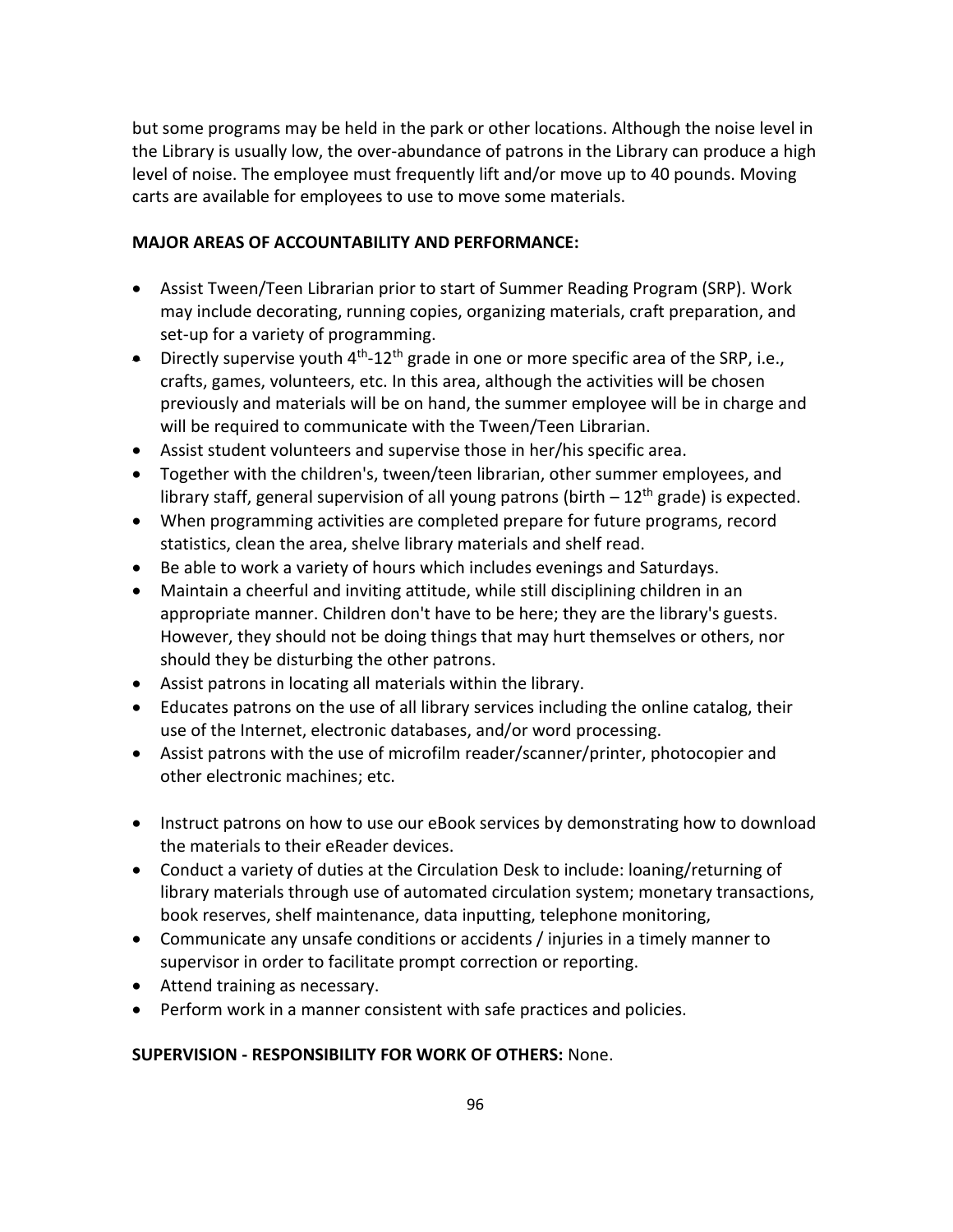**EDUCATION, TRAINING, AND EXPERIENCE REQUIREMENTS:** High School diploma or GED Certification, preferred. Prefer at least one year of college. Prior related experience with youth activities/supervision also preferred. Prefer computer, coding, and internet experience. Must possess a valid Driver's License.

\*Last updated 1.25.2022

## **APPENDIX H**

#### **Welcome to Huron Public Library Virtual Branch**

## **INTERNET USE AGREEMENT**

We are happy to provide Internet access to you and want to remind you of your responsibility.

#### **INTERNET USE**

The same principles that guide the use of other library resources apply to the use of the Internet AND Wi-Fi services. The Library expects customers to use the Internet in a responsible manner respecting the rights of others and Library "*Rules of Conduct*". The Library does not condone the use of library equipment to access material that is obscene, features child pornography, or is harmful to minors. Unacceptable use will result in suspension or cancellation of the privilege.

#### **UNACCEPTABLE USE**

- 1. Degrade or disrupt equipment or system performance
- 2. Vandalize the data of any other user
- 3. Gain unauthorized access to resources or entities
- 4. Invade the privacy of individuals

5. Violate Federal, State, or local law regulations (e.g., SDCL 43-43B-1 through 8, Unlawful Uses of Computer)

6. Engage in any activity that is deliberately offensive or creates an intimidating or hostile environment.

#### **WARNING TO THE INTERNET USER:**

Please be aware that the Huron Public Library is a public place. Displaying sexually suggestive objects or pictures may be a violation of the State and Federal Obscenity laws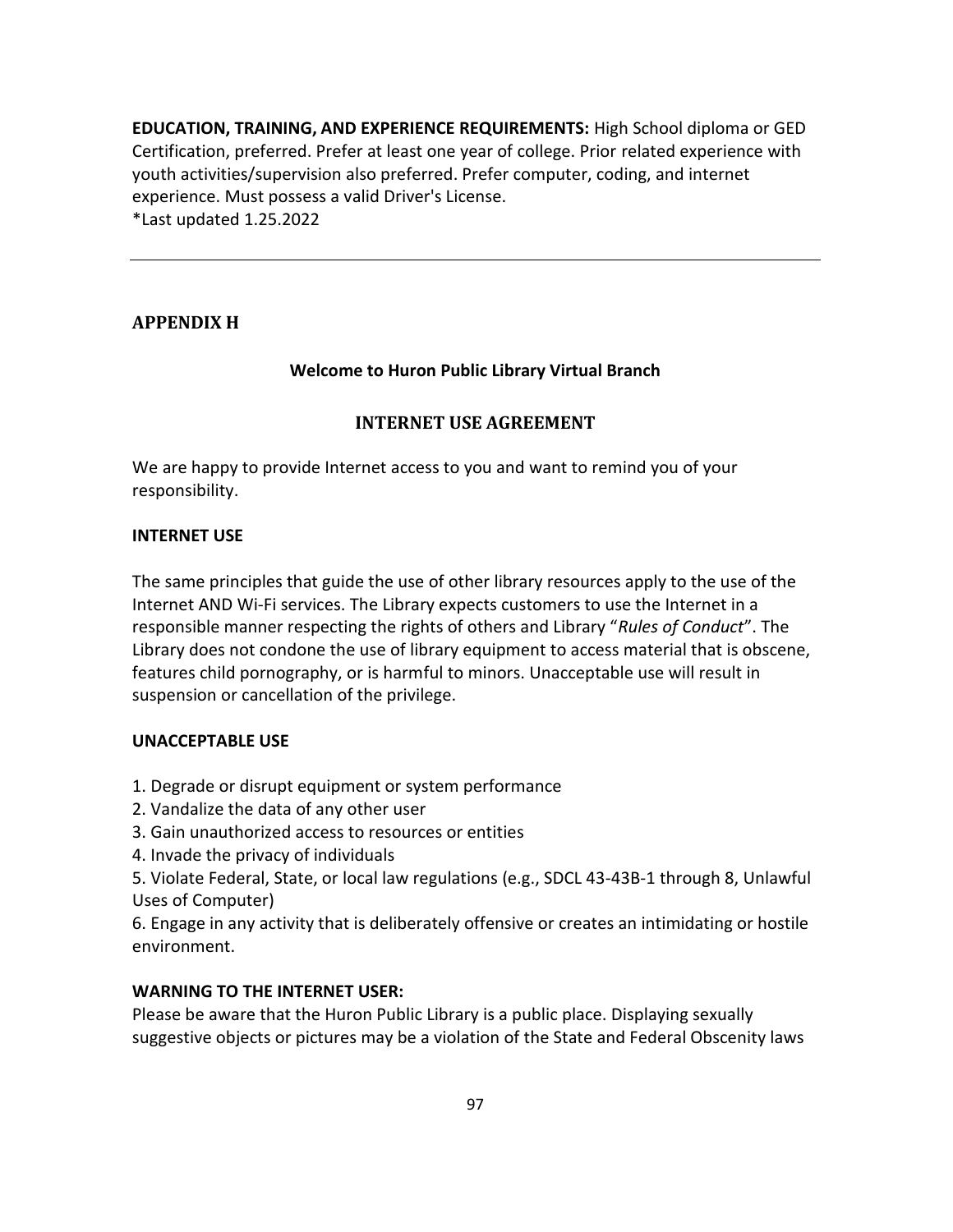(South Dakota Statutes, Section 22-24-1 to 22-24-57; Title 18, United States Code, Section 2252.)

#### **LIABILITY**

The Huron Public Library assumes no responsibility for any damage, direct or indirect, that users or anyone else may suffer through Library access to the Internet.

## **By clicking the accept button, you agree to abide by this policy.**

**NOTE: Patrons will have to click on the submit button on this splash page before they can progress to actual internet access.**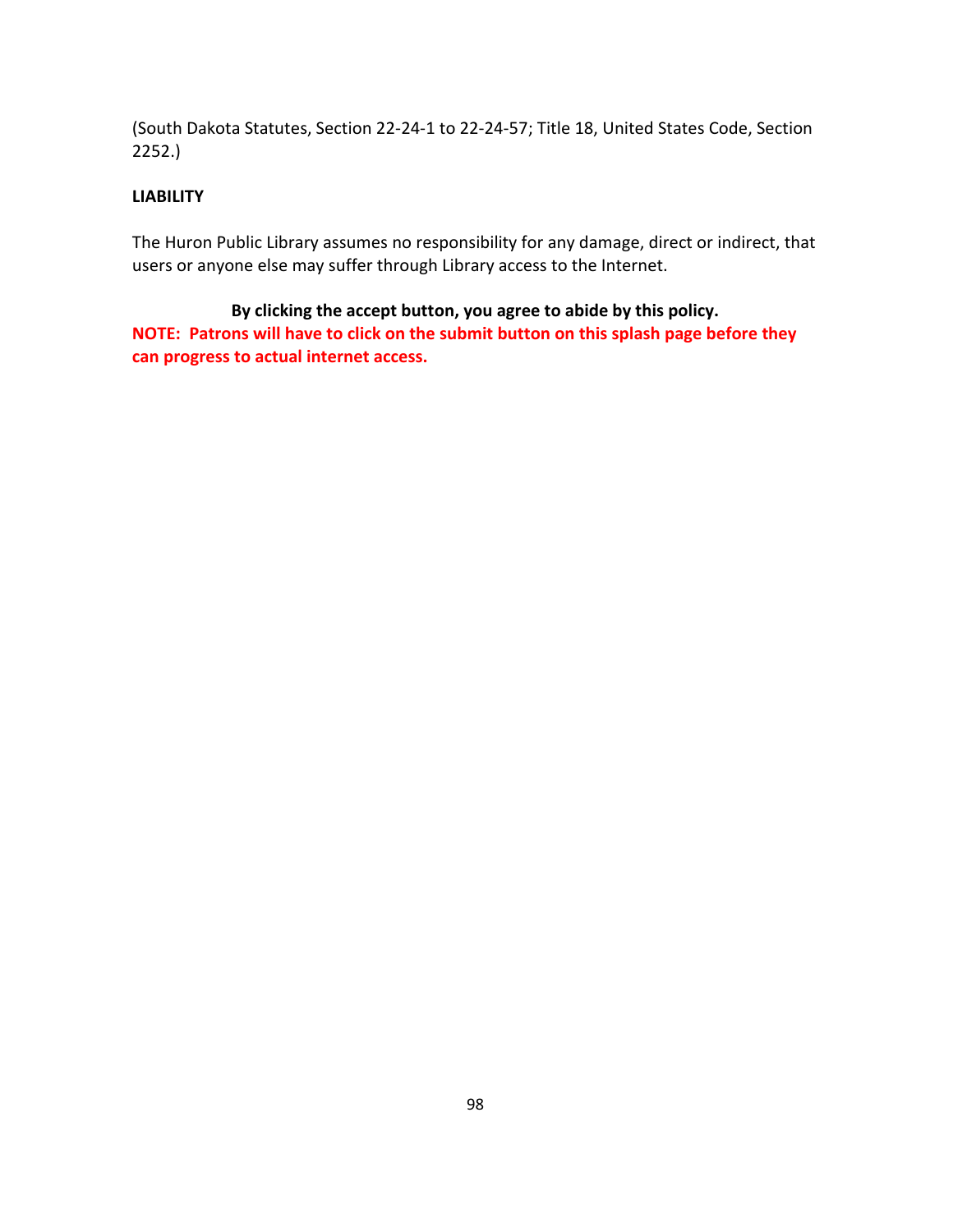#### **APPENDIX I**

#### **MEETING ROOM RESERVATION FORM**

Date of request \_\_\_\_\_\_\_\_\_\_\_\_\_\_\_\_\_\_\_\_\_\_\_\_\_\_\_\_\_\_\_\_

**The Huron Public Library Meeting Room is available for use by community organizations engaged in civic, cultural, educational, or charitable activities. All meetings must be open to the public. The Meeting Room may be scheduled up to 3 months in advance. The Meeting Room is not available May through July. Meeting room seats 55 adults at tables; Dakota room seats 10 at tables.**

| [Meeting room available Mon - Thurs 9 am - 8 pm; Fri - Sat 9 am - 5 pm]                       |
|-----------------------------------------------------------------------------------------------|
| Room requested: Dakota Room _____________ Meeting Room __________                             |
| Expected number of people attending meeting, ___________________________________              |
| Will you be serving refreshments: Yes __ No __                                                |
| (Refreshments not allowed in the Dakota Room)                                                 |
| Equipment needed: podium_____ screen_____ projector _____ sound system ____                   |
| Additional information: I have read the Huron Public Library Meeting Room Policy and will use |
| the Meeting Room in accordance with the policy guidelines.                                    |
|                                                                                               |
| Approved ___________________  Not Approved __________________                                 |
|                                                                                               |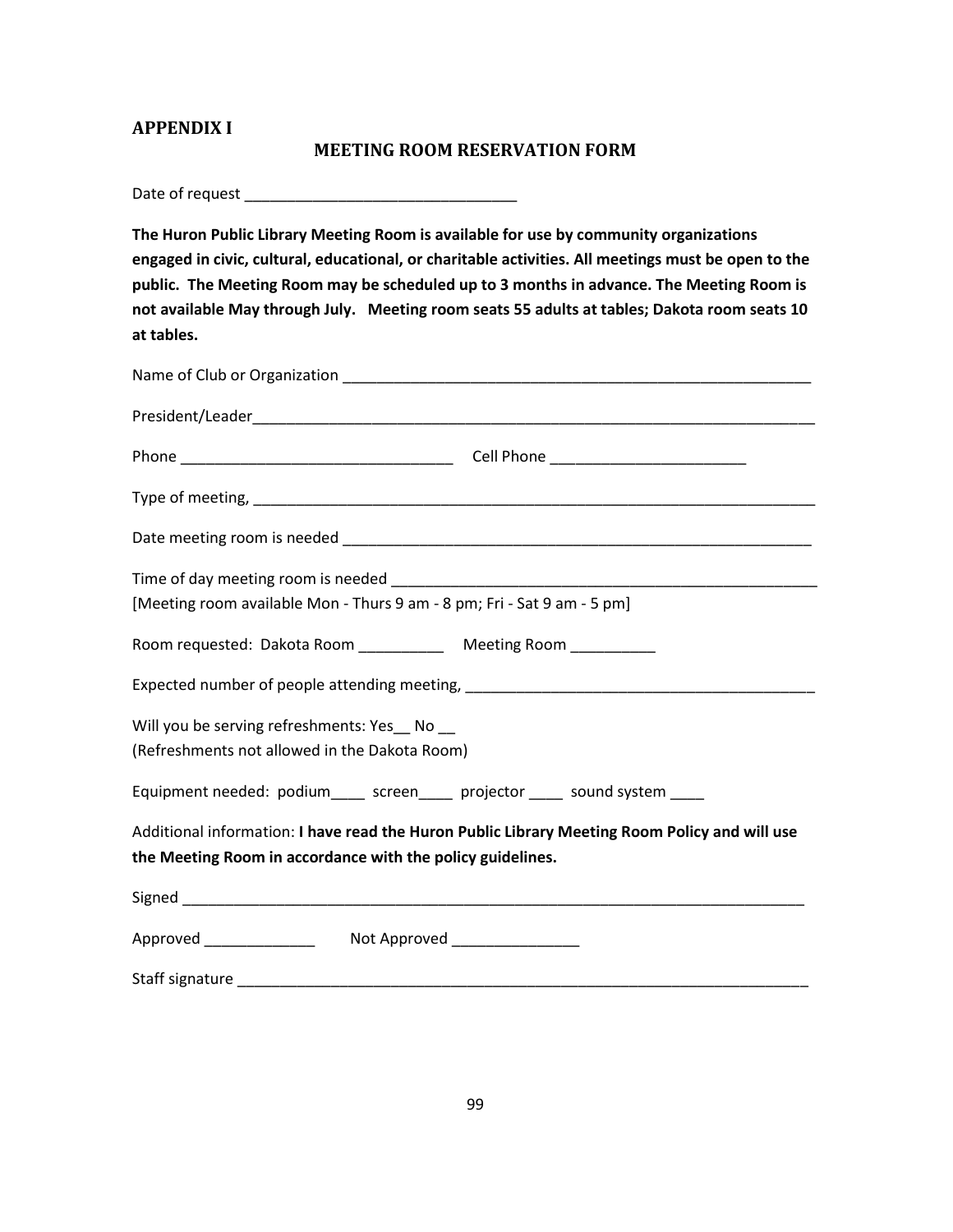## **APPENDIX J**

## **Code of Ethics of the American Library Association**

As members of the American Library Association, we recognize the importance of making known to the profession and to the general public the ethical principles that guide the work of librarians, other professionals providing information services, library trustees and library staffs.

Ethical dilemmas occur when values are in conflict. The American Library Association Code of Ethics\* states the values to which we are committed, and embodies the ethical responsibilities of the profession in this changing information environment.

We significantly influence or control the selection, organization, preservation, and dissemination of information. In a political system grounded in an informed citizenry, we are members of a profession explicitly committed to intellectual freedom and the freedom of access to information. We have a special obligation to ensure the free flow of information and ideas to present and future generations.

The principles of this Code are expressed in broad statements to guide ethical decision making. These statements provide a framework; they cannot and do not dictate conduct to cover particular situations.

- I. We provide the highest level of service to all library users through appropriate and usefully organized resources; equitable service policies; equitable access; and accurate, unbiased, and courteous responses to all requests.
- II. We uphold the principles of intellectual freedom and resist all efforts to censor library resources.
- III. We protect each library user's right to privacy and confidentiality with respect to information sought or received and resources consulted, borrowed, acquired or transmitted.
- IV. We respect intellectual property rights and advocate balance between the interests of information users and rights holders.
- V. We treat co-workers and other colleagues with respect, fairness, and good faith, and advocate conditions of employment that safeguard the rights and welfare of all employees of our institutions.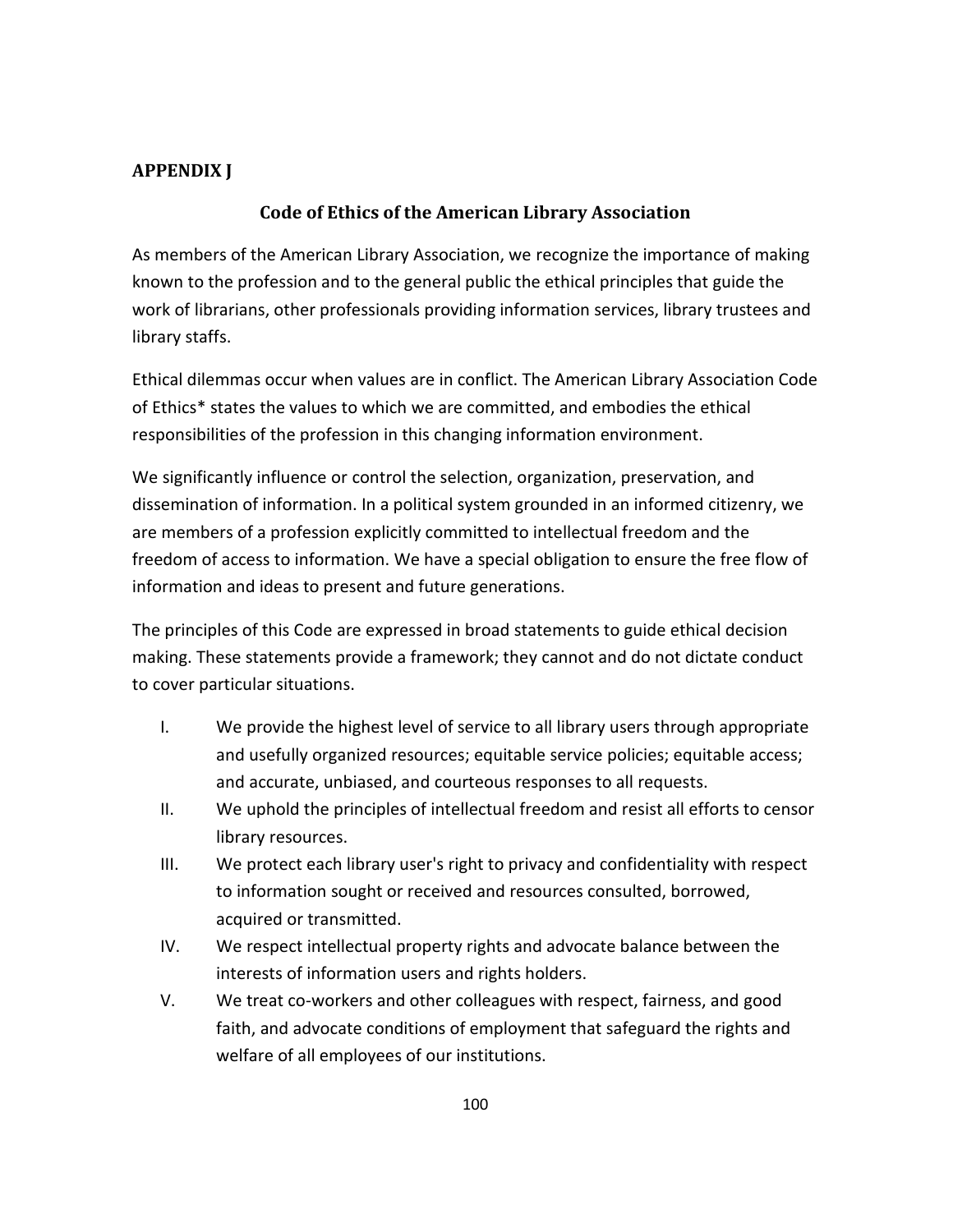- VI. We do not advance private interests at the expense of library users, colleagues, or our employing institutions.
- VII. We distinguish between our personal convictions and professional duties and do not allow our personal beliefs to interfere with fair representation of the aims of our institutions or the provision of access to their information resources.
- VIII. We strive for excellence in the profession by maintaining and enhancing our own knowledge and skills, by encouraging the professional development of coworkers, and by fostering the aspirations of potential members of the profession.

\*Adopted at the 1939 Midwinter Meeting by the ALA Council; amended June 30, 1981; June 28, 1995; and January 22, 2008.

## **APPENDIX K – Displays and Exhibits Forms**

## **Huron Public Library**

## **Insurance Waiver and Release**

I, the undersigned, hereby lend the following works of art or other material to the Library for exhibit purposes only. I (WE) HAVE READ the policy information and understand that insurance for exhibited works is recommended and that in the event of loss or damage the artist/owner/signatory is solely responsible. In consideration of the privilege of exhibiting them in the Library, I hereby hold harmless and release said Library from responsibility for loss, damage or destruction while they are on the Library property.

Exhibition to be held in the Room/Area

| - -<br>J<br>------- |  |  |  |
|---------------------|--|--|--|
|                     |  |  |  |

Description of materials loaned:

Signature \_\_\_\_\_\_\_\_\_\_\_\_\_\_\_\_\_\_\_\_\_\_\_\_\_\_\_\_\_\_\_\_\_\_\_\_\_\_\_\_\_\_\_\_\_\_\_\_\_\_\_\_\_\_\_\_\_\_\_\_\_

Date \_\_\_\_\_\_\_\_\_\_\_\_\_\_\_\_\_\_\_\_\_\_\_\_\_\_\_\_\_\_\_\_\_\_\_\_\_\_\_\_\_\_\_\_\_\_\_\_\_\_\_\_\_\_\_\_\_\_\_\_\_

\_\_\_\_\_\_\_\_\_\_\_\_\_\_\_\_\_\_\_\_\_\_\_\_\_\_\_\_\_\_\_\_\_\_\_\_\_\_\_\_\_\_\_\_\_\_\_\_\_\_\_\_\_\_\_\_\_\_\_\_\_\_\_\_\_\_\_\_\_\_\_\_\_ \_\_\_\_\_\_\_\_\_\_\_\_\_\_\_\_\_\_\_\_\_\_\_\_\_\_\_\_\_\_\_\_\_\_\_\_\_\_\_\_\_\_\_\_\_\_\_\_\_\_\_\_\_\_\_\_\_\_\_\_\_\_\_\_\_\_\_\_\_\_\_\_\_ \_\_\_\_\_\_\_\_\_\_\_\_\_\_\_\_\_\_\_\_\_\_\_\_\_\_\_\_\_\_\_\_\_\_\_\_\_\_\_\_\_\_\_\_\_\_\_\_\_\_\_\_\_\_\_\_\_\_\_\_\_\_\_\_\_\_\_\_\_\_\_\_\_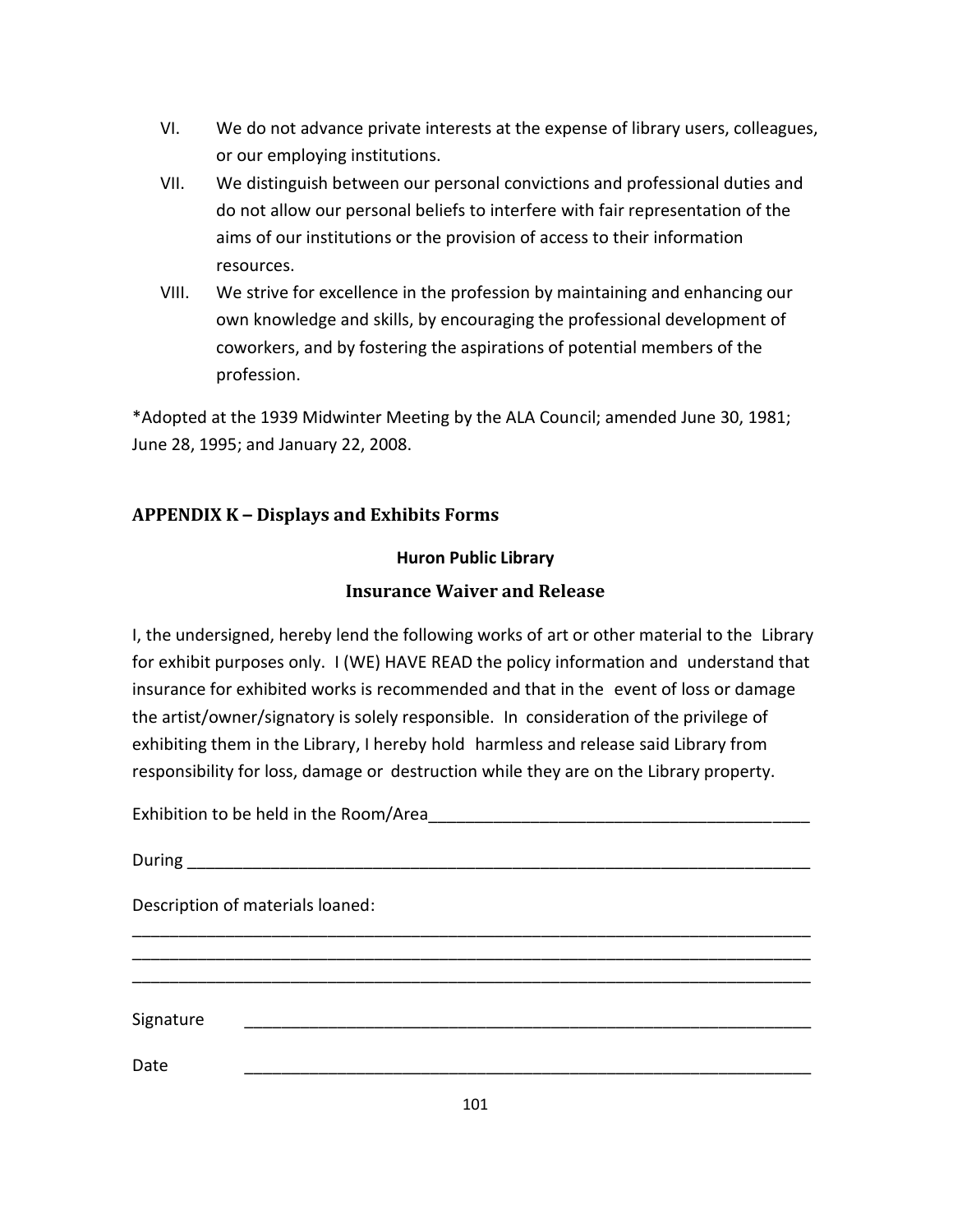| Address   |  |  |  |
|-----------|--|--|--|
| Telephone |  |  |  |
| Email     |  |  |  |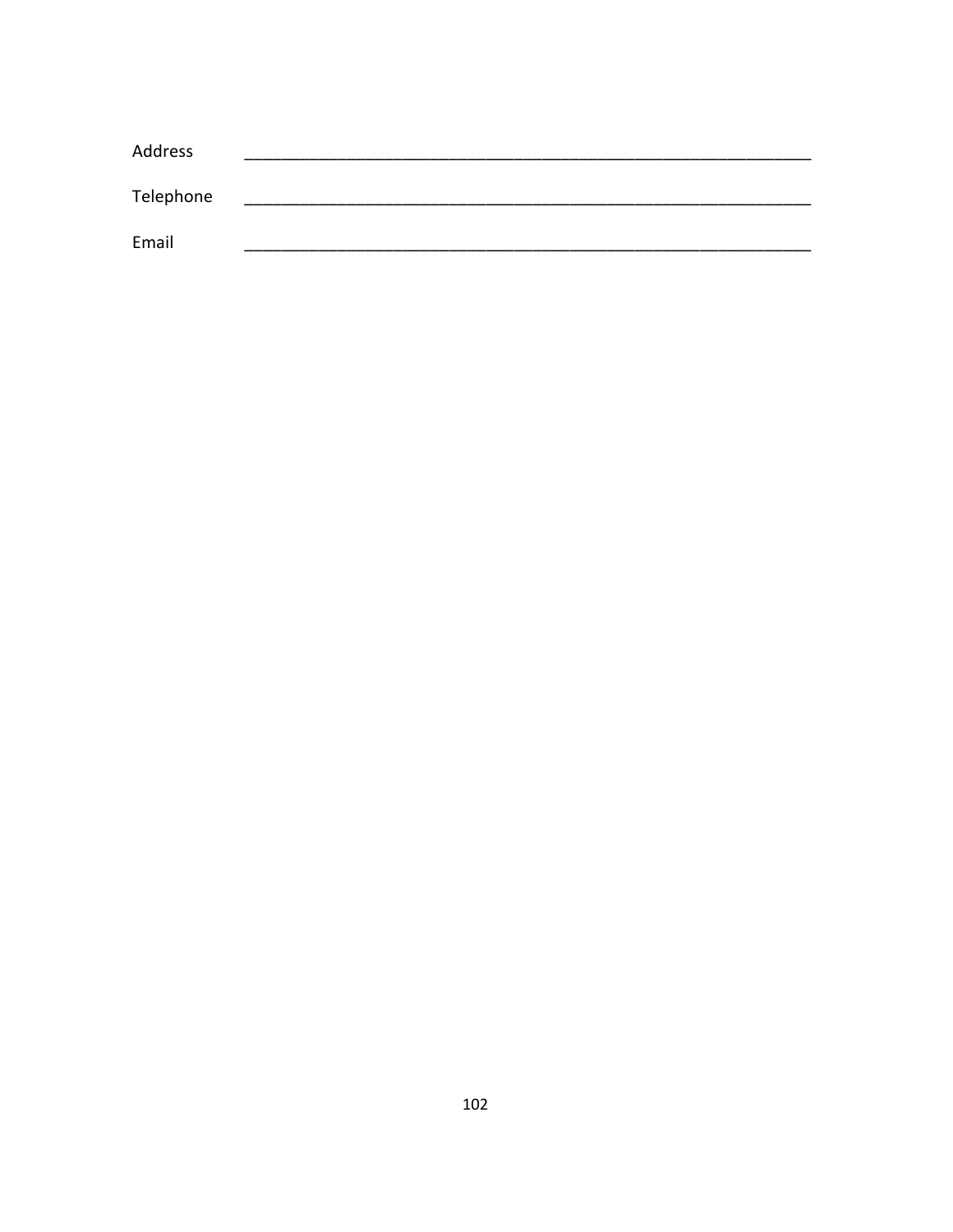## **HURON PUBLIC LIBRARY**

## **Application For Exhibition**

| Specific Times of Use of Room/Area:                                  |                                                                                                                                                                                                                                                                                             |
|----------------------------------------------------------------------|---------------------------------------------------------------------------------------------------------------------------------------------------------------------------------------------------------------------------------------------------------------------------------------------|
| Set Up: _____________________________                                |                                                                                                                                                                                                                                                                                             |
|                                                                      |                                                                                                                                                                                                                                                                                             |
|                                                                      |                                                                                                                                                                                                                                                                                             |
| Description of exhibit. Please attach list of items to be displayed. |                                                                                                                                                                                                                                                                                             |
| the undersigned, am solely responsible.                              | I (We) have read and understand the policy information and understand: 1) the Huron Public<br>Library does not insure the exhibit items; 2) that the Huron Public Library recommends that I<br>purchase insurance to cover the exhibit items; and 3) that in the event of loss or damage I, |
| Signature                                                            | Date                                                                                                                                                                                                                                                                                        |
| Signature                                                            | Date                                                                                                                                                                                                                                                                                        |
|                                                                      | For library use:                                                                                                                                                                                                                                                                            |
| Date                                                                 | Approved and confirmed with applicant (s)                                                                                                                                                                                                                                                   |
| Please mail this completed form to:                                  | <b>Library Director</b><br>Huron Public Library<br>521 Dakota Ave S                                                                                                                                                                                                                         |